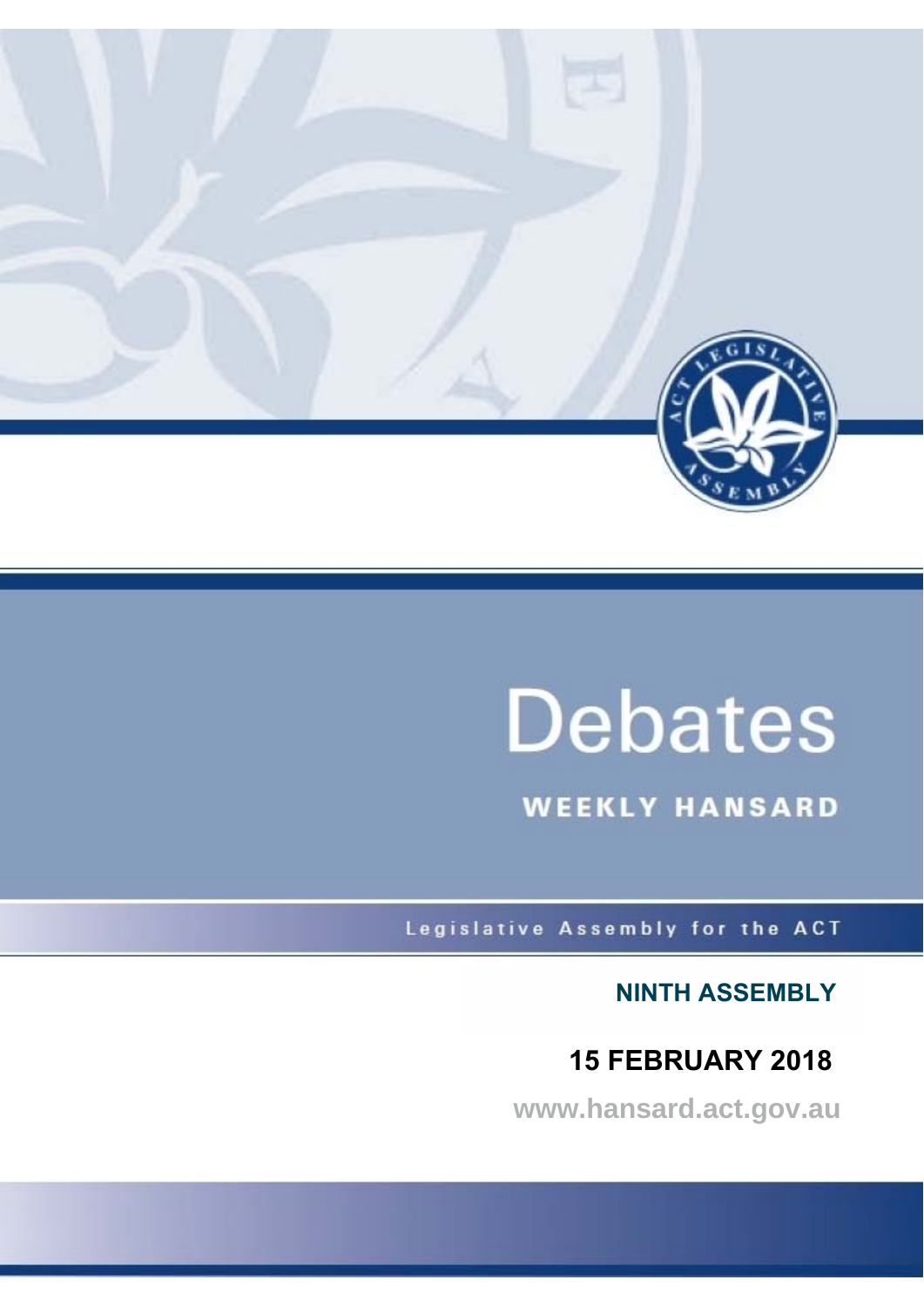## **[Thursday, 15 February 2018](#page-3-0)**

| Appropriation (Office of the Legislative Assembly) Bill 2017-2018 (No 2) 258 |  |
|------------------------------------------------------------------------------|--|
| Planning and Development (Lease Variation Charge Deferred Payment Scheme)    |  |
|                                                                              |  |
|                                                                              |  |
|                                                                              |  |
|                                                                              |  |
| Health, Ageing and Community Services-Standing Committee265                  |  |
| Health, Ageing and Community Services-Standing Committee266                  |  |
|                                                                              |  |
|                                                                              |  |
| Monitoring of Places of Detention (Optional Protocol to the Convention       |  |
|                                                                              |  |
| Questions without notice:                                                    |  |
|                                                                              |  |
|                                                                              |  |
|                                                                              |  |
|                                                                              |  |
|                                                                              |  |
|                                                                              |  |
|                                                                              |  |
|                                                                              |  |
|                                                                              |  |
|                                                                              |  |
|                                                                              |  |
|                                                                              |  |
|                                                                              |  |
|                                                                              |  |
|                                                                              |  |
|                                                                              |  |
| Supplementary answers to questions without notice:                           |  |
|                                                                              |  |
|                                                                              |  |
|                                                                              |  |
|                                                                              |  |
|                                                                              |  |
| Freedom from religious discrimination (Matter of public importance)294       |  |
|                                                                              |  |
| Adjournment:                                                                 |  |
|                                                                              |  |
|                                                                              |  |
|                                                                              |  |
|                                                                              |  |
|                                                                              |  |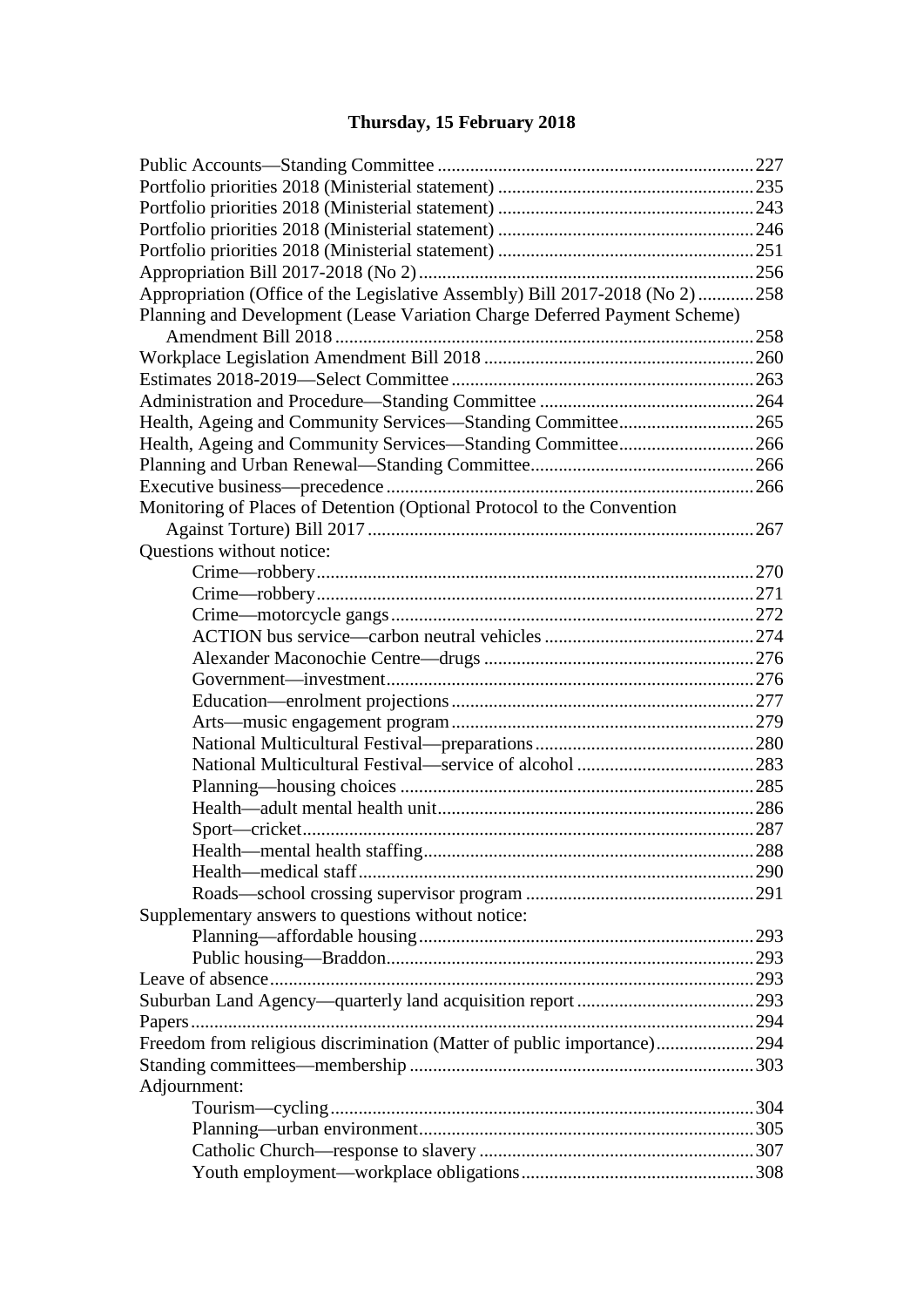## [Answers to questions:](#page-87-0)

| Canberra Hospital—patient flow management (Question No 774) 312<br>National disability insurance scheme—transition (Question No 829) 315<br>Schools—advertising and sponsorship (Question No 842)318<br>ACTION bus service—bus shelters (Question No 847) 319<br>Housing—residential tenancy legislation reviews (Question No 853) 320<br>Domestic and family violence—government initiatives (Question No 854).323<br>Roads-Barton Highway roundabout (Question No 861) 325<br>Same-sex marriage—public artworks (Question No 864) 328<br>Aboriginals and Torres Strait Islanders—police apprehensions 342 | ACT Ambulance Service—staffing (Question No 662)311 |  |
|-------------------------------------------------------------------------------------------------------------------------------------------------------------------------------------------------------------------------------------------------------------------------------------------------------------------------------------------------------------------------------------------------------------------------------------------------------------------------------------------------------------------------------------------------------------------------------------------------------------|-----------------------------------------------------|--|
|                                                                                                                                                                                                                                                                                                                                                                                                                                                                                                                                                                                                             |                                                     |  |
|                                                                                                                                                                                                                                                                                                                                                                                                                                                                                                                                                                                                             |                                                     |  |
|                                                                                                                                                                                                                                                                                                                                                                                                                                                                                                                                                                                                             |                                                     |  |
|                                                                                                                                                                                                                                                                                                                                                                                                                                                                                                                                                                                                             |                                                     |  |
|                                                                                                                                                                                                                                                                                                                                                                                                                                                                                                                                                                                                             |                                                     |  |
|                                                                                                                                                                                                                                                                                                                                                                                                                                                                                                                                                                                                             |                                                     |  |
|                                                                                                                                                                                                                                                                                                                                                                                                                                                                                                                                                                                                             |                                                     |  |
|                                                                                                                                                                                                                                                                                                                                                                                                                                                                                                                                                                                                             |                                                     |  |
|                                                                                                                                                                                                                                                                                                                                                                                                                                                                                                                                                                                                             |                                                     |  |
|                                                                                                                                                                                                                                                                                                                                                                                                                                                                                                                                                                                                             |                                                     |  |
|                                                                                                                                                                                                                                                                                                                                                                                                                                                                                                                                                                                                             |                                                     |  |
|                                                                                                                                                                                                                                                                                                                                                                                                                                                                                                                                                                                                             |                                                     |  |
|                                                                                                                                                                                                                                                                                                                                                                                                                                                                                                                                                                                                             |                                                     |  |
|                                                                                                                                                                                                                                                                                                                                                                                                                                                                                                                                                                                                             |                                                     |  |
|                                                                                                                                                                                                                                                                                                                                                                                                                                                                                                                                                                                                             |                                                     |  |
|                                                                                                                                                                                                                                                                                                                                                                                                                                                                                                                                                                                                             |                                                     |  |
|                                                                                                                                                                                                                                                                                                                                                                                                                                                                                                                                                                                                             |                                                     |  |
|                                                                                                                                                                                                                                                                                                                                                                                                                                                                                                                                                                                                             |                                                     |  |
|                                                                                                                                                                                                                                                                                                                                                                                                                                                                                                                                                                                                             |                                                     |  |
|                                                                                                                                                                                                                                                                                                                                                                                                                                                                                                                                                                                                             |                                                     |  |
|                                                                                                                                                                                                                                                                                                                                                                                                                                                                                                                                                                                                             |                                                     |  |
|                                                                                                                                                                                                                                                                                                                                                                                                                                                                                                                                                                                                             |                                                     |  |
|                                                                                                                                                                                                                                                                                                                                                                                                                                                                                                                                                                                                             | Questions without notice taken on notice:           |  |
|                                                                                                                                                                                                                                                                                                                                                                                                                                                                                                                                                                                                             |                                                     |  |
|                                                                                                                                                                                                                                                                                                                                                                                                                                                                                                                                                                                                             |                                                     |  |
|                                                                                                                                                                                                                                                                                                                                                                                                                                                                                                                                                                                                             |                                                     |  |
|                                                                                                                                                                                                                                                                                                                                                                                                                                                                                                                                                                                                             |                                                     |  |
|                                                                                                                                                                                                                                                                                                                                                                                                                                                                                                                                                                                                             |                                                     |  |
|                                                                                                                                                                                                                                                                                                                                                                                                                                                                                                                                                                                                             |                                                     |  |
|                                                                                                                                                                                                                                                                                                                                                                                                                                                                                                                                                                                                             |                                                     |  |
|                                                                                                                                                                                                                                                                                                                                                                                                                                                                                                                                                                                                             |                                                     |  |
|                                                                                                                                                                                                                                                                                                                                                                                                                                                                                                                                                                                                             |                                                     |  |
|                                                                                                                                                                                                                                                                                                                                                                                                                                                                                                                                                                                                             |                                                     |  |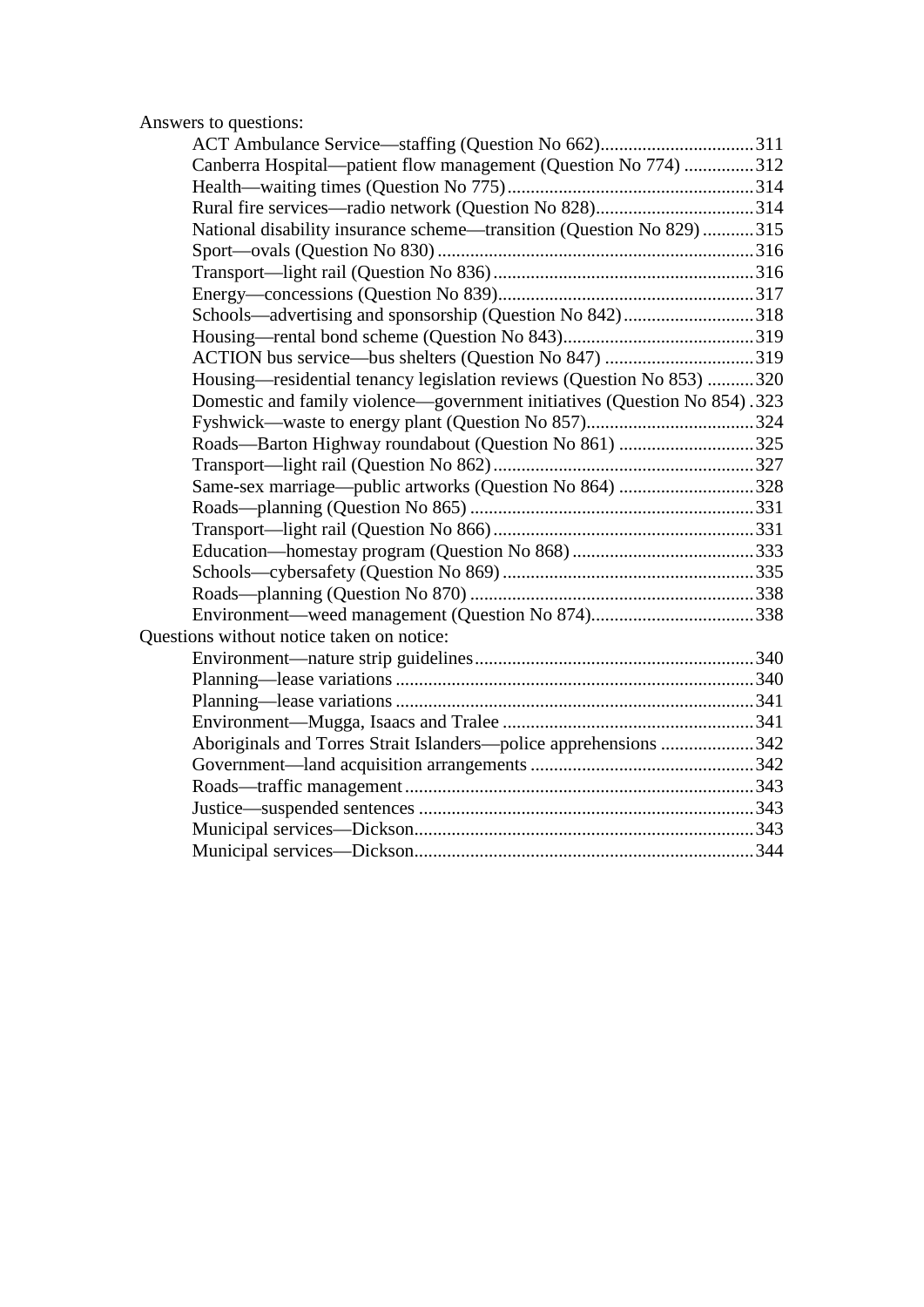## <span id="page-3-0"></span>**Thursday, 15 February 2018**

**MADAM SPEAKER** (Ms J Burch) took the chair at 10 am and asked members to stand in silence and pray or reflect on their responsibilities to the people of the Australian Capital Territory.

#### <span id="page-3-1"></span>**Public Accounts—Standing Committee Reference**

**MR COE** (Yerrabi—Leader of the Opposition) (10.02): I seek leave to present two out-of-order petitions and move a motion to refer the matters raised to a standing committee.

Leave granted.

**MR COE**: I present the following papers:

Petitions which do not conform with the standing orders—Strata residences— Methodology for determining rates and land tax—

Mr Coe (76 signatures).

Mr Coe (5464 signatures).

I move:

That the papers be referred to the Standing Committee on Public Accounts for inquiry and report by the last sitting day in May 2018.

At its core, the government's rates and land tax regime is unfair. This is a government that is desperately trying to squeeze Canberrans for all they are worth. In particular, with regard to apartments and units across Canberra, the government has had a massive push, trying to drive people into these apartments.

For years the government have been saying that we cannot have more urban sprawl. For years they have been saying that we cannot have more single-dwelling homes. This is despite the fact that they are reaping hundreds of millions of dollars from the sale of blocks. In response, developers and builders, in collaboration with the government, have constructed thousands of apartments across the city.

Many people chose to purchase these apartments in good faith. Part of the rationale for these apartments, and for densification in general, is that it is environmentally efficient, there are transport efficiencies, there are infrastructure efficiencies and there are numerous other benefits for a government with regard to the delivery of services.

It was a real blow to many Canberrans who bought in good faith when, last year, the government broke their end of the bargain. Last year, the government flipped the way that rates were calculated for units and apartments across Canberra. Rather than dividing the total property by the number of units and then making a calculation on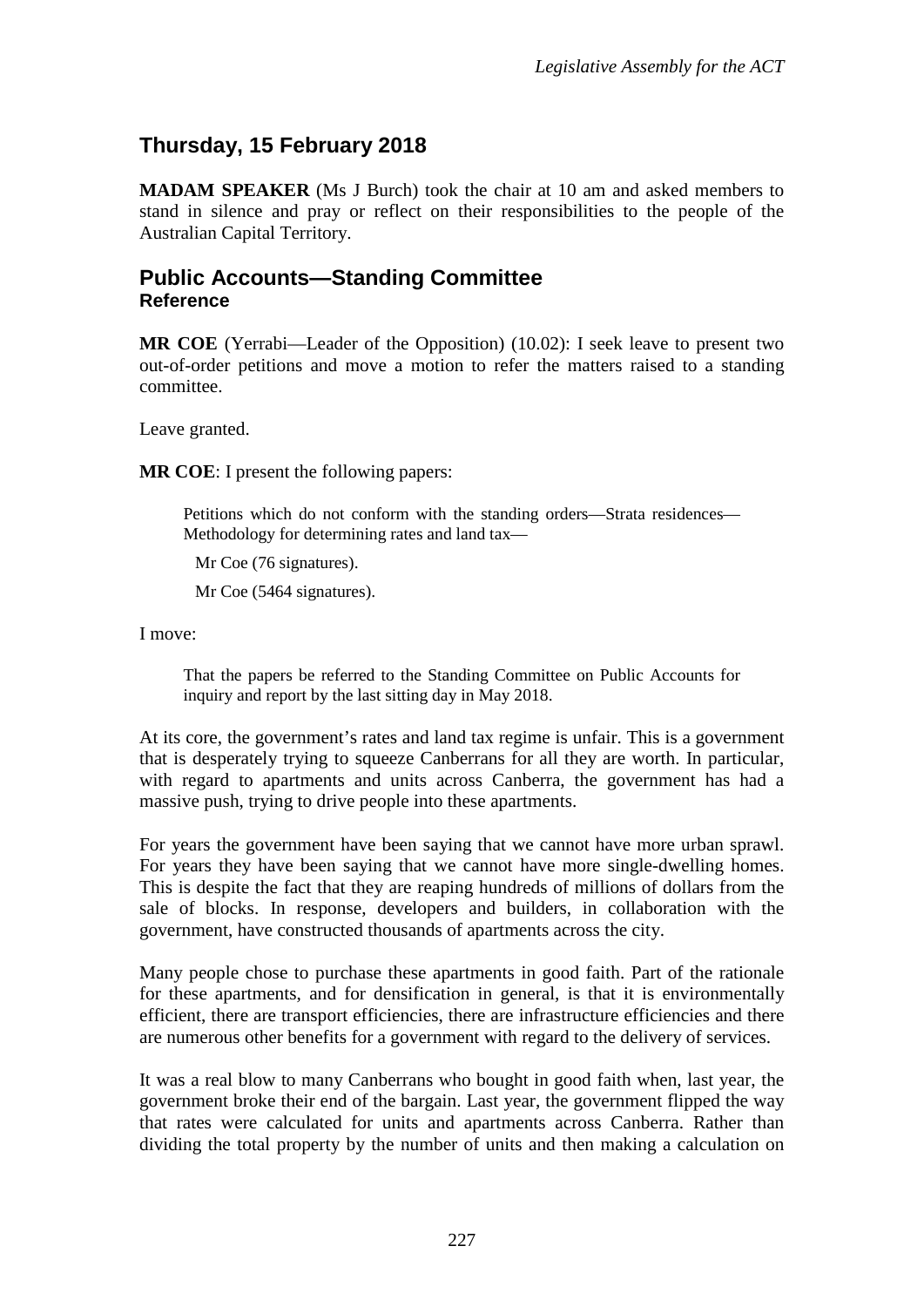rates, they first calculated the rates and then divided it. That might seem complex—or quite the opposite: maybe it sounds very simple. But, one way or another, it has had a massive impact. The reason is that it has pushed entire complexes into an upper marginal threshold with regard to the rates that they are paying. No longer is pretty much every unit in Canberra in the lowest threshold. Now, virtually all of them are in the upper threshold, the top threshold. That has had a huge increase on the rates that people are paying.

In addition to that, over the same period, there has been a huge increase with regard to the fixed component of the rates bill. There have also been significant increases to the fire and emergency services levy. We have had the introduction of the safer families levy and all the other taxes, fees, and charges that the government has brought in along the way. To put this in perspective, in 2012 the ACT government brought in \$209 million from rates. In last year's budget it was \$444 million. It has gone from \$209 million through to \$444 million.

Of course, that is just part of the picture. There is also land tax in that mix. There is stamp duty. There are insurance levies, the safer families levy, and the fire and emergency services levy. You have to tally them all up and then compare 2012 to the present. When you do that, when you tally up the tax mix, as the Treasurer referred to it, you can see that in 2012 it was \$667 million and in 2017 it was \$895 million. This is meant to be revenue neutral. In the same time there was an increase of only eight per cent in the population of Canberra. It is staggering, Madam Speaker.

We are, of course, an island. We are an island with councils on either side of us that are competing. Both Queanbeyan and the Yass Valley are well and truly in the capital's housing market. We have competitive federalism in action. We have the New South Wales government and these two neighbouring councils competing, and they are winning that race.

The reason they are winning that race is that the ACT government have given up. They have given up trying to provide an affordable product for Canberrans. They are happy to continue to gouge people at every step along the way, whether it is in the construction phase, in terms of the land, where they are in effect a monopoly provider; whether it is in the lease variation charge; whether it is in the huge expense in passing the regulatory hurdles in construction; or whether it is the ongoing fees and charges they charge through rates and land taxes.

Canberra is becoming unaffordable for many people. It is no wonder that, in what can often be an apathetic town when it comes to local politics, thousands of people have chosen to sign a petition to say it is unfair. It is unfair. The petitioners are asking for some justice and some fairness: two principles that the Labor Party espouse but the local Labor Party fail to live up to.

They have created a two-pace society. There is one pace for Canberrans that can keep up. There is one pace for people who can afford an extra \$200, \$300, \$400 or \$500 per year on their rates. There is another pace for people who are failing to keep up. They are struggling. Andrew Barr's only response to them is that somehow this is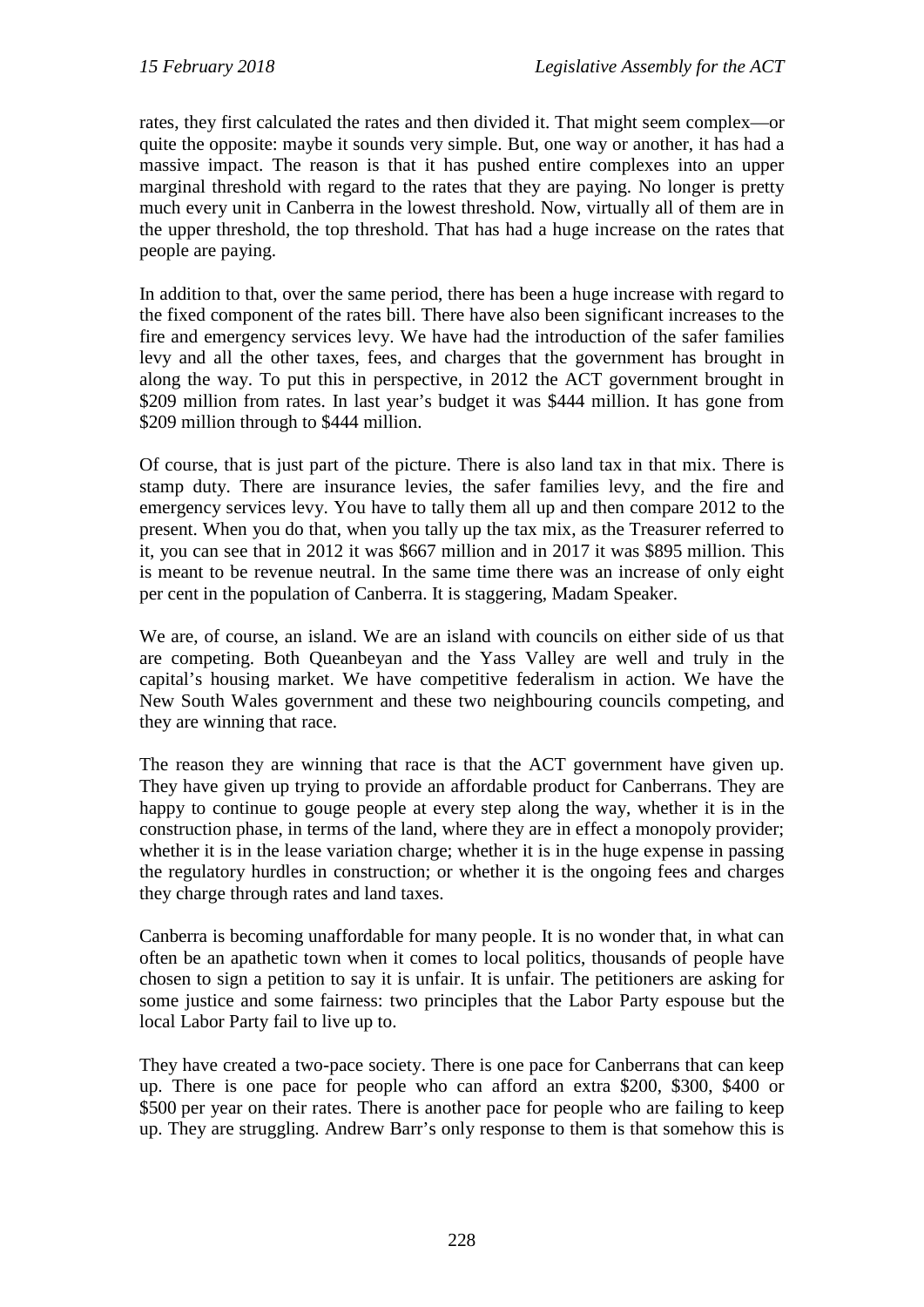fair, that somehow this is a more efficient tax system, and therefore we have to give up all opposition and just support it.

We do not accept that. We have fought against this rates regime at every single opportunity. The Canberra Liberals have been the only party in this place that have voted against it on each occasion since 2012. Unfortunately, the only reason that we have this rates regime, the only reason that we have this unfair unit and apartment tax, is that the Labor Party and the Greens frequently use their numbers to ram things through.

It is not good enough to say that there are unintended consequences here. All these were foreshadowed. In 2012 the Canberra Liberals famously took to an election that Labor would triple rates. Sure enough, within 10 years, that is exactly what is going to happen. Last year, when the government changed this methodology for how apartments and units would have their rates calculated, we raised that concern again. We raised the concern about bumping people up into the top threshold rather than being in the lowest marginal threshold. We said the impact would be severe and we voted against it. Meanwhile, the Labor Party and the Greens once again voted together and rushed it through.

The impact has been severe. The impact has been that thousands of people have seen a huge increase in their cost of living, yet they have not seen a commensurate increase in the services provided. There are two threshold questions that need to be asked. Firstly, when your rates increase by such a huge amount, can you afford it? And even if you can afford it, the second question is: are you getting value for money? On the first question, there are tens of thousands of people that cannot afford it. On the second question, the answer is universally no: people are not getting better services as a result of this staggering increase.

When you look at the tax reform from 2012 to 2017 for the applicable areas of the budget, you see it going from \$667 million to \$895 million, with an anticipated figure of \$1.1 billion by 2021. It is astonishing. At the same time, the government have been receiving record revenue from the commonwealth. In this financial year alone, in the last eight months they received \$66 million more than expected from the commonwealth. They anticipated a budget in May. It got passed in August. In that short amount of time, the commonwealth government have given an additional \$66 million, yet this government still needs to slug people more and more. It is outrageous.

I also think that the government is doing a disservice to Ted Quinlan, the author of the reform package. Importantly, one of his recommendations in the reform package was that the changes be brought in gradually and be grandfathered for those who had already paid stamp duty. Conveniently, the government ignored that recommendation. The impact this has had has been extraordinary.

Some of the petitioners have joined us today, not because they like politics, and not because they find the Assembly particularly interesting, but because they are representative of the thousands of Canberrans who think this is unfair. And it is. This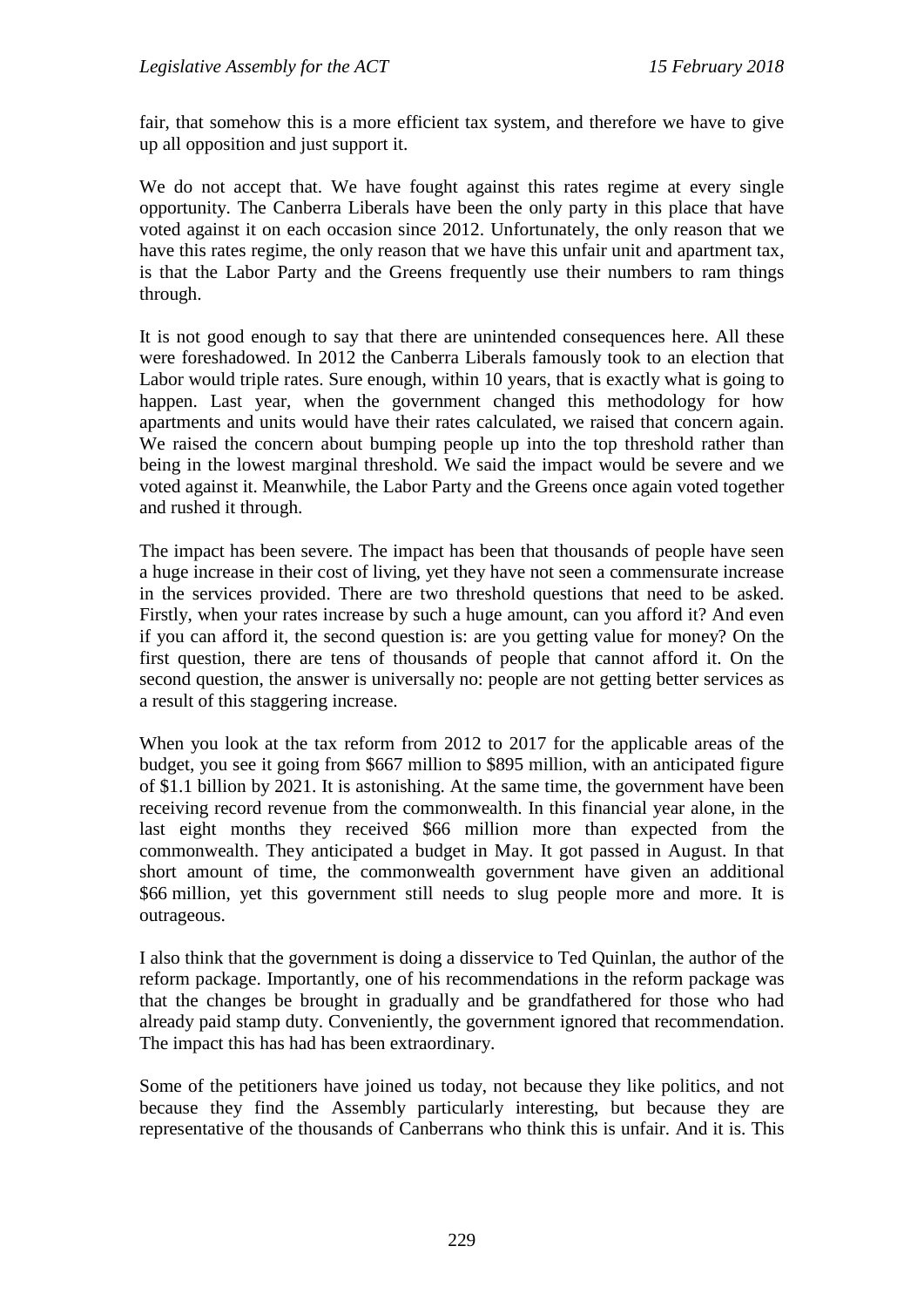is an arrogant government that is far more interested in its own pet projects than the welfare of the 400,000 citizens it is here to represent.

I urge those opposite, including the Greens, to support the referral of these petitions to the public accounts committee. I note that the Greens are not on the public accounts committee, so it is hardly going to be a burden for Ms Le Couteur or Mr Rattenbury to make this referral. It is obviously within the remit of the public accounts committee. This is core business for the Assembly and it is core business for our public accounts committee to do this. To that end, I think we owe it to the 400,000 Canberrans, particularly the petitioners, for the future of Canberra, to pause and at least have a look at it and hear the stories of the impact of this unfair rates regime.

**MR BARR** (Kurrajong—Chief Minister, Treasurer, Minister for Economic Development and Minister for Tourism and Major Events) (10.14): The government is happy to support a referral of the petition to the public accounts committee. That is perfectly within the purview of that committee. The opposition leader is correct in that assessment. There is obviously a degree of interest in tax reform, as there has been over the past two territory elections. The government has been very clear in taking this tax reform agenda to two elections now.

These are not new issues. I think this is the fourth time that we have debated in this place these matters that are pertinent to the change in methodology for units since the government announced prior to the 2016 election its intent in this area. So this is not a new debate but one that we are comfortable to have, recognising that there will be a diversity of views within the community in relation to tax reform.

One thing most people agree on is that they are not particularly happy about paying any tax ever. I do not meet many people who come bounding up to me and volunteer their great delight at paying tax. That is understood. I do meet plenty of people who come to the government and request that the government invest more in service provision and delivery of the variety of essential services that this community needs.

Research across Australia over the last decade or more has consistently shown that a majority of Australians—not every Australian but a majority of Australians—would prefer to pay a little more tax in order to receive the full range of health, education, community services, policing, emergency services and the like.

That has been pretty consistent across about a decade worth of opinion polling in this nation—here in Canberra and everywhere else. That is not to say that everyone holds that view. There are some people who would prefer there be no tax at all and presumably no service provision from government. There are others who think that government should tax more and undertake more activity. That would reflect the spectrum of opinion on the collection of tax across this city and across this nation. There will never be a level of taxation and a level of government services that everyone will agree on, but we have a democratic process to resolve these issues.

One thing that was very clear through the Leader of the Opposition's presentation this morning was that this was a contested issue at both the 2012 and 2016 territory elections. The Canberra Liberals have played this card very hard. They played this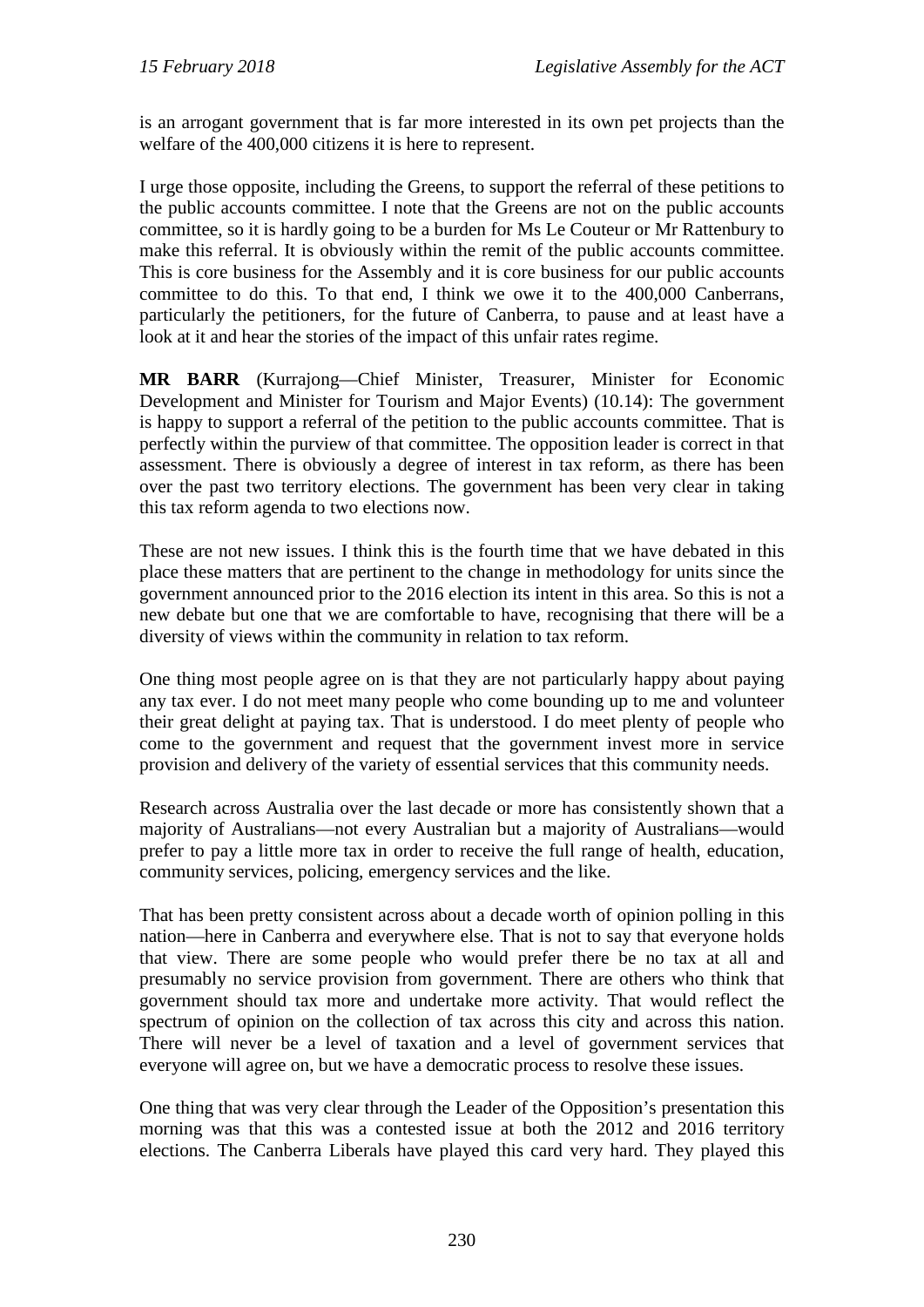card very hard over that time. We introduced this particular measure in the 2016 budget, before the 2016 territory election. Tax reform was one of the defining issues in both the 2012 and 2016 ACT elections.

The Leader of the Opposition has presented a particular case that is consistent with the position that the Liberal Party held over those two elections. So it will not come as a surprise to anyone that the position I will outline today is consistent with the position that we took to the 2012 and 2016 elections and, indeed, consistent with the position that we will take to the 2020 election. It is our view, as the majority of members in this Assembly, consistent with the position we took in 2012 and 2016, that tax reform is important and that we must collect a sufficient level of revenue to provide the range of services that this community needs.

Later today I will introduce the second appropriation bill, which will allocate additional resources for more surgeries for people who need that important health service. We will be introducing a further \$50 boost to the utilities concession for the lowest income Canberrans. We will certainly be undertaking a series of further investments in the needs of, and services for, this community.

I am quite comfortable with the contrast of our approach. It is to see a productive role for government, to ensure that the most vulnerable citizens in our community are supported through public health and public education services and through the provision of additional concessions to support low income earners. We take those positions to elections and people have a choice. They exercise their choice and they mostly enjoy the opportunity to participate in the democratic process. And they do have a choice.

This debate today provides another opportunity to contrast the different perspectives and positions on the role of government in our society and on the best way to raise revenue. Every review of taxation in this nation over the last four decades has recommended that state and territory government abolish inefficient taxes like insurance taxes, which we have done in the ACT—we are the first state or territory to do so—and get rid of stamp duty, which is a bad tax. It is a bad tax, Madam Speaker.

That is why in every budget that I have delivered as Treasurer, and that I will continue to deliver as Treasurer, I will cut stamp duty. This is not simply an exercise in being able to remove a certain range of taxes and then think that we can continue to provide the range of services that this growing community needs. It is a change in the tax mix; that is true. But we are getting rid of the worst taxes that state and territory governments levy and moving to the most efficient tax available to us, the one that distorts economic activity the least and that is the simplest and fairest way for us to raise revenue.

I repeat that not everyone likes paying tax. We understand that. But we also need to provide the services that this community needs. If we are to raise revenue, which we need to do, then we should surely use the best and fairest means available to us. As I have said in this debate that we have been having in this place over the last seven years now, we cannot, as a government and as a community, plan for future service provision based on trying to guess how many houses will transact in a given year.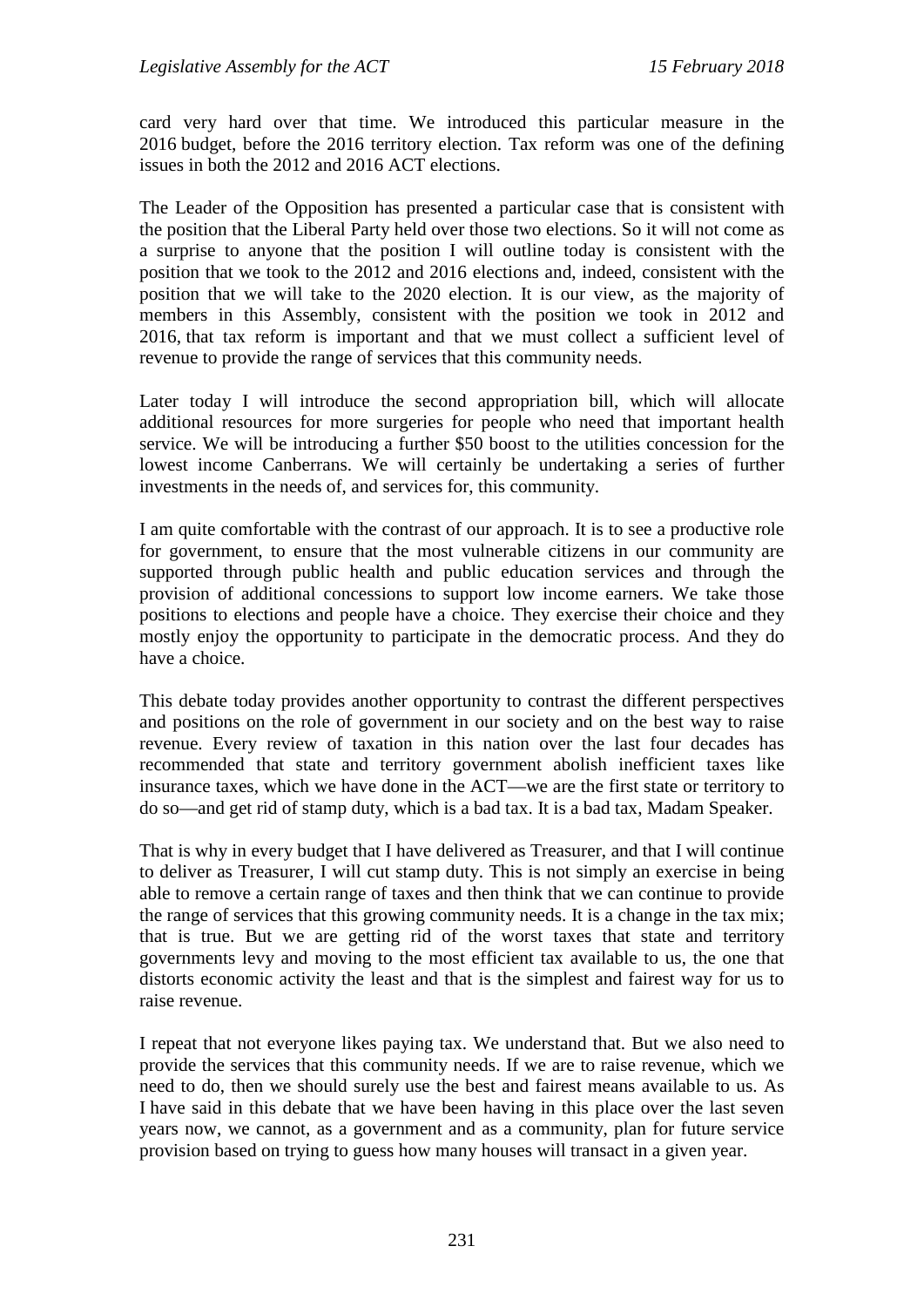Our rates base is our most predictable, reliable, efficient form of taxation revenue available to us. Yes, we are switching towards that and switching away from bad taxes, like taxes on people's insurance products, their home contents insurance, their motor vehicle insurance, their life insurance, their building insurance or, in the business world, their business insurance. That tax has been abolished.

Yes, we are phasing out stamp duty. We do not want people who are forced to move house because they might have a new child and need a bigger house, those who are entering into the housing market for the first time or those who are downsizing to have to pay a massive stamp duty. Our approach does contrast in the world of competitive federalism, as the Leader of the Opposition indicated in his speech.

If you move to New South Wales to buy a property you will be hit up-front with a very large stamp duty. If you have to borrow to pay that stamp duty, then you will be paying the mortgage interest cost on that over the life of your loan. The Housing Industry Association has estimated that that is worth about \$1,000 a year in interest payments on stamp duty. So think about that for a moment: that is the change that we are seeking to achieve, to switch away from these bad, inefficient taxes to a fairer model.

Not everyone will agree with that approach. That is clear. But every economist, every review of taxation in this nation over the last four decades, has recommended this approach. The Prime Minister of Australia, your Liberal leader, publicly commended the ACT for adopting this approach. He made the observation that it was 11 out of 10 on the political difficulty rating but that it was the right thing to do.

That is what we are doing, making that change gradually over a 20-year period. We do so because we value government service provision and being able to provide for the health, education, community service, municipal service, emergency service needs of this growing community. If the evidence was that people were leaving Canberra in droves then we would not, in the last census period, during the period of this tax reform, have had the largest population increase of any state or territory. Last year—

*Members interjecting—*

**Ms Berry**: Madam Speaker, point of order, please.

**MADAM SPEAKER**: Members, Mr Coe was allowed to be heard in peace, so I ask that you offer that to the Chief Minister. Chief Minister.

**MR BARR**: Thank you, Madam Speaker. Last year, our city's population grew by a level that we have not seen for some decades. Mr Coe referred to additional revenue that the government received. Yes, that is true. What has happened is that our population increase has led to us finally receive our appropriate share of the national GST pool. That boost in population from people who are coming to live in Canberra was recognised a few years later by the updated census data. So we have been incurring the expenses in health, education, community and municipal services but not receiving the GST revenue.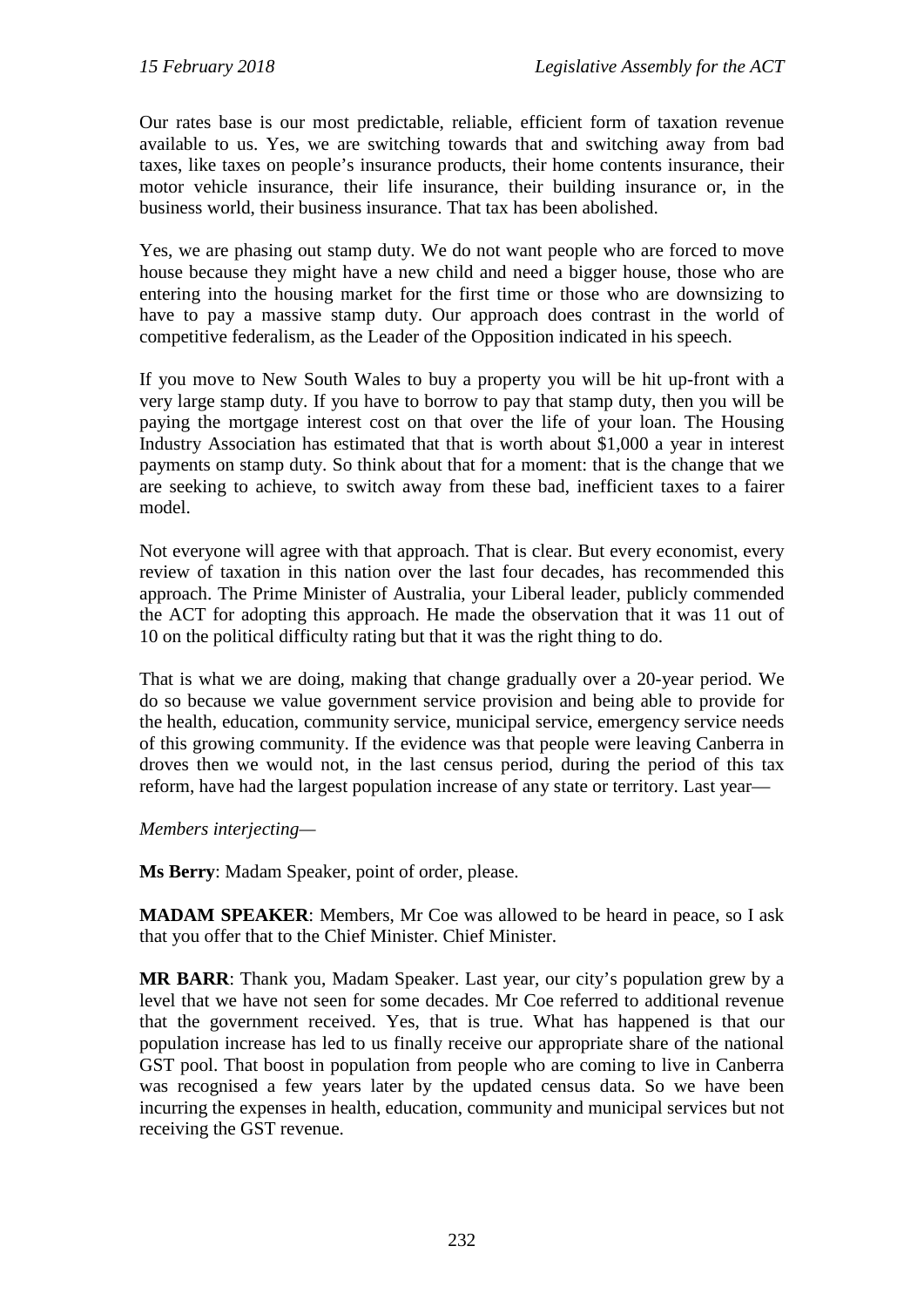We are now receiving that GST revenue, but we are also incurring, and will continue to incur, those expenses that come from the increased population. That is how the distribution of the GST system works. We welcome the fact that there is some catch-up now from the GST pool, recognising the ACT's increased share of the national population. That is an important outcome for this community because it will allow the government to make further investments in the infrastructure and service delivery that this growing community needs. That is our focus, as I outlined at the beginning of this week, in terms of the government's legislative, policy and infrastructure agenda for 2018.

We will be investing in expanding our health system, our education system, our training system, supporting additional transport infrastructure and rolling out a range of new programs and initiatives to assist the most vulnerable in our community. As I mentioned, later today—later this morning, I hope—I will have the opportunity to introduce some further measures into this place to provide more support for those on the pension or those who have concession cards to receive a further \$50 energy concession, to boost that to \$654 each year.

There will be more funding to undertake more surgeries in our health system. There will be funding to provide support for high school students, particularly low income high school students who do not have access to digital technology because their parents cannot afford to buy that for them, and support in a number of other important areas of ACT government responsibility. We do that because we value equality and we value the role of government to be able to support the most vulnerable in our community. In order to do that we do need to raise revenue. We seek to raise revenue in the fairest and most efficient manner. The measures that we have introduced over the last six years now have been focused on simplicity, efficiency and fairness.

That is what every opinion poll in this nation has indicated should be the priority for government—at our level of government and, indeed, at the national level. We do this in the context of the debates that we are having in this nation now about how to fund the national disability insurance scheme, whether companies that are doing their best to avoid paying any tax should be given a \$50 billion tax cut, or whether the focus of taxation reform in this nation should have fairness at the heart of that agenda. Madam Speaker, that is our approach and that is what we will continue to do.

**MS LE COUTEUR** (Murrumbidgee) (10.29): The Greens also support referring this matter to the public accounts committee. That seems an entirely reasonable thing to do. Of course, the Greens support taxation systems which are socially just, socially equitable and economically fair. This is the balance that we have to get in devising what is our best taxation system.

Given where the ACT sits in the constitution, rates are clearly an important part of our revenue system. So it is entirely appropriate that we debate how our rates system works. I almost feel it is a pity that I am not back on the public accounts committee, because this is actually important work to do.

As Mr Barr alluded to, we debated this subject a bit in the Assembly last year. I would like to draw members' attention to the debate on 13 September. This was a debate on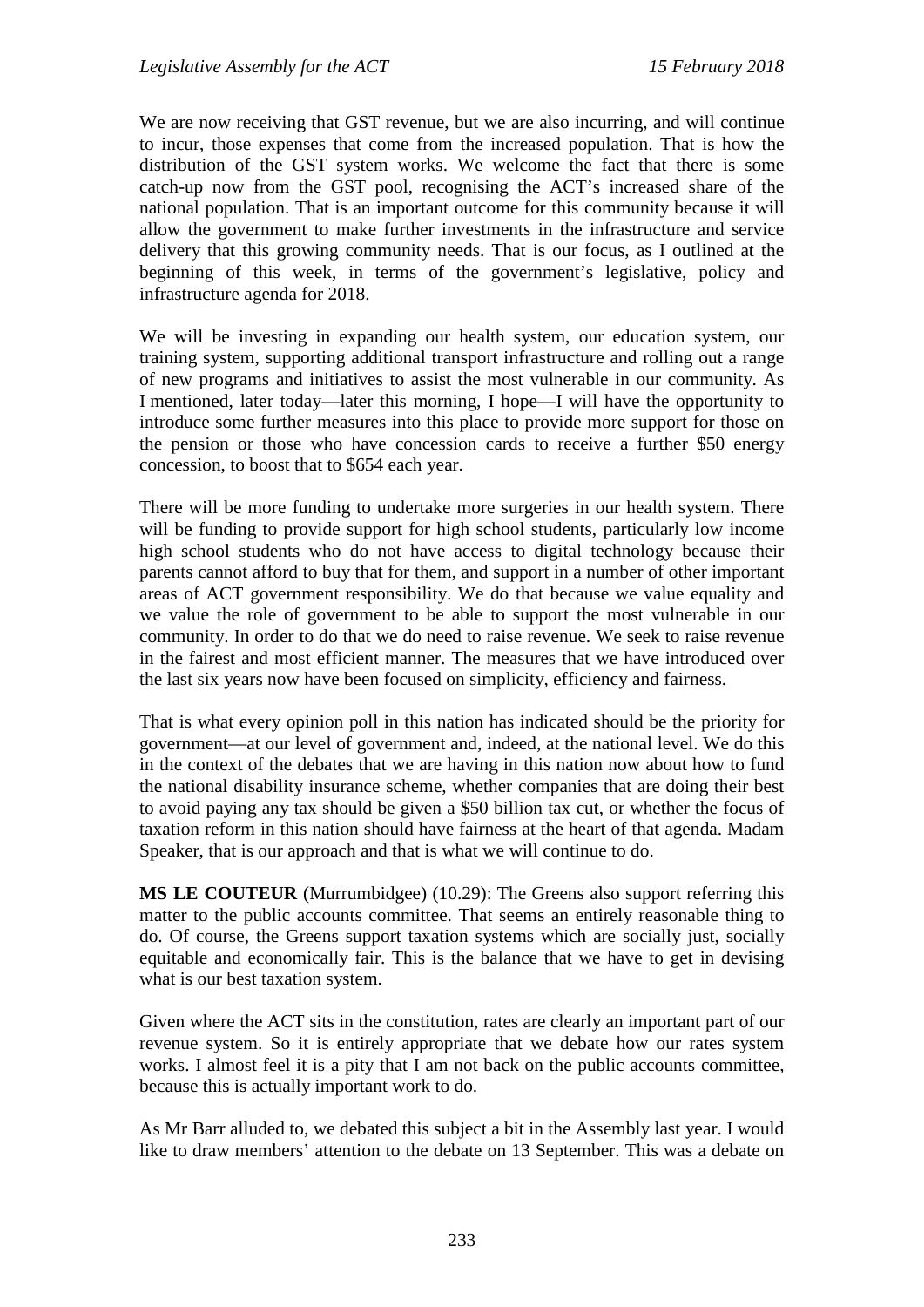a motion moved by Mr Coe and amended by Mr Barr. However, the amendment was made with considerable input from the Greens.

That amendment states in part that the government will:

… monitor the impact of the recent tax and concession policy changes as these roll out, including their impact on:

- (i) cost of living for Canberrans;
- (ii) Canberra property owners who are on low or fixed incomes; and
- (iii) Canberrans who are both income and asset poor; and
- (b) conduct financial and social impact analysis on the adequacy of concessions and the eligibility criteria for these, and provide this analysis to the Assembly not later than Budget Day 2018.

Actually, I would make one suggestion for the motion, which of course I have not seen as yet. When it is moved, it might be preferable to postpone the reporting period so that the public accounts committee has the benefit of seeing the analysis, which the government is already committing to doing, on the impact of these taxation and concession changes. Basically, the government has a lot more resources to do that work. I think it would be very useful work for the public accounts committee to see.

We have been talking about the issues with the taxation system for some time. Mr Barr talked for a long time about the economic inefficiency of stamp duty. He is totally correct. Australia has been talking about this for many years, at least since 2000, in the GST review. Every state government at that stage signed on to the idea that we would like to have less stamp duty and move more into land-based taxes. As Mr Barr notes, the political difficulties of doing this are presumably the reason why the ACT is the only government that has so far taken that step.

But I would also like to comment that this analysis has been done on the basis of economic efficiency. Economic efficiency is important, but it is not the only important thing. Social justice and equity are also important. I think that is where this debate has not had enough input.

This is also relevant to how we work out the rating system between single home owners and multi-unit owners. Clearly, there has to be some equity between those. Clearly, the people whose rates have gone up recently feel, like most people feel when their taxation has gone up, that this is not the right thing. This is a reasonable position for them to hold. I will declare that I am a resident owner in a multi-unit development. So I am one of these people. It is a reasonable debate as to what is the correct balance between single households and multi-units—and, of course, commercial rates.

I would also in this debate like to highlight, given the social equity issues, some of the problems that we currently have with our deferment schemes. There are schemes for deferment. One of them is an age-based deferment. Looking into it, it is crazy; that is the only description for it. I have realised why it is so crazy. It was introduced,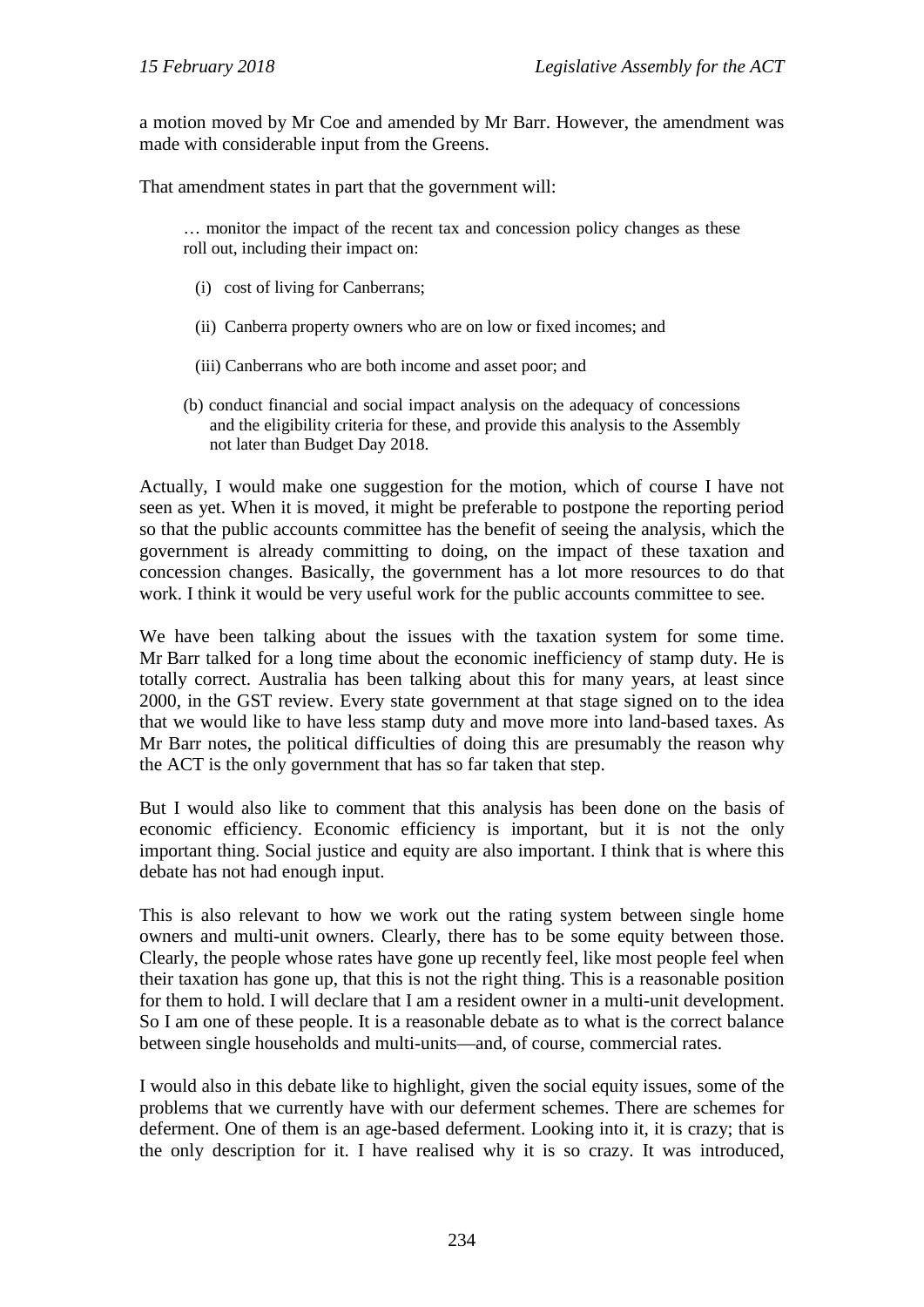I understand, by the Carnell government. The reason I say it is crazy is that it is only available if the unimproved capital value of your land is in the top 20 per cent of unimproved capital values in the ACT. In other words, if you are lucky enough to own land that has a value that is well above the average value, basically you can defer your rates indefinitely. There is no other means test. You have to be over 65.

I think that this deferment should be expanded so that if you are over 65 you can defer your rates regardless of the value of your property. Probably there should be some means testing introduced at the same time as widening it to all of Canberra, not just the more expensive parts of Canberra.

I note, however, that the government is doing its best to ensure that this is not used. It has been used only twice. I had a constituent recently who was in some considerable difficulty. I said to her, "You should be eligible for the age-based deferment." She rang up the Revenue Office. They did not tell her about it. We went backwards and forwards a couple of times. I had to show her the part on the website, which is not easy to find. It showed that she was eligible for it. I am hopeful that she has got it.

I think one of the issues is that where we have concessions and deferments available, the government is not telling the vulnerable people who could take advantage of these about what is available for them. This is important. There is no point in having something which is going to improve the fairness of the system if the people who could use it are not told about it and the government actively denies knowledge of it when people go to inquire about it. I think that the whole issue of deferment schemes does need looking at.

The concession rebates on rates are good. I am pleased that the government has recently expanded them, although I personally would have liked to see more money go into them. What happened is that they were expanded so that they would be relevant to a greater number of people. But it meant that the amount that people were receiving before went down. I think we could have been just a bit more generous here. Nonetheless, I am hopeful that these matters of social justice and fairness will be looked at by the public accounts committee—not just the issue, which I agree is an important issue, of rates for people in multi-unit developments. That is important.

It is all part of having a fair system and an economically efficient system in the ACT. I think this is a great petition. I commend this work to the public accounts committee. I really look forward to seeing the committee's report.

Question resolved in the affirmative.

#### <span id="page-11-1"></span><span id="page-11-0"></span>**Portfolio priorities 2018 Ministerial statement**

**MS FITZHARRIS** (Yerrabi—Minister for Health and Wellbeing, Minister for Transport and City Services and Minister for Higher Education, Training and Research) (10.38): It is wonderful to be back in the chamber for another year with a great team of Labor members, refreshed and eager to continue our work delivering for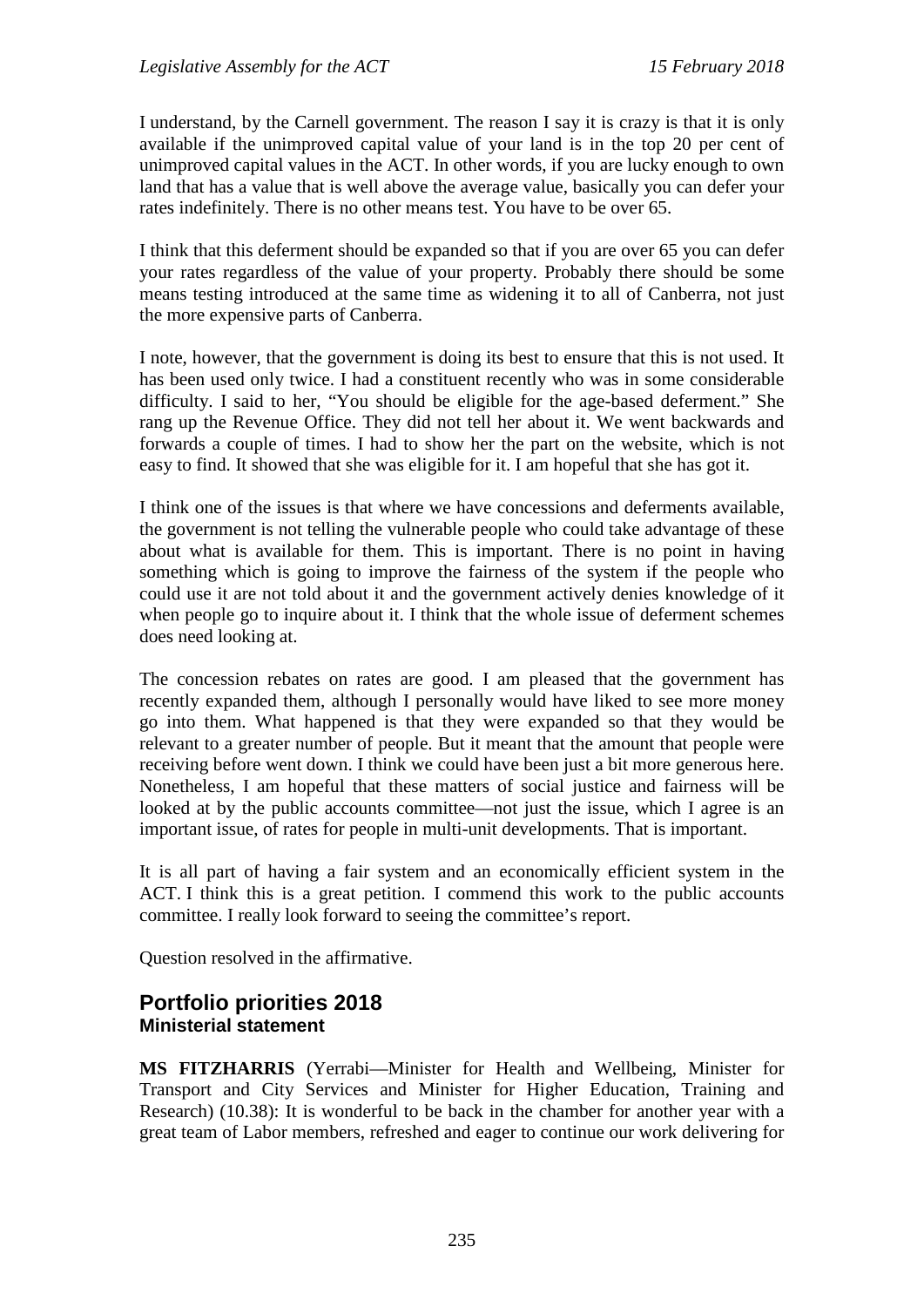our growing community. 2018 will be a big year for our community, with a number of important milestones to be reached and projects delivered.

The Barr Labor government are delivering on the agenda we took to the community in 2016. At its heart is our community, the people who make up our wonderful city. As I said this time last year, we must plan now for a future that includes more people and families while retaining the livability our city is rightly proud of. Our agenda is focused on our community's needs, on the growth and success of our city and on responding to the challenges and opportunities ahead. And, above all, it is about providing the opportunity for everyone in our community to live a healthy and prosperous life.

The health of Canberrans will always be a priority for Labor. We will continue to invest in health care to keep Canberrans healthy and deliver better care where and when they need it. We will ensure that, if and when Canberrans get sick or need access to health care, they can trust that they have a world-class health system that is patient centred and focused on making them well.

Our status as the country's healthiest city is evidenced in the recent *Report on government services*. ACT residents have the highest life expectancy in the country. Smoking rates have been decreasing over the past several years due to our initiatives to tackle smoking, including recent restrictions on smoking in areas near children, such as playgrounds and public transport waiting areas. We have some of the lowest rates of cancer and diabetes in the country. We consistently have some of the highest immunisation rates and our kids have the equal lowest rate of obesity in the country.

The ACT also has more nurses, midwives and medical practitioners per head of population than the national average. We have an excellent health workforce which will continue to grow, with our focus this year on a workforce attraction strategy to fill specialist gaps in the workforce. In last year's budget we delivered \$443 million in new health investments and services, building on the \$1.6 billion the ACT government already invests in healthcare services each year.

We simply cannot be the healthiest city in the country without an excellent health system. This does not happen by accident. As Labor members, we share pride in our investments in the health of our community. This year we will continue to improve access for our community in all areas of health care, from acute care services at the city's and the region's major tertiary hospital, the Canberra Hospital, and at Calvary Public Hospital, Bruce, including inpatient and outpatient care to the soon-to-open rehabilitation hospital at the University of Canberra, to our community health centres, services like hospital in the home and, of course, our nurse-led walk-in centres.

In so many areas we provide excellent, high quality, compassionate care, but we must continue to improve. We will continue with a range of reforms that, coupled with Labor's record investment in health, are essential to improving our health system and responding to emerging opportunities and challenges. I acknowledge there are areas where we have come from behind and where we simply must do better, and we are. On many measures we continue to improve. If you look, for example, at the improvement in median wait times at Canberra's hospitals between 2012 and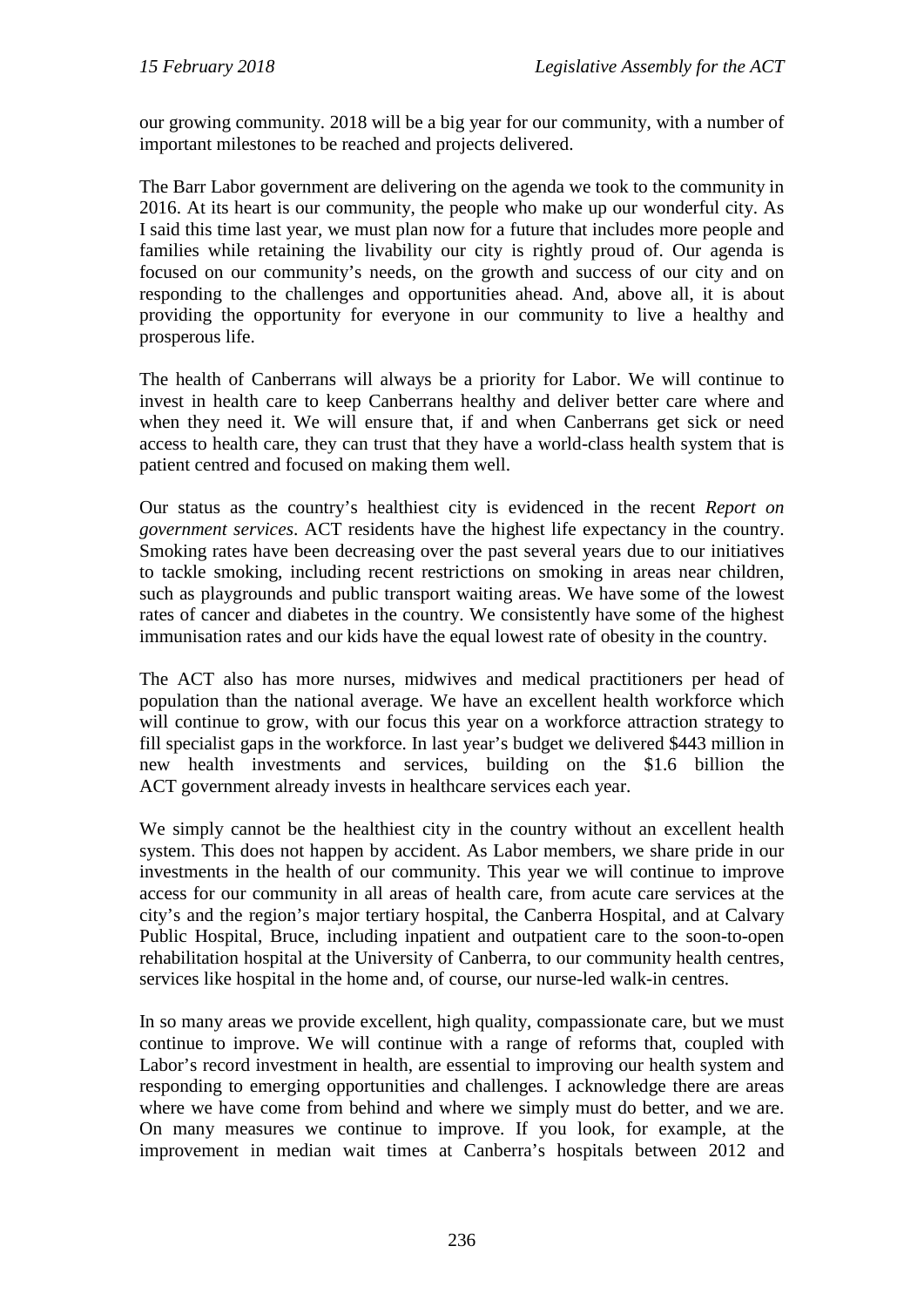2017 these wait times have reduced by one-third, from 44 to 30 minutes. This is the biggest improvement in the country over that period. I am very focused not only on continuing to make the right health investments for our community but to make sure our system is patient centred, efficient and innovative. Over the course of this year Canberrans will continue to see improvements.

I would like to highlight some of my priorities for this year, which include continuing my strong focus on prevention; completing the important system-wide data review; continuing to improve our engagement, consultation and collaboration with health stakeholders, our workforce and employee representatives and the broader community; finalising the territory-wide health services framework and progressing the associated clinical and service planning and implementing our quality strategy and digital strategy; working with ACT Health to bring down wait times and increase access to our emergency departments and elective surgery; attracting more specialist health staff to our city; updating and investing in important drug and alcohol policy and services; and continuing and completing major upgrades to existing and new health infrastructure that Health and our partners deliver to the community each day. I will continue my focus on preventive health and establishing Canberra as a centre of excellence in preventive health.

The growing tide of chronic disease is a challenge for all governments, but, most importantly, it can have major impacts on a person's quality of life. I said in my inaugural speech that investing in prevention makes sense and I am very committed to the range of preventive health initiatives that we will deliver, including additional funding, building an evidence base to support investment, partnerships with our research institutions and a preventive health strategy. As a member of the COAG health council, and this year its chair, I will continue to strongly advocate for investment in prevention.

Members will recall that I initiated a system-wide data review at ACT Health. This was a significant undertaking, but I am certain it was the right thing to do. I have provided regular updates to the Assembly to keep the community informed on its progress and look forward to sharing the outcomes of the review following its conclusion in March. I am confident that this review will set a new benchmark for health data and I am excited about its potential. We have already supported an important finding of this review, announcing investment this week in a new ACT Health data warehouse that will improve the management of essential health data.

This year will see continued consultation and engagement with key health stakeholders and the broader community. The territory-wide health services framework advisory group, which recently met for the first time, is just one example of a renewed approach to engaging with our important stakeholders and partners. Its members are a recognition of the importance of making sure our health services meet the needs of many in our community, especially those who may be vulnerable or have special needs. It is also a recognition of the importance of engaging with the primary health and research sectors. I look forward to listening to and working with our partners this year. I also look forward to strengthening our relationship with our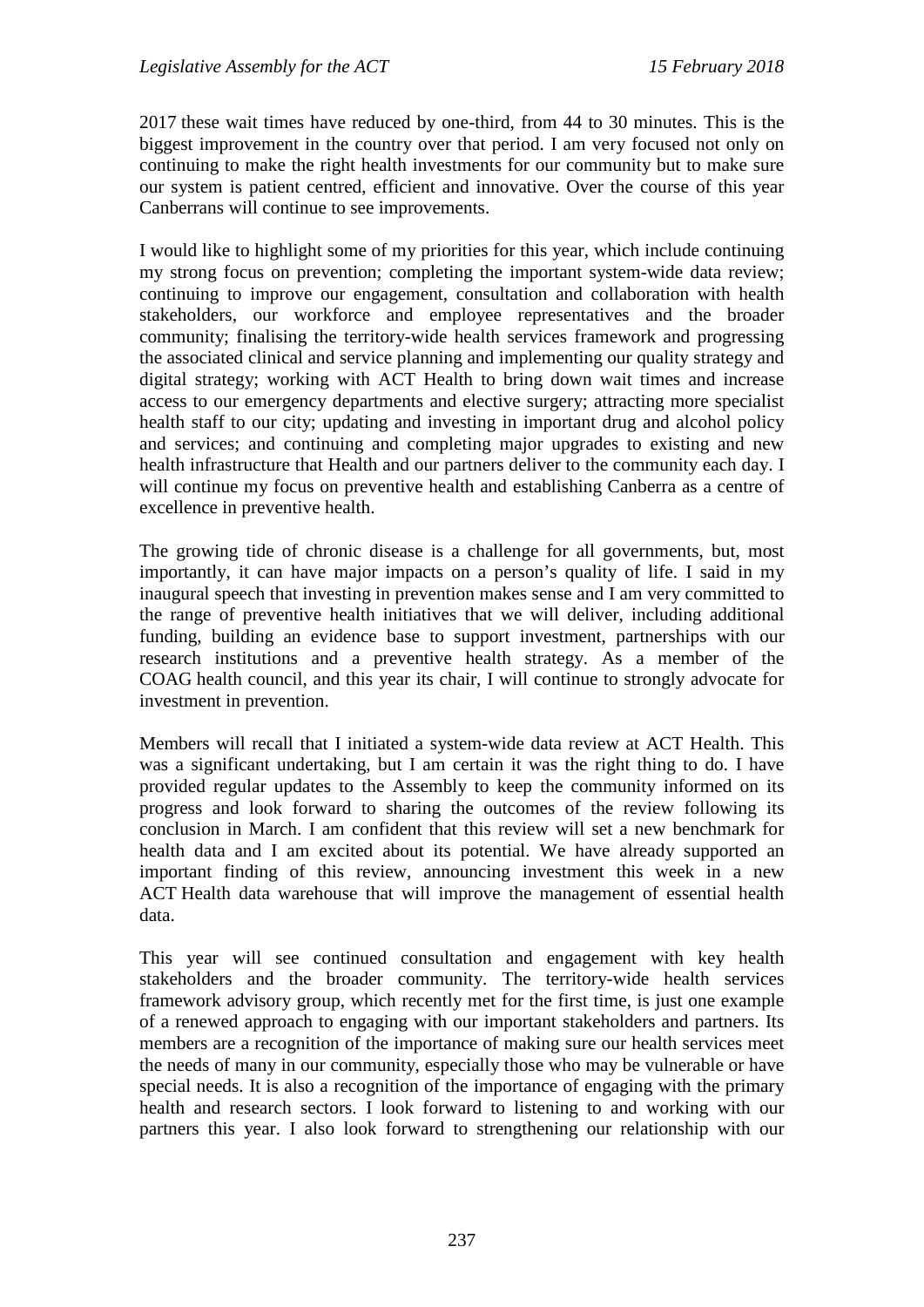partners at Calvary Health, who deliver essential hospital and palliative care services to our community.

The territory-wide health services framework is a vital and exciting piece of work. It is about a holistic systems approach to health care in the ACT that puts patients at the centre of everything we do so that they do not have to go searching for the specialists or services they need. The advisory group are up and running, and I was very pleased to join them at their first meeting earlier this year. ACT Health staff have been holding forums and meetings with staff across the directorate to inform and plan the essential clinical and service planning that underpins this work.

When it comes to timeliness of elective surgery and emergency department services, I have made it clear to ACT Health that we need to continue to see improvements in these areas. We are heading in the right direction, but, as I said earlier, we know we must do better. But we should also celebrate our improvements, which are real. Again, we have seen that we are among the best improvers in the country on median emergency department wait times and percentage of patients seen on time. It is important to recognise that we have a unique mix of hospitals here in the ACT—one of the top 10 busiest emergency departments in the country—and significant increases in demand; for example, a nine per cent increase during the 2015-16 to 2016-17 year.

It is also important to work with New South Wales, as we provide health services to a growing population outside our borders. This is important for both jurisdictions, and I look forward to progressing a number of issues with the New South Wales government.

In the past financial year Canberra Hospital has implemented a number of strategies to improve patient flow within the ED. The nurse navigator role, which oversees patient journeys and team-based care, has seen a strengthened, collaborative approach to patient treatment. Further work is also being undertaken to increase the workforce within the ED to align rostering to peak activity times and to further improve patient flow, importantly working right across the hospital to ensure efficient and timely admissions and discharges. This work will continue.

As part of the budget mid-year review, the ACT government is also addressing elective surgery wait times by investing an additional \$6.4 million for more surgeries to help over 600 additional patients to access treatment within recommended time frames and to achieve over 13,000 elective surgery procedures across the ACT.

It is also important that we have the right health workforce by supporting our own home-grown graduates, supporting training and professional development and attracting more people to work in the ACT health sector. This year we will develop a workforce attraction strategy to attract and retain health specialists in Canberra. I look forward to providing more advice on this work soon.

Also this year, I will have a focus on drug and alcohol issues. We will update relevant policy frameworks and clinical guidance and continue investment in drug and alcohol services and systems, importantly including work to establish a prescription monitoring scheme. I am working closely with Minister Ramsay and Minister Rattenbury on the establishment of a drug and alcohol court and associated health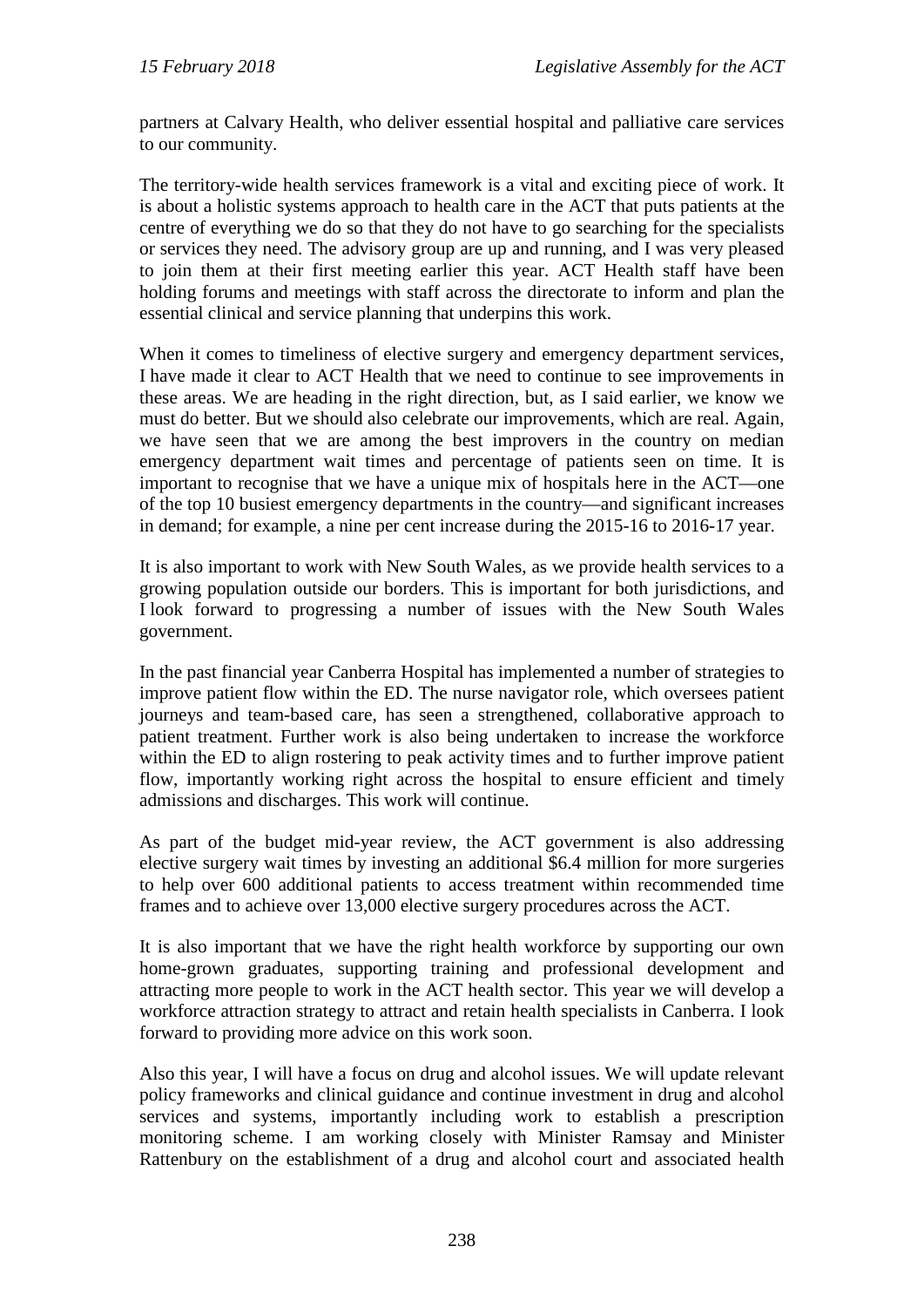services. This is important work and the government looks forward to improving the lives of people in our community who are grappling with issues of addiction, supporting them and their families.

We will remain focused on delivering new and improved facilities to hospital and community-based care. Major construction is complete on the new rehabilitation hospital at the University of Canberra. Recruitment is underway for this innovative new facility, Canberra's first purpose-built rehabilitation hospital. It is designed to support people recovering from surgery, injury, illness or experiencing mental illness.

Planning and design is also underway for other initiatives, including the expansion of the Centenary Hospital for Women and Children, the new surgical procedures and interventional radiology and emergency centre and we are working with Calvary on how we can better deliver healthcare services to Canberra's north side.

This year we will open Canberra's third walk-in centre in Gungahlin, with planning underway for centres in the Weston Creek and inner north regions. We are providing more support to local GPs, with the recently opened grants round for GPs to increase bulk-billing in the Tuggeranong and Molonglo Valley regions. We are also working with Winnunga Nimmityjah to build a new health centre for Aboriginal and Torres Strait Islander Canberrans. This will be an important facility but also a demonstration of the government's commitment to the health and wellbeing of our local Indigenous community. I especially look forward to continuing this work with Minister Stephen-Smith and in close collaboration with Winnunga Nimmityjah.

Other innovations in the health sector this year include the national rollout of My Health Record. This is important work led by the commonwealth, which I strongly support. ACT Health and the Capital Health Network are working to support our transition to the national opt-out arrangements which come into place later this year. Canberrans can expect to see most GPs and all public hospitals actively using the My Health Record and a large number of private practices uploading patient information to the system by the end of this year. This will be a significant step in Australia's national health system, making it more connected and leading to improved safety and better care for patients and their families in the ACT.

We know a healthy community is also supported by other important services. A number of these are also in my portfolio, in particular transport and city services. Of course, Transport Canberra and City Services deliver services right across our city every day, supporting and sustaining our community. It is a wonderful portfolio at the nexus of traditional local and state-based service delivery. It is easy to look at what TCCS does and think of the physical assets like buses, books and roads, but really their services are about people. Every day TCCS do what they can to make the lives of Canberrans easier, and we have a number of clear priorities in this area.

Just as in health, this year will see significant activity and achievement in this portfolio, building on the work we did in 2017. I would like to highlight some of my priorities for the year in transport, which include delivering stage 1 of light rail and associated major bus network upgrades and planning for stage 2 of light rail for Civic to Woden; boosting our active travel infrastructure and services, including a continued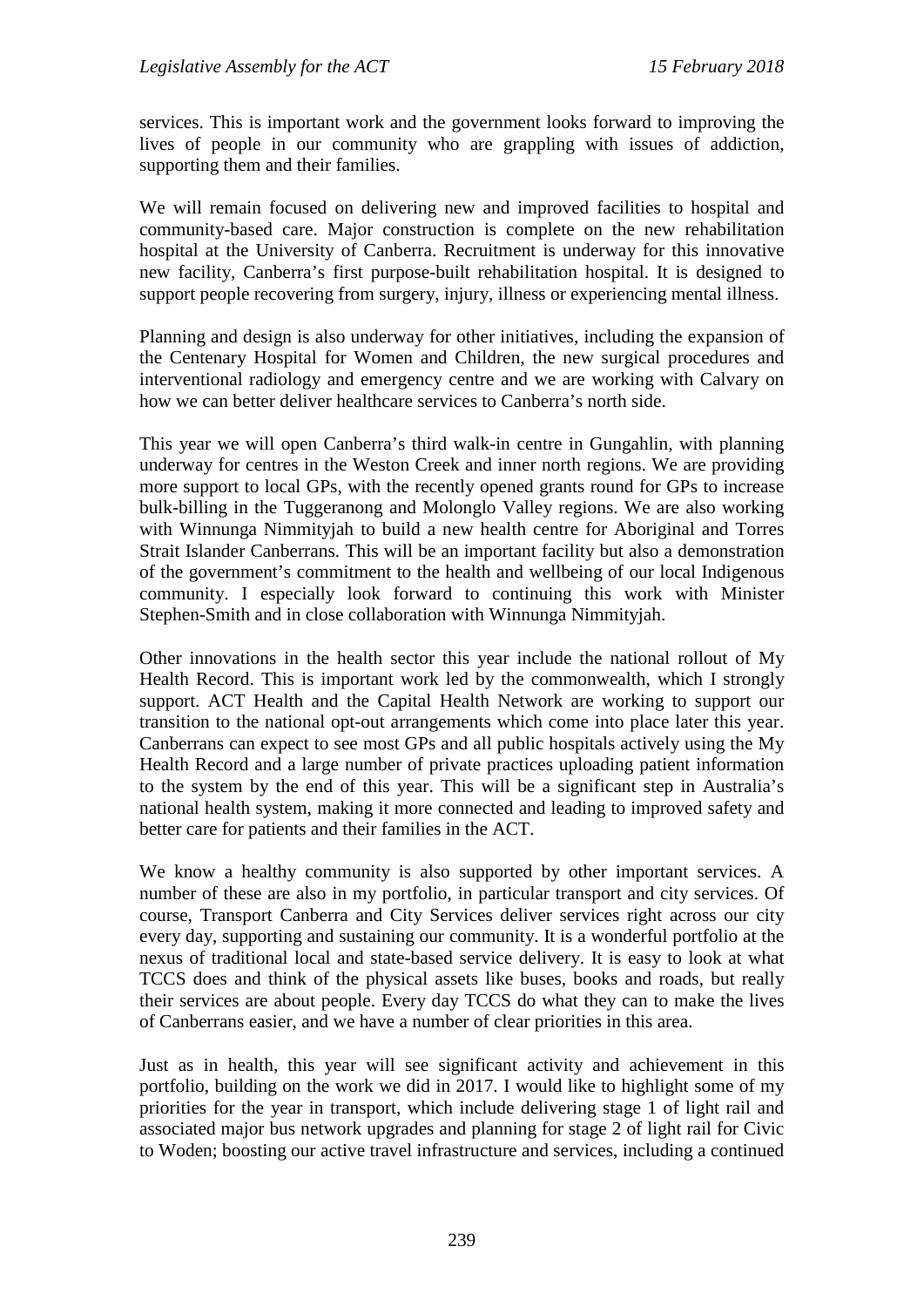focus on walking and cycling safely to school; updating our key policy work, transport for Canberra, to align with important policy work in planning and climate change. In city services we are improving our city services through the better suburbs project; delivering important upgrades to town centres; continuing our focus on responsible pet ownership; delivering a range of important waste initiatives; and completing major road duplications and delivering more improvements to our roads network.

The government's transport vision is very clear—a modern, sustainable and integrated transport system that provides a real alternative to the car. We are working on a refresh for transport for Canberra that will update our transport policy framework to include opportunities for improvement and consider emerging transport trends, data and innovation. It will include community consultation and draw close parallels with the ACT planning strategy refresh and the climate change strategy work.

The construction of light rail, with stage 1 due for completion later this year, will help achieve our vision. As our city grows, if we do not invest now in public transport infrastructure congestion will only get worse, impacting travel times, productivity and our quality of life. We simply cannot leave public transport investment until the city is gridlocked. The construction of our light rail network is the most significant infrastructure project this city has embarked upon, and construction of stage 1, from Gungahlin to the city, is now well underway. The momentum of construction will continue to increase along the corridor until later this year.

Work is also progressing on planning for light rail stage 2, which will extend the network from Gungahlin through to Woden, connecting the north and south of our city, linking employment and cultural hubs and creating a public transport spine. Unlike our political opponents, our government will not kick the can down the road; this is a vital piece of infrastructure that will set our city up for many years to come. In decades from now, Canberrans will look back and be glad the consecutive ACT Labor governments took this revolutionary step for transport in Canberra.

Extensive community engagement, combined with MyWay data and customer feedback, has told us Canberrans want three key things out of a transport network: quicker trip times and more direct routes; more frequent and reliable services and increased services on and off peak. We also know Canberrans want value for money. It is the case that building an integrated and efficient transport network cannot be achieved by a bus stop on every street. We have tried this for years and it has not worked. All modern public transport networks across the world are integrated, connected and innovative, using all available modes to drive patronage and get people out of their cars.

What this means for Canberra is a service that is easy to navigate and provides frequent, reliable services seven days a week. This year we will see five more rapid services and a range of customer service innovations. We are excited about the possibilities and look forward to working with Canberrans soon to design a modern and integrated transport network. Stage 1 of our consultation closed late last year, and we look forward to stage 2 opening soon.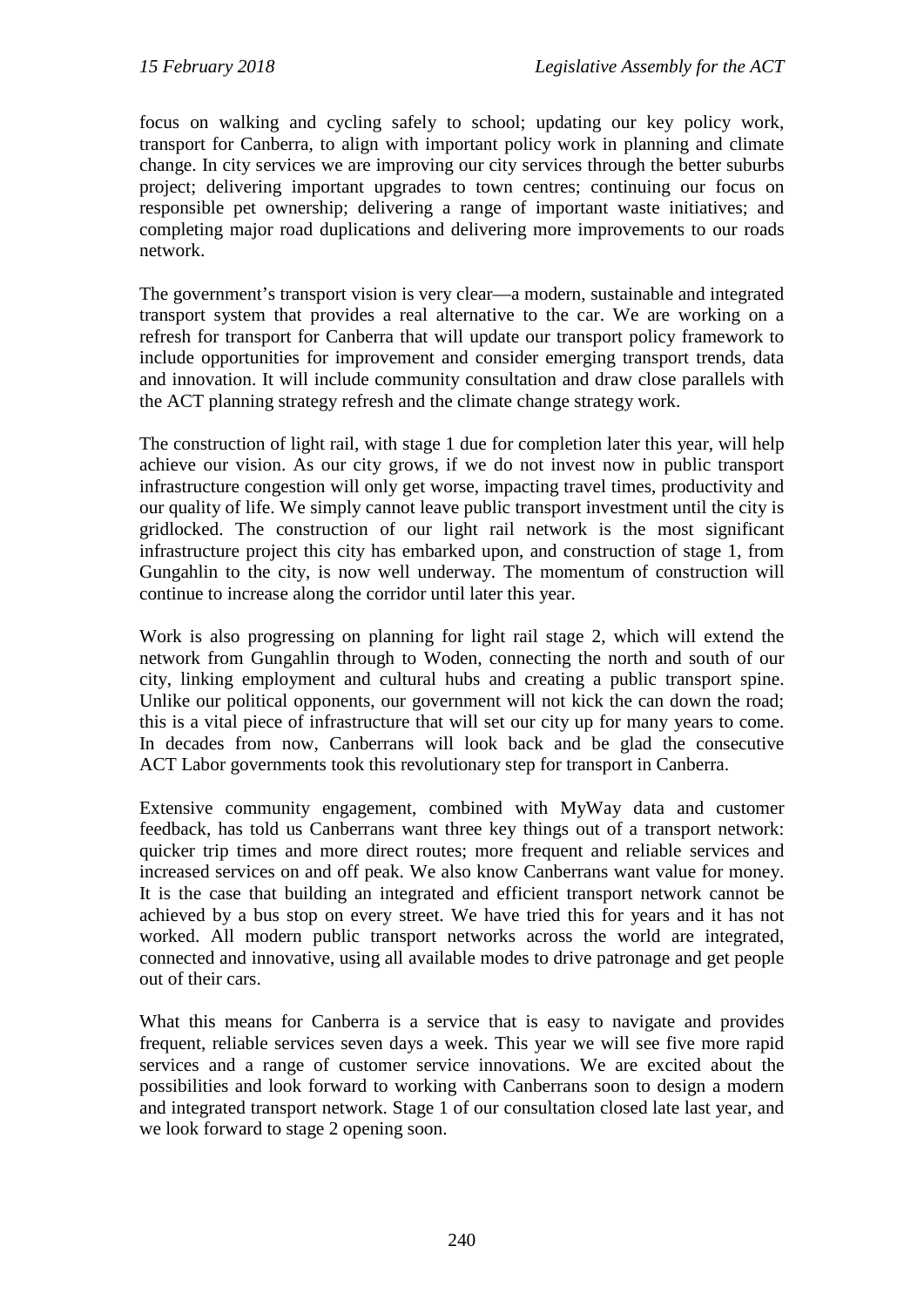The ACT has one of the highest participation rates of active travel amongst major Australian cities and we are among the leading cycle-friendly cities. Indeed, we aim to be the most cycle-friendly city in the country. This year we will continue to upgrade and enhance our suburban community path network and invest in the age-friendly suburbs program.

We know a significant proportion of our community is interested but concerned about riding bikes in our city. We want to demonstrate that cycling is safe and fun and show people how they can move around our city on their bikes. We want to bring new people to the joys and benefits of cycling by giving them the confidence through good infrastructure, improved facilities and better way-finding and signage. This will also be an important part of our transport for Canberra update. We will start work on the Belconnen bikeway, demonstrating our commitment to the next generation of active travel infrastructure.

I will continue a strong focus on encouraging more kids to walk or ride to school and giving parents the confidence that it is safe, easy and fun. This focus will help relieve some of the pressures at the school gate and reduce car park congestion. We also know that walking or riding has added benefits, including improving kids' health and wellbeing, helping them stay fit and setting them up for a more productive day at school.

To achieve all this, just one of the initiatives we have recently introduced is our election commitment of school crossing supervisors. This has started at 20 crossings around the city and has already had extremely positive feedback after just two weeks. The active streets for schools program complements the supervisors and is being delivered at 25 schools in the ACT, with an extra 50 to be rolled out. This includes infrastructure improvements, such as better footpath connections, new pram ramps and the relocation of bike storage facilities and, of course, the wonderful teardrop signage on a number of paths showing a safe route to school.

The appearance of our city is also extremely important to the government. We have some improvements to make as our city grows and we strike the right balance between our newer and more established suburbs. The better suburbs program was launched last year, with extensive community consultation, and we will deliver a finalised better suburbs statement this year after some exciting community engagement and collaboration planned for April. This will build on our investments in our vital town centres, with work underway in Gungahlin, Belconnen and Tuggeranong, as well as planning for works in Woden and a number of our group centres, notably this year in Kambah.

TCCS will also work closely with the City Renewal Authority on their exciting new vision for renewal of the centre of our city. This is important work to complement the vision of the government and the community often expressed through master planning documents. There are currently five road duplication projects underway across the city, responding to the growth of new development areas in Molonglo and north Gungahlin as well as growth in Tuggeranong, and I look forward to each of these reaching completion and/or progressing new stages soon.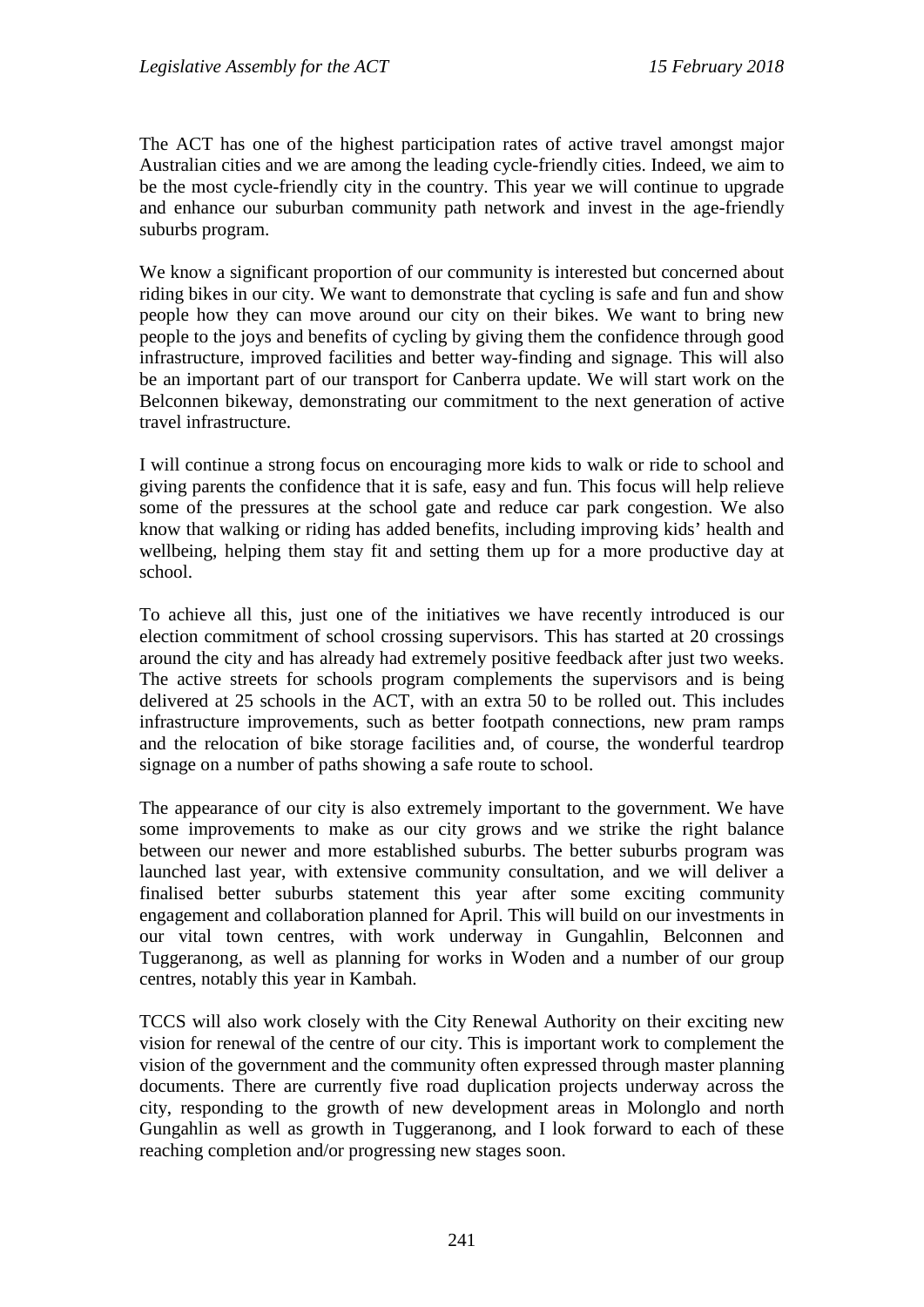This year the government will also focus on animal welfare and management practices by continuing to promote responsible pet ownership across our city. Last year we launched the paws for thought campaign to promote responsible pet ownership and drive cultural change in our community. This will build on the important work undertaken last year in developing the ACT's first comprehensive animal welfare strategy and legislative change and investment to prevent and respond to dog attacks

This year will also be a big year for our waste sector and for households. The government will introduce a container deposit scheme, protecting our environment and supporting local community groups for fundraising. We will also continue the rollout of the green bins service and seek further opportunities to innovate in our waste sector.

Finally, I would like to provide an update on the government's ongoing work to support the higher education, training and research sector. This year my priorities include supporting CIT to modernise and provide even more vocational education and training opportunities to Canberrans; supporting the growth of the sector and collaborating to attract investment and opportunity; and advocating the benefits of the VET sector and rolling out our commitments to women in trades and supporting the reskilling of mature-age workers

Under the leadership of its board, CIT is continuing its journey of transformation through the implementation of the strategic compass 2020. This includes growing our region's economy by adapting course offerings to provide skills for the future and advancing Canberra's workforce. CIT is also focused on updating its campuses to ensure it meets the needs of students and staff in a modern and competitive VET sector.

We know that one in every six Canberrans is engaged with a tertiary education institution. This is a sector that plays an integral role in Canberra's economy and our identity as a knowledge city. It is a priority to support investment and growth in our city's key industry strengths, including cybersecurity, the defence and space industry and the healthy and active living sector.

Our credentials as an education city were enhanced by last year's announcement, with the University of New South Wales Canberra, of the possibility of a new campus in the city east precinct. This is an exciting development and has the potential to strengthen our vision for Canberra as an education city, creating capacity over time for up to another 10,000 students. The ACT vice-chancellors forum, chaired by the Chief Minister, will continue this year. This is an important mechanism to bring together the leadership of Canberra's universities and, of course, CIT.

Madam Speaker, as you know well, the potential of the VET sector can be significantly enhanced, and this year we will focus our efforts on advocating for the VET sector within our schools and the broader community and strengthening relationships with employers. This year we will also implement initiatives to reduce the barriers that women face in entering targeted trades and provide support for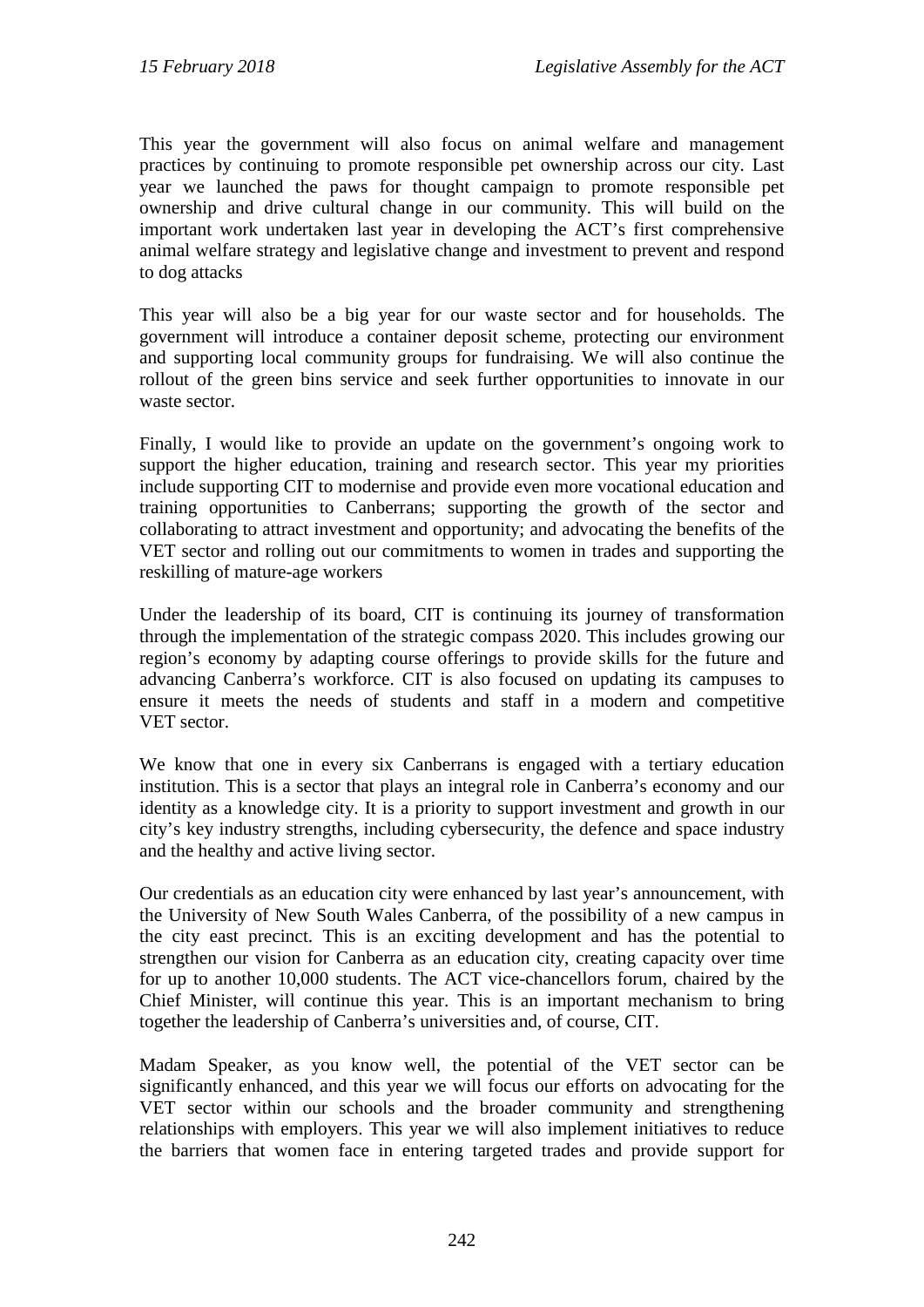mature-age workers to upskill or re-skill to enhance their job opportunities or seek a new career.

In closing, it is a privilege to outline my ministerial priorities for my portfolios today. I look forward to continuing to work with our amazing public sector, who are on the front line of service delivery every day, whether they are garbage collectors, bus drivers, nurses, physios, doctors, VET teachers, rangers, or all the people behind the scenes who support this work. I know they put the Canberra community first, and I again thank them for their continued service this year.

I look forward to continued engagement with stakeholders and service deliverers across my portfolios. Listening to and working with you is just another of the privileges of this role. Of course, that applies also to the broader community, whose insights and input to our work is vital. After all, you are the reason we do what we do.

I look forward to seeing our important initiatives and big projects become a reality this year. I know 2018 will be an exciting year for Canberra, and I look forward to delivering for and on behalf of people in our community. I present a copy of the statement:

Portfolio priorities 2018—Ministerial statement, 15 February 2018.

I move:

That the Assembly take note of the paper.

Question resolved in the affirmative.

#### <span id="page-19-1"></span><span id="page-19-0"></span>**Portfolio priorities 2018 Ministerial statement**

**MR RAMSAY** (Ginninderra—Attorney-General, Minister for Regulatory Services, Minister for the Arts and Community Events and Minister for Veterans and Seniors) (11.01): In considering my priorities for 2018 across my busy and diverse portfolios, I certainly see a full and exciting year ahead, with much to do. Certainly, there is much more than can be accounted for in a short statement this morning, but I will do my best to provide some information about some of the key areas.

As Attorney-General, I will be continuing with my mission to build a justice system that is even more accessible, timely and transparent. This government remains strongly committed to a justice system where the multiple, complex components work in harmony. This requires us to take a holistic approach to change, to consider the flow-on effect to other parts of the system when one component is changed. Already in this term of government we have provided additional resources to the community legal centres, the DPP and Legal Aid, reflecting that an accessible, transparent and timely justice system requires comprehensive investment, and we will continue to take this approach.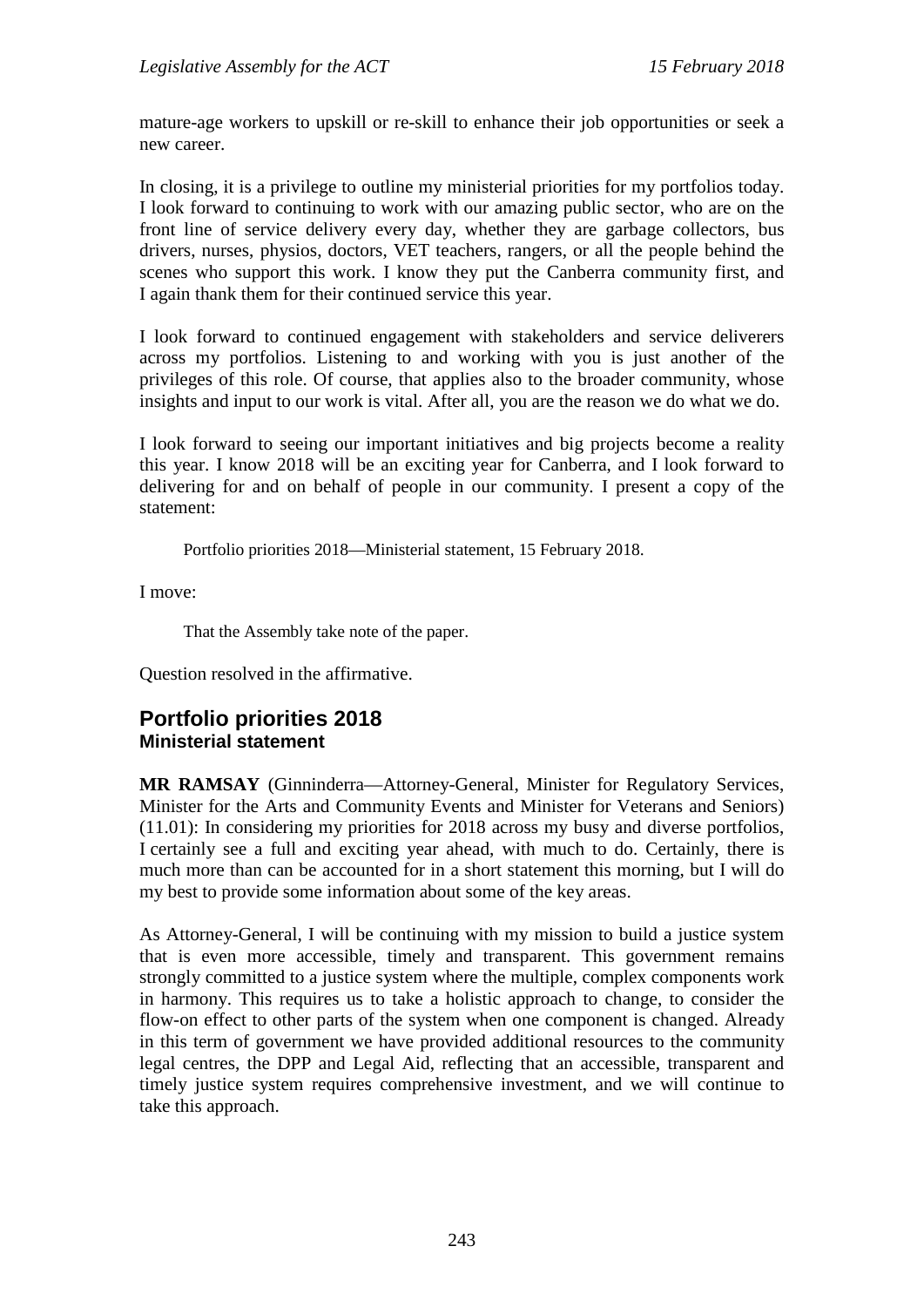My law reform and policy development agenda for 2018 will be focused on ensuring that our legislation and services support the most vulnerable people in our community. Over the next year I will be introducing legislation and consulting on reforms that represent a commitment to restorative practices. The drug and alcohol court is one such example of those restorative focuses. We are developing a new court that will offer intervention, treatment and support for people whose involvement in the criminal justice system is primarily the result of addiction.

A central piece of our work in 2018 will be responding to the recommendations of the Royal Commission into Institutional Responses to Child Sexual Abuse. Changes to our criminal laws and court procedures following the commission's report will ensure that our treatment of survivors in the court process, criminal and civil, is based on the royal commission's thorough examination of the latest evidence. I will continue to work with my commonwealth, state and territory colleagues to develop a redress scheme that will provide real, tangible support to survivors of sexual abuse.

Another area where I will continue to direct significant energy is in gambling harm minimisation, working in partnership with our community clubs to encourage diversification away from gaming machine revenue while working to ensure the long-term sustainability of these organisations which give back so much to the community.

I will continue to engage with all stakeholders in this area, including representatives of clubs and club groups, workers in clubs, people with lived experience of gambling harm, community organisations, academic experts and regulators. We will work to ensure that the territory's gaming regulations continue to offer meaningful and effective harm minimisation, remain up to date with developing technologies and support the Gambling and Racing Commission's implementation of its public health approach to reducing gambling harm.

This year the government will be announcing the way in which we will achieve a reduction in the number of gaming machine authorisations in the territory. They will come down to 4,000, from 4,985, by 2020. We will be talking with clubs, with workers and with members of the community throughout the process.

This is fundamentally a harm minimisation policy, meant to reduce the impact of problem gambling in the community. We will at the same time be looking at ways to support clubs to keep offering their important community services, like sport and recreation. Towards that end, we will this year review the community contributions scheme and look at ways to ensure it is still achieving its purpose.

Following on from this government's achievements last year, 2018 will see the end of the greyhound racing industry. The government's commitment to end the industry will take effect from 30 April this year. The greyhound industry transition task force will continue taking applications for individually designed transition support packages until 30 June. Funding will be available, to be rolled out until 30 September.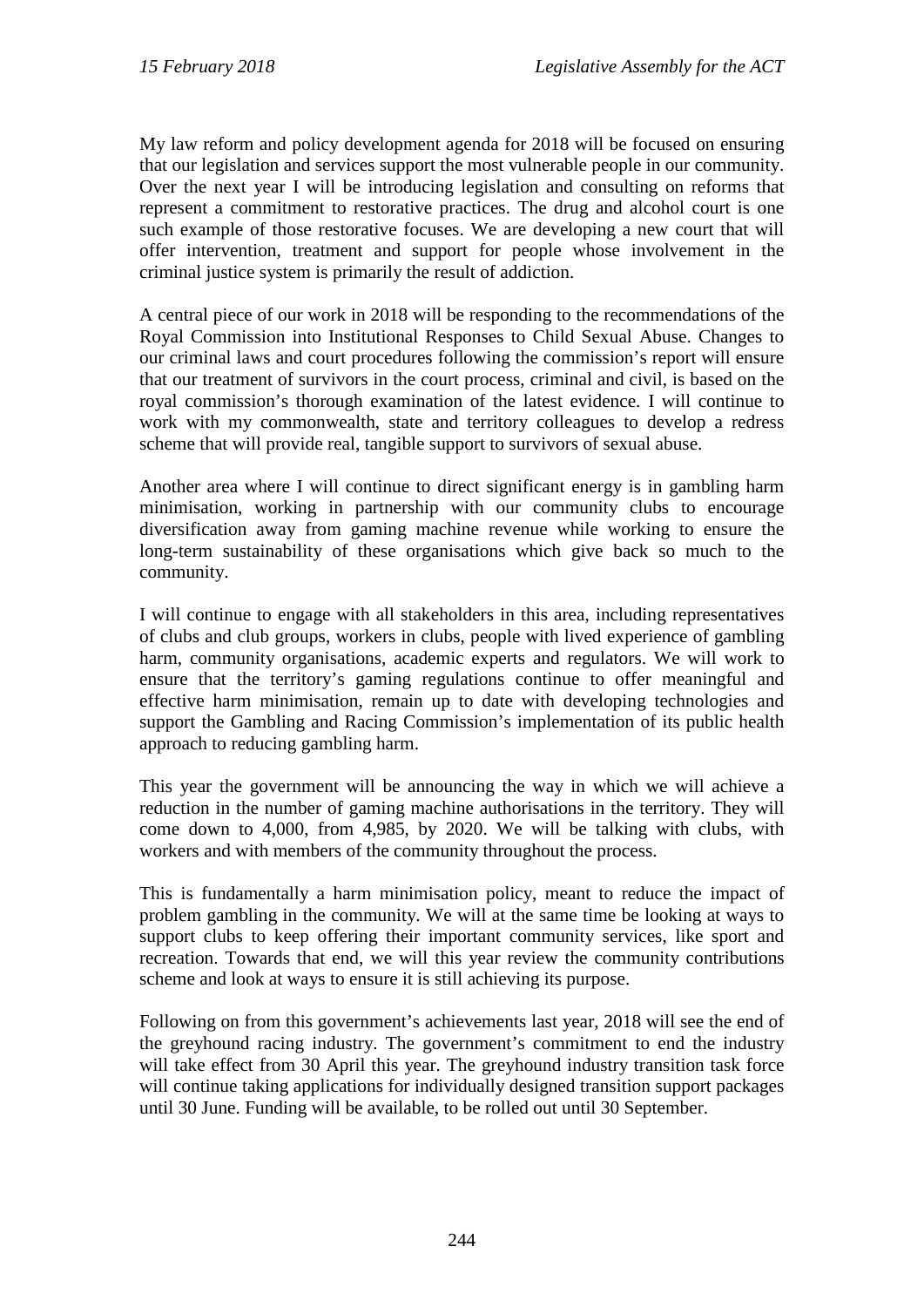In my capacity as Minister for Regulatory Services, I will continue to work with Access Canberra to make it easier for people to access government services. While we continue shifting to online delivery where possible, a focus on the person will remain central, and I have asked our agencies to ensure those citizens who are unable to transact with us digitally are not left behind. This year Access Canberra will be working with community organisations to develop new ways of reaching out to these citizens.

The government also remains committed to ensuring the safety of our citizens. In 2018 Access Canberra will be increasing the proactive focus of its regulatory activities, using data to ensure that those industries and businesses where the risk of harm is greatest or that have poor compliance histories are targeted. Regulators will be working hard to ensure that businesses and individuals understand their obligations, but those who flout the law and put workers or the community at risk will be penalised. We will continue with our red tape reduction agenda, and we will finalise a review of our nation-leading ride-share reforms to ensure we have an on-demand transport industry that is sustainable, safe and reliable.

As Minister for the Arts and Community Events, I am looking forward this year to establishing my new ministerial arts advisory body and to seeing the first official Reconciliation Day take place. We will be focusing on ensuring that Canberra has an exciting, well-coordinated calendar of major and community events to engage locals and attract interstate and overseas visitors to our great city all year round. This will include bringing more events to the town centres and into the suburbs.

We will also see construction of the Belconnen Arts Centre stage 2 commence this year. There will be further progress on the Kingston arts precinct, and facilities upgrades at numerous arts centres. It is also a priority for me that the government's Aboriginal and Torres Strait Islander arts consultation report and action plan, which have been created in close consultation with our Aboriginal and Torres Strait Islander communities, are put into effect to help guide how we can further support and improve inclusion in the arts.

As the Minister for Veterans and Seniors, I will continue to advocate that these groups are considered in all decisions by government. We will develop the next iteration of the active ageing framework, which takes into account health, planning, public and active transport, amongst many other areas of government, to ensure that our senior Canberrans are able to remain active and connected members of the community. We will also undertake consultations to strengthen our protections against elder abuse.

Last year the government launched its veterans employment strategy, which we will continue to build on by creating resources to aid the transition from military service to civilian employment in the ACT. I look forward to announcing the ACT public service's first veterans employment champions, who will work with government to build the service to be a model employer of veterans. There is plenty of other work to be done in the veterans space, including work on recognition and commemoration, health and mental health, as well as supports for families, that I look forward to rolling out throughout the year.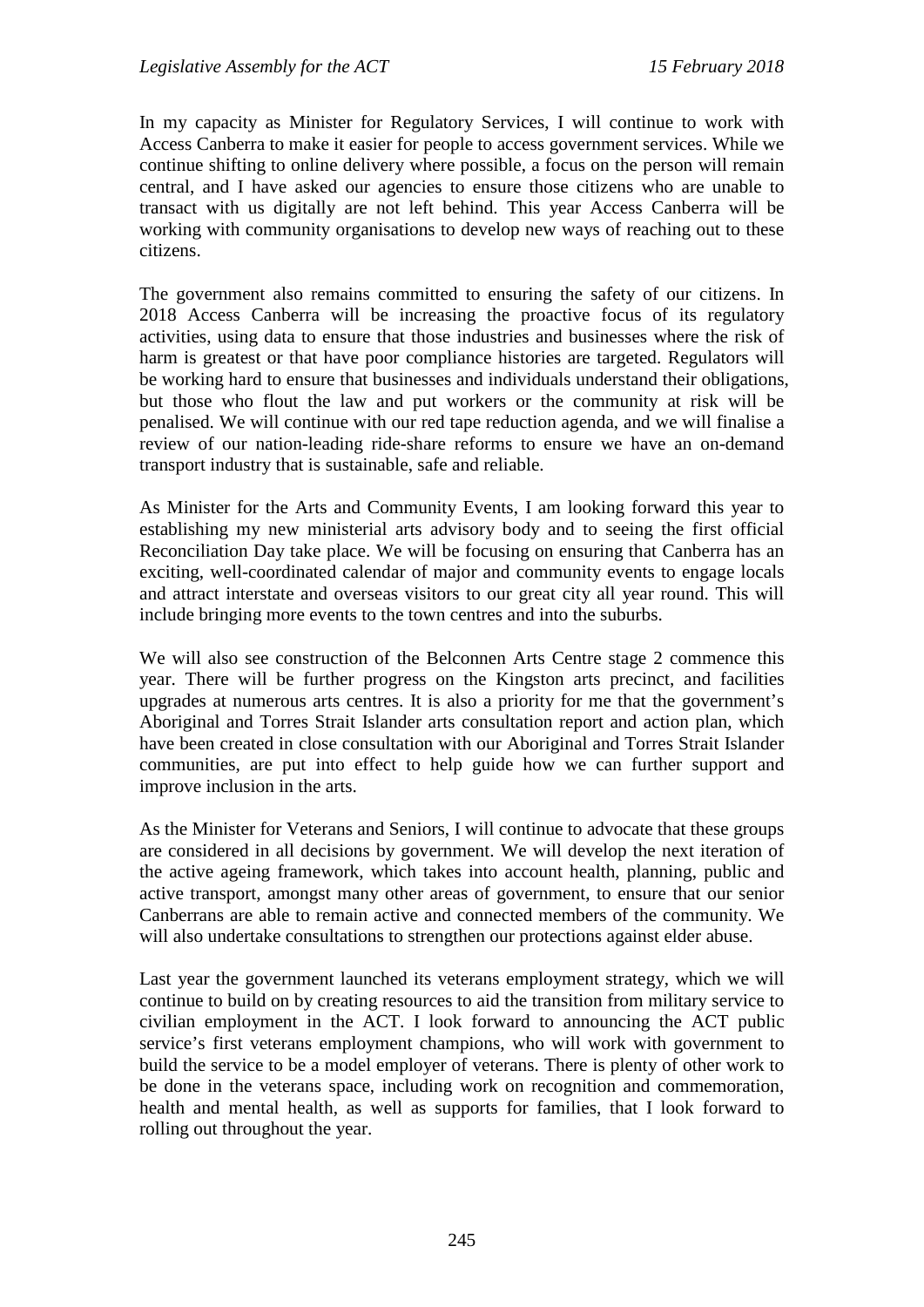There is indeed much to do, but it is important work to make our city more just, more accessible, more inclusive and more vibrant. I present the following paper:

Statement of priorities—Ministerial statement, 15 February 2018.

I move:

That the Assembly take note of the paper.

Question resolved in the affirmative.

#### <span id="page-22-1"></span><span id="page-22-0"></span>**Portfolio priorities 2018 Ministerial statement**

**MR RATTENBURY** (Kurrajong—Minister for Climate Change and Sustainability, Minister for Justice, Consumer Affairs and Road Safety, Minister for Corrections and Minister for Mental Health) (11.10): I would like to share with members the priorities across my ministerial portfolios for this year.

In the area of climate change and sustainability, we know that climate change is a major challenge for the territory, for Australia and indeed for the planet. As minister for climate change, I am committed to helping the ACT meet these challenges and making sure that we not only do our share but are a leader in responding to climate change. This involves making efforts to mitigate climate change; that is, reducing our emissions to ensure climate change impacts are less severe. It also means adapting to climate change; that is, preparing the city to be resilient to the climate change impacts that we know are already built into the system, to ensure that we remain a healthy and livable place.

One of my top priorities is to develop an action plan covering the next six years, to help the ACT make progress towards net zero emissions. This means that as a city we actually produce no greenhouse gas emissions or that the small amount that we do produce is offset by things such as forests acting as carbon sinks. Net zero emissions means changes to the way the territory currently works, in fundamental areas such as transport and energy. But they are changes that we can achieve, and they also provide great opportunities to improve quality of life and provide improved social and economic outcomes.

A second priority in the climate change space is to negotiate with the federal government and my state and territory counterparts to ensure a good outcome regarding the national energy policy. The draft proposal from the federal government will have a significant impact on the way Australia responds to climate change. The proposed impacts of the national energy guarantee—NEG—will flow through to the ACT, to our own efforts and policies on climate change, and I intend to ensure that these are not jeopardised by substandard federal policies. At the moment the federal policy does indeed appear substandard. It must be improved.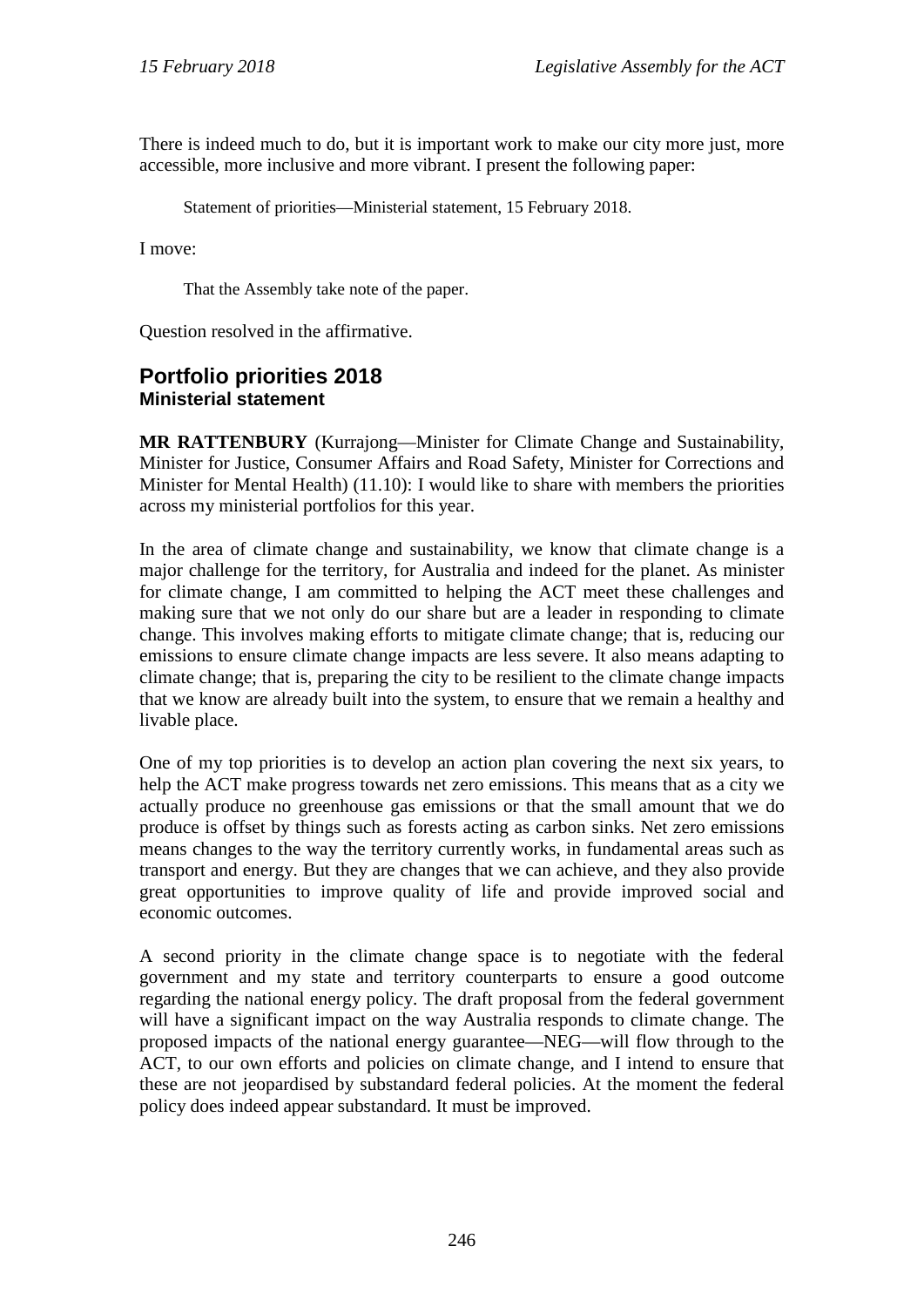There are quite a few problems with the NEG as it is currently proposed, but I will highlight a few of the key problems. Its emission reduction targets are too weak. The government's target of a 26 to 28 per cent reduction in the electricity sector is not compatible with Paris targets to keep global temperature rises below two degrees, especially as it will leave a disproportionate burden with other sectors. Furthermore, it only models outcomes to 2030, whereas we must be developing long-term targets.

The second concern is that it prevents states and territories from going over and above the federal government's weak emission reduction targets. This is the idea of "additionality" and, given the significant effort by numerous state and territory governments to develop ambitious renewable and climate change policies, it is an absolutely travesty that the commonwealth proposes to undermine those efforts.

The third concern is that it is likely to cement the dominance of a few big energy companies, otherwise known as "gentailers". The obligations it places on the retail sector are likely to help entrench the dominant energy companies, which is bad for competition, prices and innovation.

The fourth concern is that it stymies the development of renewable energy, as it only adds one to four per cent additional renewable energy capacity over 10 years, compared to business as usual. This means the NEG will create little, if any, new renewable energy investment and it artificially extends the life of highly polluting fossil fuels like coal. These flaws make the NEG a deal the ACT cannot sign up to at this point. We will be urging the commonwealth government to lift its game and sign up to a policy that delivers energy security, price stability and environmental sustainability.

In my portfolio of mental health we are working towards the establishment of the office for mental health, and that remains a key priority for me for 2018. We have taken a very deliberate approach to establishing the office, with significant community consultation and engagement feeding into the proposed model. I was pleased to be able to participate in some of the consultation sessions across December and February, and I look forward to receiving the final report very soon and then moving to establish the office by 1 July this year. I believe that the office has the potential to make real and lasting change for mental health consumers, carers and their families.

I believe that one of the first priorities of the newly established office for mental health should be to develop an ACT strategy on suicide reduction, including setting targets in this area. This is a key government commitment under the parliamentary agreement, and I believe the office for mental health will be best placed to take on this important work. This strategy will be informed by the implementation of the LifeSpan suicide prevention framework, which will provide an evidence-based approach to integrated suicide prevention across the Canberra community. Funding for this initiative was provided in last year's budget and the program will start in July this year.

We also understand that as a person's mental health changes they will require different levels of care at different moments in their lives. The mental health system is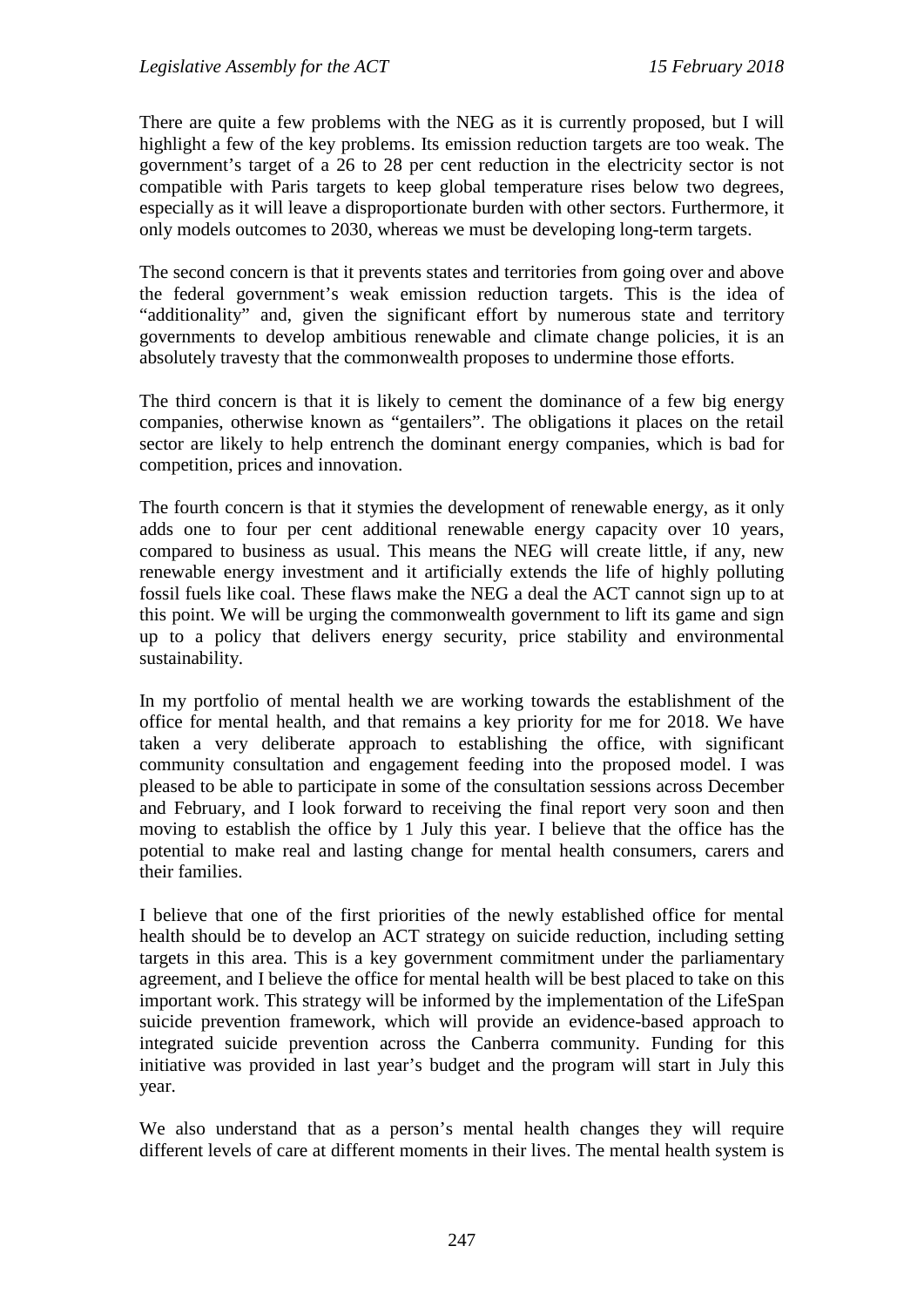designed to provide stepped levels of care, providing access to the right care in the right place at the right time. I am committed to ensuring that we as a community have the right range of models and types of supported housing for people experiencing long-term mental illness. This year I will continue to work on improving access to supported accommodation options in the community, which will provide patients with more options for a step down from acute facilities or a step up from independent living as required.

We know that half of all lifetime cases of mental illness begin by age 14, which is why early intervention and access to mental health support services for children and young people are vital. While last year's budget included more than \$3 million in youth focused mental health initiatives, this area is a continued priority for me and for the government, and we know there is more work to be done.

Already this year I have announced the expansion of the Child and Adolescent Mental Health Service consultation and liaison service at the Canberra Hospital, which will now provide specialist mental health assessments to young people seven days a week. The government has also provided an additional \$100,000 in funding to Menslink to expand their free counselling support service to 10 to 12-year-old boys, to help meet increasing demand for this age group. This year we will continue to work with young people and their families and carers, as well as schools, community organisations and health professionals, on this issue. I want to make sure that services are accessible at the earliest possible opportunity in order to make a significant difference to the overall mental health and wellbeing of young people in our community.

Let me turn to my justice portfolio. In 2018 the restorative justice scheme will expand its operation, making family violence and sexual offences available for referral to restorative justice. This year will also see the appointment of a new Victims of Crime Commissioner, who, as a member of the Victims Advisory Board, will continue to advise government on the development of a victims charter of rights. The charter will provide clear opportunities for victims of crime to be informed and have a voice in the justice process, which will lead to improved outcomes for the community and justice system more broadly, including increased confidence in reporting crimes, reduced re-traumatisation, and a more efficient and transparent justice process.

The Aboriginal and Torres Strait Islander justice partnership 2015-18 is in its final year, and consultation on the next strategy will formally commence next month in a joint community consultation with the elected body and the office for Aboriginal and Torres Strait Islander affairs. I look forward to working with other ministers on its development, as closing the gap in justice requires clearly aligned plans, with targets that stretch all areas of government towards innovation and reform.

The justice reinvestment strategy supports the ninth parliamentary agreement commitment to reducing recidivism by 25 per cent by 2025. As a plan for reducing recidivism is developed it will draw on the ACT evidence base developed as part of the justice reinvestment strategy. This work will continue in 2018 and will build upon the justice reinvestment trials already underway. It is a high priority for me, and for this government, that we make some key changes to the justice system and run a broad range of programs that prevent people from entering or re-entering the justice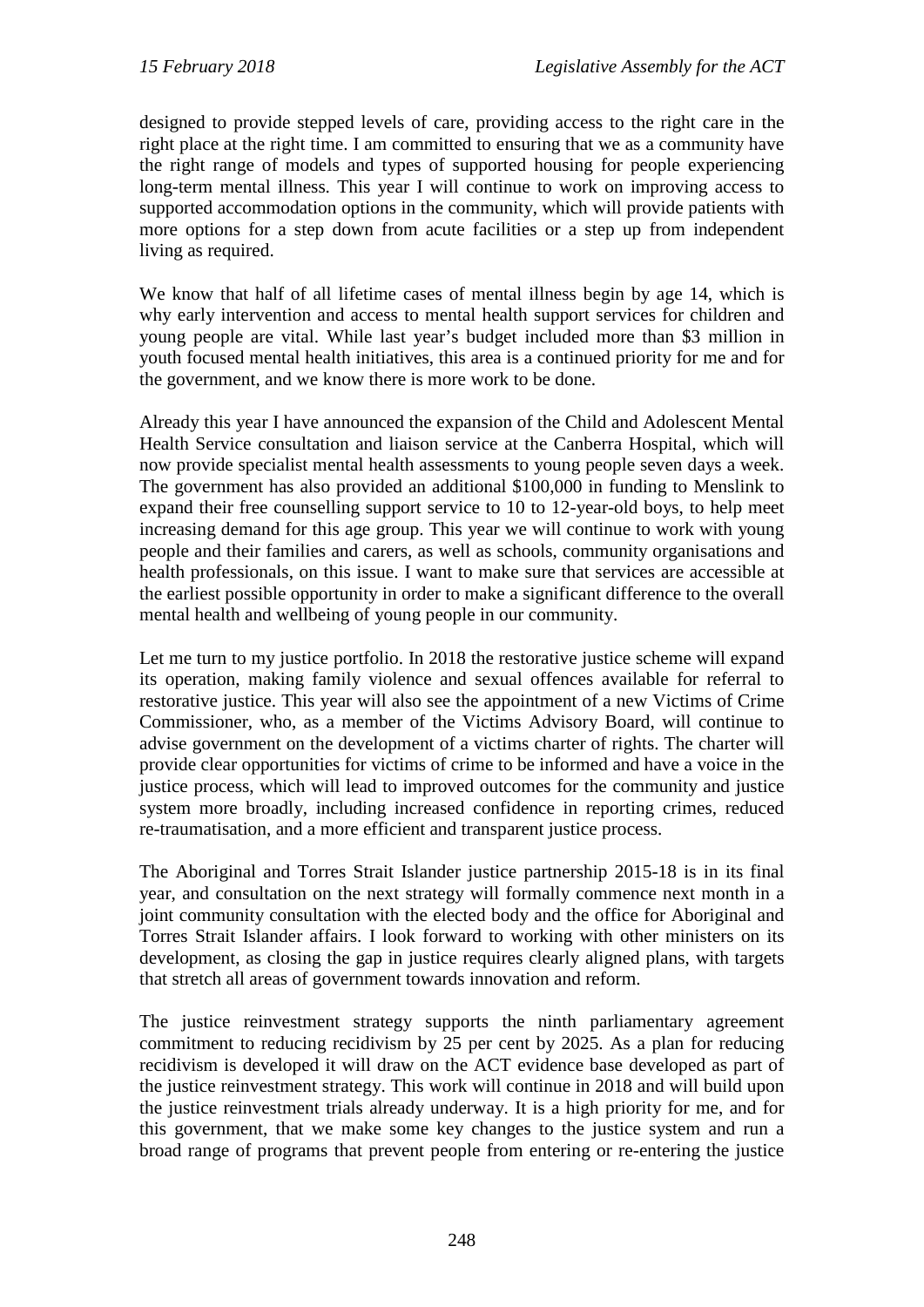system. As prison is by far the most expensive part of our current justice system, a critical step of justice reinvestment is examining how to invest in growing our support programs instead of growing our prison population numbers.

The first trial, Yarrabi Bamirr, involves working with Winnunga, using a family-centric service support model for Aboriginal and Torres Strait Islander families to improve life outcomes and reduce or prevent contact with the criminal justice system. The second, working with the Aboriginal Legal Service, is the bail support service, Ngurrambai, which is designed to reduce the number of Aboriginal and Torres Strait Islander people on remand and reduce the amount of time spent on remand. These initiatives will be evaluated and used to inform future initiatives.

Turning to the corrections portfolio, one of my main priorities this year is to deliver on the remaining recommendations arising from the independent inquiry into the management and care of Steven Freeman, known as the Moss review. It made eight specific recommendations and one overarching recommendation that seeks to address a number of other conclusions and suggestions relating to the justice system more broadly.

Recommendations 1, 2, 3 and 4 have been completed and substantial work continues on the remaining recommendations. As promised in the government response to the review, I will deliver a ministerial statement and table an annual report in the Assembly next week. This will provide an update on significant reforms that have taken place in ACT Corrective Services, other government directorates and statutory office holders around the provision of health and custodial services at the AMC.

The Moss review recognised the significant proportion of Aboriginal and Torres Strait Islander detainees at the AMC and concluded that there is a need to better integrate Winnunga Nimmityjah Aboriginal Health Service to provide a holistic approach to health care at the AMC in a culturally safe way. In November 2017 a new partnership approach commenced with Winnunga and ACT Corrective Services to establish emotional wellbeing and support services to female detainees. In 2018 this will be expanded to include male detainees.

Effective independent oversight is important to build and maintain public confidence in the ACT's corrections system. In specific response to recommendation 8 of the Moss review, and due to the unique make-up of the ACT's correctional system and growing population pressures, I determined that a new model of oversight was required.

The Inspector of Correctional Services Act 2017, passed in the Legislative Assembly last year, establishes the role of the independent inspector and provides the inspector with the necessary powers and functions to promote the continuous improvement of correctional centres and services. We are currently in the final stages of appointing the inspector, and the inspectorate will be operational shortly after appointment. The inspectorate will provide an oversight framework that seeks to prevent ill-treatment and adverse events in custody and conduct systemic reviews, as well as reviews of critical incidents. It will draw on best practice preventive oversight frameworks nationally and internationally.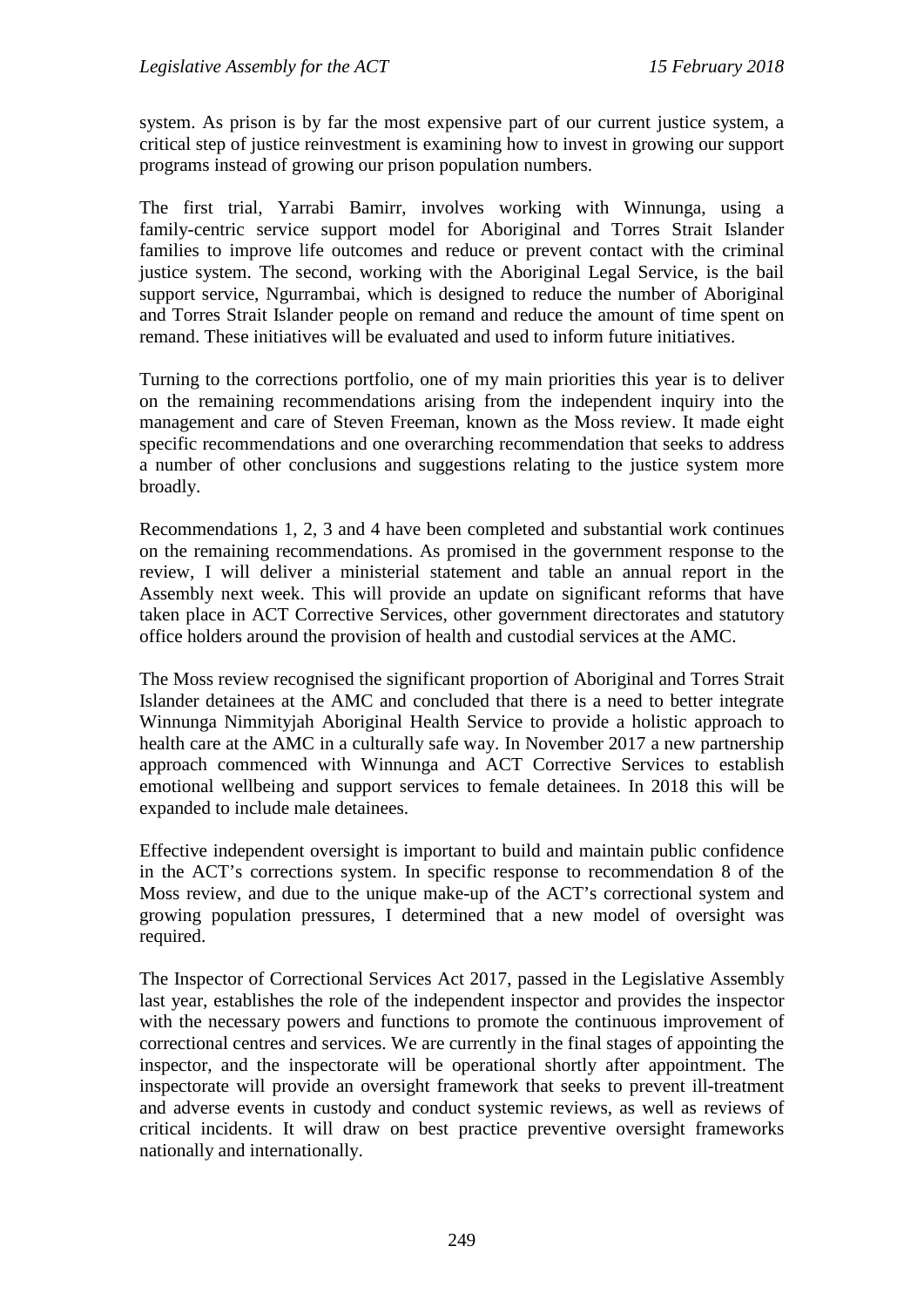The government has set a goal to reduce recidivism by 25 per cent by 2025, and work on the development of a recidivism plan is underway. The plan will set a pathway for achieving recidivism targets. Reducing recidivism in the ACT requires shared responsibility across the justice and human service system. The government will work closely with justice stakeholders, the community sector and those with lived experience to develop the recidivism plan.

As minister for road safety, I am focused on making progress on our vision zero road safety goals. Vision zero means that no death is acceptable on our roads. This requires efforts from individual drivers, the community and the government. As vision zero accepts that people are fallible, it demands that government design a road transport system that accepts and accommodates mistakes. Across government there are a range of steps that can be taken to implement vision zero, from the way we design roads and intersections to the way we communicate with the travelling public. One of my goals is to strengthen this cross-government implementation. It is also my goal to have vision zero better understood and accepted by the public.

My second priority as minister for road safety is to improve safety for young drivers. Young drivers are over-represented in crash injury statistics, and the ACT is taking steps to improve its graduated drivers licence program. That is the program by which young drivers graduate from Ls to Ps to full licence. I will soon be releasing public information about changes we intend to make to our graduated driving system.

Lastly, I would like to mention my role as minister for consumer affairs. This portfolio involves a lot of important but behind the scenes work with Canberra consumers and businesses, as well as with other jurisdictions. My priority in this space is to ensure we have just consumer laws and safe consumer products, to empower the community not only to know their consumer rights but also to engage in thoughtful and sustainable consumption, and to work with my state and territory counterparts to progress these issues nationally.

It looks to be a busy year for all of my portfolios, with a number of very important reforms. There are certainly a number of challenges within some of these priorities. However, I am confident that progress in these areas will continue and that this government is working towards ensuring a sustainable and fair city—one that looks to improve support for vulnerable people. I look forward to working collaboratively with my ministerial colleagues to achieve these important reforms. I present the following paper:

Portfolio priorities 2018—Ministerial statement, 15 February 2018.

I move:

That the Assembly take note of the paper.

Question resolved in the affirmative.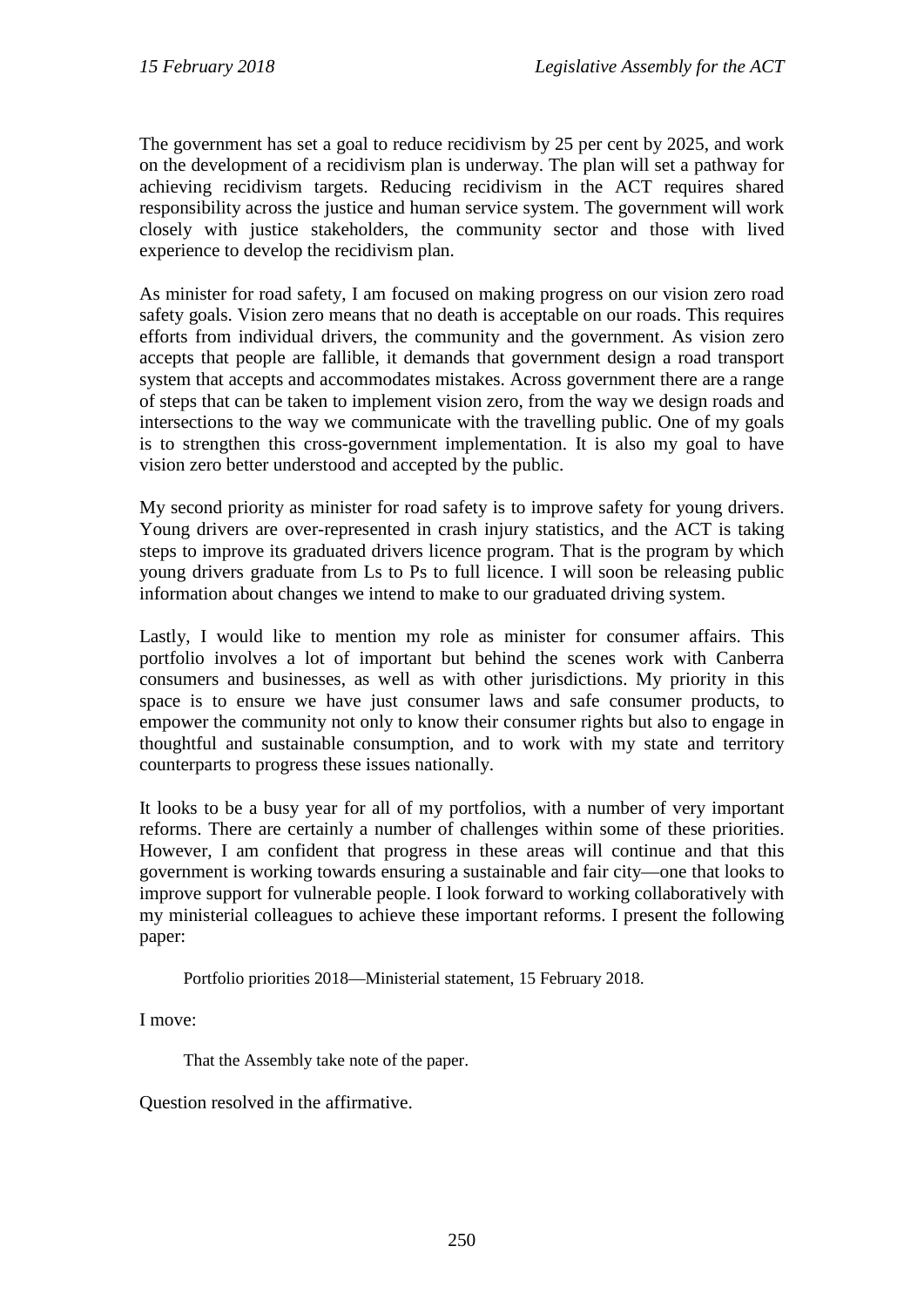#### <span id="page-27-1"></span><span id="page-27-0"></span>**Portfolio priorities 2018 Ministerial statement**

**MS STEPHEN-SMITH** (Kurrajong—Minister for Community Services and Social Inclusion, Minister for Disability, Children and Youth, Minister for Aboriginal and Torres Strait Islander Affairs, Minister for Multicultural Affairs and Minister for Workplace Safety and Industrial Relations) (11.24): I am pleased to have the opportunity to present some of the priorities for 2018 for my portfolio responsibilities of community services and social inclusion; disability, children and youth; Aboriginal and Torres Strait Islander affairs; multicultural affairs; and workplace safety and industrial relations.

This government continues to invest in our community to ensure that all Canberrans have opportunities to participate. As one recent example of our commitment to engagement and participation, in October last year 49 carers and members of the broader community took part in a deliberative process that will lead to a 10-year ACT carers strategy. I thank the carers and other participants for their valuable insights and positive engagement with this process.

In December I launched the result of the panel process—the carers strategy vision, outcomes and priorities statement and carers voice panel report. The new carers strategy will be a framework to better support and recognise Canberra's 48,000 carers. Next steps for the strategy include developing actions and initiatives to deliver on the vision, outcomes and priorities. The final ACT carers strategy, including the first three-year action plan, will be developed and released in 2018.

As members would be aware, in every speech I have made in this place on priorities and achievements I have talked about the importance of early intervention and prevention across the human services system. This philosophy underpins policies across the human services directorates under this government. In the budget review tabled earlier this week the government committed \$1.527 million for a measure called early intervention for vulnerable children and their families phase 1. This project is now known as early intervention by design, following conversations with stakeholders.

I am very pleased to have this opportunity to inform the Assembly about this important project being led by the Community Services Directorate but undertaken collaboratively with the Education Directorate, ACT Health and the Justice and Community Safety Directorate. This group, as many will be aware, has been known as the human services cluster and is now known as the supporting our community cluster.

The early intervention by design project is aimed at improving the integration of early intervention services across the service system to improve long-term life outcomes in three priority areas: vulnerable children and their families, with a focus on early childhood; Aboriginal and Torres Strait Islander families and children; and families who have experienced domestic and family violence. We know that early intervention is applicable across the system, across the life cycle and in relation to many different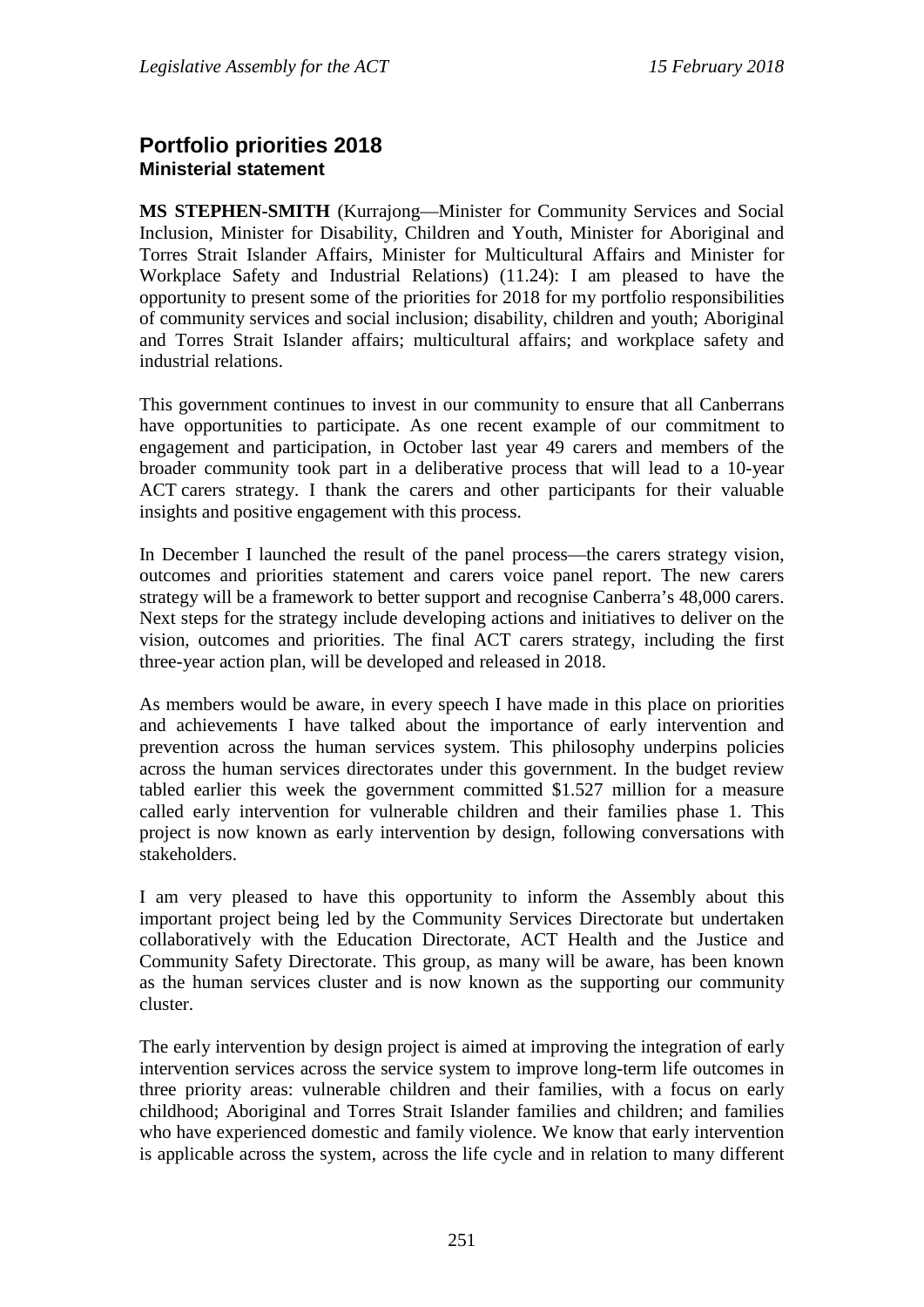types of issues that can arise in a person's or a family's life. This has been made clear by the community sector critical friends who have been supporting the development of this initiative. We certainly take that feedback on board.

The early intervention by design project builds on the significant previous work of the government in reform of the human services sector, including the human services blueprint. This work will also align with key ACT government priorities and policy initiatives. The long-term objective is to develop a more sustainable, flexible and responsive service system that better identifies vulnerabilities, responds early and effectively targets resources based on need. In doing so, the service system will be more cohesive and achieve better focused early intervention and prevention capacity. Intervening early, particularly identifying and working with at-risk children and their families early in the life of an issue, improves longer term life outcomes. It also prevents people escalating into crisis and thereby reduces demand on tertiary and specialist services over the longer term.

Undertaking policy and design work of this nature will necessarily require extensive engagement and partnership with community partners, stakeholders and service users. Particular focus will be given to establishing culturally appropriate mechanisms to engage with Aboriginal and Torres Strait Islander community leaders. It is expected that phase 1 of this program of work will develop options to enhance early intervention and prevention capacity in the human services system, for advice to government in August 2018.

The ACT community services industry strategy 2016-26 sets out a 10-year vision for the community sector and is being implemented again with key industry partners. The workforce capability plan is the first implementation plan of the strategy and builds on workforce development projects already underway. The plan focuses on four themes: growing the workforce to support current and future needs; improving retention of the current workforce; strengthening capability and career development; and cultivating leadership and succession planning.

In 2017 we launched a refreshed ACT volunteering statement, presenting a vision for volunteering in the ACT that reflects a whole-of-government and community commitment to supporting and recognising volunteers. I am pleased to inform the Assembly that community consultation is currently underway on the volunteering action plan. This plan will drive a number of practical actions to ensure volunteers and volunteer-involving organisations are recognised and supported.

The recently established Multicultural Advisory Council will continue to work with the Canberra community and the ACT government to shape a multicultural summit to be held later this year. The summit will provide an important opportunity for the community to identify strategies to promote social cohesion, address barriers to equality and improve economic opportunities for Canberrans from culturally and linguistically diverse backgrounds. The ACT government will also continue to work together with our partners to improve the job and training opportunities available to refugees and humanitarian arrivals as they settle in to our community, including through the implementation of our election commitment to enhance English language programs and job-brokering services.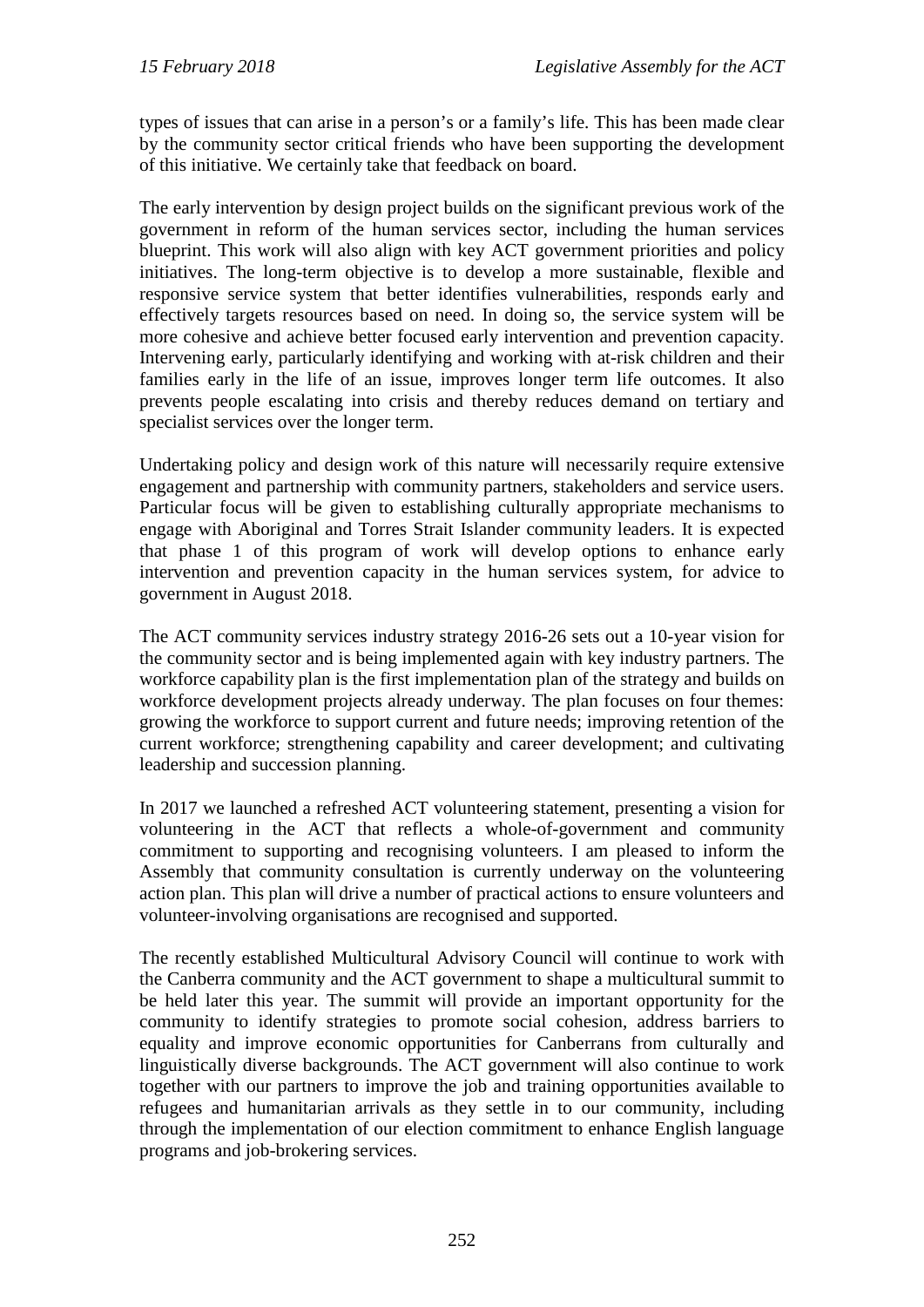During Youth Week, in April, we will celebrate the achievements of young Canberrans who have significantly contributed through their personal endeavours and strong leadership to creating a more inclusive community for all. If you know an outstanding young Canberran I encourage you to nominate them for a Young Canberran of the Year award. Nominations are now open. Youth Week grants have enabled a range of activities and programs to be planned and delivered by young people for young people. We hope to harness this enthusiasm to explore ideas and themes to inform the next youth conference that we will deliver in partnership with the Youth Advisory Council later this year.

The implementation of the national disability insurance scheme is only the beginning of the work that still needs to be done to realise the full and equal participation of people with disability in our society. The NDIS is a groundbreaking reform for people with disability. However, eligibility extends to only a small proportion of the 62,000 Canberrans with disability. The ACT government has a responsibility to create an inclusive and welcoming community for all people with a disability. This is why we have established the office for disability, to continue to progress our commitment to achieving outcomes for people with disability through the priorities of the national disability strategy, as well as supporting the ongoing implementation of the NDIS to the full scheme.

One critical area of work that still needs to be addressed is the systemic inequality and disadvantage experienced by people with disability in accessing justice as victims, offenders and witnesses. To this end, I am pleased that we have progressed work on our commitment to develop a disability justice strategy, through a detailed gap analysis, and will shortly commence consultation on the way forward.

I am pleased to tell you that this year the ACT government will introduce legislation to establish a new ACT office of the senior practitioner to reduce and eliminate the use of restrictive practices. A key aspect of the senior practitioner's role will be to work closely with the ACT community to provide education and improve awareness about restrictive practices, promote best practice and build sector capacity for more positive behaviour supports.

The Attorney-General has spoken of the priority the ACT government is giving to responding to the Royal Commission into Institutional Responses to Child Sexual Abuse. We are committed to learning from the experiences of the brave survivors who came forward, and I look forward to working with the attorney to consider and act on the royal commission's recommendations.

We are constantly improving the way we deliver services to the community, including to some of our most vulnerable children, young people and families. In 2018 proposed legislative amendments to the Children and Young People Act 2008 aim to enhance the way the ACT child protection system operates. This includes progressing our response to recommendations from the 2016 Glanfield inquiry into system level responses to family violence in the ACT, where the ACT government agreed to remove legislative barriers that can prevent child and youth protection services from effectively appraising the safety and wellbeing of a child.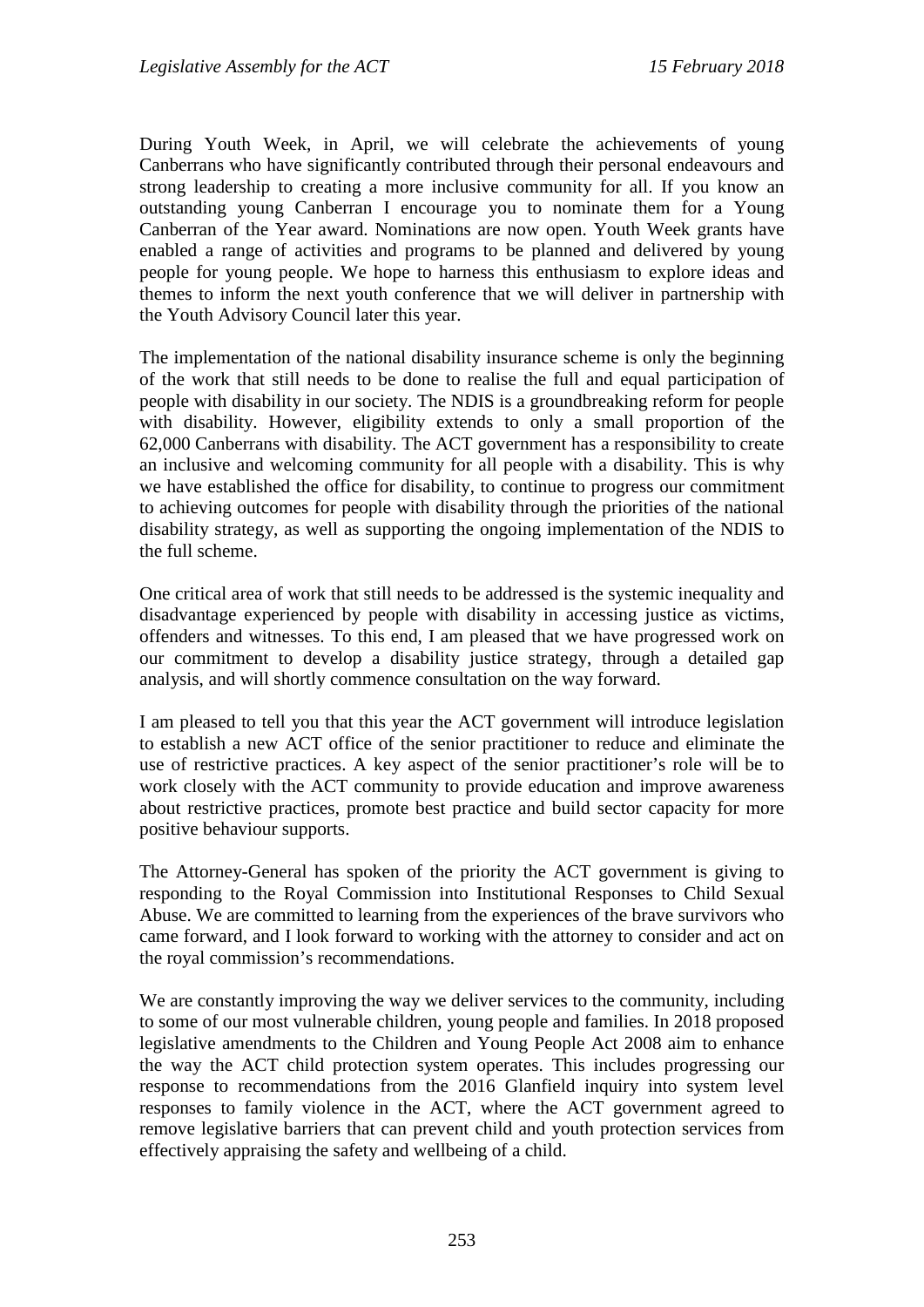This year a new client management system for child and youth protection services will also be completed, supporting child protection workers, who make difficult and important decisions every day. The existing system, CHYPS, is 18 years old, and although it has been reliable it is a legacy system which has a high administrative overhead and limited future support options. The new system will make recording and accessing information about families simpler and bring together all child protection and youth justice information onto one system. It is designed to help caseworkers spend less time on administration and more time with families, through the introduction of electronic records and functionality that decreases duplicate entries.

I have spoken often of the success achieved through the blueprint for youth justice in the ACT 2012-22. The 10-year strategy provides a framework for significant youth justice reforms by focusing on early intervention, prevention and diversion of young people from the youth justice system, and it has delivered nation-leading results in reducing the involvement of young people in the ACT justice system. The blueprint task force I established last year will shortly provide me with a mid-term report against the blueprint's goals and objectives, which will include their initial advice on what is working well, what are the emerging challenges and what the focus should be for the final five years of the blueprint. I look forward to receiving this report.

In 2018 the ACT government will continue to demonstrate its commitment to achieving equitable outcomes and opportunities for Aboriginal and Torres Strait Islander people in the ACT. We want to create an empowered, resilient and sustainable future for all Aboriginal and Torres Strait Islander people in the ACT. The over-representation of Aboriginal and Torres Strait Islander children in out of home care continues to be a concern in the ACT community and has again been the subject of national conversation over the last fortnight. This concern is shared by the ACT government and me, as both Minister for Disability, Children and Youth and Minister for Aboriginal and Torres Strait Islander Affairs.

The review of Aboriginal and Torres Strait Islander children and young people involved with child and youth protection services is fundamentally about Aboriginal and Torres Strait Islander people making decisions about their children and their community. It is underpinned by a co-design partnership with the Aboriginal and Torres Strait Islander community and will involve in-depth case analysis for all Aboriginal and Torres Strait Islander children involved with the child protection system.

The steering committee for the review—the Aboriginal and Torres Strait Islander leaders and experts overseeing it—have recently given this project a name: "our booris, our way", "booris", of course, meaning children in language. We have heard the Aboriginal community and we accept that we must do more as government to listen to them to know the way forward. This will not be always easy or simple, but I am confident our community can step up to this enormous challenge and lead the way forward. I will have more to say about the progress of the review very soon.

We are not standing still while we wait for the outcomes of the review. In November 2017 the family group conferencing pilot program commenced. This pilot program is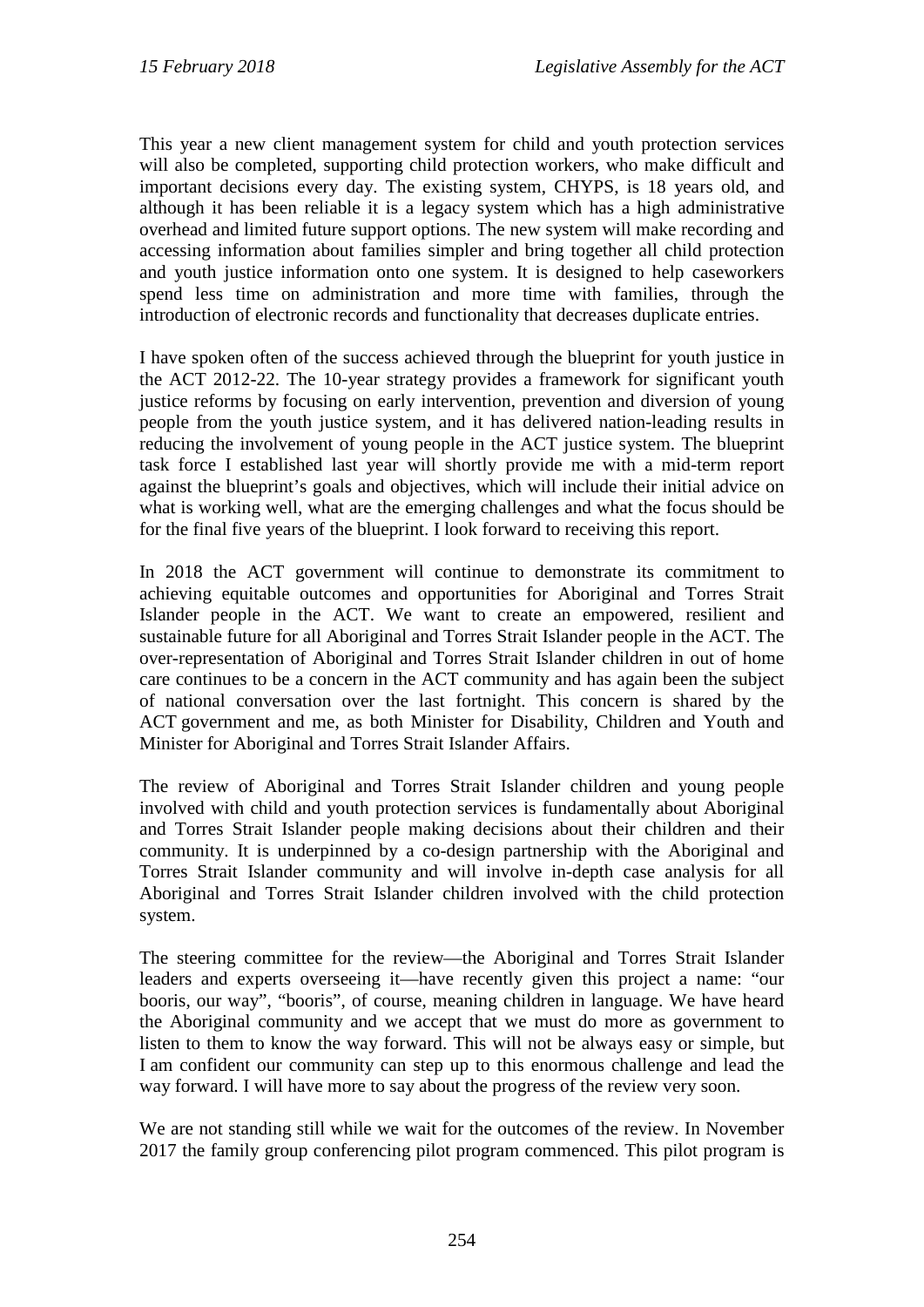led by skilled and trained Aboriginal and Torres Strait Islander workers and aims to divert Aboriginal and Torres Strait Islander children away from the statutory child protection system. Family group conferencing empowers the immediate and extended family of children to make plans to keep their children safe and well and to commit to these plans. We know that the answer to keeping children safe ultimately lies with families and not courts. I look forward to sharing with the ACT community the successes and learnings of the family group conferencing trial over this year. During 2018 feedback from families who participate in the pilot program will be used to improve the model as we work to build a pool of skilled Aboriginal and Torres Strait Islanders workers who can sustain this model.

We also continue our commitment to the local community through the ACT Aboriginal and Torres Strait Islander agreement 2015-18. As I discussed earlier this week, work is underway to start the process of developing the next five-year agreement. Our expectation is that the refreshed agreement will form the basis of the ACT action plan, under the commonwealth's closing the gap agenda, and will allow for the development of a solid evidence base to demonstrate the effectiveness of agreed initiatives.

The eighth hearings of the Aboriginal and Torres Strait Islander Elected Body are scheduled for 14 and 15 March 2018. The hearings process has proved to be a successful method of interaction between the government and the community, culminating in a body of advice that can be used to inform improvements to service delivery and policy development, leading to better outcomes for Aboriginal and Torres Strait Islander people.

A key highlight for 2018, as the attorney has mentioned, will be the inaugural ACT Reconciliation Day public holiday. The first Reconciliation Day, to be celebrated on Monday, 28 May, is of particular significance, as the ACT is the first Australian jurisdiction to gazette such a public holiday celebrating and promoting reconciliation. A whole-of-government approach is being taken to support activities and events associated with Reconciliation Day. A program of events is currently being developed, including a grants program for events in the lead-up to Reconciliation Day. The grants program opened on 12 February, and I encourage all community groups to get involved.

The government remains committed to ensuring the safety of our citizens. While the rate of serious injury and disease in ACT workplaces continues to fall and has done so each year since 2010-11, we still have more to do. In 2018 WorkSafe will be increasing the proactive focus of its regulatory activities, using data to ensure that those industries and businesses where the risk of harm is greatest or with poor compliance histories are appropriately targeted. There will be specific targets in 2018 covering young workers, light rail safety, retail, aged and health care, electrical safety and an ongoing focus on falls from heights. Access Canberra regulators, including WorkSafe ACT, will continue to work closely together to ensure in the first instance that businesses and individuals understand their obligations and that those who choose to deliberately flout the law and risk putting our workers and/or community at risk do not escape the consequences.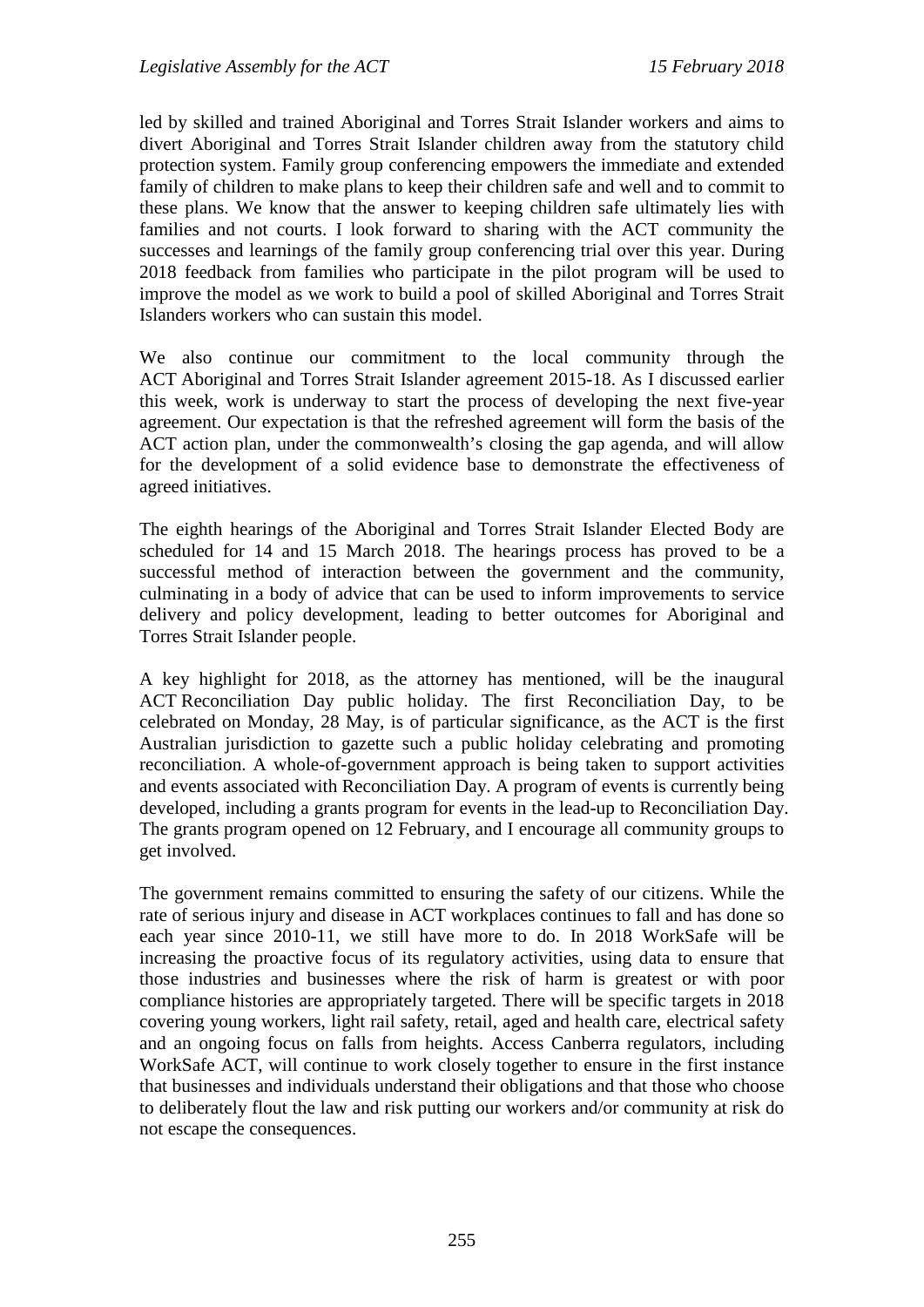I would like to finish by noting that the ACT government will this year fulfil its election commitment to deliver a secure local jobs package. We are committed to using our purchasing power to deliver better outcomes for Canberra workers and local business. The proposed secure local jobs package will introduce an integrated suite of measures directed to ensuring that only businesses meeting high ethical and labour standards will be awarded government contracts. The package will streamline existing procurement requirements, enhance compliance and enforcement measures, and provide a clear, transparent process for resolving issues that arise with respect to ACT government contracts. This package rewards businesses who do the right thing by their employees and abide by their industrial obligations.

I am excited about the year ahead across all of my portfolios and look forward to realising these priorities for the benefit of the Canberra community. I present a copy of the statement:

Priorities 2018—Ministerial statement, 15 February 2018.

I move:

That the Assembly take note of the paper.

Question resolved in the affirmative.

## <span id="page-32-0"></span>**Appropriation Bill 2017-2018 (No 2)**

**Mr Barr**, pursuant to notice, presented the bill, its explanatory statement, a Human Rights Act compatibility statement and supplementary budget papers.

Title read by Clerk.

**MR BARR** (Kurrajong—Chief Minister, Treasurer, Minister for Economic Development and Minister for Tourism and Major Events) (11.42): I move:

That this bill be agreed to in principle.

I have tabled today the second Appropriation Bill 2017-18 together with a partner bill, the Appropriation (Office of the Legislative Assembly) Bill 2017-18 (No 2), and supplementary budget papers in accordance with section 13 of the Financial Management Act 1996.

Earlier this week I delivered the budget update which shows that the territory's fiscal position continues to strengthen and our economy is powering ahead. This has created room in the budget to make some further priority investments in front-line services for Canberrans in areas like health, education, transport and the concessions program. The appropriations bill, which I have tabled, provides directorates with resources to get these initiatives and projects underway this year so that our community can start seeing the benefits more quickly.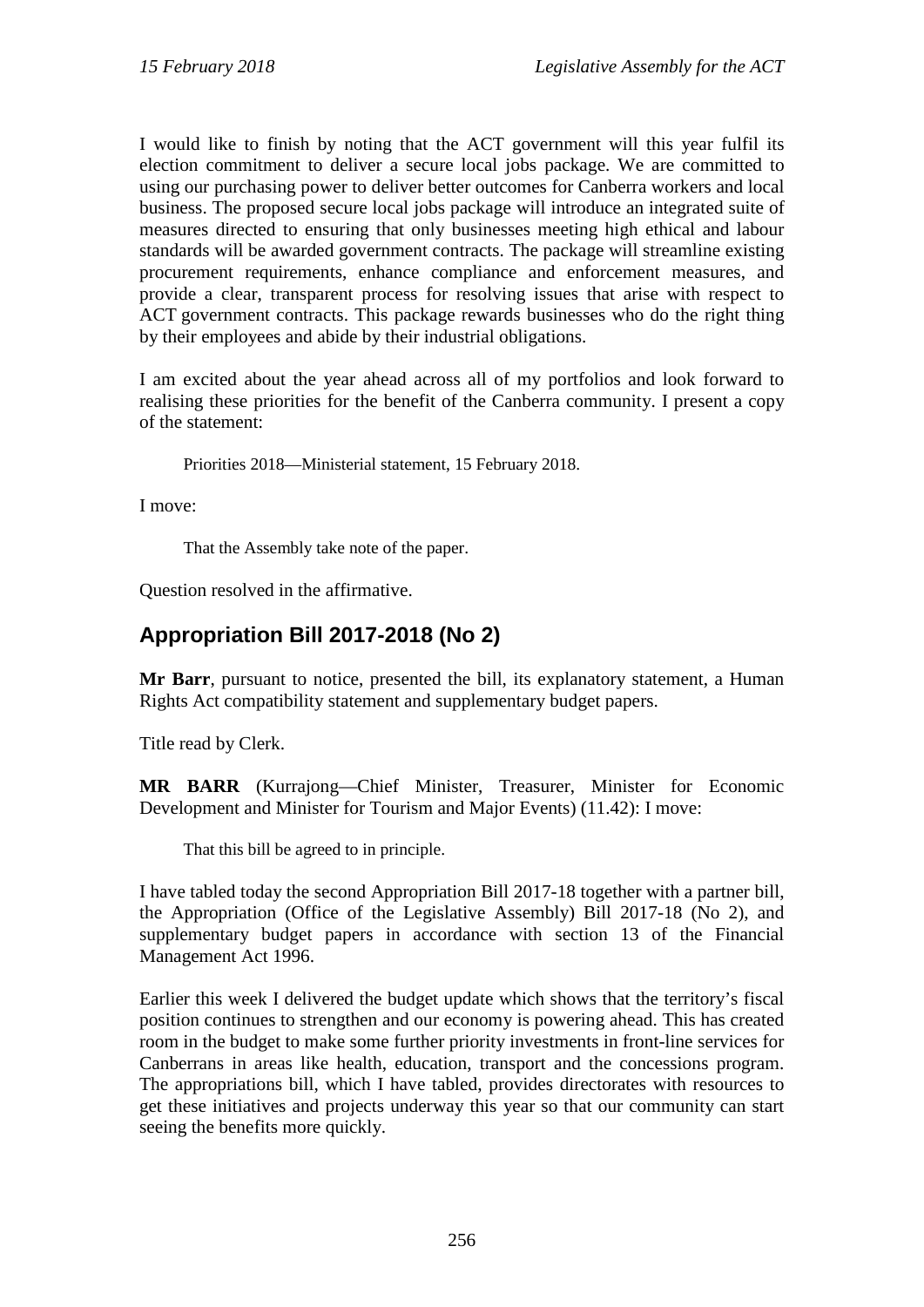The significant initiatives given effect by these bills include the rollout of our election commitment to give all public school students in years 7 to 12 a laptop to support and enhance their learning. This initiative is being delivered ahead of schedule because we believe it is crucial that students have these tools to thrive at school, regardless of their family circumstances.

The bill also contains funding for the delivery of more surgeries in this current fiscal year, including elective surgeries, to help improve public system wait times and to assist more patients back to health sooner. There is funding for the construction of a new bus depot in Woden to accommodate the growth in the territory's bus fleet and to support the delivery of enhanced transport services across a redesigned network.

As we have discussed already this morning, the second appropriation also includes funding for a \$50 increase to the annual utilities concession to help low income households with their cost of living, as well as an important measure to extend this concession to residents of long-stay caravan parks for the first time. There is funding for a further upgrade to facilities at Manuka Oval, including the configuring and fitting out of the broadcast and media centre to ensure that the ground can play host to more major national and international sporting events into the future.

The supplementary budget papers provide further details of the impact of these additional appropriations as well as the other agencies affected by the bills. Importantly, we are delivering further investment in front-line services whilst continuing to strengthen the territory budget. Our net debt for this year is estimated to be \$371 million lower than expected at the time of the budget. Our overall borrowing program remains unchanged from the time of the budget because we are not borrowing to make these new investments. We have halved the deficit and are projecting a balanced budget and then stronger surpluses across the forward estimates.

In the last budget we outlined a clear set of priorities to deliver an even better Canberra by upgrading and improving local schools; by investing in our city's health services, through renewal of our CBD, town centres and suburbs; by building an integrated, city-wide public transport system; by delivering better services to the community; and by supporting the creation of more jobs. The initiatives contained in these appropriation bills each advance these priorities and will ensure our city's services and infrastructure keep getting better this year and in the years to come. I commend to the Assembly both the Appropriation Bill (No 2) and the somewhat smaller Appropriation (Office of the Legislative Assembly) Bill (No 2) that I will introduce formally shortly.

Debate (on motion by **Mr Coe**) adjourned to the next sitting.

#### **Reference to committee**

Motion (by **Mr Coe**) agreed to:

That the Appropriation Bill 2017-2018 (No 2) be referred to the Standing Committee on Public Accounts.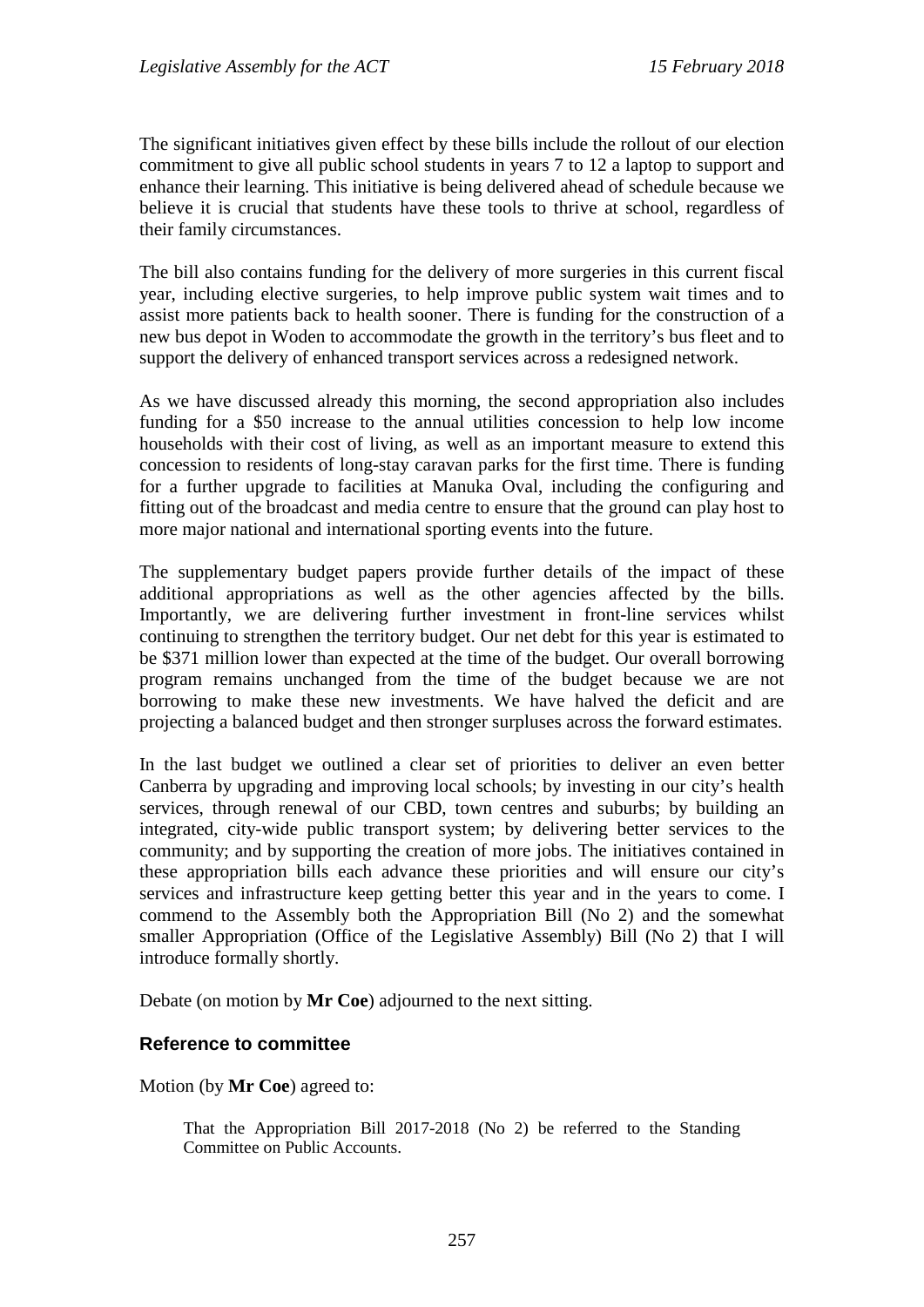## <span id="page-34-0"></span>**Appropriation (Office of the Legislative Assembly) Bill 2017-2018 (No 2)**

**Mr Barr**, pursuant to notice, presented the bill, its explanatory statement and a Human Rights Act compatibility statement.

Title read by Clerk.

**MR BARR** (Kurrajong—Chief Minister, Treasurer, Minister for Economic Development and Minister for Tourism and Major Events) (11.47): I move:

That this bill be agreed to in principle.

This bill is a technical formality in that it needs to be split from the main appropriation bill because it seeks to appropriate an additional relatively small quantum of funds to the Legislative Assembly to undertake some further building works. It is a very straightforward initiative and I am sure all members are cognisant of the work that is occurring next door to us and the need for improved environmental efficiency in this building and would recognise the value in double glazing, particularly to the south frontage of the building at this time. This appropriation seeks to achieve that end. I commend it to the Assembly.

Debate (on motion by **Mr Coe**) adjourned to the next sitting.

#### **Reference to committee**

Motion (by **Mr Coe**) agreed to:

That the Appropriation (Office of the Legislative Assembly) Bill 2017-2018 (No 2) be referred to the Standing Committee on Public Accounts.

### <span id="page-34-1"></span>**Planning and Development (Lease Variation Charge Deferred Payment Scheme) Amendment Bill 2018**

**Mr Barr**, pursuant to notice, presented the bill, its explanatory statement and a Human Rights Act compatibility statement.

Title read by Clerk.

**MR BARR** (Kurrajong—Chief Minister, Treasurer, Minister for Economic Development and Minister for Tourism and Major Events) (11.49): I move:

That this bill be agreed to in principle.

I present to the Assembly the Planning and Development (Lease Variation Charge Deferred Payment Scheme) Amendment Bill 2018. The bill establishes a legislative framework for the implementation of a deferred payment scheme for the lease variation charge. As members would be aware, as we have debated this ad nauseum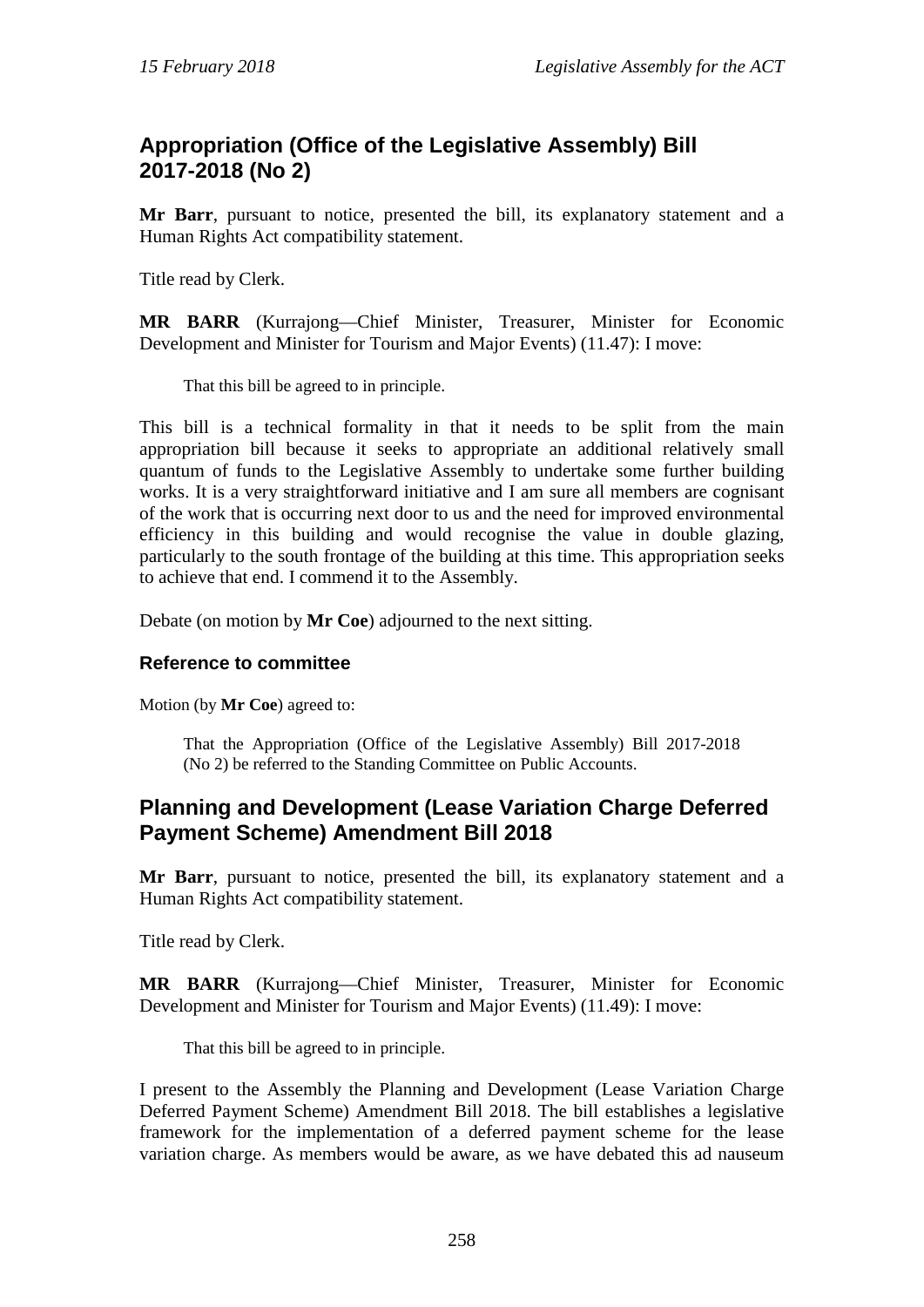since the change from the change of use charge to the lease variation charge, the LVC has a simple premise, that the Canberra community should share in the unearned windfall gains from development.

When a developer buys a block of land and receives permission to vary the lease on it to add, for example, more residences or more commercial facilities, this is an unearned windfall gain from a lease variation. The government's very strong view is that the Canberra community should share in some of the resulting unearned increase in value. By capturing some of these unearned windfall gains from a lease variation at the stroke of a pen and the development that then ensues, this allows the government to fund the increases in services and infrastructure that go hand in hand with these new developments in order to protect our city's livability.

This bill introduces changes to the lease variation charge to levy this charge in a way that is clear, transparent and works best within what is a complicated logistical and financing matrix for major developments. The bill introduces a deferred payment scheme that will create more flexibility for project proponents in managing their construction works and cash flows.

Currently a lessee pays the lease variation charge before a nominal lease is varied. Under the deferred scheme, lessees with an assessed charge greater than \$100,000 will have the option of deferring payment to a later date after the lease is varied. In this way, lessees who qualify for the scheme can elect to pay their lease variation charge nearer the end of a project to better match development cash flows. To participate in this scheme, lessees must enter into an arrangement with the Commissioner of ACT Revenue for the deferred payment of the lease variation charge.

Interest will accrue on the deferred amount at the rate of the three-month bank bill swap rate plus 1.8 percentage points. For members' benefit, at current interest rates the total is around 3.6 per cent. This interest rate ensures that the ACT community is not subsidising the deferral of payments by developers.

The bill contains transitional provisions to allow leaseholders who have had their LVC assessed but not paid to apply for a deferred payment before the amendments commence. These provisions will expire after 12 months. Under the arrangement, lessees must pay these deferred amounts before a certificate of occupancy for the building is issued or before the end of a four-year period after the lease is varied, whichever is the earlier. Interest and penalty tax under the Taxation Administration Act will also accrue if there is a failure to pay within the set time frames.

The deferred amounts will be secured by a first charge on the land and, if required, the revenue commissioner may exercise powers under taxation legislation to sell the land to recover the debt due to the territory. This charge on the land and the four-year time frame are important integrity measures to ensure the protection of territory revenue.

The bill will make provision for operational aspects of the deferred payment scheme such as the inclusion of deferred charges in the planning register along with other details of the development application, the application process for a deferral, the process if the LVC amount changes following a reconsideration and the process for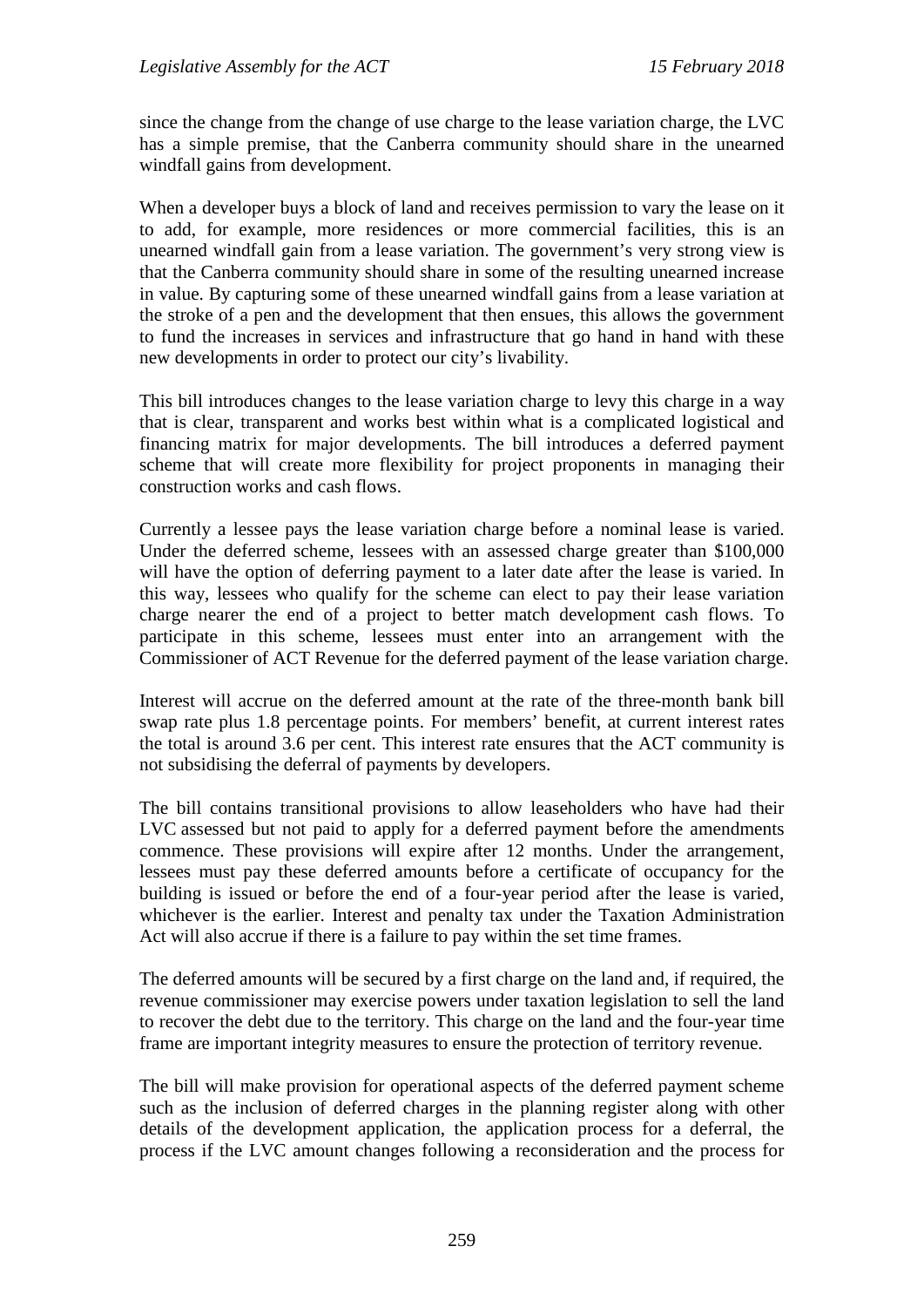obtaining a certificate of the charge and any other amounts that may be outstanding as part of the sale process should the relevant land be sold in the future.

This bill also amends the existing lease variation charge provisions to improve and simplify administration. Codified lease variations set prescribed values for certain types of lease variations. This provides certainty to leaseholders wishing to make these types of variations and avoids the need for what can be an expensive and timeconsuming process of obtaining both before and after valuations.

The bill introduces a legislated role for the Minister for Planning and Land Management in the setting of these codified lease variation charge determinations. While the level of the codified lease variation charge will remain the responsibility of the Treasurer, the Minister for Planning and Land Management will have input into what types of lease variations can be codified in order to ensure that they are consistent with the Territory Plan and other planning controls.

To improve clarity and readability, the seven existing sections for specific purpose remissions will be consolidated into a single head of power. This does not change the existing powers to provide for remissions based on certain circumstances. Remissions will continue to be determined by disallowable instrument by the Minister for Planning and Land Management and the Treasurer.

The bill further inserts an ability for the planning minister to prescribe circumstances where a lease variation charge application is to be lodged with other documents such as a building design and siting application. This will allow for better assessment of certain lease variations to ensure they are consistent with the Territory Plan and other building requirements before a lease variation is granted. This is important because the lease variation charge is just one element of the broader planning regime that drives the shape and form of our city.

The government has laid out an ambitious agenda for city renewal and through this bill we seek to ensure that the policy settings across government are geared to deliver on that agenda. Establishing a deferral scheme will continue to ensure that the Canberra community receives a fair share of the unearned windfall gains associated with a lease variation and associated with the subsequent development, whilst also ensuring city renewal. I commend the bill to the Assembly.

Debate (on motion by **Mr Coe**) adjourned to the next sitting.

# **Workplace Legislation Amendment Bill 2018**

**Ms Stephen-Smith**, pursuant to notice, presented the bill, its explanatory statement and a Human Rights Act compatibility statement.

Title read by Clerk.

**MS STEPHEN-SMITH** (Kurrajong—Minister for Community Services and Social Inclusion, Minister for Disability, Children and Youth, Minister for Aboriginal and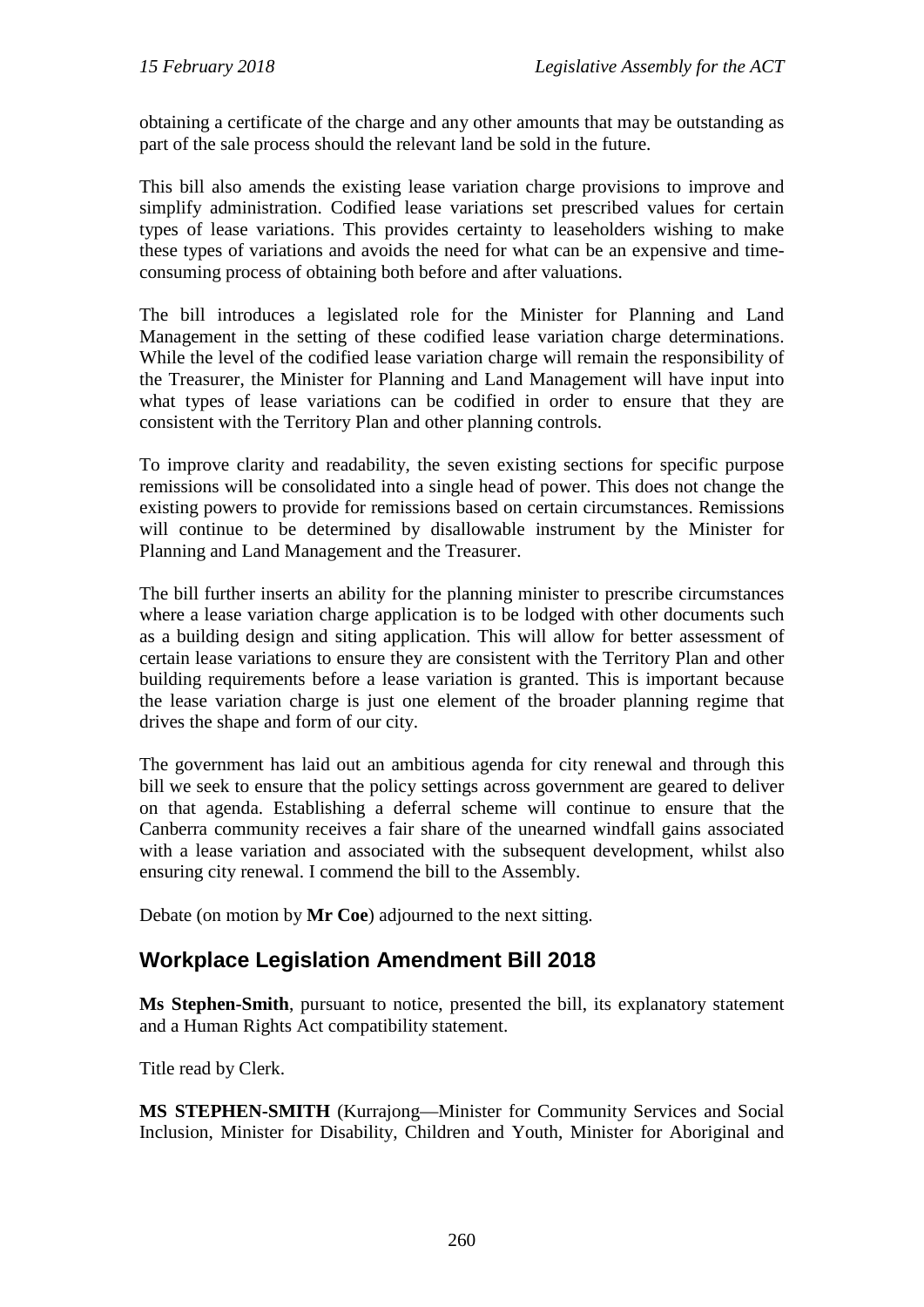Torres Strait Islander Affairs, Minister for Multicultural Affairs and Minister for Workplace Safety and Industrial Relations) (11.57): I move:

That this bill be agreed to in principle.

Today I am pleased to introduce an omnibus bill combining amendments to the Public Sector Management Act 1994 and the Workplace Privacy Amendment Act 2016. The bill is titled Workplace Legislation Amendment Bill 2018.

The bill contains minor amendments to the Public Sector Management Act, to ensure consistency between the Fair Work Act 2009, industrial instruments and the overarching public sector legislation in relation to employer deductions from an employee's salary where an overpayment has occurred.

These amendments clearly express what actions can be taken by the head of service in respect of recovery of overpayments by the territory from its employees. The bill also omits uncommenced provisions contained in the Workplace Privacy Amendment Act 2016 which relate to covert surveillance by an employer on an employee outside the workplace.

The Public Sector Management Act aims to establish and maintain an apolitical public sector with clear values and standards of conduct and a best practice focus that assists the executive government to meet the needs of the community. The main objective and purpose of the proposed amendments is to ensure the ethical management of public funds where an overpayment has been identified. The community expects that the government manage public funds in an ethically sound, prudent and effective way.

The current overpayment provisions require any arrangement for repayment to be subject to the agreement of the public servant. The proposed amendment will authorise salary deductions where agreement cannot be reached. This new scheme applies to all debts in place at the time the legislation becomes active.

There is a need to refine these overpayment arrangements because there are a number of overpayments currently owed to the territory. In the majority of cases, employees are able to negotiate reasonable repayment arrangements without the need for intervention by the head of service.

An overpayment is defined as any payment in respect of pay, allowance or leave, whether by accident or otherwise, to which an employee is not entitled, and there is therefore a debt owed to the territory. The Financial Management Act 1996 requires that, as part of good financial practice, any debt be recovered.

The proposed changes to the current overpayment provision, section 246, allow for recovery action to proceed, consistent with the enterprise agreement provisions, if the employee and head of service cannot agree on a repayment arrangement. The Public Sector Management Act currently includes an overpayment provision but does not provide a direct power. Therefore there are concerns about the interpretation and application of the ACT public service enterprise agreements and their interaction with the provisions of the commonwealth Fair Work Act.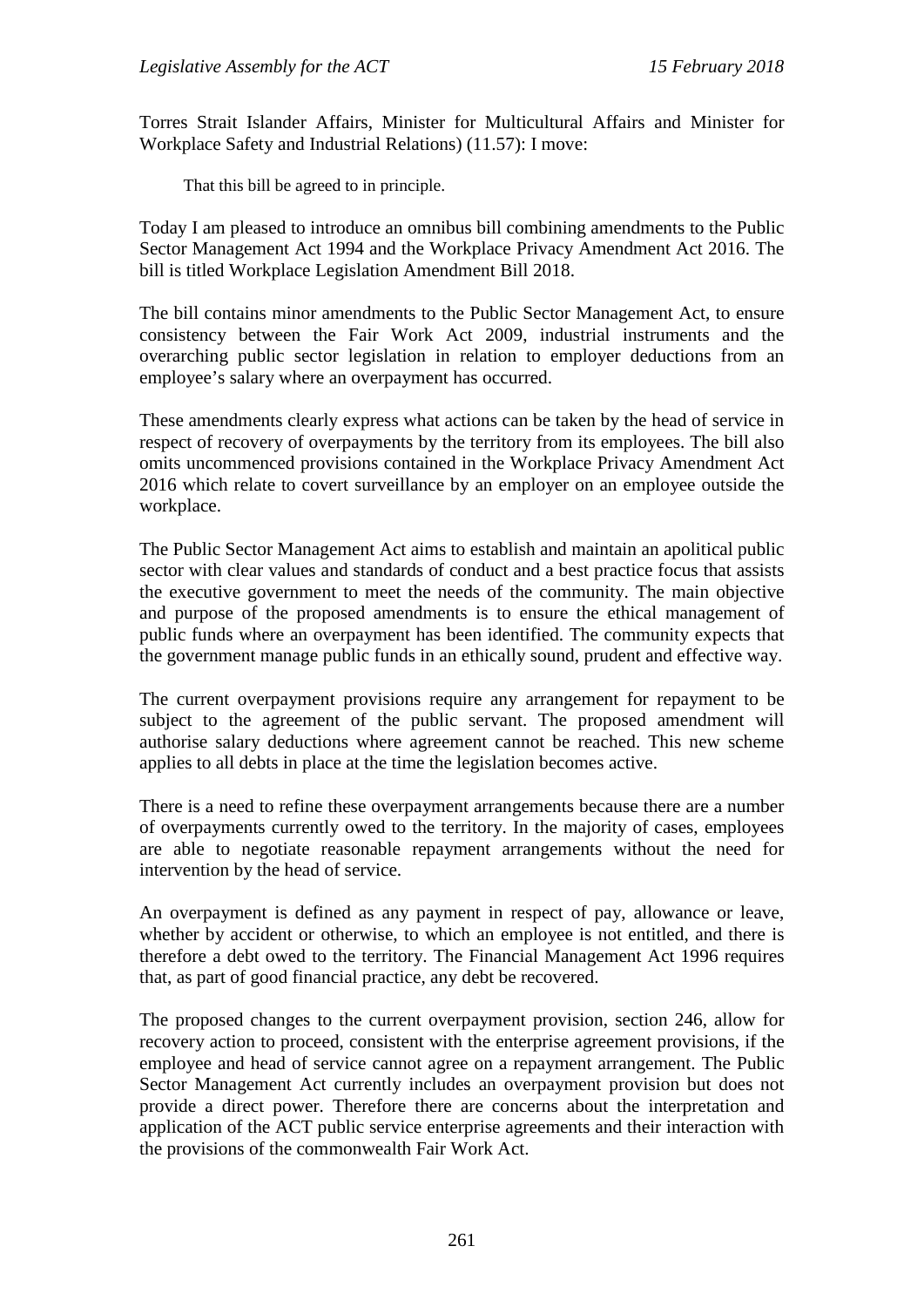Under the proposed amendments, when determining reasonable repayment arrangements the head of service is required to consider the period over which and the circumstances in which the overpayment occurred, and other factors such as the public servant's financial circumstances or any hardship the arrangement may cause the public servant. Consideration of these factors ensures that reasonable repayment arrangements are established in a compassionate and sensible manner, balanced by the need for the territory to be fiscally responsible.

The head of service will only decide to proceed with an overpayment arrangement after an employee has had an opportunity to be heard and to engage in negotiating a reasonable recovery arrangement. Where employees do not agree to the overpayment arrangement decided by the head of service, employees have access to the Fair Work Commission for resolution through the dispute resolution provisions of industrial instruments. These amendments and the repayment arrangements have been agreed with relevant unions in line with the consultation provisions of ACTPS enterprise agreements.

I will now turn to the proposed workplace privacy amendments. By way of background, the Workplace Privacy Act was introduced in 2011 due to a lack of regulation of the collection and use of surveillance information in workplaces. It aimed to provide a clear framework for the conduct of surveillance in the workplace, consistent with the information privacy laws in the ACT.

The act operates within the broader legislative framework of the Human Rights Act 2004 and seeks to balance a worker's right to privacy with an employer's need to take reasonable steps to protect their business and monitor their workplace. Under the act, employers must inform and consult with workers about any surveillance in the workplace. The act prohibits surveillance of areas where a reasonable person would have an increased expectation of privacy, for example, toilet facilities, change rooms, prayer rooms, sick bays and first aid rooms, and parent or nursing rooms.

Generally it is an offence for an employer to conduct covert surveillance in the workplace. However, an employer may apply to the Magistrates Court for authority to conduct covert surveillance of a worker in a workplace, only for the purpose of finding out whether the worker is engaged in an unlawful activity in the workplace. If satisfied that there are reasonable grounds, the magistrate may issue a covert surveillance authority. Covert surveillance can only be conducted by a nominated responsible person.

In response to a 2015 act review a number of amendments were made via the Workplace Privacy Amendment Act 2016, including allowing employers to apply to the Magistrates Court for an authority to conduct surveillance outside the workplace. At the time, concerns were raised that the threshold for allowing external covert surveillance was too low and would provide powers to employers to intrude into the private lives of workers for non-criminal matters. Consequently the provisions allowing covert surveillance outside the workplace were delayed pending further consultation with stakeholders.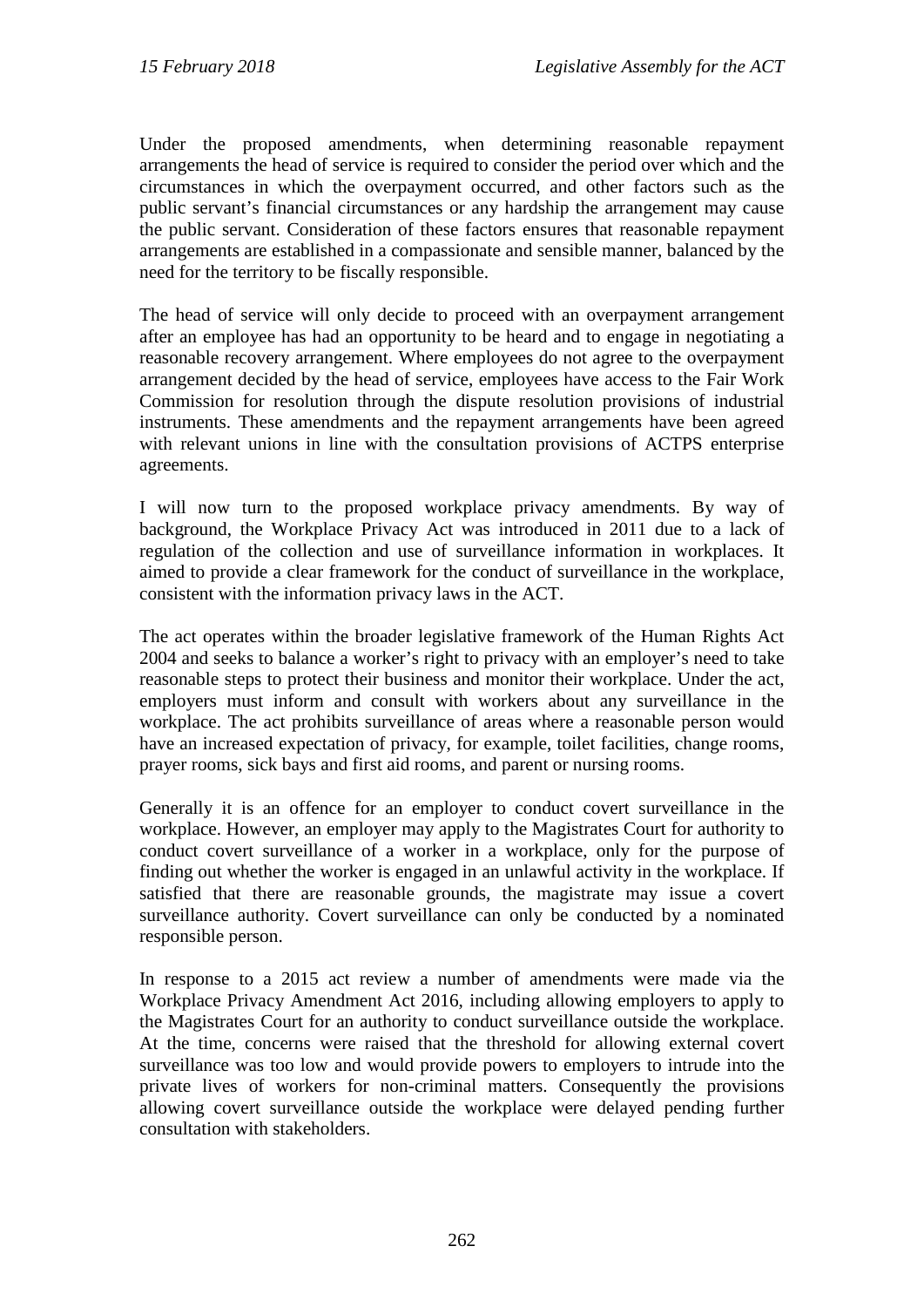Further stakeholder consultation has now been undertaken on the uncommenced sections of the amendment act. In addition to UnionsACT, which raised the concerns initially, officials have consulted the tripartite ACT Work Safety Council, ACT Insurance Authority, ACT Bar Association and ACT Law Society. All of these parties raised issues with the application and scope of the provisions as currently drafted. Concerns raised included that the provisions had wider scope than was sought and that they posed a risk to vulnerable workers who could be particularly susceptible to coercion or abuse by employers utilising information obtained by covert surveillance outside the workplace.

Following this consultation the government has determined that these provisions should not commence in their current form. The government is committed to improving workplace legislation in the territory and ensuring that all rights are considered in any policy developments.

I commend the bill to the Assembly.

Debate (on motion by **Mr Wall**) adjourned to the next sitting.

## **Estimates 2018-2019—Select Committee Establishment**

**MR WALL** (Brindabella) (12.05): I move:

That:

- (1) a Select Committee on Estimates 2018-2019 be appointed to examine the expenditure proposals contained in the Appropriation Bill 2018-2019, the Appropriation (Office of the Legislative Assembly) Bill 2018-2019 and any revenue estimates proposed by the Government in the 2018-2019 Budget and prepare a report to the Assembly;
- (2) the Committee be composed of:
	- (a) two Members to be nominated by the Government;
	- (b) two Members to be nominated by the Opposition; and
	- (c) one Member to be nominated by The Greens; and

to be notified in writing to the Speaker by 12.15 pm today;

- (3) an Opposition Member shall be elected chair of the Committee by the Committee;
- (4) funds be provided by the Assembly to permit the engagement of external expertise to work with the Committee to facilitate the analysis of the Budget and the preparation of the report of the Committee;
- (5) the Committee is to report by Tuesday, 31 July 2018;
- (6) if the Assembly is not sitting when the Committee has completed its inquiry, the Committee may send its report to the Speaker or, in the absence of the Speaker, to the Deputy Speaker, who is authorised to give directions for its printing, publishing and circulation; and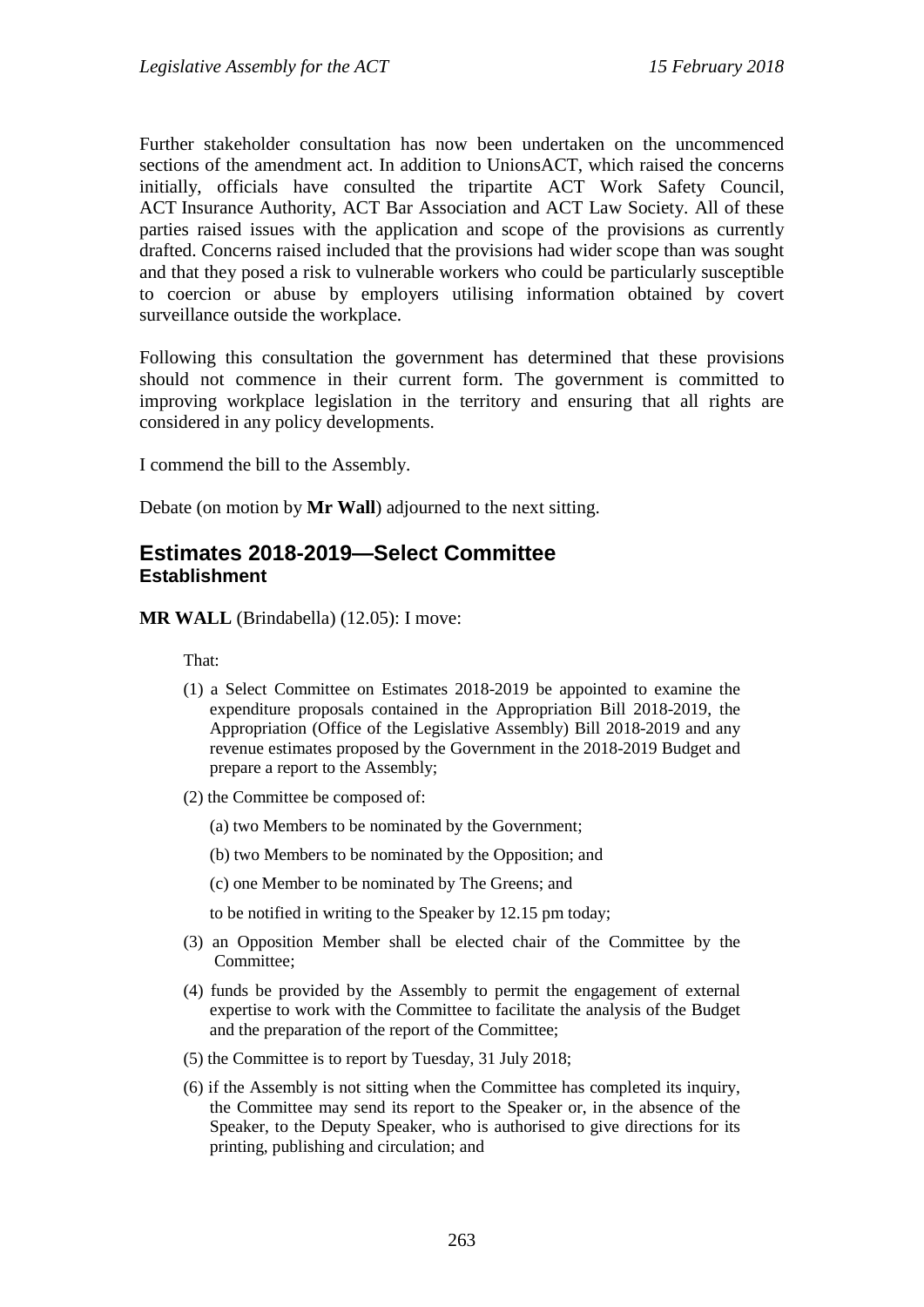(7) the foregoing provisions of this resolution, so far as they are inconsistent with the standing orders, have effect notwithstanding anything contained in the standing orders.

This is the standard motion that is moved at this time of the year to establish a select committee for the inquiry into budget estimates for the upcoming financial year's appropriation. Similarly to last year, and consistent with the make-up of the Assembly, the motion proposes that two members be nominated from the government, two from the opposition and one from the Greens, with the committee to be chaired by a member of the opposition. I note that that is also in accordance with the government's parliamentary agreement with the Greens.

I understand that some members, particularly members of the government, wish to have a bit more discussion of and inquiry into the format of estimates this year. I believe that the government whip is about to adjourn this motion for it to be referred to admin and procedure to be inquired into very rapidly and reported back on next week, so I will leave it for that to happen.

Debate (on motion by **Ms Cheyne**) adjourned to the next sitting.

#### **Reference to committee**

**MR WALL** (Brindabella) (12.07), by leave: I move:

That Assembly business notice No 1 be referred to the Standing Committee on Administration and Procedure to inquire into the establishment of an Estimates Committee for this year, but also to inquire into any other matter pertaining to the conduct of Estimates in the Assembly going forward, with a reporting date of no later than the 22nd of this month.

Question resolved in the affirmative.

### **Administration and Procedure—Standing Committee Report 5**

**MS J BURCH** (Brindabella) (12.08): I present the following report:

Administration and Procedure—Standing Committee—Report 5—*Review of Continuing Resolution 9—Senator for the Australian Capital Territory— Procedures for Electio*n, dated 14 February 2018, together with a copy of the extracts of the relevant minutes of proceedings

#### **MR RATTENBURY** (Kurrajong) (12.08): I move:

That the report be noted.

I will just speak briefly to this report, on behalf of the committee. Members will recall that at its meeting on Thursday, 30 November 2017, the Assembly passed a resolution regarding the appointment of senators to casual vacancies. It noted the recent issues of eligibility for members of the federal parliament, and asked the admin and procedures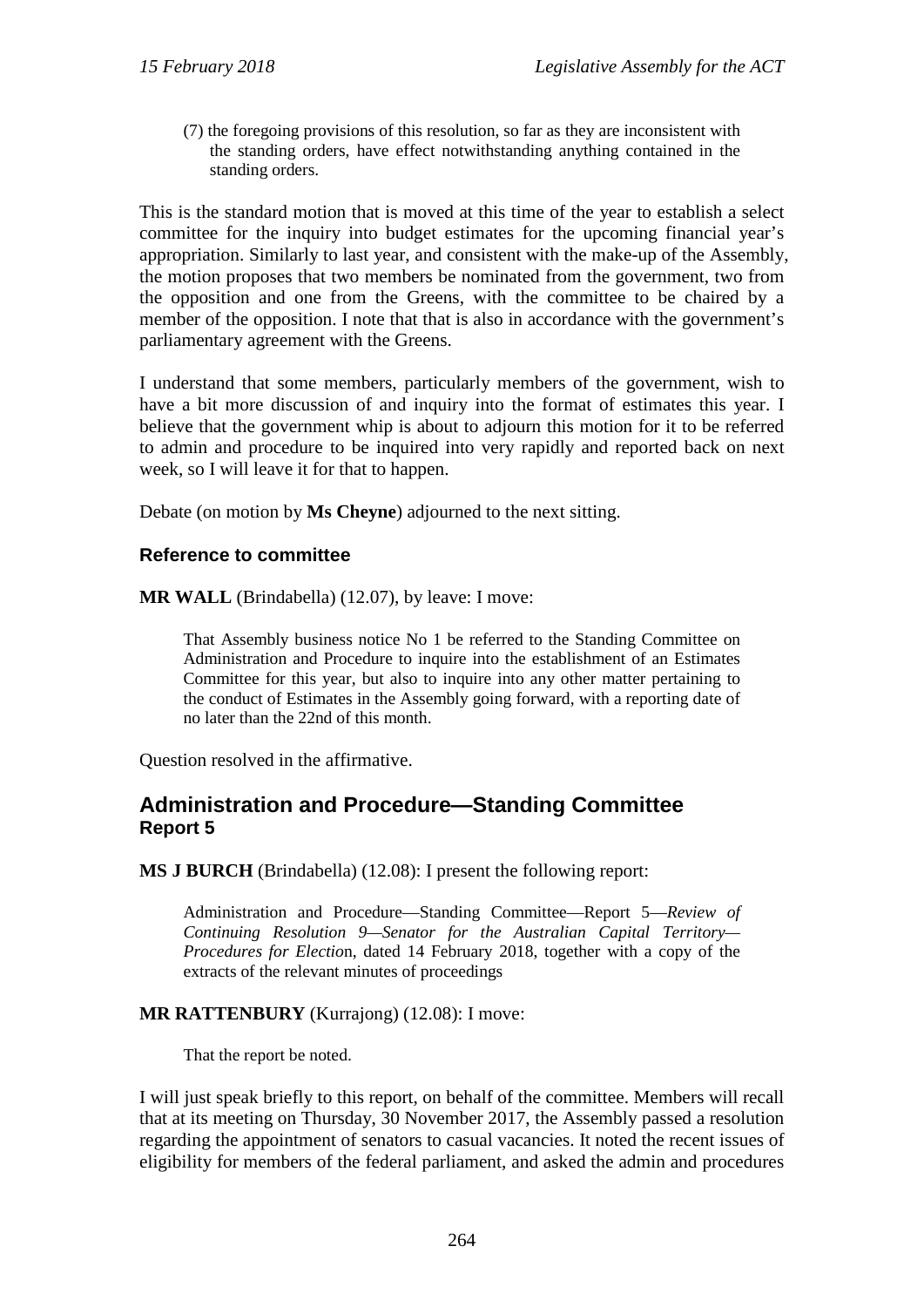committee to examine what role the Assembly has in ensuring the eligibility of persons seeking to fill casual vacancies, the process undertaken in other jurisdictions, whether the previous appointments made by the Assembly might be considered in hindsight to be unsound, and whether the Legislative Assembly needs to adopt any new practices.

The committee did look at the Assembly's role, and found that the Assembly's role in choosing senators for the Australian Capital Territory is set out in both the Australian Constitution and the Commonwealth Electoral Act 1918. The report outlines the details of those provisions.

The report then goes on to look at what other jurisdictions do, in chapter 3. There is quite some detail there on what other jurisdictions do. It varies quite a bit across the jurisdictions. Ultimately, the committee concluded, as can be seen from the table in section 3 of our report, that it appears that the Assembly has one of the more robust procedures to select a senator when compared to practices in other state or territory legislatures.

Going on from that, the committee makes a single recommendation:

- … that the Assembly:
- (a) notes the difficulties posed by the requirements of the Parliamentary Privileges Act 1987 and the need for comity between the Legislative Assembly and the Senate …
- (b) notes that the matter of the eligibility of an ACT senator is before the High Court of Australia; and
- (c) agrees to consider the findings of the High Court in the context of the upcoming review of standing orders, including the Assembly's continuing resolutions, by the Standing Committee on Administration and Procedure.

That is the report, and I am sure that members of the committee would be happy to discuss it with other members if there is a desire to do so.

Debate (on motion by **Mr Wall**) adjourned to the next sitting.

### **Health, Ageing and Community Services—Standing Committee Report 3**

**MR STEEL** (Murrumbidgee) (12.11): I present the following report:

Health, Ageing and Community Services—Standing Committee—Report 3— *Report on Annual and Financial Reports 2016-2017*, dated 15 February 2018, together with a copy of the extracts of the relevant minutes of proceedings.

I move:

That the report be noted.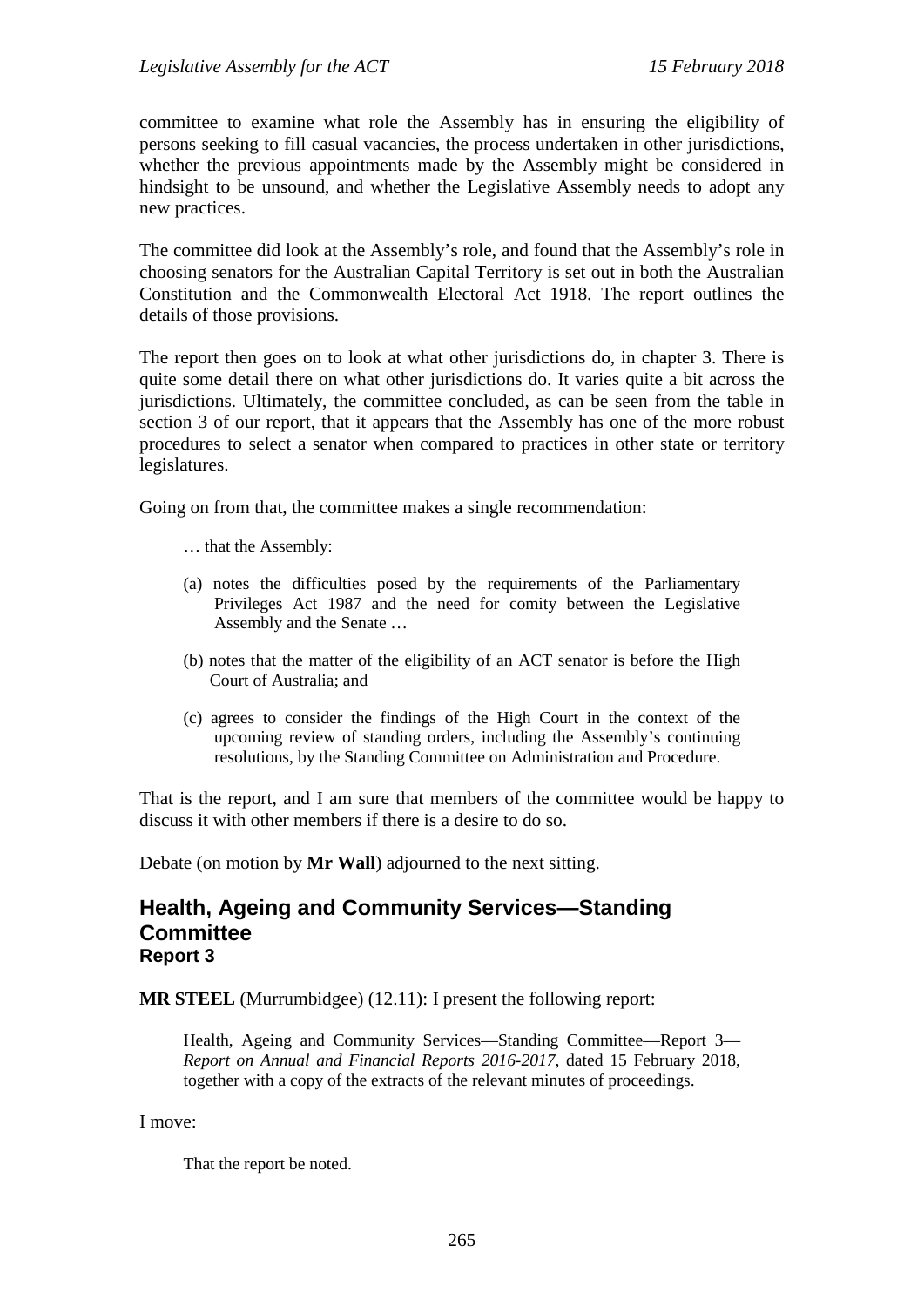Question resolved in the affirmative.

### **Health, Ageing and Community Services—Standing Committee Statement by chair**

**MR STEEL** (Murrumbidgee) (12.11): Pursuant to standing order 246A, I wish to make a statement on behalf of the Standing Committee on Health, Ageing and Community Services relating to statutory appointments in accordance with continuing resolution 5A.

I wish to inform the Assembly that during the applicable reporting period—1 August 2017 to 31 January 2018—the standing committee considered the proposed appointment of two part-time members to the ACT medicines advisory board. The committee has advised the minister that it has no recommendation to make on the proposed appointments.

The committee would like to note the importance of being provided with full information regarding appointments when they are sent to committees. This should include information regarding reappointments and the role that particular members are filling in regard to professional memberships required by particular boards or councils. The committee encourages ministers to provide detailed information to committees in the first instance, to avoid unnecessary delays in seeking clarification.

I present the following paper:

Health, Ageing and Community Services—Standing Committee—Schedule of Statutory Appointments—9th Assembly—Period 1 August 2017 to 31 January 2018.

### **Planning and Urban Renewal—Standing Committee Statement by chair**

**MS LE COUTEUR** (Murrumbidgee) (12.12): Pursuant to standing order 246A, I wish to make a statement on behalf of the Standing Committee on Planning and Urban Renewal relating to statutory appointments, in accordance with continuing resolution 5A.

I wish to inform the Assembly that during the period 1 July 2017 to 31 December 2017 the standing committee considered one statutory appointment.

I present the following paper:

Planning and Urban Renewal—Standing Committee—Schedule of Statutory Appointments—9th Assembly—Period 1 July to 31 December 2017.

# **Executive business—precedence**

*Ordered that executive business be called on forthwith.*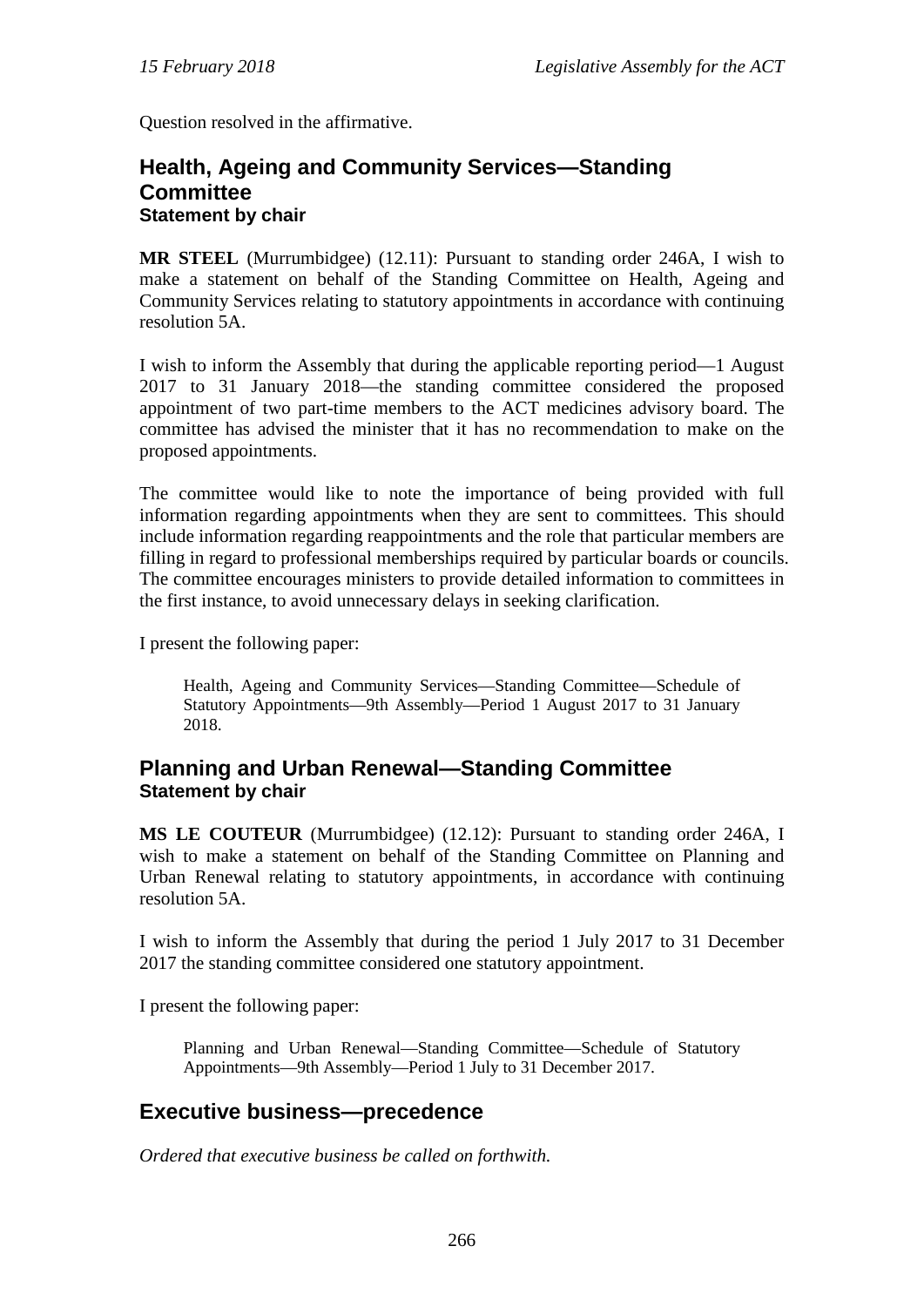# **Monitoring of Places of Detention (Optional Protocol to the Convention Against Torture) Bill 2017**

Debate resumed from 24 August 2017, on motion by **Mr Rattenbury**:

That this bill be agreed to in principle.

**MRS JONES** (Murrumbidgee) (12.13): I thank the Assembly for bringing this matter back for a vote. The interesting situation we are in is that we have a facility that obviously has a number of issues and concerns and it seems that not a week goes by where we do not have to deal with something going on in our corrections facilities that is less than ideal. However, the Canberra Liberals do not agree that the ACT Assembly should open itself up to an international body making requests of us at any point in time that we need to comply with.

The people of the ACT vote for a government here. If anybody sits above us, it is the federal parliament, and I think we even resist that to a large extent. Those who are elected here believe that to some extent we are growing up as a jurisdiction and taking responsibility for ourselves. Although many of the aspirations of the UN body may be very good and while there are plenty of matters which we could learn from or implement here, we do not believe it is appropriate to make ourselves permanently available to that international body. So we will not be supporting the bill.

**MR RATTENBURY** (Kurrajong—Minister for Climate Change and Sustainability, Minister for Justice, Consumer Affairs and Road Safety, Minister for Corrections and Minister for Mental Health) (12.15): I am a little stunned. It is the most extraordinary response from the Canberra Liberals to reject a UN treaty that Australia has now ratified and that the commonwealth Liberal government has now ratified. The ACT is seeking to put in place the enabling legislation, and the Canberra Liberals cannot sign up to that because somehow we are more grown up than anybody else. So, despite the fact that this is a globally recognised treaty that has been signed up to by dozens of countries, Mrs Jones thinks the ACT is above it.

**Mrs Jones**: That is not what I said.

**MR RATTENBURY**: That is what has just happened. We are being told we do not need to allow the UN to come in and make these inspections if they ask to come. I am very surprised by that outcome and it is certainly not what I anticipated today.

I thank the Standing Committee on Justice and Community Safety performing its legislative scrutiny role for its helpful comments on the bill. As a result of those comments, a number of minor changes have been made to the explanatory statement. These include clarification that the strong provisions of the bill that protect individuals against reprisals for engaging with the UN subcommittee are necessary, justified and proportionate, notwithstanding that on rare occasions they may limit an individual's right to privacy. Furthermore, the explanatory statement has been clarified to note that whilst the bill has provisions that override inconsistent ACT laws that would limit the ability of the UN subcommittee to perform its functions, this does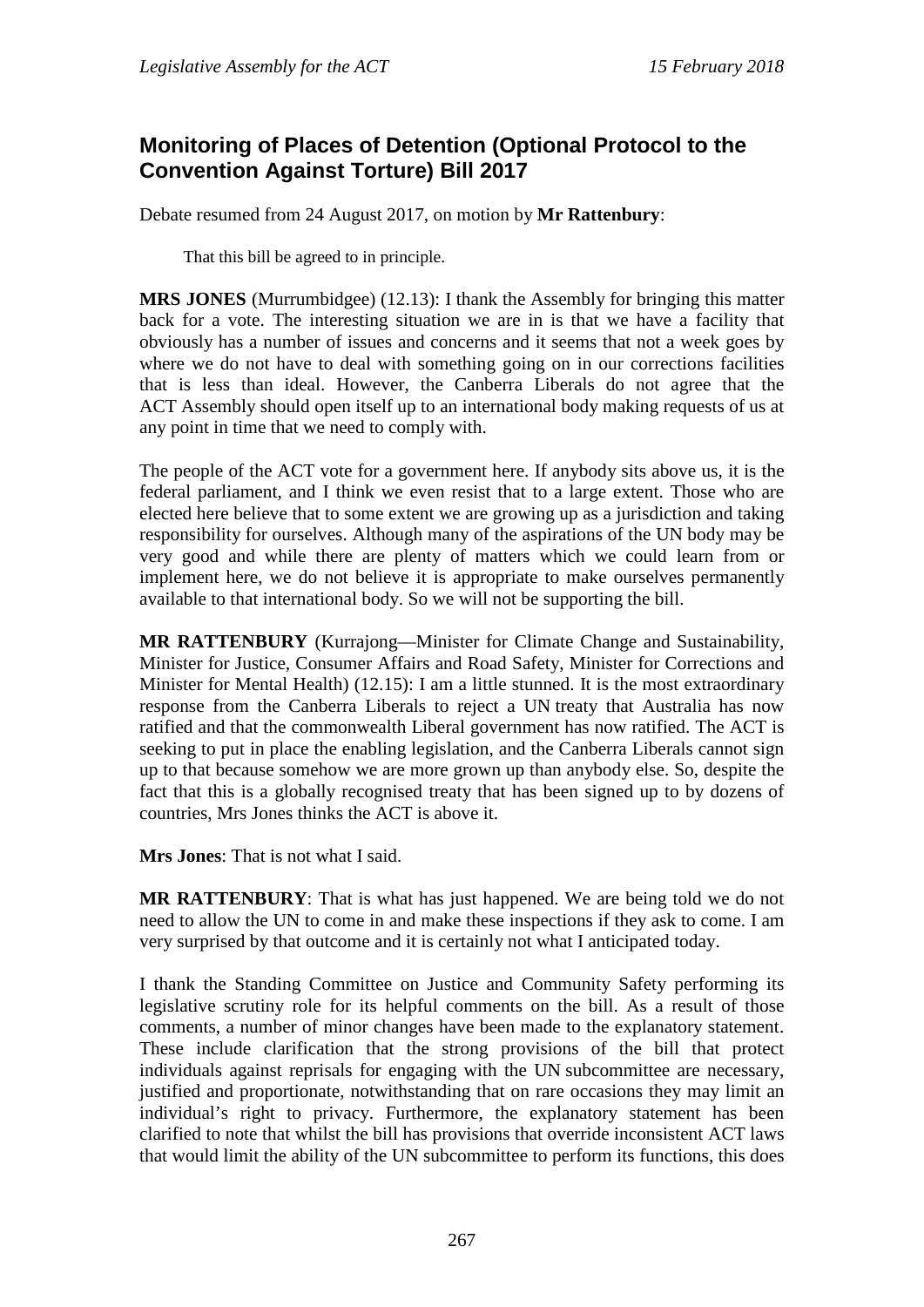not limit the ability of the Legislative Assembly to amend or repeal a bill or enact laws explicitly overriding it.

On 22 December 2017 the commonwealth government ratified the optional protocol to the convention against torture known as the OPCAT, making Australia the 86th state party. Eighty-six countries have signed up to this important torture prevention treaty. Australia had previously signed the OPCAT back in 2009, signalling an intent to become a state party, but the recent ratification brings binding legal obligations on Australia.

Ratifying this treaty represents an important step for improving protection of people deprived of their liberty in Australia. The right to be free from torture and cruel, inhuman or degrading treatment or punishment is recognised in international law as an absolute right that cannot be limited, even in times of emergency or disaster. Prohibition of torture has achieved the status of customary international law and is codified in the UN convention against torture that Australia ratified in 1989. This prohibition is also contained in section 10 of the Human Rights Act 2004.

Noting that the risk of abuse, ill-treatment and neglect can exist wherever persons are deprived of their liberty, even here in the ACT, the OPCAT is an innovative treaty that provides a practical framework for states to fulfil their commitment to prevent torture and cruel, inhuman or degrading treatment or punishment. There have been several high profile cases across Australia in recent years that have emphasised the human, financial and other costs of mistreatment in detention. Likewise in the ACT there have been a number of inquests, reviews and audits about places of detention and treatment in custody, the findings of which tell us that we can and must do things better at times.

The ACT government views OPCAT ratification as an important and significant mechanism to preventing ill-treatment. The global nature of the OPCAT brings with it comparative experience and expertise from other state parties that will be an excellent resource for Australia and from which the ACT can benefit. I very much welcome the ratification and am convinced that the OPCAT framework will have a positive impact in the ACT as well as nationally.

In terms of the practical mechanics of the OPCAT, the treaty requires states to establish mechanisms for independent monitoring of places of detention at two levels. At a domestic level states must designate or establish national preventative mechanisms, or NPMs, that are empowered to regularly visit any place of deprivation of liberty in its jurisdiction and control. At an international level state parties must allow the UN subcommittee for the prevention of torture to visit any place of detention within its jurisdiction and control. So the treaty actually requires us to allow this.

When ratifying the OPCAT in December 2017 Australia elected under article 24 to delay the obligation to establish or designate the domestic monitoring bodies or NPMs. This means the immediate obligation on Australia and, where relevant, the ACT is to allow UN subcommittees to access all places of detention should the subcommittee elect to visit Australia. In addition to accessing places of detention, the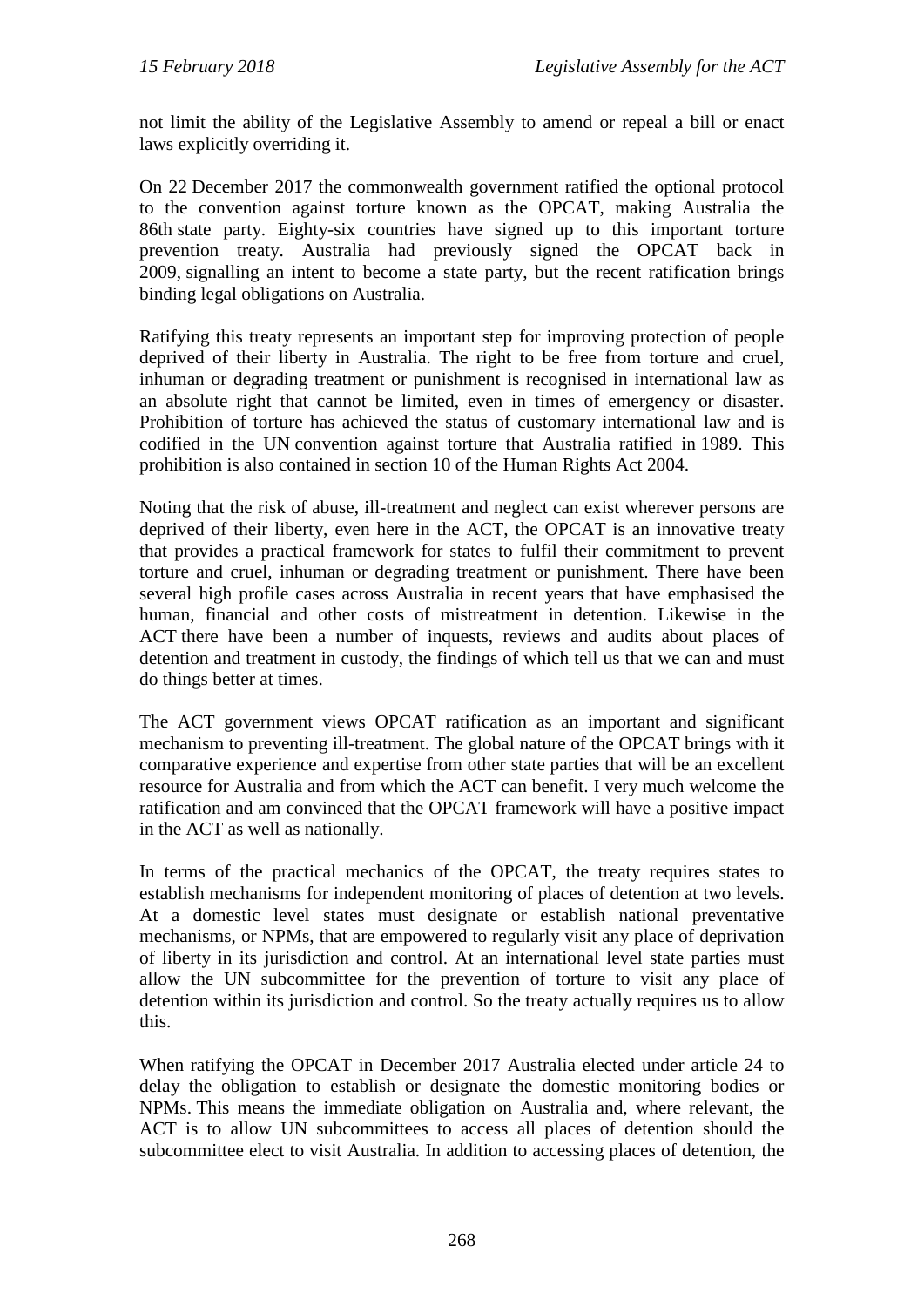OPCAT requires that the UN subcommittee have the power to speak with whomever they choose in private as well as access all relevant documents.

This bill provides a clear legal framework for the ACT to meet this obligation. Places of deprivation of liberty in the ACT include the Alexander Maconochie Centre, juvenile detention, secure psychiatric units, court cells and prison transport. Under this bill responsible ministers will be empowered to make arrangements to accommodate particular subcommittee visits to places of detention within their ministerial portfolio.

The OPCAT recognises that detainees and others may be reluctant to talk to oversight bodies. The OPCAT notes the importance of protecting persons in these circumstances. This is reflected in the bill, which provides protection for persons giving information to the UN subcommittee and creates an offence for persons intentionally taking detrimental action against someone for giving information to the UN subcommittee.

This is not the first time a bill of this kind has been introduced in the Assembly; the ACT previously introduced a national model legislation in March 2013 to support visits of the UN subcommittee to ACT places of detention. Because ratification was not progressed at that time, the legislation was not debated and the bill lapsed at the end of the last Assembly. This bill largely mirrors that previous bill but with some minor but important changes to better preserve detainees' right to privacy.

Should the UN subcommittee elect to visit places of detention in the ACT as part of a visit to Australia, I am advised that it will not involve significant costs for the territory. The subcommittee's accommodation, insurance and transport costs are borne by the United Nations, and the commonwealth has agreed to coordinate and accompany visits. There may be some small costs in arranging access to facilities and relevant information. However this cost is likely to be minimal given that, based on current practices, the UN subcommittee may visit Australia for a visit of up to two weeks every five to 10 years, and over this time it would visit a number of jurisdictions and not just the territory. Given the international significance of Australia ratifying the OPCAT I think it would be reasonable to expect a subcommittee visit fairly soon after ratification, perhaps in the next 12 months.

After a visit to Australia the UN subcommittee would provide a confidential report with recommendations and observations to the commonwealth government and the coordinating NPM, if one has been established. It is up to the state party as to whether this report is made public. The usual practice is for state parties to prepare responses to the UN subcommittee's report. So if the subcommittee visited the ACT responding to the UN subcommittee's recommendations may involve some work by ACT public service officials. I am confident these costs will not be a significant impost on government. They are, in fact, very necessary to facilitate the oversight provided by the protocol.

I take this opportunity to reiterate the government's support for ratification of this important treaty. The ACT has been a leading jurisdiction in preparing to implement OPCAT obligations. The approach of the recently established ACT Inspector of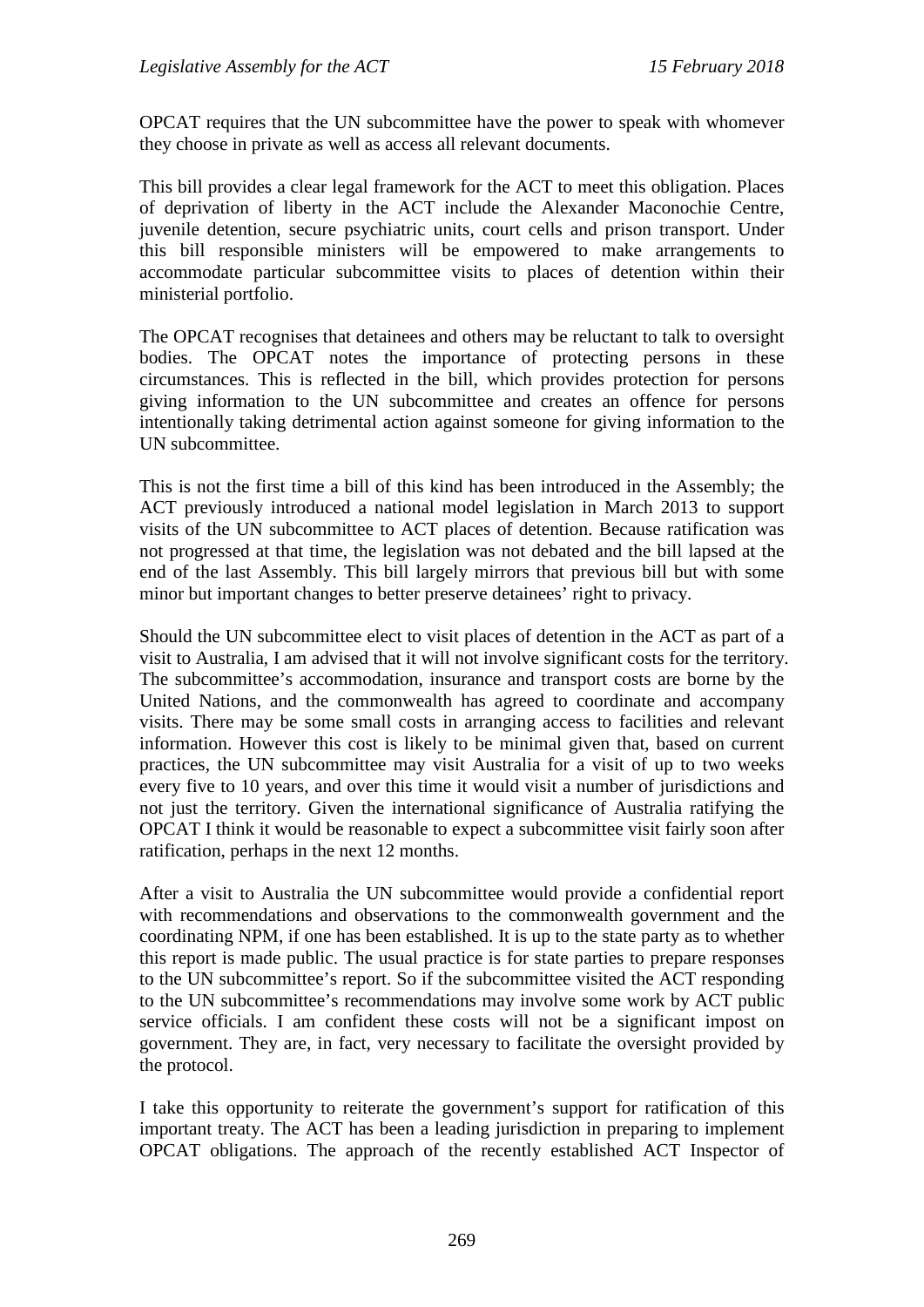Correctional Services draws on OPCAT principles and approaches to monitoring. The ACT's support for OPCAT ratification speaks to our proud history of legislating to protect the human rights of persons in the ACT, including our most vulnerable.

Ratification of OPCAT does not just reflect a further commitment to the prevention of all forms of torture and ill-treatment but it brings international perspectives to inform the continuous improvement of oversight of ACT places of detention. This is very fitting in a human rights jurisdiction where the Human Rights Act imports a human rights lens to the development of our laws, policies and practices.

I look forward to working with the commonwealth government further in the coming months in relation to the establishment of an NPM, which is not dealt with by this legislation. The commonwealth announced in 2017 that the commonwealth Ombudsman would fulfil a coordination role for the NPM. I expect each state and territory will be responsible for deciding on an NPM or NPMs in their own jurisdiction. The passage of this bill will ready the ACT for the UN subcommittee's visit if it chooses to inspect any of the territory's places of detention. I commend the bill to the Assembly.

Question resolved in the affirmative.

Bill agreed to in principle.

**MADAM SPEAKER**: Mr Rattenbury, have you tabled your revised explanatory statement?

**MR RATTENBURY** (Kurrajong—Minister for Climate Change and Sustainability, Minister for Justice, Consumer Affairs and Road Safety, Minister for Corrections and Minister for Mental Health) (12.25): Madam Speaker, Thank you for that reminder. I now table the revised explanatory statement.

Leave granted to dispense with the detail stage.

Bill agreed to.

**Sitting suspended from 12.26 to 2.30 pm.**

### **Questions without notice Crime—robbery**

**MR COE**: My question is for the Minister for Police and Emergency Services. In the past 12 months, at least 22 break-ins have taken place at ACT clubs. This includes robberies at the Raiders Weston club, Town Centre Vikings club, Lanyon Vikings club, Raiders Belconnen club and RUC. Many of the perpetrators of these robberies were armed. Minister, what specific steps have you taken to protect our clubs and their staff from these violent crimes?

**MR GENTLEMAN**: I thank Mr Coe for his question. It is an important question. It is important, of course, that we advise the Canberra community that Canberra is a safe place but we are not immune to criminal activity.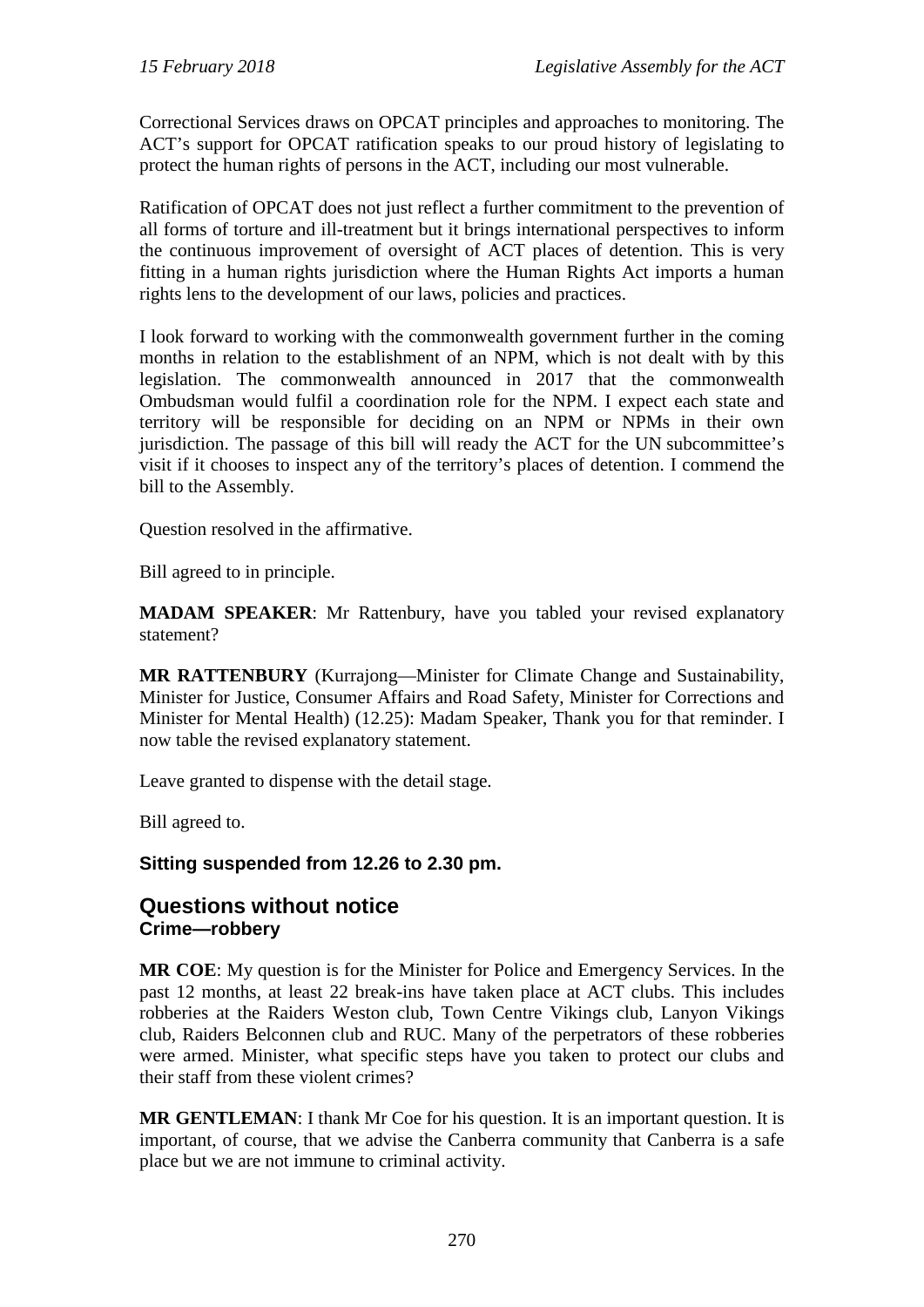We have been working with ClubsACT to directly support them with identified officers from the criminal taskforce. Indeed, the investigations by the taskforce have been very fruitful in regard to these activities. I understand that there are a number of persons of interest who are ready to be arrested and prosecuted. Police have been working directly with ClubsACT. We have met with them and we intend to meet with them again to ensure that we can provide the support that they need. We have also had ACT police advising on the safety of their staff. So we have been looking not only at the criminality of these matters but also the safety of club staff, advising clubs on how to ensure the safety of their staff.

**MR COE**: Minister, how many perpetrators have been arrested and how many have been successfully prosecuted for these robberies and attempted robberies in the past 12 months?

**MR GENTLEMAN**: I do not have the detail in front of me of the number of arrests and prosecutions, but there have been a number. I can come back to the chamber with the exact number. Of course, there are ongoing investigations. I do not want to jeopardise those investigations either.

**MR PARTON**: Minister, has inadequate funding for ACT police affected their ability to respond to violent crime?

**MR GENTLEMAN**: Certainly not. We have invested heavily in ACT Policing. We have increased funding for ACT Policing. We signed a \$161 million contract last year, of course, and an extra \$8.8 million went into ACT Policing to ensure that we can respond to criminal activity of this kind. As I said, police are responding. There are investigations in place. They have results on the board already.

#### **Crime—robbery**

**MRS JONES**: My question is to the Minister for Police and Emergency Services. Minister, I refer to the robberies of the Capital Chemist in Waramanga on 15 January this year and of Subway Manuka on 1 December, the Calwell Woolworths on 10 October and the Holt 7-Eleven service station on 6 October last year. This comes on top of at least 22 of our local clubs being the target of violent robberies and break-ins in the past 12 months. Minister, why has there been such a noticeable increase in robberies and break-ins in Canberra?

**MR GENTLEMAN:** Robberies are cyclic. They go up and down year to year. What I can advise the Assembly and the ACT community is that the 10-year trend is going down. So police have been effective in addressing criminality in the ACT and, as I said, the trend is going down. We support ACT Policing. We support their members on the ground doing the best job they can for the safety of all Canberrans.

**MRS JONES**: Minister, what steps have you taken exactly to protect hospitality and retail workers and small business people from violent crime?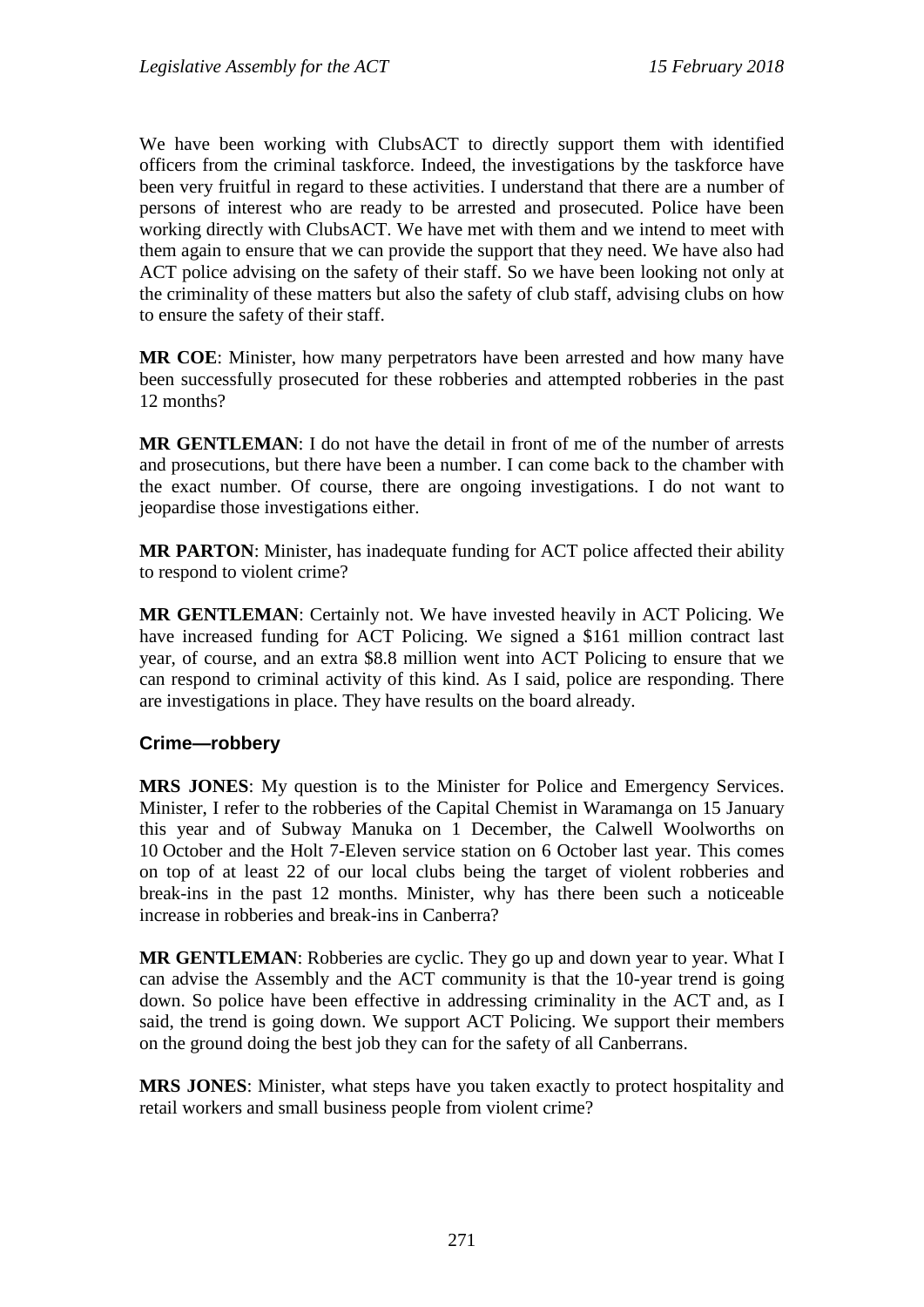**MR GENTLEMAN**: Specifically, I would say the police liquor task force is one of the examples of providing support for our Canberra community against violent crime. This is particularly targeted at offences that occur where people are intoxicated in, for example, the night life precincts of Canberra. We have invested in that. They have had results. That is one of the particular ones. But, as I said, we have invested strongly in ACT police—a \$161 million contract with an extra \$8.8 million for ACT Policing.

**MR HANSON**: Minister, have you met with any of the victims of these incidents, including staff from Raiders Weston? If so, what did you learn from them?

**MR GENTLEMAN**: I have not met with those particular staff, but I have met with their representatives. We feel, of course, for those victims of crime. That is why we are providing advice to clubs on safety for their members through the expert advice of ACT Policing.

### **Crime—motorcycle gangs**

**MR HANSON**: My question is to the Attorney-General and it relates to a report in the *Canberra Times* of January this year entitled "Confidential police files reveal true scale of Canberra's bikie feud". I quote from the article:

Since 2015 there has been a continued increase in serious criminal activity known to be associated with outlaw motor cycle gangs including home invasions, assaults, arsons, kidnapping, extortion, drive-by shootings and other offences involving firearms …

"ACT Policing has also seen an increase in the number of known overt outlaw motorcycle gang runs into, and meetings held in, Canberra involving interstate gang members since 2015."

As you know, Attorney-General, New South Wales passed their anti-bikie laws in early 2015.

**Ms Fitzharris**: A point of order.

#### **MADAM SPEAKER**: A point of order.

**Ms Fitzharris**: Madam Speaker, I believe there is a standing order that limits the introduction to a question, and I believe that Mr Hanson may have exceeded a reasonable length of time to ask a question.

**MADAM SPEAKER**: Thank you, minister. I am not going to uphold the point of order, but it is worth all members realising that there is an upcoming review of standing orders, and members may wish to participate in that. Mr Hanson.

**MR HANSON**: I will continue, in the interests of brevity. As you know, Attorney-General—through you, of course, Madam Speaker, in accordance with standing order 42—New South Wales passed their anti-bikie laws in 2015, which the ACT currently lacks.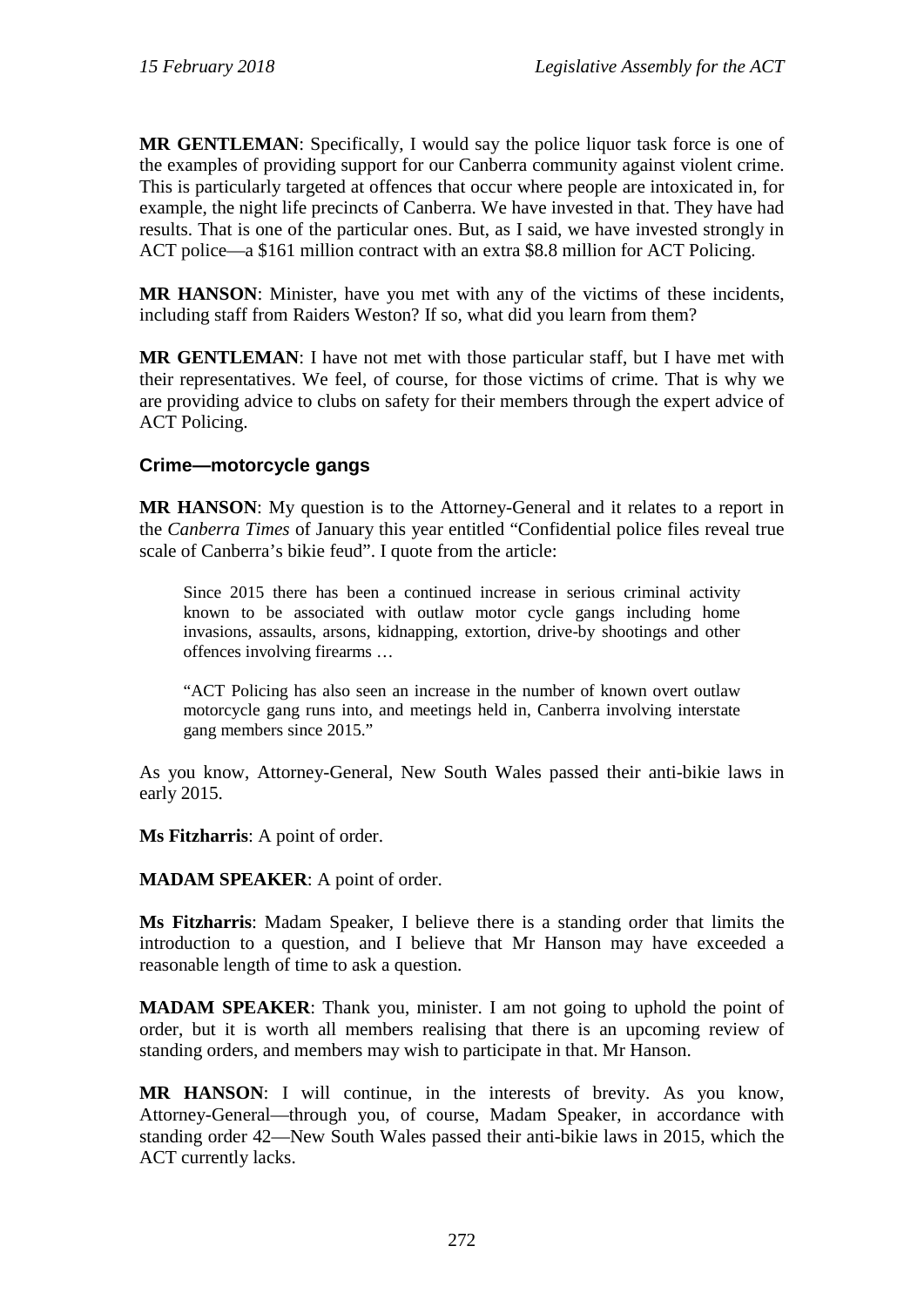**Mrs Dunne**: Is there a correlation?

**MR HANSON**: As Mrs Dunne interjects, there may be a correlation. Attorney-General, given the public interest in and debate on this topic, why wasn't this report made public when the laws were being debated last year?

**MR RAMSAY**: I thank the shadow attorney-general for his comment; also for welcoming me back almost to *Groundhog Day*. It demonstrates again that the Canberra Liberals are stuck in the one space over and over again.

**Mrs Jones**: A point of order.

**MADAM SPEAKER**: Minister, please resume your seat. Mrs Jones.

**Mrs Jones**: I do not recall there being any questions about *Groundhog Day*.

**MADAM SPEAKER**: There is no point of order.

**MR RAMSAY**: Canberra does indeed remain a safe place to live, and we are very happy to continue to provide the materials available—

*Mr Hanson interjecting*—

**MADAM SPEAKER**: Mr Hanson, the minister is answering your question.

**Mrs Dunne**: On a point of order, Madam Speaker—

**MADAM SPEAKER**: Stop the clock, please.

**Mrs Dunne**: The standing orders require that the minister be directly relevant, and the specific question was: why was this information not made public last year? It is a very simple question. It is not about the general state of affairs in relation to community safety; it is about this publication.

**MADAM SPEAKER**: Yes, and I am also aware of the standing orders. The precedent here is that we will not direct the minister other than to be concise and relevant. The minister has in excess of a minute to go. While we are stopping the proceedings, I refer to Ms Fitzharris's comment, and refer people to 117, which says,

The following general rules shall apply to questions:

(a) questions shall be brief and relate to a single issue…

Whilst we all recognise a preamble, again, I encourage people to consider the review of standing orders as it comes about. There is no point of order. Attorney, you have the floor to continue, if you wish.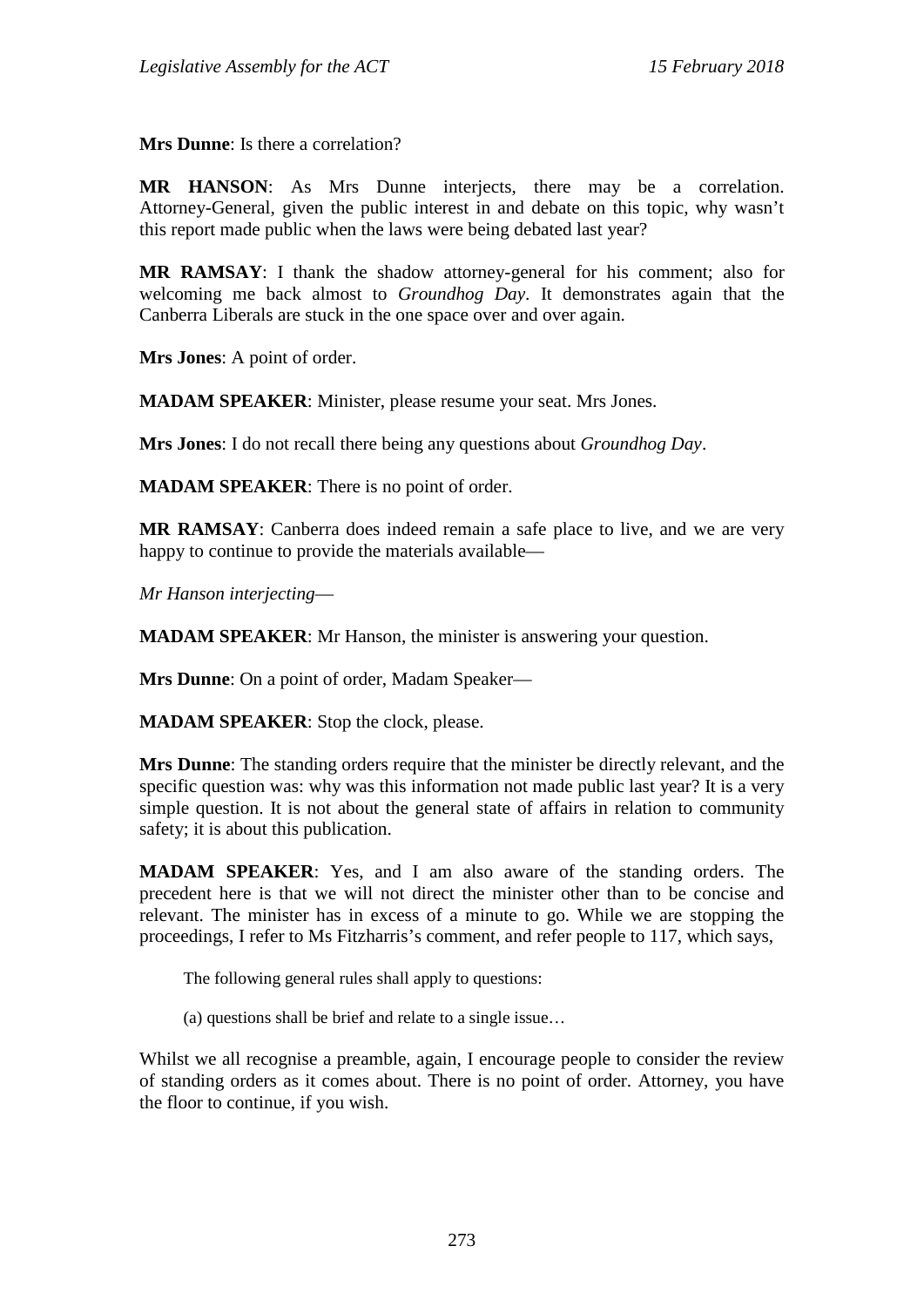**MR RAMSAY**: The information that has been made available is broad and has been quite widely available. We continue to work, as we have been, to ensure that Canberra is safe, remains safe and does so in a way that is most effective for the safety of the community.

**Mr Hanson**: Supplementary question, Madam Speaker.

**MADAM SPEAKER**: A brief supplementary, Mr Hanson.

**MR HANSON**: Briefish, Madam Speaker, but with no preamble. Minister, again, why was not this report made public while the laws were being debated last year? Are there are any other reports about organised criminal activity that are being kept secret?

**MR RAMSAY**: I reject the inference that anything is being kept secret.

**MS CHEYNE**: Minister, is there any evidence from other jurisdictions showing that criminal organisation control laws have ever been used against gangs?

**MR RAMSAY**: I thank Ms Cheyne for the question and for her interest in this and in the health and wellbeing of the community. What we have made very clear, and we will continue to do so, is that this government will work on not only what is human rights effective but also on what is effective in terms of law enforcement. As we know, there is no evidence that the criminal organisation control orders that are so beloved of the opposition have had any impact or in fact have ever been used across Australia in any jurisdiction.

### **ACTION bus service—carbon neutral vehicles**

**MS LE COUTEUR**: My question is to the Minister for Transport and City Services and relates to the purchase of 200 new buses for the ACTION bus fleet. Given that the government is committed to reducing greenhouse gas emissions to zero as quickly as possible and that every new bus will have an operational life of at least 20 years, I guess, how will the minister ensure that all new buses purchased under ACTION's contract are electric or other zero-emissions technology?

**MS FITZHARRIS**: I think Ms Le Couteur referred to an additional 200 buses; we are purchasing an additional 80 buses, and 40 have been purchased for delivery this year. Those buses are not electric buses, but as Ms Le Couteur and members know, there is a trial underway. This is a significant trial, and there are both electric buses and a hybrid bus being trialled in the ACT. We are keen to see the outcomes of that trial. We committed to an electric bus and hybrid bus trial at an early stage so that we could assess the effectiveness of an electric bus, particularly an electric bus that can cover our whole network.

We have been very pleased so far with the performance of the buses. They will be tested over the course of this year but, as I indicated when the purchase of the 40 new buses was made earlier this year, we will continue to explore every opportunity to use emerging electric bus technology because we know that it will significantly decrease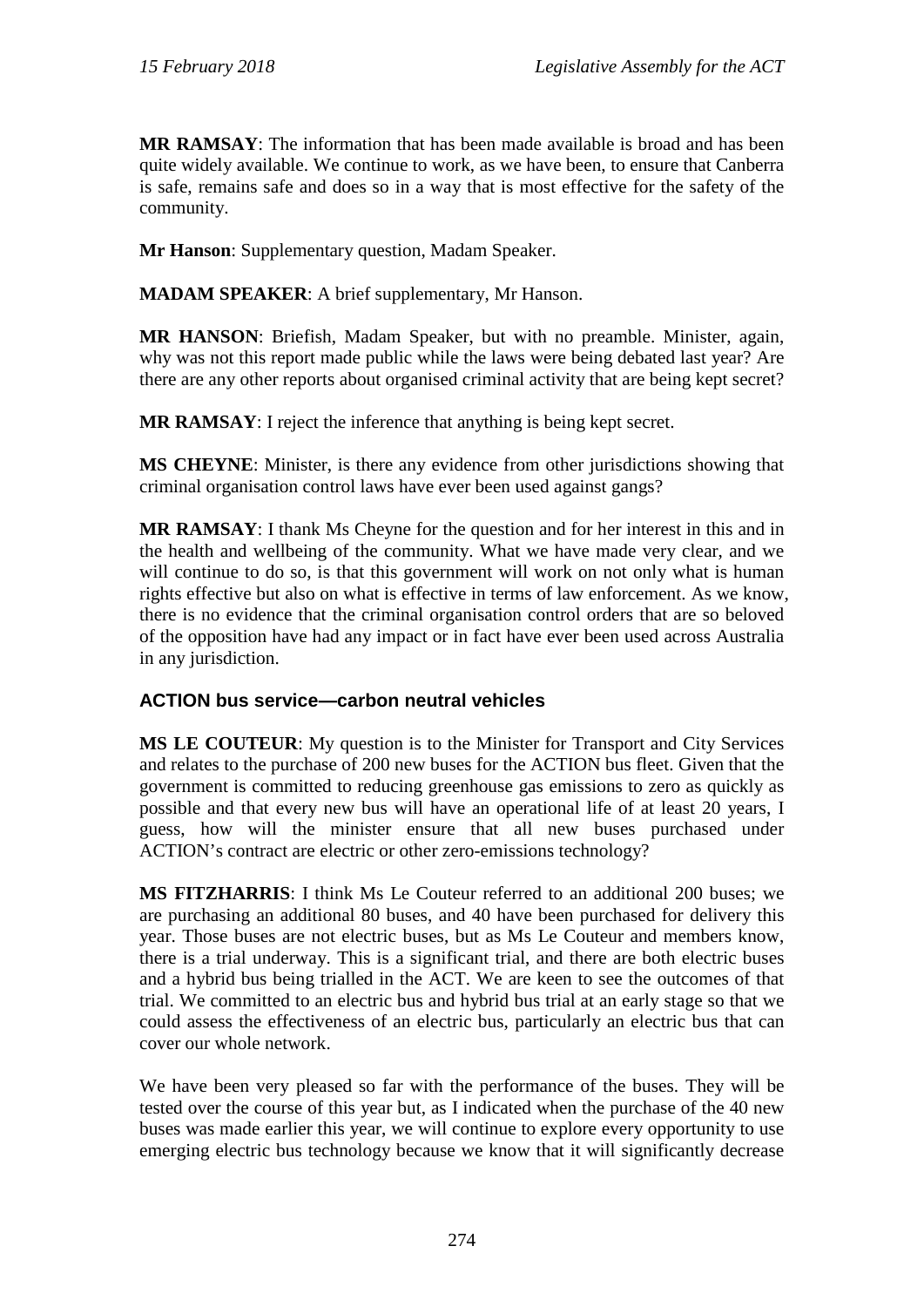our carbon emissions. We know that, come 2020 when we are 100 per cent powered by renewable electricity that one of the most significant sectors of emissions will be transport. Public transport is only a very small percentage of that, but we think the government can lead by demonstrating an investment in electric vehicles. We have some opportunities with electric buses. We are very much exploring those.

**MS LE COUTEUR**: Will the 40 buses still to come be carbon neutral? What is the timetable for the entire ACTION fleet to be operationally carbon neutral?

**MS FITZHARRIS**: It is certainly an objective that we have, to improve the carbon neutrality of our transport bus fleet. We know of course that light rail will be powered by 100 per cent renewable energy. It is certainly an important part. As I indicated in my portfolio priority statement today, the update of our transport for Canberra strategy is being developed in close consultation with ministers Gentleman and Rattenbury, particularly as it relates to both the planning strategy and the important climate change strategy. It is an objective to continue to bring down emissions from our public transport fleet.

The other important note is that we purchased the 40 buses this year in order to roll out, two years ahead of schedule, nine rapid public transport routes across Canberra. We needed to do that in order to bring these rapid bus services on line even sooner than we had originally committed to. We very much look forward to that happening later this year. But it is worthwhile noting that purchasing electric buses is one part of the equation; another important part of the equation is having the depot facilities to both maintain and recharge electric buses. That is one of the more significant components of considering more electric buses in our fleet.

**MR STEEL**: Minister, can you update the Assembly on the progress of the electric bus trial?

**MS FITZHARRIS**: Yes. I would be delighted to. We have seen them around the city. One of the buses, in fact, says, "I'm electric." It is pretty obvious. It is a wonderful ride. Hopefully many people across Canberra have had the opportunity. As of 1 January there have been over 20,000 boardings on the buses that have joined, as part of the trial, the Transport Canberra fleet.

Importantly, the electric bus obviously does not use fuel. The hybrid bus has used only 4,000 litres of diesel in its first couple of months of operation, which is four times less than an ordinary bus. We also know that they have performed pretty well across the fleet. There has been a limited amount of unscheduled maintenance and only a very small number of breakdowns.

There is obviously work to do to understand how we can incorporate them into the fleet, how we have the staff with the skills to maintain the buses. I have had anecdotal feedback from people that they love catching an electric bus. They love how smooth it is to ride in. They love how quiet it is ride in. So we are really keen to see the results of this trial and continue improving our fleet.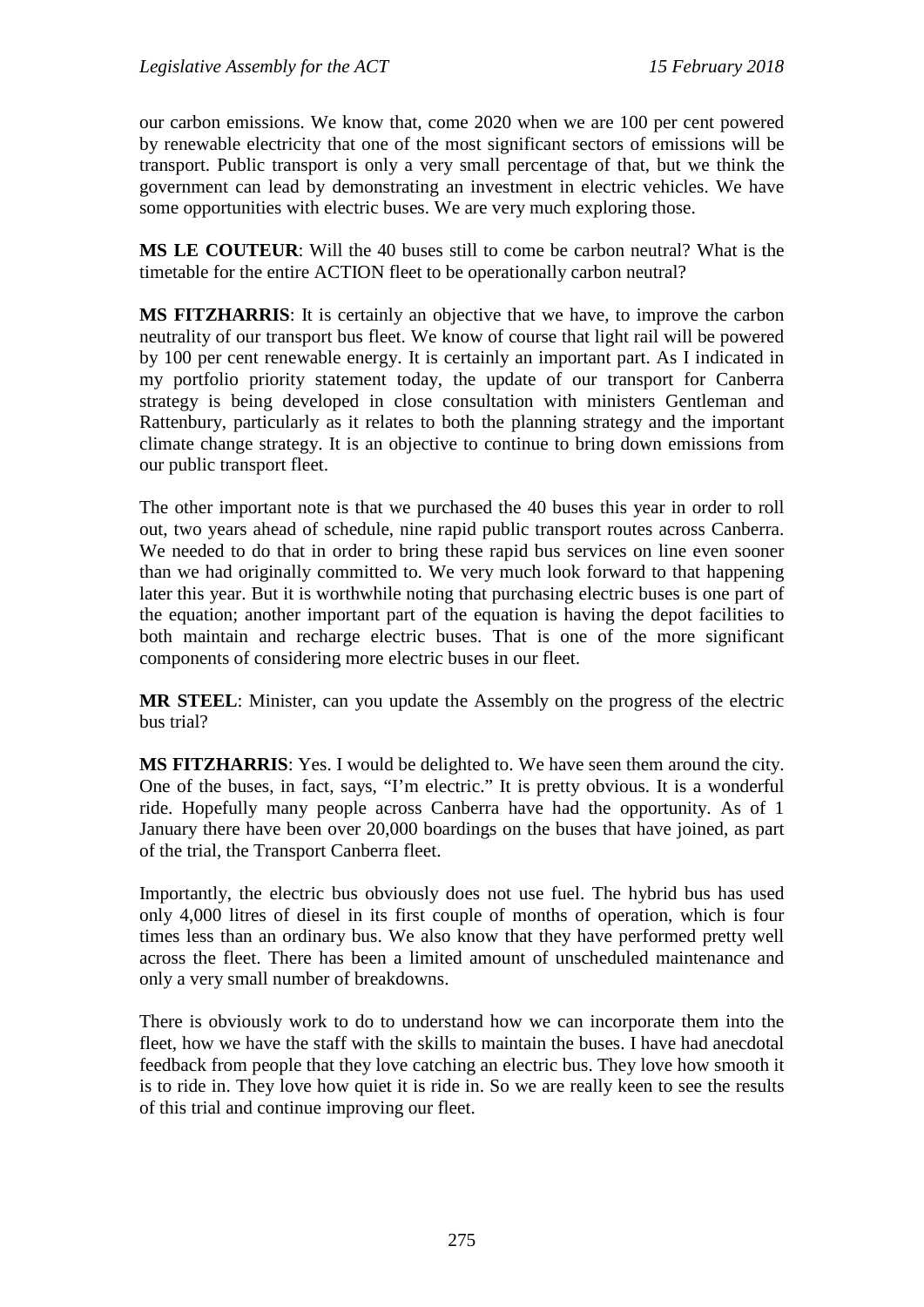### **Alexander Maconochie Centre—drugs**

**MR MILLIGAN**: My question is to the Minister for Corrections. Minister, On 16 January 2018, the *Canberra Times* reported that four inmates at the AMC had overdosed on drugs in the lead up to Christmas. Two patients had to be hospitalised, including one inmate who was in a coma. On 9 December 2017 the *Canberra Times* claimed that a quarter of inmates at the AMC were on the methadone program, almost three times the number in other jurisdictions. Minister, what substances caused the overdoses at the AMC in late 2017?

**MR RATTENBURY**: I will need to take some advice on that. I will bring that answer back to the Assembly.

**MR MILLIGAN**: Minister, why are there so many prisoners at the AMC on methadone as compared with other jurisdictions?

**MR RATTENBURY**: That is a matter for the medical staff at the AMC. That decision is taken by ACT Health staff who make individual decisions on each detainee. This is not a matter that the government dictates as policy; it is a matter of individual medical assessment. That is the answer to Mr Milligan's question.

**MRS JONES**: Minister, are you working towards, or are you interested in seeing, inmates who are able to transition off methadone?

**MR RATTENBURY**: I think it is preferable where people can transition off methadone and for that matter other drugs. That is a very positive outcome, and that is something that I am having discussions with ACT Health about.

#### **Government—investment**

**MADAM SPEAKER**: Questions without notice? Tara—Ms Cheyne. It is the first week back after holidays. Forgive me, members.

*Opposition members interjecting—*

**MADAM SPEAKER**: I apologise for causing the distraction, members. Ms Cheyne.

**MS CHEYNE**: My question is to the Chief Minister.

**Mrs Dunne**: Wait for it.

**Mrs Jones**: We are all waiting.

**MS CHEYNE**: I am pleased; I am so pleased. This week the government has announced a significant number of new initiatives through the budget update. Why is the government expediting the delivery of these initiatives?

**MR BARR**: I thank Ms Cheyne for the question—and Mr Hanson in advance for the interjections. In all seriousness, Madam Speaker, yes the initiatives that we have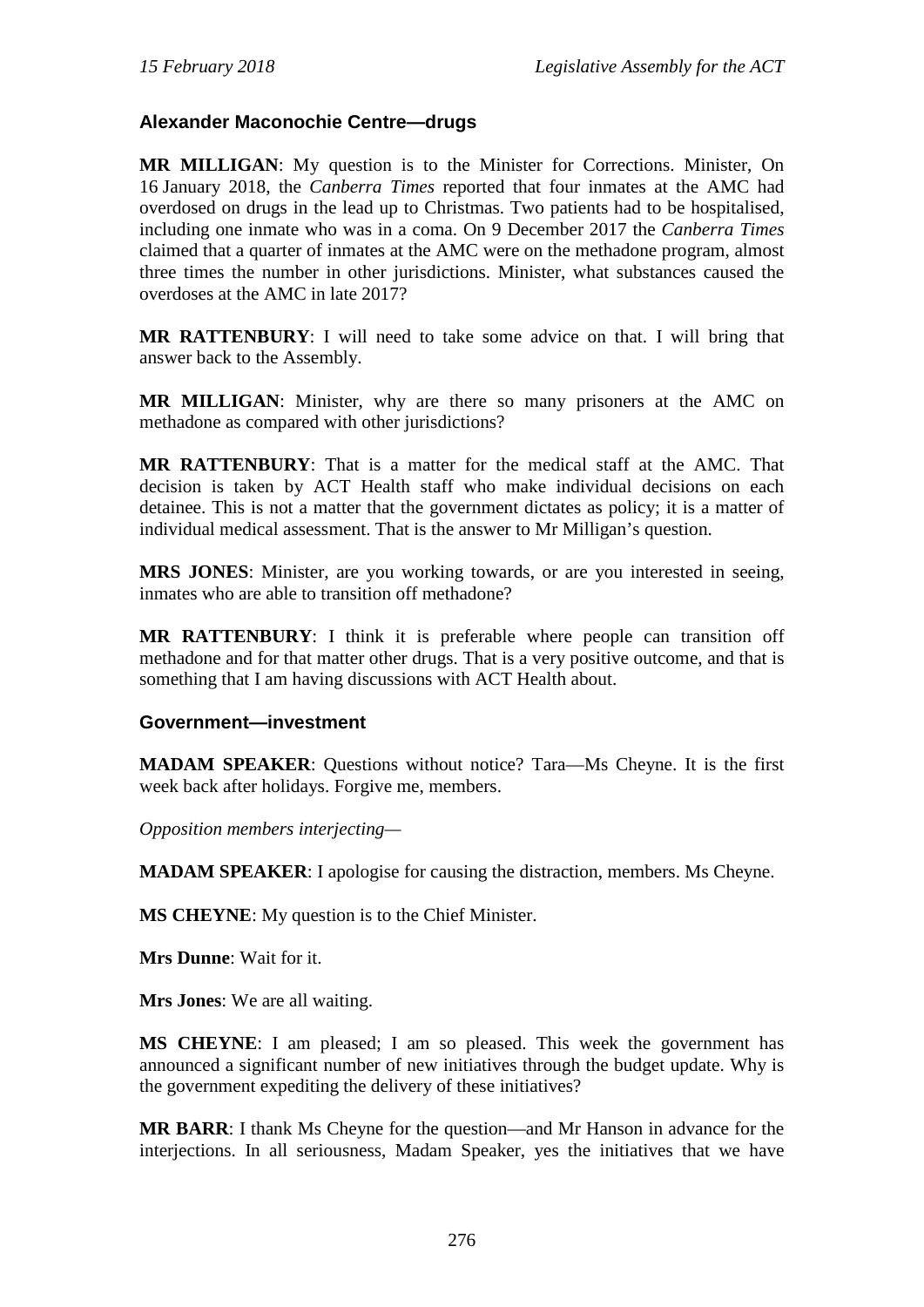outlined in the budget update are important and timely initiatives for this growing community. As I have mentioned more than once this week, the level of population growth and the significant growth in the territory economy and labour market necessitate significant investment in additional services.

To quickly recap, obviously investing in more surgical procedures through the health system, recruiting a new ambulance crew and additional relief staff and, importantly, expanding the reportable conduct scheme to help keep kids safe are at the forefront of initiatives contained within the second appropriation bill that I tabled this morning.

I think it is also important that we deliver a boost to the energy concession for low income earners. The initiatives in the education portfolio, together with the full range of new spending measures proposed in the appropriation bill, are indeed timely. Its quick passage through this Assembly in next month's sittings will be important to deliver those initiatives in this fiscal year.

**MS CHEYNE**: Chief Minister, what does the budget review show about the territory's debt and borrowings, even as the government is making further investments in local services and infrastructure?

**MR BARR**: Our general government sector net debt for this year is now estimated to be \$371 million lower than expected at the budget due to the higher balance of funds held in cash and investments and a lower borrowing requirement. I can say that this shrinks the territory's debt to gross state product ratio to four per cent. We retain, of course, a AAA credit rating, and the government seeks to balance its long-term infrastructure investments against the metrics of a AAA-rated jurisdiction.

**MS ORR**: Chief Minister, how is the government balancing investment in Canberra while maintaining a strong budget position and retaining our AAA credit rating?

**MR BARR**: There has been a process of steadily and patiently strengthening the territory's budget position over time, particularly responding to the Mr Fluffy crisis and, of course, the implications the 2014 federal budget had for the territory economy. We have maintained a consistent approach to seeking to balance the territory budget whilst at the same time investing in infrastructure and providing additional support in a number of key areas of ACT government responsibility.

Members are aware that more than half of our budget is invested in health and education services, and that will continue to be the case into the future. But we have been very clear about our plans to continue to invest in this growing community, to meet our election commitments and to raise revenue fairly and equitably. And that is the approach the government will continue to take over the balance of this parliamentary term.

#### **Education—enrolment projections**

**MS LEE**: My question is to the Minister for Education and Early Childhood Development. Minister, your directorate enrolment projection for Aranda Primary School for 2016 was 506 students, but the February 2016 census showed that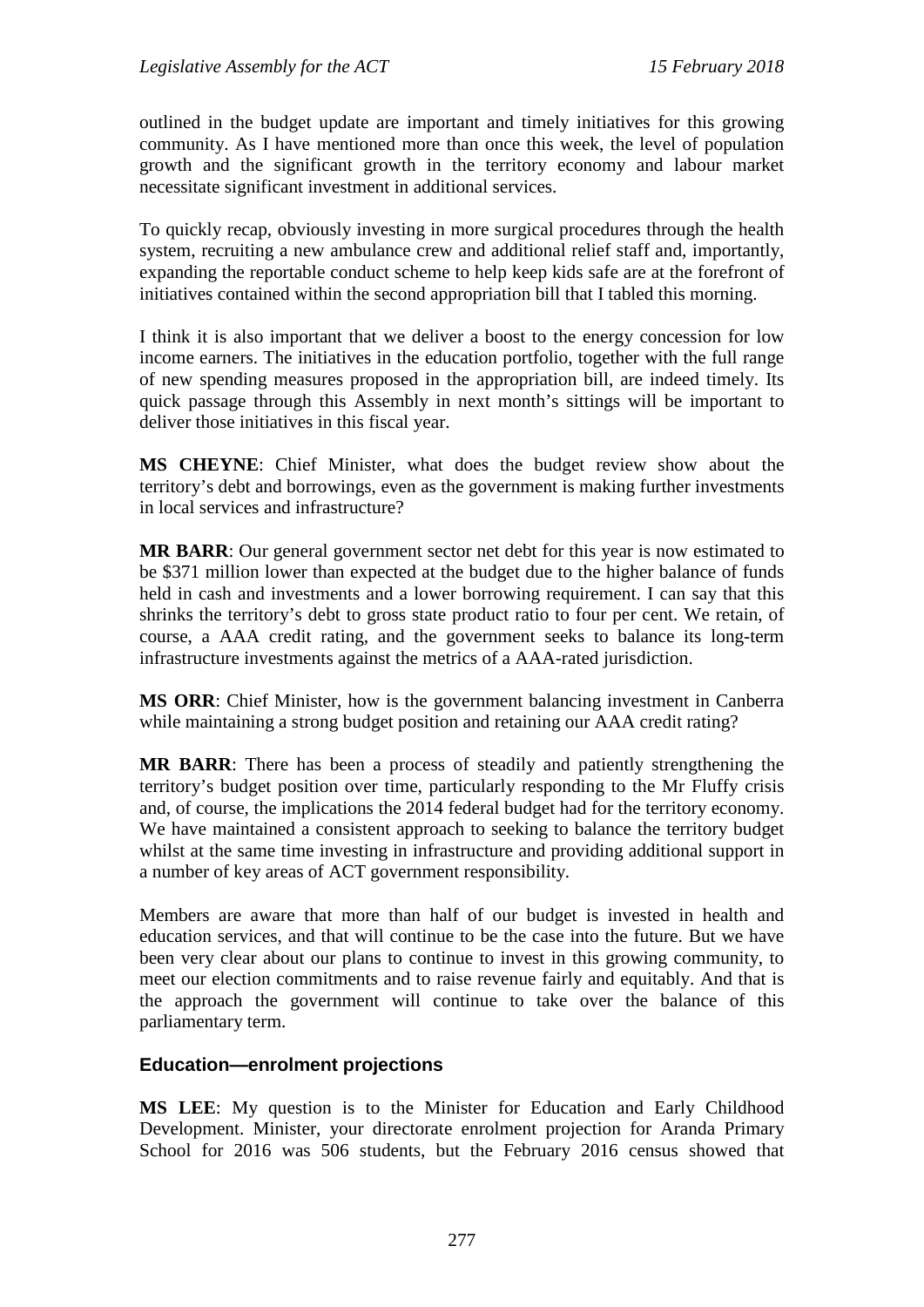enrolments were 608 in 2016 and the figure was 621 in 2017. Similarly, 2016 enrolment projections for Palmerston District Primary School were 450, with an actual enrolment of 526 in 2016 and 607 in 2017. Minister, why are your directorate's projections so wrong?

**MS BERRY**: First of all, I should say that every public school in Canberra can accommodate students who live within the school's priority enrolment area. More than 700 places have been provided in Gungahlin schools for 2017 and for the start of the 2018 year, and in the coming years new schools will be built in Molonglo as well as in Gungahlin. Adjustments are made to priority enrolment areas based on information and advice to the Education Directorate and how they manage school enrolments. This can include reducing out of area enrolments; adjusting the PEA boundaries; making better use of available space, whether that is temporary or for the medium or long term; and planning for temporary capacity increases, which will include permanent structures or transportable structures to ensure that the schools can best meet their communities' needs.

I do not have the detail of every single school's projections in front of me, as Ms Lee might have, but I can assure Ms Lee that the Education Directorate works very hard every year to ensure that schools meet the needs of our students in the ACT.

**MS LEE**: Minister, how many other schools are close to or exceeding capacity, and which schools are they?

**MS BERRY**: I can provide the member with some information on the particular question she has asked around a particular school's capacity. But for some more information around capacity, I can let the member know that where schools are projected as having high—or greater than 85 per cent—or low—less than 40 per cent—utilisation, schools use and implement the school enrolment management plans. I can provide Ms Lee with information on those plans as well, to help her with her understanding of capacity in schools across the ACT. Sometimes a school's capacity can be temporarily adjusted to take into account best practice. Sometimes the school capacity working groups, which comprise representatives from infrastructure, capital works, planning and analytics branches, meet to—

**Ms Lee**: A point of order, Madam Speaker.

**MADAM SPEAKER**: A point of order.

**Ms Lee**: We are almost halfway through, so I have taken the time to listen, and the question actually was: how many other schools, and what schools are they? The minister actually has not answered that question.

**MS BERRY**: I think I did at the very start.

**MADAM SPEAKER**: I think there was reference to not having that information, and providing it when it comes through.

**Ms Lee**: Can I confirm that she will take it on notice?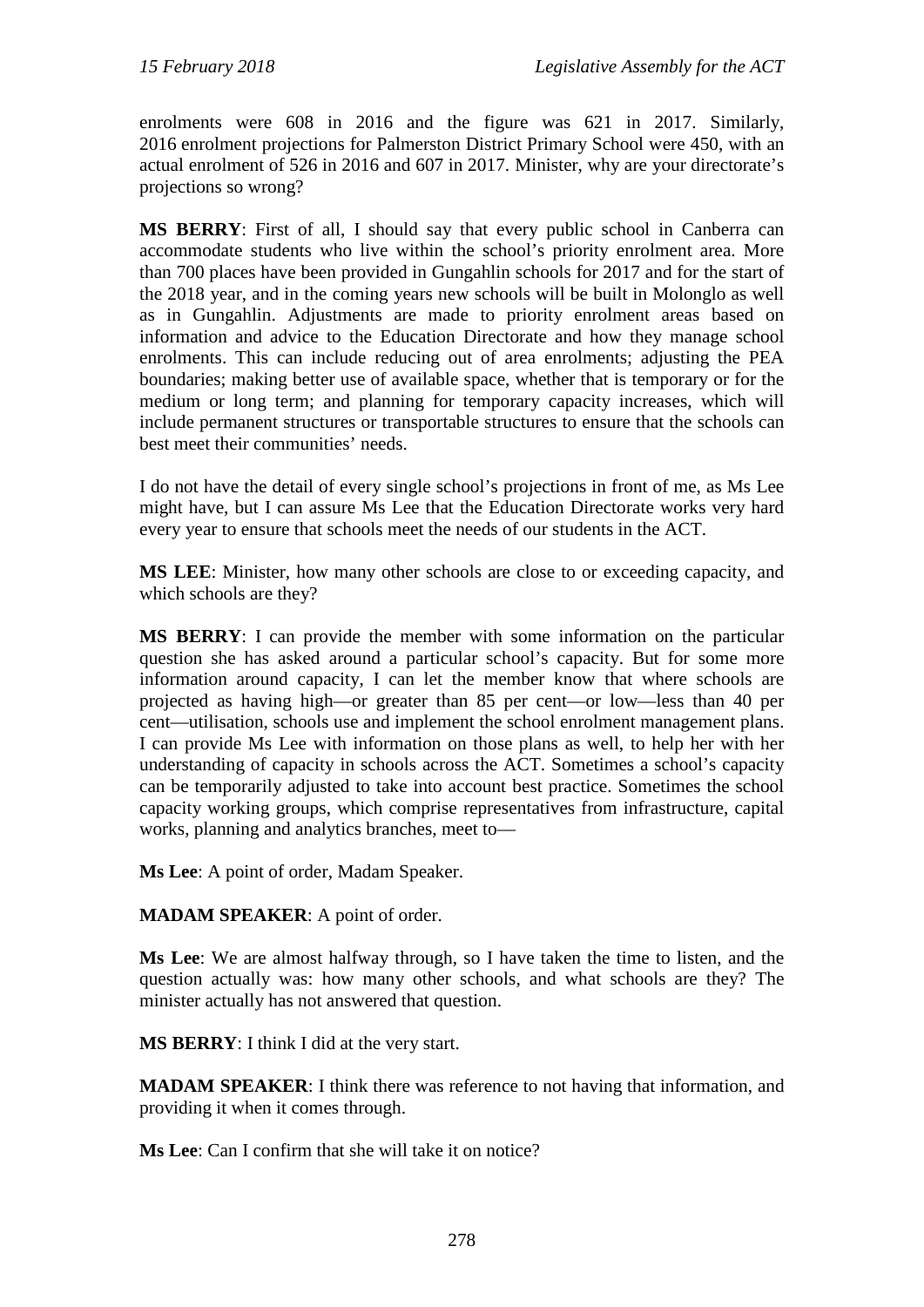**MS BERRY**: Sure.

**MADAM SPEAKER**: Minister, will you take it on notice?

**MS BERRY**: I will take that part of the question on notice. But I took the chance to then talk a bit more about how schools in the ACT Education Directorate work with school communities in the ACT to make sure that every child gets a place in their local school.

**MR MILLIGAN**: Minister, when will the next enrolment projection data be produced, and will you table it in the Assembly?

**MS BERRY**: I will take that question on notice.

#### **Arts—music engagement program**

**MR WALL**: Madam Speaker, my question is to the Minister for the Arts and Community Events. According to the ACT arts policy, one of the principles of artsACT is participation in and access to the arts. One way it does this is through partnerships and collaboration. Further, artsACT recognises that the ACT government's priorities include health and education. On 14 February 2018 the *Canberra Times* reported that in the week before Christmas artsACT defunded the music engagement program delivered by the ANU School of Music. The report says it came as a shock to staff, that there was little or no consultation outside the ANU, and that artsACT has made no public statement. Minister, why did you scrap funding for the music engagement program?

**MR RAMSAY**: I thank Mr Wall for the question. The ACT government certainly has a very strong commitment to the ANU, including through funding within the ANU School of Music and the ANU School of Art and Design, to deliver the community outreach program. The government is confident, as has been announced, that the new community outreach program will provide a significant range of supports across the whole community and enable it to access music and visual arts programs.

The community outreach program along with the government's other significant arts funding commitments provide strong support for the community to access and participate in the arts, to support and better develop artists and their work, and to support a broad range of local artists.

There is, indeed, a new community outreach program that has been in development for 12 months. It is a shift away from focusing on specifically supporting students to supporting members across the entire community. That new community outreach program better aligns with the ACT arts policy, which has a focus on developing the arts and participation in the arts for the whole community. The government sought independent advice from national peers in relation to the community outreach program in line with the standard assessment process for all arts funding against the aims of the arts policy.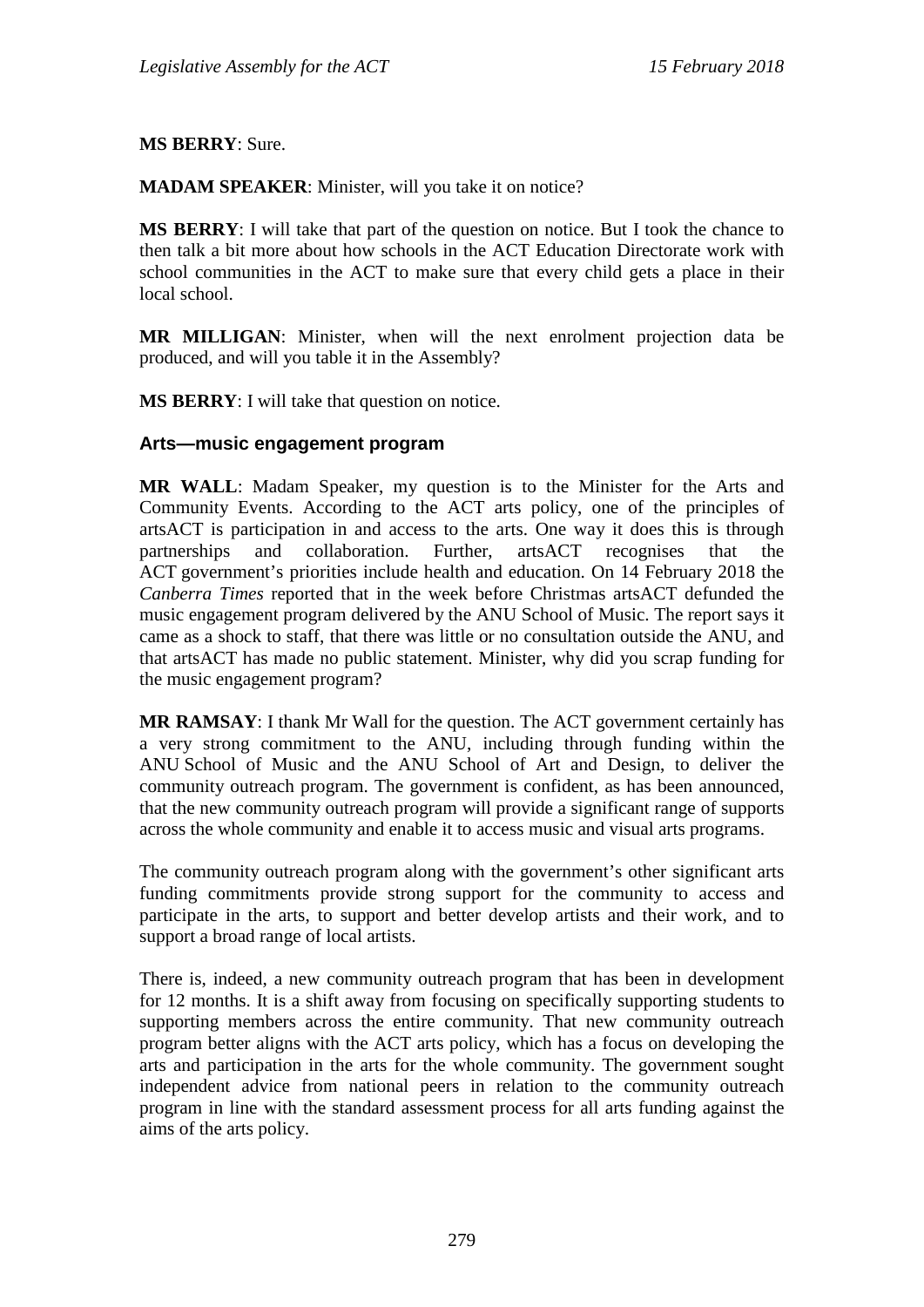A number of new programs is being implemented under the new agreement: girls rock, which is for young girls to learn rock music; girls jazz for women and girls to learn jazz; community school of rock for any member of the community to develop their playing skills; my song, which is a mentorship program with Gugan Gulwan Aboriginal youth; and developing musicians, which is a non-audition program for years 7 to 12 students for music tuition and ensemble performances.

This will mean the new school of music's programs will receive over \$1.5 million over the next three years. It is an important way of artsACT continuing to develop its work. *(Time expired.)*

**MR WALL**: Minister, has this program subsumed the music engagement program and, if so, what has happened to the funding?

**MR RAMSAY**: The music engagement program for years 1 to 6 students and for teacher professional development was not successful in obtaining funding in the new agreement and the music for colleges program for years 11 and 12 students will be transitioned off funding after 2019 when current students complete their course. However, I do wish to note that Canberra students can still access the new developing musicians program, which is a non-audition program for years 7 to 12 students, for music tuition and ensemble performances, which is part of the new community outreach program.

Students are also able to access other government-funded programs including through music for Canberra at the Ainslie Arts Centre and the music engagement activities by the Canberra Symphony Orchestra. Canberra students are also able to access the government's instrumental music program which is delivered in ACT schools. Many Canberra public schools have music programs for their students, such as the Lyneham High School.

There are a number of other local community music organisations that deliver music programs in schools, including Musica Viva ACT, and there is the provision of music programs for young people including by the Young Music Society.

**MRS DUNNE**: Minister, did you learn anything about the benefits of this program over the past 20 years that have been brought to the wider community and to the school students involved, and did your department do any assessment of the program before the funding was cut?

**MR RAMSAY**: I thank Mrs Dunne for the question. I refer her to the answer to the initial question, where I noted that the government sought independent advice from national peers on the new community outreach program, which is in line with the assessment processes for all arts funding activities.

### **National Multicultural Festival—preparations**

**MS ORR**: My question is to the Minister for Multicultural Affairs. Minister, can you please update the Assembly on preparations for this year's National Multicultural Festival?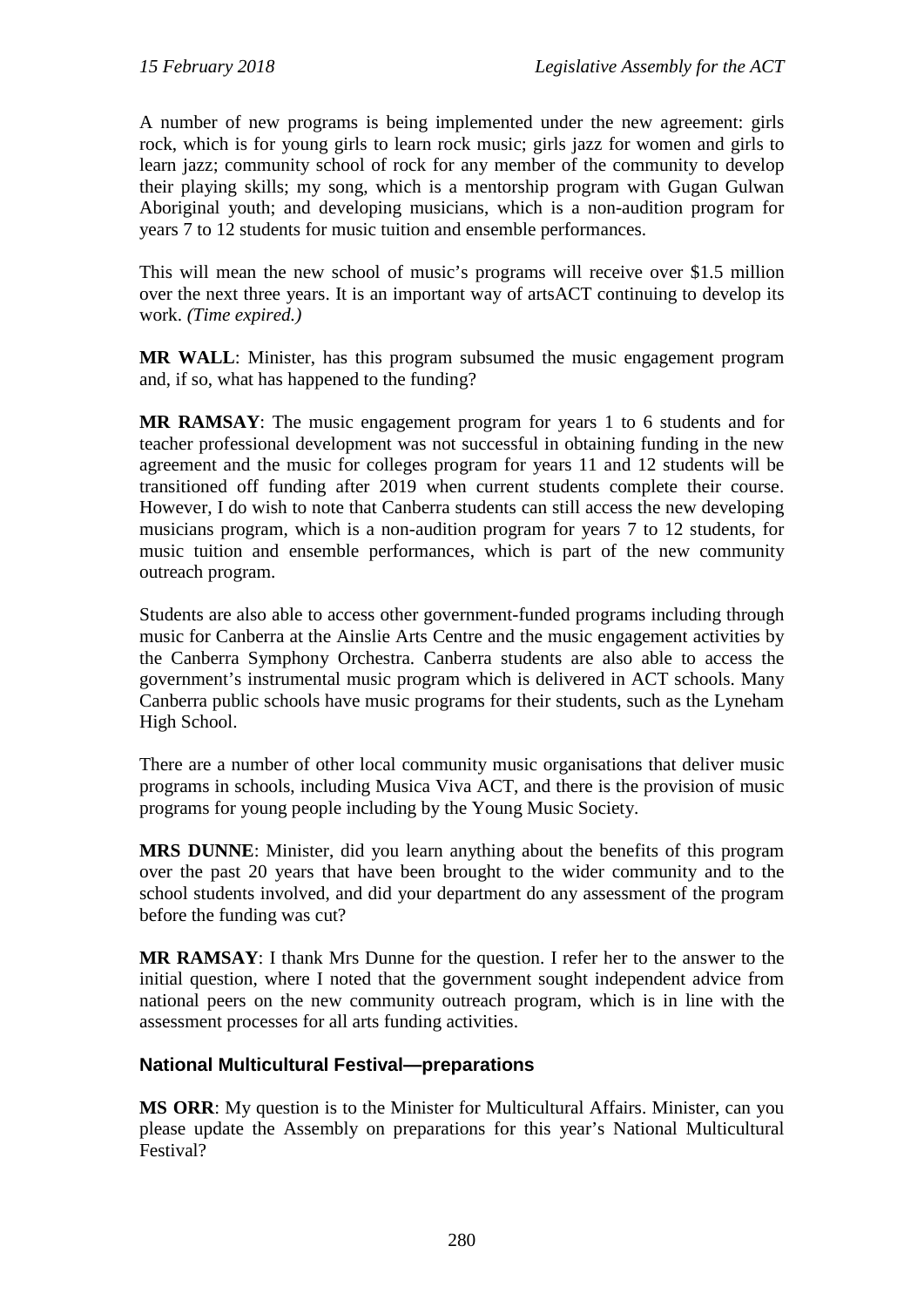**MS STEPHEN-SMITH**: I thank Ms Orr for her interest in the Multicultural Festival, an interest that I am sure is shared by everybody in this chamber. As everyone will have noticed from looking just beyond our doorstep into Civic Square and throughout Civic, preparations for the weekend's festival are well and truly underway. Flags have been hung, tents erected and stages are now being constructed.

I have been fortunate over the past month to see for myself some of the really hard work and effort that go into the organisation of this landmark event. Last week—it might have been earlier this week—Minister Gentleman and I visited the event control centre and observed the operation of the public safety CCTV system that is in place. It has been designed so that festival-goers will not see many visible or obvious changes, but it shows how festival organisers are keeping safety in mind. I understand that a women's safety audit was completed this morning, and a further audit will be conducted after dark this evening. Festival organisers will undertake both audits in conjunction with the office for women, and community stakeholders.

Beyond the visible preparations, our performers, stallholders and volunteers have obviously been preparing in their communities for months. A couple of weeks ago I was able to stop by some rehearsals by the Drumassault group and the Afro Girls Dancers Canberra, both part of the African village showcase, and witnessed just a fraction of the hard work that goes into preparing a performance of one of the festival's 11 showcases. Today I met one of our headline acts, Baker Boy, and I did have a bit of a fan moment, I have to say.

*Opposition members interjecting*—

**Ms Orr**: A point of order, Madam Speaker. Mr Wall and Mrs Dunne look like they are having a great time, but I am finding it quite hard to listen to the minister's answer.

**MADAM SPEAKER**: Yes. Members on my left, Mrs Dunne and Mr Wall.

*Members interjecting*—

**MADAM SPEAKER**: I promise that in the second week I will be far more attentive. I do apologise. A supplementary, Ms Orr. The clock was not stopped.

**MS ORR**: Minister, how can our festival visitors keep up to date with what to see, hear, taste and learn at this year's Multicultural Festival?

**MS STEPHEN-SMITH**: I did not have time at the end of my previous answer to thank all of the volunteers who will be involved in supporting the festival, of which there are, Madam Speaker, as you know, hundreds—more than 200 community volunteers and thousands in the multicultural community. It is great to see the pride our culturally and linguistically diverse Canberrans have in sharing their cultural heritage with the broader community.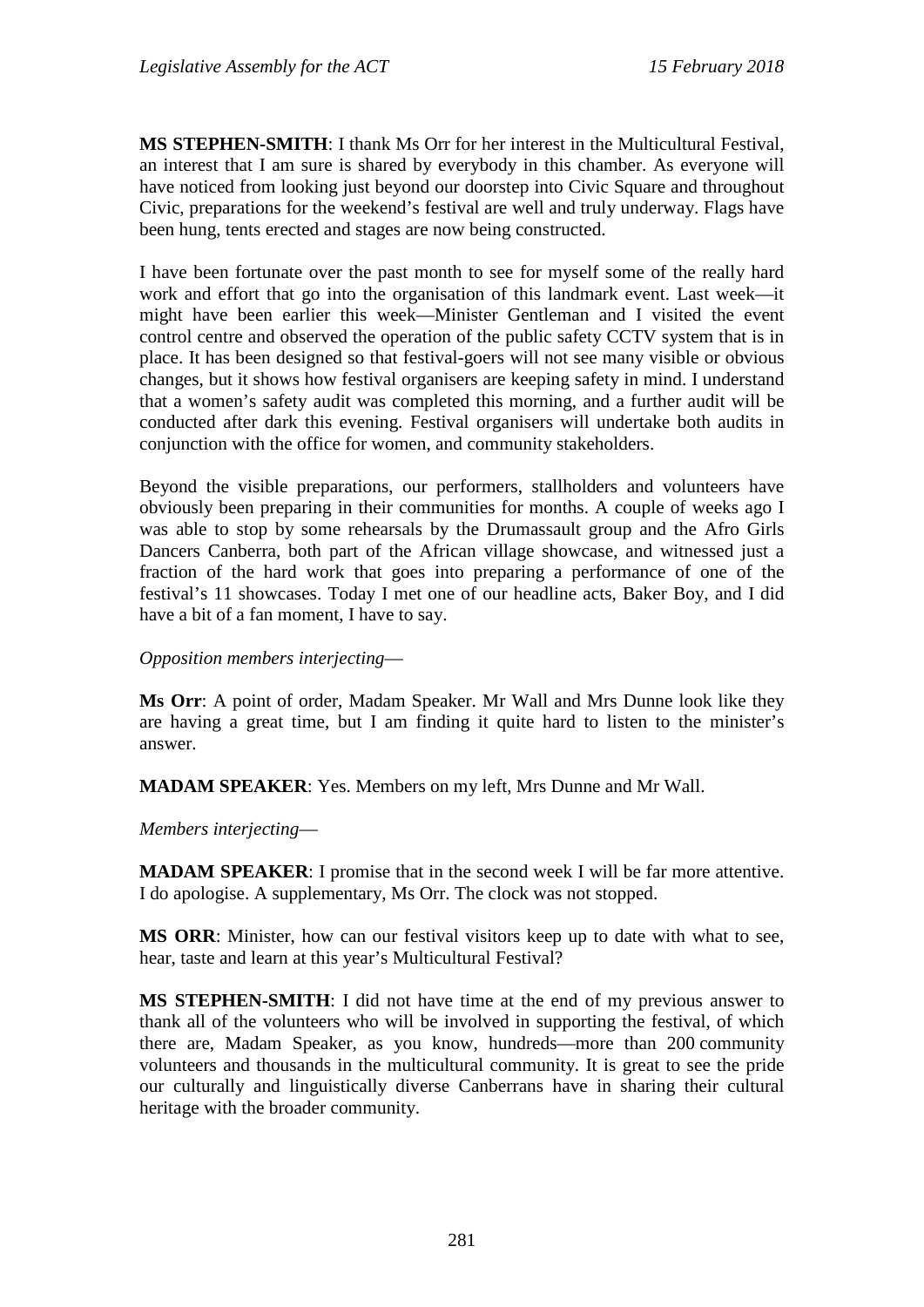As you know, the festival continues to be a landmark event, with visitors flocking from across the Canberra region as well as interstate to see, hear and taste all that our multicultural community has to offer. That makes it especially important that visitors are able to access easy and up-to-date information about all that is on offer over the three days from the seven stages, 11 showcases and around 340 stalls. That is a lot of information.

For festival goers to keep up to date and find their favourite activities, we are encouraging everyone to download the National Multicultural Festival app. Last year the festival app progressed to number one in the events category in the Google Play store globally. The 2018 app is now available free from the Apple app store and via Google Play for android users.

On Thursday last week, our 16-page festival program guide was published in the Canberra Weekly, copies of which are distributed at shopping centres, information booths and other locations across the city. I was also pleased to share copies of the program guide at the festival launch on Friday. The program guide is also available on the website for download. And for those who use social media, there will be regular updates to the festival Twitter account, @NatMultiFest, and on the Facebook page, @National Multicultural Festival. The team will share photos on Instagram at multicultural.festival, and I encourage all members to do likewise.

Festival goers can, of course, also just turn up and enjoy free entertainment across the seven stages from Friday night until Sunday afternoon. I look forward to seeing many Canberrans at the festival doing just that.

**MS CODY**: Minister, how will the National Multicultural Festival take into account the needs of diverse attendees such as families, seniors and those with a disability?

**MS STEPHEN-SMITH**: I thank Ms Cody for her supplementary question. I am happy to inform the Assembly that the National Multicultural Festival organisers continue to keep the comfort of festivalgoers and the variety of their needs foremost in mind. We are determined, as I have said, that the festival be an inclusive and welcoming place for all.

During the 2018 festival there will be two sanctuaries, as there were last year, one specifically for children and parents and the other a place for anyone who would like to rest, recover and recharge from the excitement of the main festival activities. The children's sanctuary will located in the Canberra Museum and Gallery and Civic Library in Civic Square, providing a space for families to play, create and take part in a range of cultural activities, including storytelling sessions in a range of languages. Last year when I dropped in, kids and adults alike were learning some traditional Aboriginal dances. The general sanctuary will be in Petrie Plaza. It will be a peaceful shaded area—well, as peaceful as it can be during the festival—allowing the opportunity to grab a cool drink and enjoy a somewhat quieter moment away from the hustle and bustle of City Walk and Garema Place.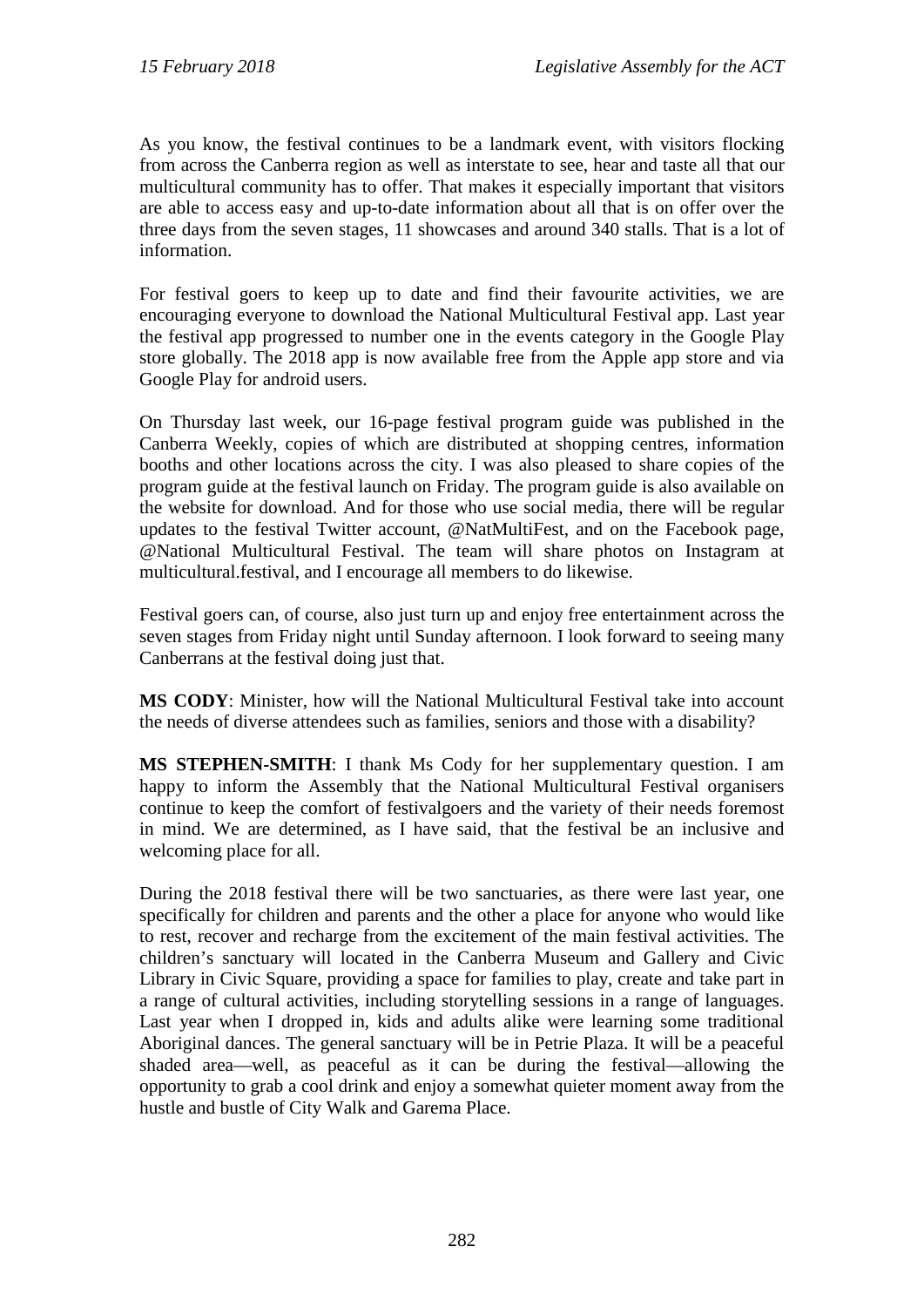In addition to these measures, festival organisers have carefully considered the layout of the festival and taken into account issues of accessibility and mobility for festivalgoers, stallholders, participants, performers and, importantly, people with a disability. During the festival, stages one, two and four will have reserved seating for people with a disability or mobility restrictions. The seating will be directly in front of the stages and will be clearly identified by both ground markings and bollards. This will be the first year that the festival has had a dedicated space for people with disability and mobility restrictions in front of the stages. As with all aspects of the festival organisation, feedback will be sought from festivalgoers on the effectiveness of these dedicated areas, to ensure the comfort and accessibility of all Canberrans for future festivals.

As I mentioned, volunteers will be present throughout the footprint. I am sure they will also support people in ensuring that the festival is fun, welcoming, inclusive and accessible for all. *(Time expired.)*

### **National Multicultural Festival—service of alcohol**

**MRS KIKKERT**: My question is to the Attorney General. Attorney, minority ethnic groups have raised concerns with my office that the ban on community groups selling alcohol at this year's Multicultural Festival has left them feeling that the ACT government sees them as irresponsible and incompetent second-class citizens. This is especially true considering that, one, the Liquor Act specifically allows for noncommercial permits for these kinds of events; two, community groups have been responsibly serving alcohol at the festival for years; and, three, when the decision was made to "reduce the amount of alcohol available on the footprint", it was non-profit community groups that were targeted by the ban, not commercial operators. As Attorney General, what advice have you given to the Minister for Multicultural Affairs on this issue?

**MR RAMSAY**: The question in relation to liquor permits is something that sits both in terms of Attorney-General and also probably in terms of regulatory services. So I am happy to take the question in that broader context.

In terms of the Liquor Act, clearly the act does allow non-commercial stallholders to serve and provide liquor without the requirement of RSA and in terms of making sure that things are safe. However, regardless of that, the RSA principles always apply under the act to any person serving liquor in the ACT. People must also be governed by the intoxication guidelines.

I know that the event organiser, which is the Community Services Directorate, is well aware of that and has been involved in the decision-making in relation to permits for the Multicultural Festival under that act as well. Yes, we do indeed consult and work across the portfolios and the ministers here. So too do the directorates. It is a whole-of-government approach. CSC has been carrying through the work very effectively.

**Mr Coe**: Point of order, Madam Speaker.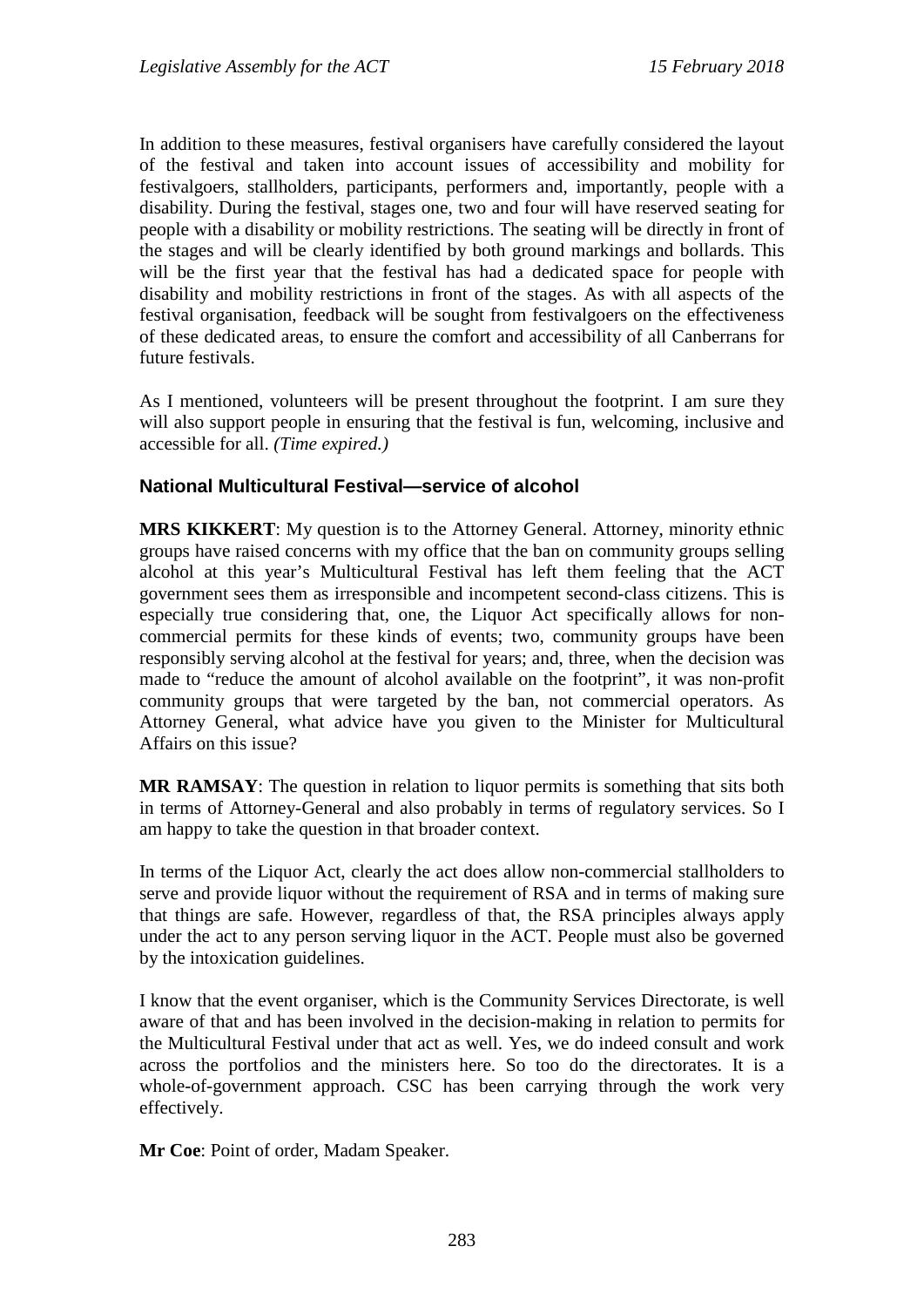### **MADAM SPEAKER**: Point of order, Mr Coe.

**Mr Coe**: Madam Speaker, the specific question that Mrs Kikkert asked was about what advice the minister gave the Minister for Multicultural Affairs. Whilst he spoke about his agency working in collaboration, he has not yet answered what advice he has provided to the other minister.

**MADAM SPEAKER**: Mr Coe, the minister has 30 seconds left if he wanted to get to that. Mrs Kikkert, a supplementary.

**MRS KIKKERT**: Sorry, I did not hear the answer. Was that a yes or a no?

**Mr Parton**: He doesn't wish to answer.

**MRS KIKKERT**: Can you take it on notice, then?

**MR RAMSAY**: I have answered.

**Mrs Kikkert**: You cannot take it on notice?

**MADAM SPEAKER**: His answer has been concluded, so a supplementary—

**Mrs Kikkert**: Sorry, what was that?

**MADAM SPEAKER**: He has concluded his answer, so a supplementary, Mrs Kikkert.

**MRS KIKKERT**: Will the Attorney-General take the previous question on notice?

**MR RAMSAY**: The Attorney-General has answered the previous question.

**MISS C BURCH**: Attorney-General, were you consulted on this decision to favour commercial operators over the territory's minority ethnic groups at this year's Multicultural Festival? Did you approve the decision and will the ACT government extend the ban to other community organisations seeking to obtain non-commercial liquor permits for other Canberra events?

**MR RAMSAY**: There were a number of questions in there. I am not sure which particular supplementary—

**Mr Coe**: All of them preferably.

**MR RAMSAY**: My understanding—

*Mrs Jones interjecting—*

**MADAM SPEAKER**: Yes, and I refer everybody to the review of standing orders. Can you do your best to cover as much as you can of that question, attorney.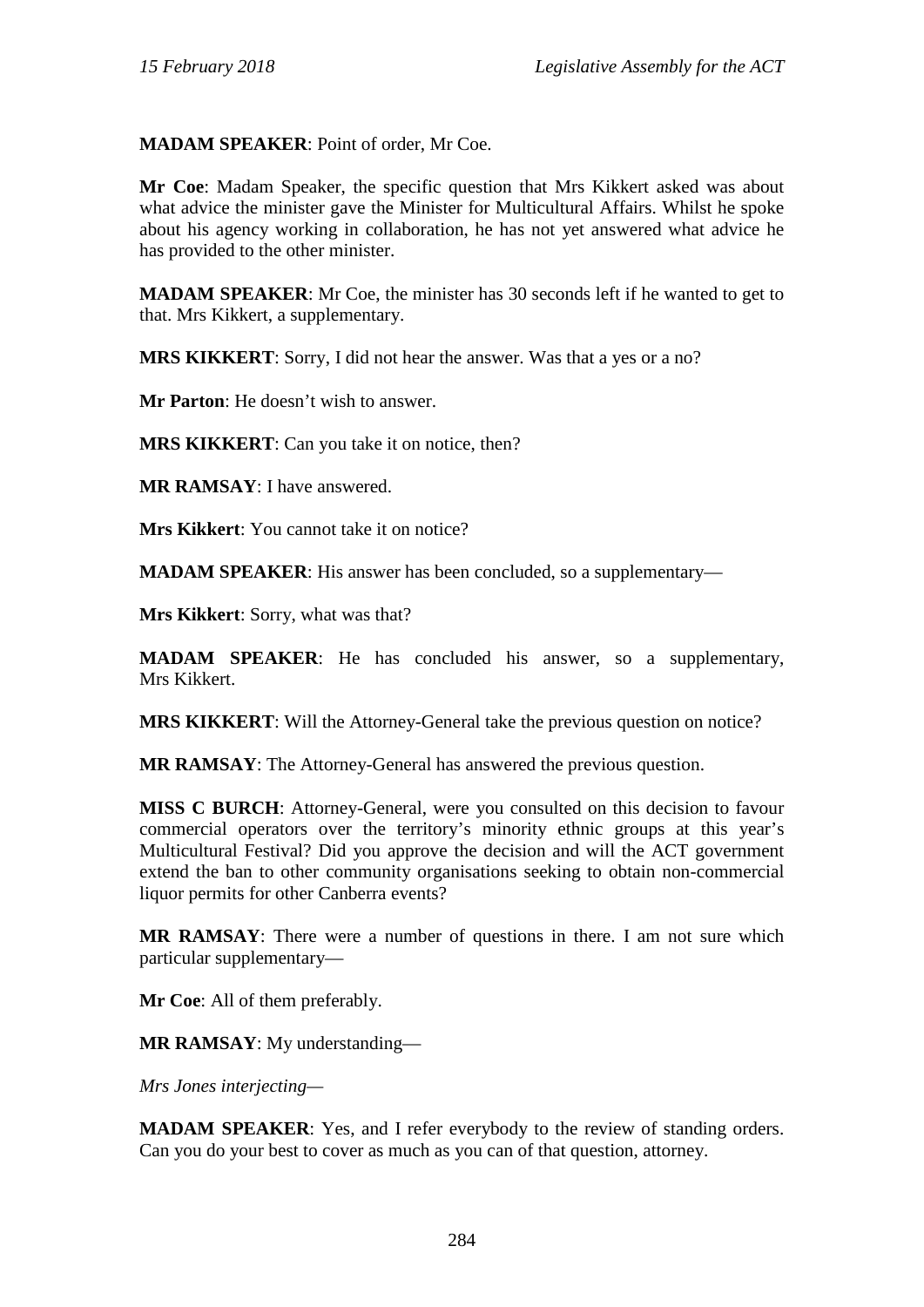**MR RAMSAY**: I will certainly do my best. The decision was rightly made by the event organiser, which is the Community Services Directorate.

### **Planning—housing choices**

**MR PARTON**: My question is to the Minister for Planning and Land Management. Minister, in your discussion paper on housing choices, you said there has been an increased demand for alternative dwellings such as townhouses, units and apartments. In contrast, the Winton report said that only 4.6 per cent of Canberrans wanted apartment buildings of six storeys or more and 5.7 per cent supported apartments of between four and six storeys. As has been pointed out by former Chief Minister Mr Stanhope, more than 79 per cent of the survey wanted a lot fewer of these. Minister, why has your discussion paper failed to reflect what Canberrans really think about their residential structure preferences, as outlined in the Winton report?

**MR GENTLEMAN**: There are 410,000 people in the ACT, and we want them to have their say during consideration of the housing choices discussion paper—and it is a discussion paper that goes out to the community. We want to hear what they have to say. It is important that we give them some guidance on what we have heard in the past. As I said yesterday, during the statement of planning intent workshops all of the components of the workshops indicated they wanted to see denser living in the ACT. That is why we are doing the discussion paper, to actually hear what the people of the ACT have to say, not what a particular author has to say, or what a previous Chief Minister has to say. We want to hear what the community has to say, and that is why we are doing the discussion paper.

**MR PARTON**: Minister, why will you not reissue your discussion paper and give community stakeholders a balanced view, including what was clearly in that Winton report, of what Canberrans really want in the way of housing?

**MR GENTLEMAN**: It is not for us to provide a view to Canberrans. The housing choices paper discusses the opportunities for Canberra and what we have heard in the past and asks them to come to us with their ideas. That is the very point of it. We continue to go through that. We have a collaboration upcoming in Forde, and I will look forward to engaging with the Canberra community, as we did on Tuesday night. It was a fantastic experience at the Inner South Community Council listening to their views about how they would like to see housing choices in Canberra for the future.

**MS LEE**: Minister, what actions will you take to guarantee that your policies will not forcibly squeeze people into large, high-density residential developments against their preferences?

**MR GENTLEMAN**: We are hoping that the outcomes of the housing choices paper will indicate to the directorate and me the various opportunities and options for Canberrans. We do not want to force anybody into any sort of accommodation. There is plenty of choice out there at the moment. We want to increase choice for the Canberra community, and that is the particular reason we are going out with the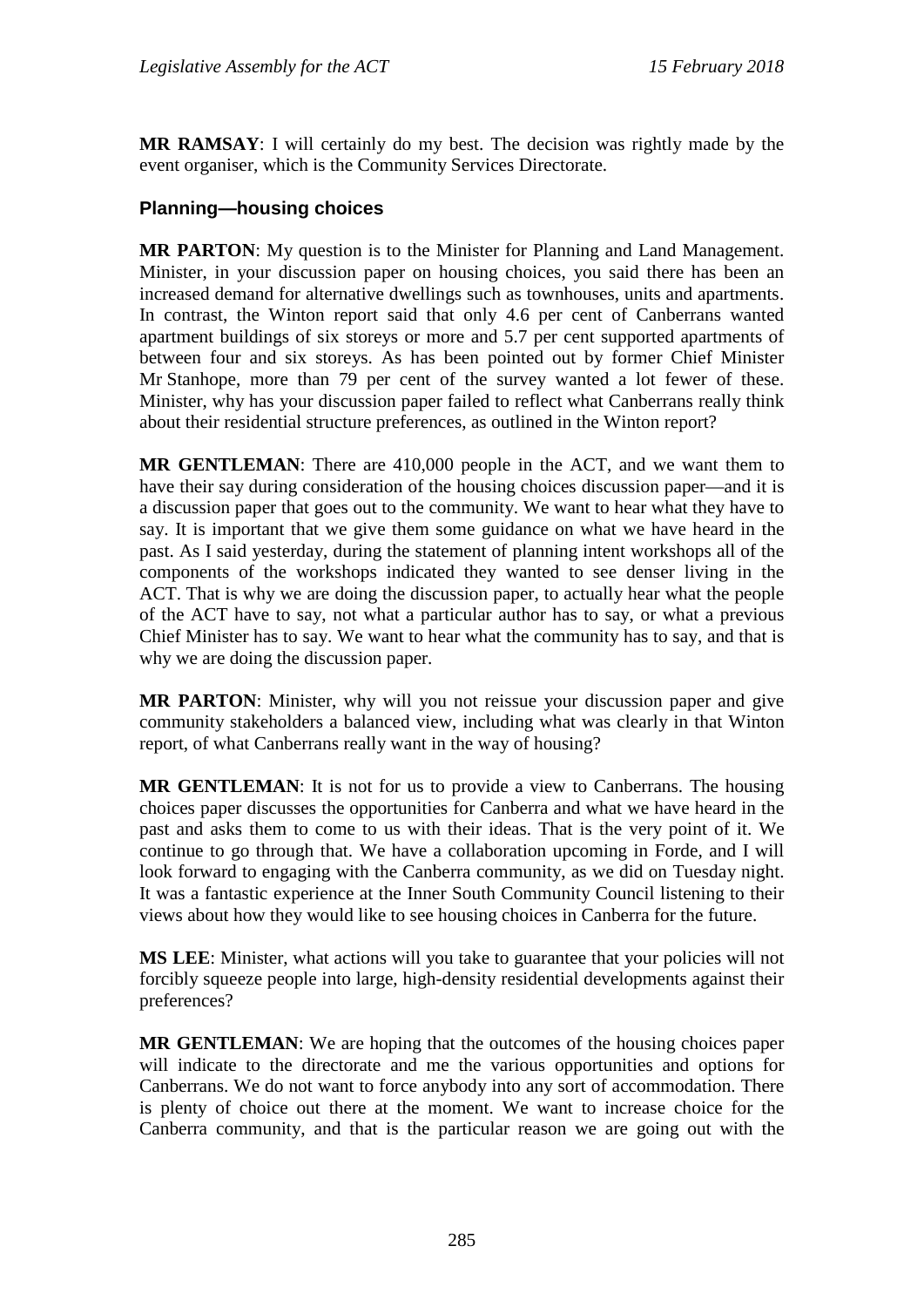discussion paper. It is a fantastic opportunity for Canberrans to tell us how they want to live in the future, not for just a particular couple of authors.

### **Health—adult mental health unit**

**MRS DUNNE**: My question is to the Minister for Mental Health. I refer to your answers to questions asked in the 2016-17 annual reports hearings. You advised the committee that the average bed occupancy rate at the adult mental health unit was 105 per cent and that capacity was at, near or above 100 per cent for most of the year. Minister, why was the average bed occupancy rate at the mental health unit 105 per cent last year?

**MR RATTENBURY**: The actual building was built with 40 beds. At this point in time 37 have been funded but at times there is additional demand to that. Those additional beds have been used even though they have not been funded.

**MRS DUNNE**: Minister, what impact has the high bed occupancy rate for the adult mental health unit had on clinical care for patients and on staff satisfaction?

**MR RATTENBURY**: Clearly having that level of demand, as in any business when demand is higher, places some strain on people. But I reflect on the fact that our staff are very dedicated and, despite reports in today's paper, I can assure the Assembly that the adult mental health unit is currently fully staffed, adequately staffed. As at 14 February there were 11 full-time equivalent medical staff overseeing patients admitted to the unit. This was an increase from 8½ in July 2017. This speaks to the fact that ACT Health has been working to actively recruit and fill positions at the adult mental health unit to ensure the right level of staff for the number of patients we have and to ensure that staff have suitable clinical qualifications to meet the needs of the clients who find themselves at the adult mental health unit.

**MR HANSON**: Minister, has the average bed occupancy rate for the adult mental health unit been over 100 per cent during 2017-18? What, if anything, are you doing to bring the bed occupancy rate down?

**MR RATTENBURY**: Yes, it has, as Mrs Dunne noted in her question—which Mr Hanson evidently did not listen to—it has been, and that was—

**Mrs Dunne**: No, no; 17-18, not 16-17.

**Mr Hanson**: Thank you, Mrs Dunne.

**MR RATTENBURY**: I will take that—

**Mr Hanson**: I will accept an apology if the minister was misleading.

**MR RATTENBURY**: I misheard the dates. I will—

**Mr Hanson**: An apology will be accepted.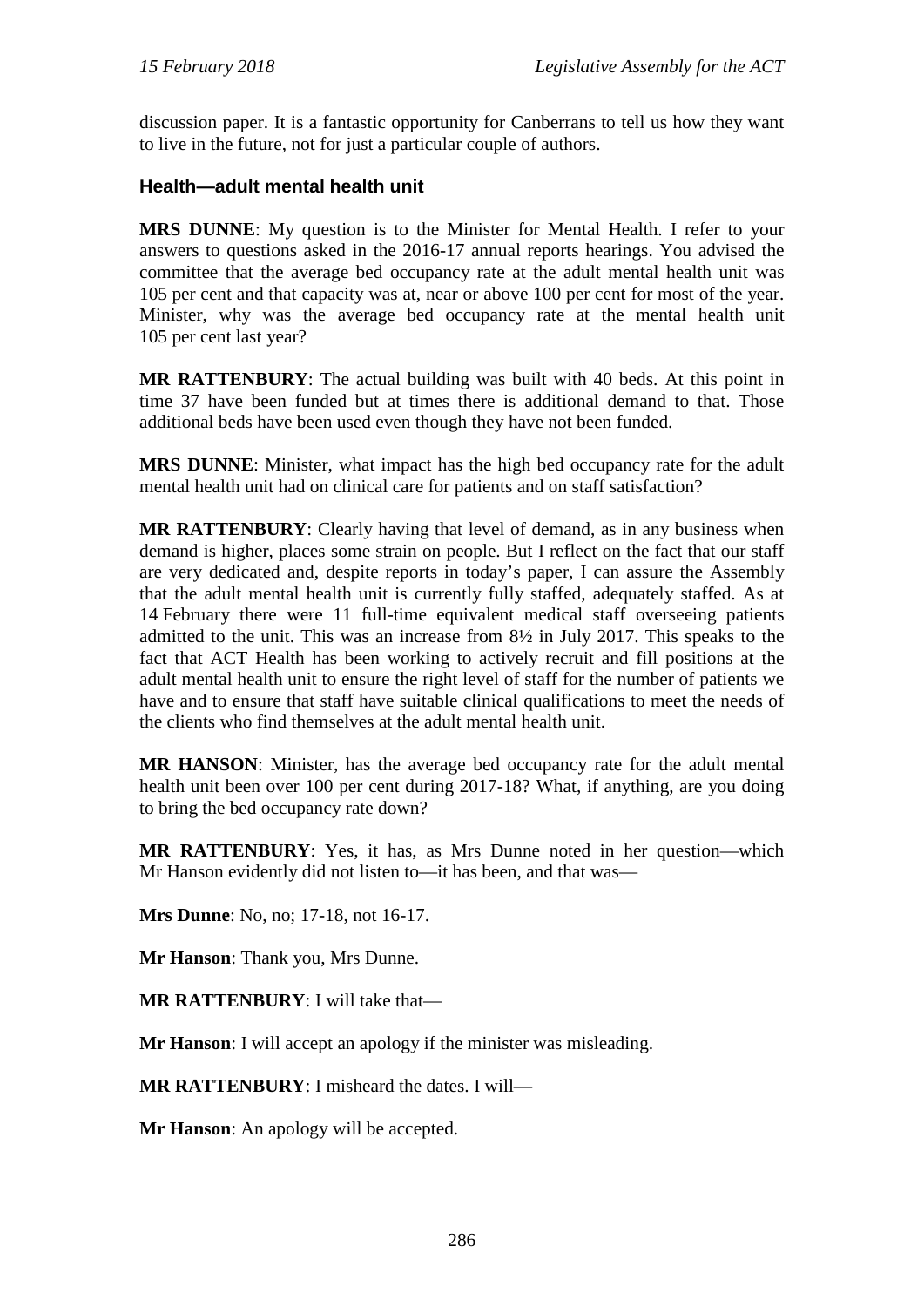**MR RATTENBURY**: The day you apologise to me for your rudeness, Mr Hanson, is the day you will get apologies back from me.

*Members interjecting—*

**MADAM SPEAKER**: Minister to answer the question, thank you.

*Mr Hanson interjecting—*

**MADAM SPEAKER**: No interjections; you asked the question. The minister is trying to provide an answer.

*Mr Hanson interjecting—*

**MADAM SPEAKER**: Mr Hanson, hush! Minister, please.

**MR RATTENBURY**: Thank you, Madam Speaker. I will take the first part of Mr Hanson's question on notice. In terms of his broader question about how we are working to cope with demand, as I outlined in my ministerial priorities statement this morning, we are looking to ensure that we have the right services available for the right people at the right time.

Having people in acute care is not always the best way to treat and support them with the difficulties they are having. So we are looking at a range of issues in the supported accommodation space to ensure that there are other places people can go to that may be more suitable to the level of care that they need at particular times and to make sure that we have a full suite of facilities available with adequate beds to provide people with the right services when they need them.

#### **Sport—cricket**

**MS CODY**: My question is to the Minister for Sport and Recreation. Minister, it was recently announced that Canberra will host five matches in the women's Twenty20 world cup in 2020. What benefits will this bring to the city and to continuing the push for gender equity in sport?

**MS BERRY**: I thank Ms Cody for her interest in women's cricket in the ACT and acknowledge that she was there at the launch and the announcement of the T20 series in the ACT. Canberra was announced as the host city for the ICC World Twenty20 to be played in Australia in February and March 2020. The scheduling of the women's competition as a standalone event for the first time will ensure that it is promoted and staged as a major global event in its own right.

Bringing national and international cricket content to the ACT also delivers economic benefits to the territory through direct employment, much related activity, and community development activities, as well as tourism. It is particularly pleasing that it will be women's elite international sport that is driving these outcomes. One strong theme of the ACT's gender equity goals is to build the profile and experience of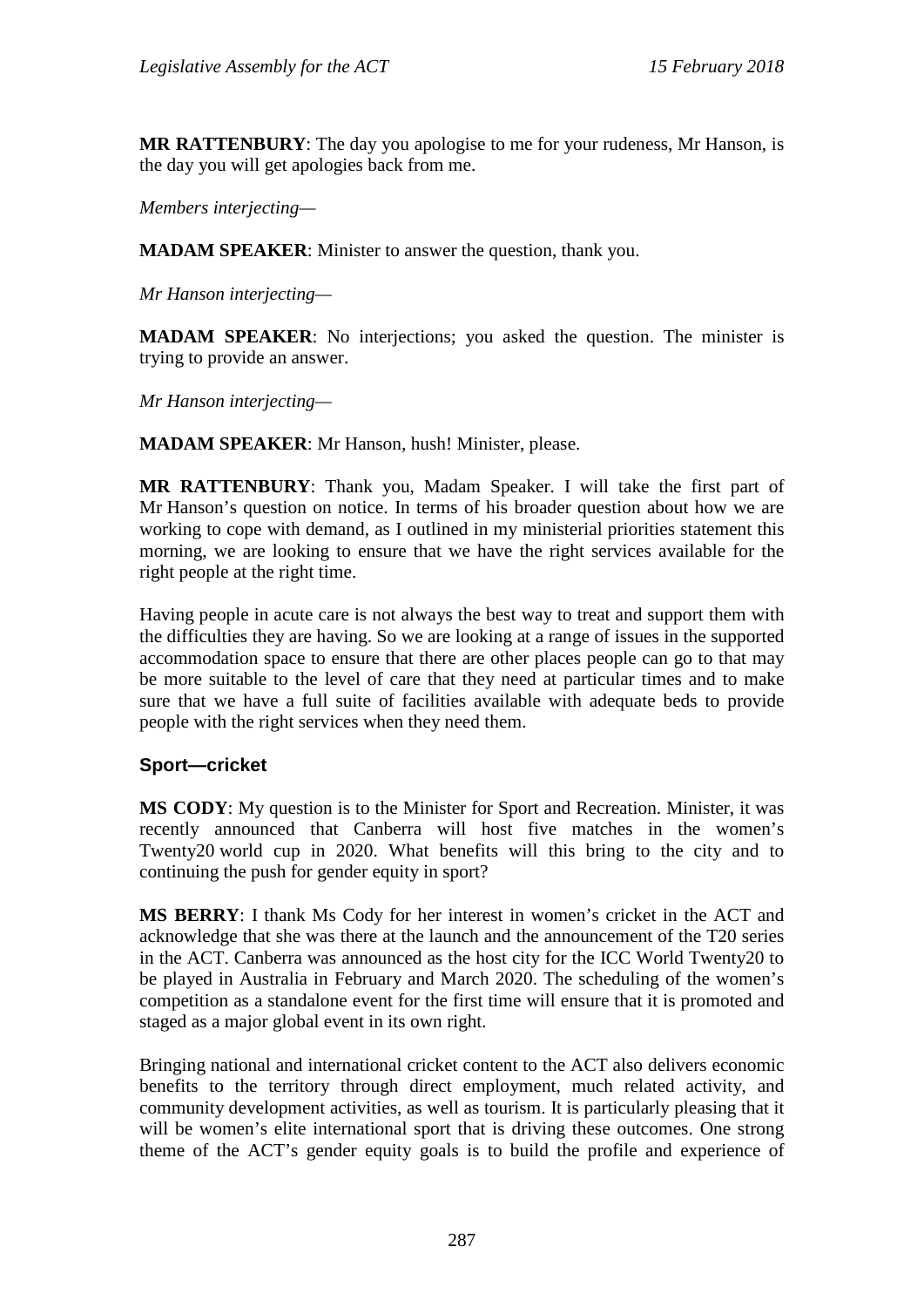women's sport up to be closer to the men's. Our support for this tournament again delivers on that commitment.

**MS CODY**: Minister, what has been the community response to the Twenty20 cricket in Canberra, now that we have played host to high profile matches in both women's and men's competitions?

**MS BERRY**: It has been very positive. Canberra has had and continues to have a growing record of involvement with elite level cricket, both national and international, women's and men's. The community demonstrated its eagerness to support international women's cricket during the recent women's ashes T20 series in November, when Manuka Oval recorded the highest match attendance for this series, something the ACT and women's sport can celebrate. A more recent demonstration was the return of the men's big bash league and the women's big bash league on 24 January, which saw a crowd of 11,319 at Manuka Oval for matches which featured the Sydney Thunder and the Melbourne Renegades.

Twenty20 cricket is currently the fastest growing and most accessible format of cricket, as evidenced by its increasing popularity at an international level and the outstanding success of the BBL in Australia. It continues to attract new, more diverse and younger audiences all around the world, and timing is perfect in the ACT for this tournament.

**MR STEEL**: Minister, what other investments has the government made to support all levels of cricket in the ACT?

**MS BERRY**: The ACT government has made significant investments in recent years to support cricket in Canberra through events and facilities for players at all levels. Works are underway at Manuka towards upgraded facilities for the first ever international test cricket match. I have mentioned the BBL fixture in 2018, supported through the ACT's partnership with Cricket Australia. The ACT government's commitment to cricket is further demonstrated by way of a \$6.2 million investment in Phillip Oval. Mr Steel and I were able to go along and launch the cricket side of that project being completed. It really is an outstanding facility for elite sports in the ACT, for both women and men. It includes indoor training facilities that make training possible for local cricketers regardless of the weather and in what is a top-quality sporting precinct.

#### **Health—mental health staffing**

**MS LAWDER**: My question is to the Minister for Mental Health. I refer to a claim by the Australian Salaried Medical Officers Federation in the *Canberra Times* of 15 February this year that no permanent psychiatrists are working at the acute mental health unit. ACT Health claims there is one permanent psychiatrist working in the acute mental health unit supported by temporary staff. The Australian salaried medical officers also claim that ongoing issues around morale and the attractiveness of the positions compared to other states and territories is making it harder to recruit specialists. Minister, why are there so few permanent psychiatrists working at the adult mental health unit at the Canberra Hospital?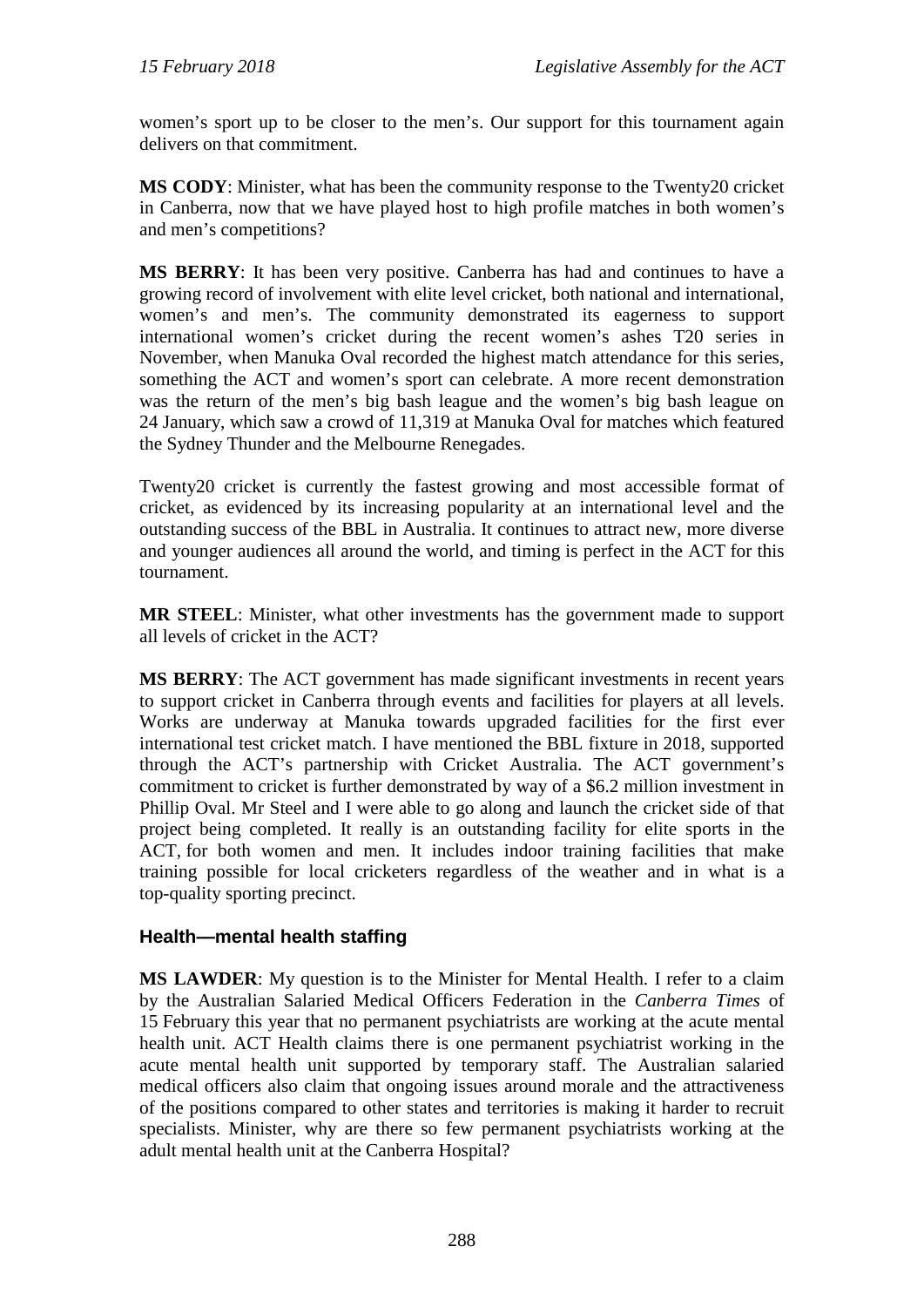**MR RATTENBURY**: As I said in my other answer, I can assure the Assembly that the adult mental health unit is adequately staffed. In terms of whether positions are permanent or not, there are locums working at the adult mental health unit. That is a well-known fact. I think the real question is not whether somebody is working full time or on a locum basis; that question is secondary to whether we have enough staff with suitable clinical qualifications. I can assure the Assembly that we do. Those locums filling those positions are very well experienced and very well qualified.

In terms of the apparent discrepancy about full-time staff or not, I think the difference between the position of ASMOF and Health is that somebody has resigned but is still in the job; they have not left. Somebody is still there who is full time, but they are leaving shortly. That clarifies that.

I can also let the Assembly know that two senior registrars are expected to receive their fellowships in mid-March this year and will commence work in the adult mental health unit as full-time employees. Work is being done to boost those positions, just as there is a range of other recruitment activity going on. As I said earlier, we have now increased the full-time equivalent medical staff overseeing patients to 11 compared to 8.5 in July 2017. I think this reflects the fact that ACT Health is very focused on recruiting new staff.

The recruitment environment is difficult. On the question of morale, this is a challenging area to work in. Acute inpatient units are difficult places to work in and they are difficult places to recruit people to. But ACT Health is working extremely hard to do that.

**MS LAWDER**: Minister, what impact is the ongoing shortage of psychiatrists and low morale having on the level of clinical care at the Canberra Hospital for people with mental health problems?

**MR RATTENBURY**: Staff continue to operate in very dedicated ways. They are committed to their jobs. They are working hard to provide the best possible care they can for people who are in difficult circumstances, and it is a difficult working environment. As I have said several times today, the adult mental health unit is adequately staffed. I go back to the distinction I drew in my earlier response. It is not a question of whether people are full time or a locum. The key question is whether staff have suitable clinical qualifications. My firm advice from ACT Health is that they do.

**MRS DUNNE**: Minister, why are there ongoing issues around continuity, morale and the attractiveness of ACT positions compared to other states and territories?

**MR RATTENBURY**: I would be interested to hear on what basis Mrs Dunne makes that comparison. It makes it very difficult for me to answer. It is a highly subjective view that she has put. It is not one that I think I can respond to. My earlier remarks were about the fact that we are actively recruiting. We are successfully recruiting into ACT Health.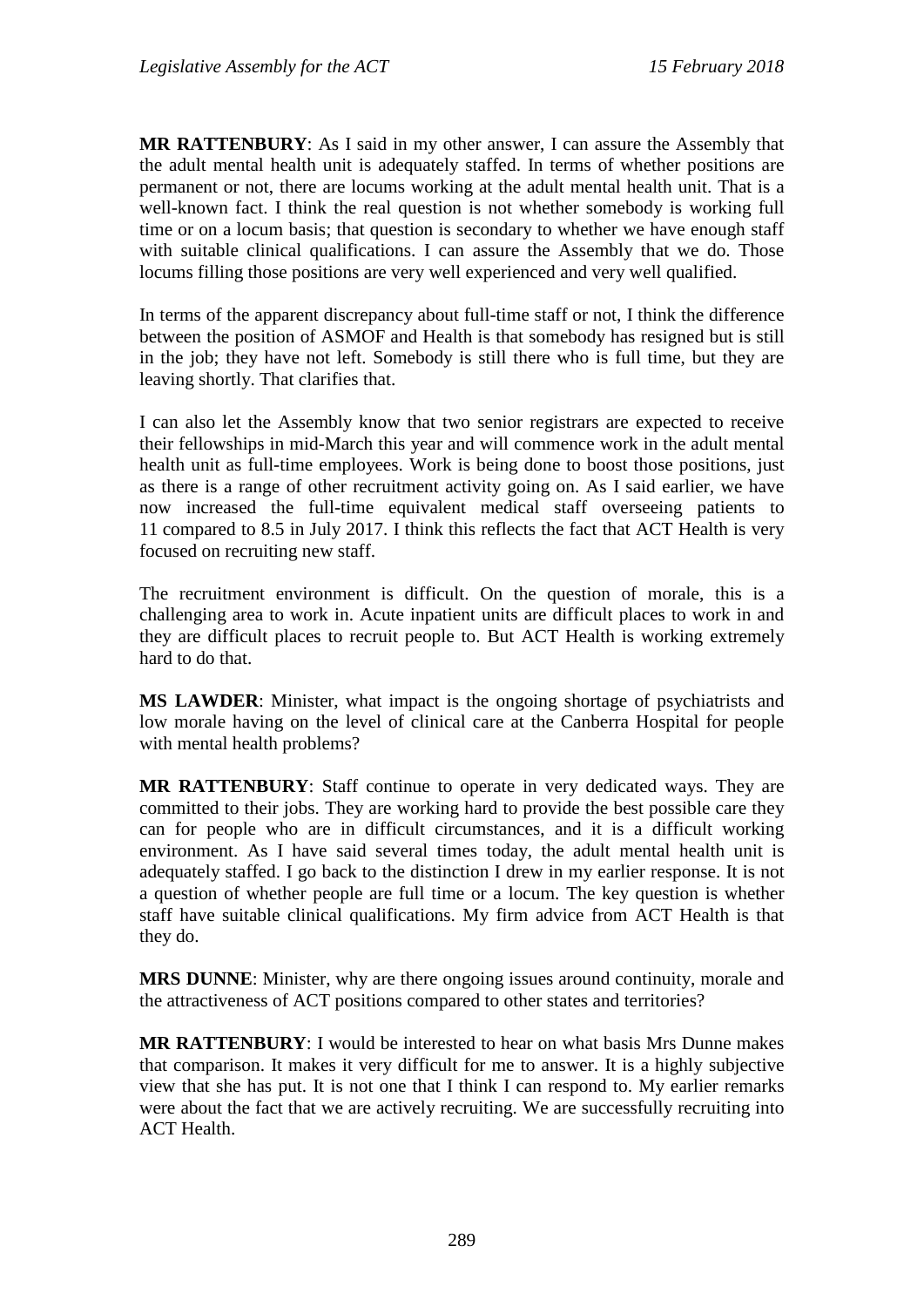**Mrs Dunne**: So you disagree with the salaried medical officers about morale?

**MR RATTENBURY**: We are actively recruiting into ACT Health, and I have been very clear about this. It is a challenging environment to work in, and it is hard for people some days. But that does not mean that we are not working hard to ensure we have suitable staff in the positions.

#### **Health—medical staff**

**MISS C BURCH**: My question is to the Minister for Health and Wellbeing. I refer to your ministerial statement of 15 February 2018 in which you claimed that the ACT had more medical practitioners per head of population than the national average. Minister, how do you reconcile this claim with the ongoing lack of specialists and GPs in the ACT?

**MS FITZHARRIS**: From the data provided in the recent report on government services.

**MISS C BURCH**: Minister, if your claim on medical practitioner numbers is true, why do patients in the ACT have long wait times to see a specialist before they are placed on long wait lists for surgery?

**MS FITZHARRIS**: It is not my claim. Building on what Minister Rattenbury has also just said, there are particular areas of specialist shortage. That does not mean that overall we do not have a greater number of health workers in our community than most other jurisdictions. As I mentioned in my priorities statement and a couple of other times throughout the course of this week, and as Minister Rattenbury just referred to, ACT Health is very focused on attracting a high quality workforce to Canberra. I have outlined that shortly we will be undertaking significant work in a workforce attraction strategy, and we will be targeting particular medical specialties.

**MRS DUNNE**: Minister, why does the public health system still lack the capacity in the availability of surgeons, theatre time and after care beds that would allow more operations to be performed?

**MS FITZHARRIS**: It does not. As I have indicated, though, there are some areas where we have seen challenges, particularly in recruiting specialists. In some areas there is only a very small number of specialists. For example, if one specialist has unplanned or unexpected leave, that can have a significant impact. But I do note that in recent data that has been published nationally we have seen very good timeliness in a number of key elective surgery areas in particular. This includes cardiac, thoracic, gynaecology, head and neck, obstetrics and vascular surgeries.

As we have indicated previously, there are some challenges with recruitment in a number of speciality areas, and that would include urology and, as Minister Rattenbury has said, in psychiatry as well. We are focused and ACT Health is focused on meeting those gaps and we look forward to providing more advice to the chamber and the community about attracting even more medical specialists to our city.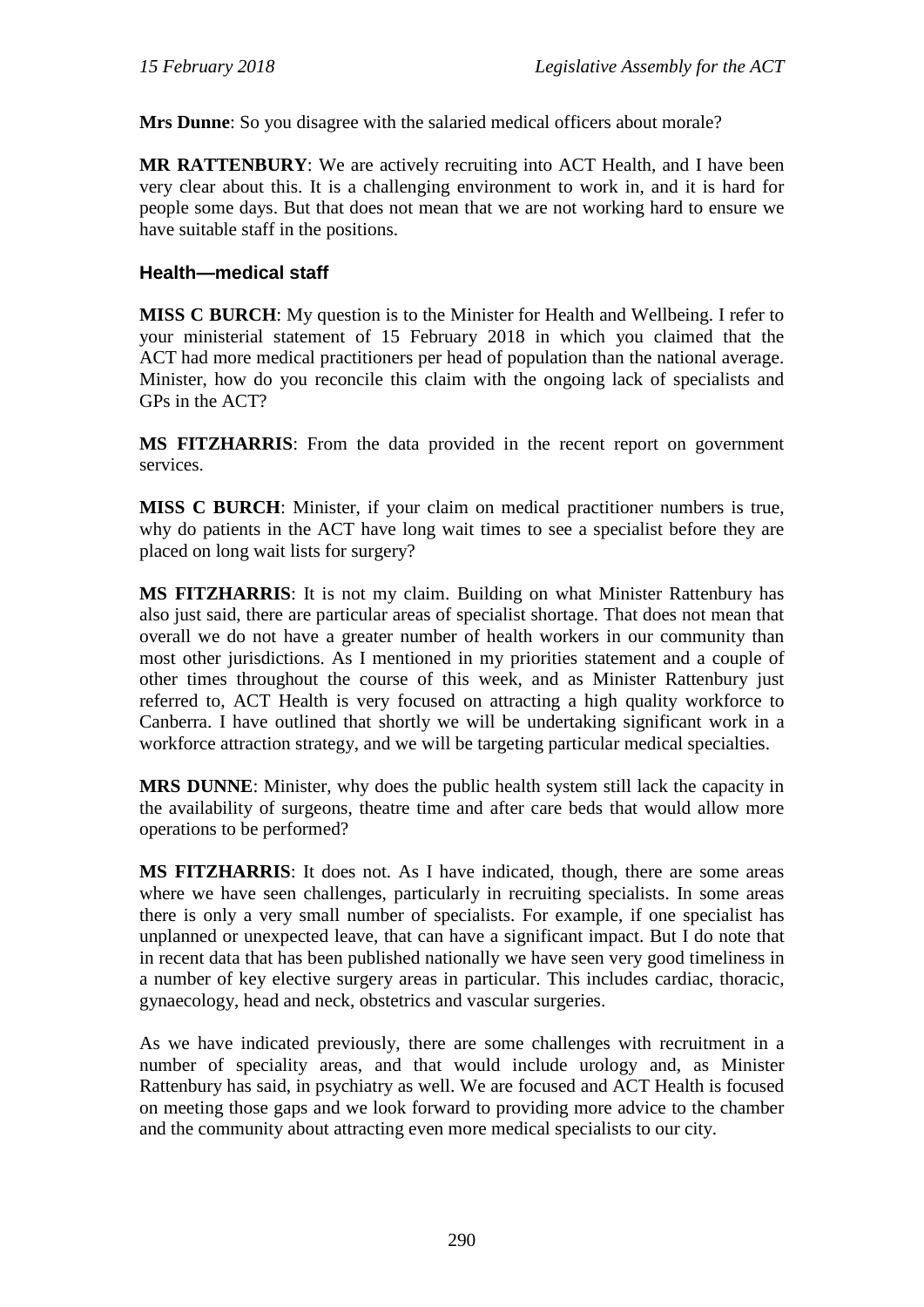We think that the agenda of investment in health infrastructure, health services and health research that this government has will be of significant interest to medical specialists around the country. Of course with the incredibly high levels of livability, the wonderful services we have here in the territory, we think we can bring all these together to attract even more specialists to Canberra.

#### **Roads—school crossing supervisor program**

**MR STEEL**: My question is to the Minister for Transport and City Services. Can the Minister please update the Assembly on the rollout of the school crossing supervisor program that commenced at the beginning of this school year?

**MS FITZHARRIS**: I thank Mr Steel very much for the question. I am delighted to update the Assembly about the school crossing supervisor program. It started on 5 February, the beginning of the 2018 school year. Earlier this week I visited Lyneham Primary School to see the school crossing supervisor program in action. It was just fantastic to see the community using one of the busiest crossings in Canberra safely with the help of a friendly and skilled crossing supervisor.

I am particularly excited about this program, given strong linkages with two of my portfolios: health and wellbeing, and transport and city services. Introducing crossing supervisors in 20 schools will help to increase walking and cycling to and from school, assist in taking away some of the traffic pressure and car park congestion issues for schools at drop-off and pick-up times, and contribute to safer and healthier school communities. The supervisors help kids to get across the road safely by directing traffic with a stop sign and providing instructions. I experienced throughout last week and again this week at Lyneham primary the very friendly and engaging crossing supervisors.

Schools in the government, independent and Catholic sectors are part of this program, ensuring that kids right across the territory can benefit from safer crossings. The program is primarily aimed at primary school aged children, younger kids who are still developing the skills that they need to cross the road and who are starting to learn about independent travel. Importantly it also sets them up for a confident future in walking and cycling to school. We have allocated \$3.3 million over the next four years to deliver the program. This includes \$1 million over the next two years to make infrastructure improvements around schools and crossings, ensuring an even safer environment for our kids.

**MR STEEL**: Minister, what benefits will this program bring to local families, schoolchildren and the wider community?

**MS FITZHARRIS**: It will bring loads of benefits to families, schools and the wider school communities. Introducing school crossing supervisors will help increase safety for our kids walking and riding to school and helps reduce congestion for motorists by managing the flow of pedestrians and cars across the crossings and around schools.

While we do have an excellent safety record in school zones, there are always more opportunities to ensure that our kids remain safe. Through the Transport Canberra and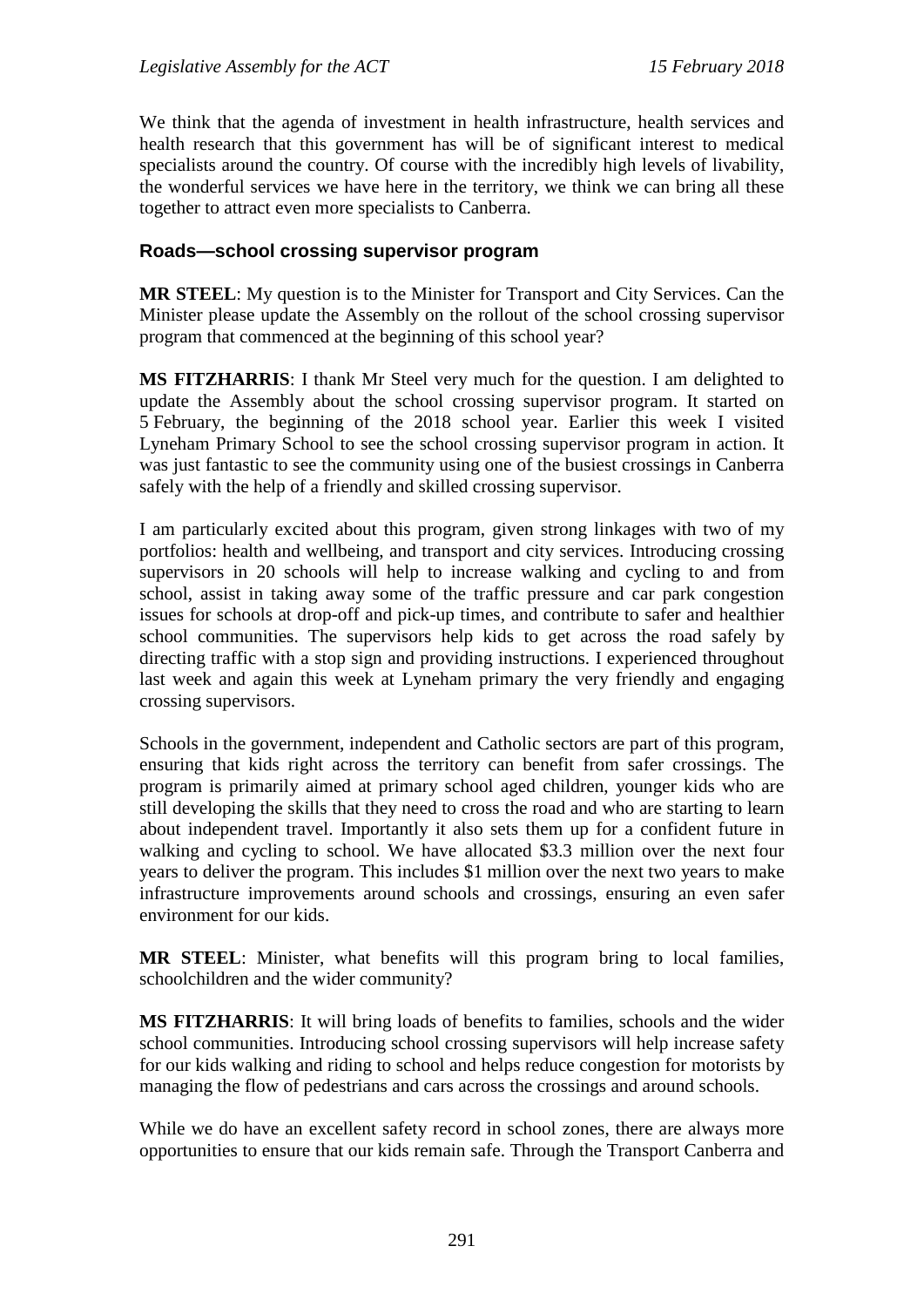City Services schools program, schools will be encouraged to think more broadly about their own school, to increase active travel participation and to improve safety in their local community. The program will help to increase safety by supervising 20 of our busiest pedestrian and kids' crossings adjacent to schools. This will also encourage parents to allow their kids to walk or ride to school each day or even be dropped off partway so that we can also reduce congestion around the school gates. I really think that this program will help to alleviate the key concern raised by parents, and that is for kids to be able to cross the road safely and easily. The supervisors work for one hour in the morning and one hour in the afternoon on schooldays, with start and finish times based around the individual school start and finish times.

This is just another fantastic way we are working with schools, school communities and local families to increase safety for our kids. I really welcome these 20 new supervisors to their roles and thank them for their hard work every day helping to keep our kids safe.

**MS CHEYNE**: Can the minister outline how this program will link in with other initiatives the government runs to encourage young people to travel actively to and from school?

**MS FITZHARRIS**: I thank Ms Cheyne for this question. It is great because it simply links with a range of other initiatives that we have that are already being delivered in our local communities. The ride or walk to school program, which has been around for some time now, continues to encourage more children to learn the skills and to build the confidence they need to walk and cycle safely to school.

The active streets for school program is creating and promoting safe routes to school and the crossing supervisors help kids cross roads safely. These three programs combined make walking and riding a safe, easy and fun choice for Canberra families.

Feedback we have already received through the ride or walk to school program tells us that parents are less likely to allow their kids to ride or walk to school if they think that there is a safety risk. Supervisors help to reduce this perceived safety concern and encourage more kids to choose walking and cycling as a way of getting to and from school.

As the minister responsible for this portfolio, I am very keen to see more walking and cycling to school. It has the obvious health benefits I mentioned earlier. It provides great social outcomes and helps to reduce congestion and improve safety on our roads. In my own experience, it actually helps your kids get on better. They come home from school yacking to one another rather than hounding mum and dad in the car on the way home from school. It is an unexpected benefit for our family and many others that I have also spoken to.

I look forward to his new initiative supporting schools to create safe, active and healthy communities this year and beyond.

**Mr Barr**: Madam Speaker, I ask that all further questions be placed on the notice paper.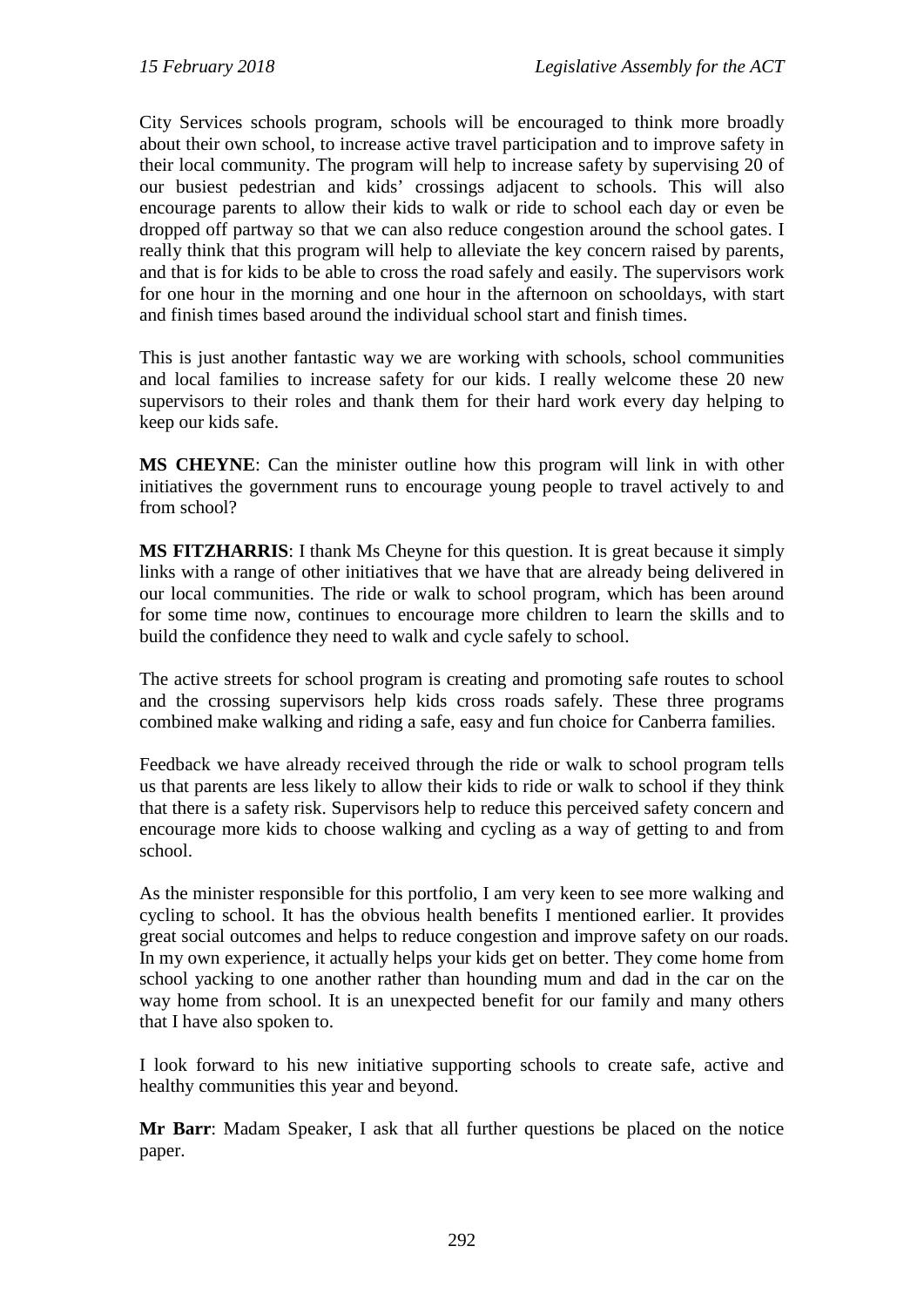# **Supplementary answers to questions without notice Planning—affordable housing**

**MR GENTLEMAN**: Yesterday Mr Coe asked me a question about modelling for the foreign investor surcharge. I can advise the Assembly that modelling of the foreign investor surcharge is based on estimated median property average unimproved values and the number of properties.

The estimate of foreign purchasers is based on data from the Foreign Investment Review Board 2015-16 annual report, which reports the volume of approved residential property investments in each jurisdiction. Analysis undertaken in developing the measure indicated that rents in the ACT are predominantly determined by supply and demand. The surcharge is unlikely have any significant effect on the private rental market.

### **Public housing—Braddon**

**MS BERRY**: I was asked questions by the opposition about a Housing ACT complex in Lowanna Street, Braddon. There were concerns about fire safety in the building and the integrity of the complex. There have been experts engaged to determine the extent of the issues. That has been a time-consuming process but it is nearing completion.

Housing ACT has continued to work with the ACT Government Solicitor, the builder and relevant experts to resolve the issues that have been associated with this complex. I am not able to put a firm date on the resolution. However, Housing ACT will continue to work towards a solution with all of the other parties involved.

### **Leave of absence**

Motion (by **Mr Gentleman**) agreed to:

That leave of absence be granted to Mr Pettersson for this sitting due to illness.

### **Suburban Land Agency—quarterly land acquisition report Paper and statement by minister**

**MS BERRY** (Ginninderra—Deputy Chief Minister, Minister for Education and Early Childhood Development, Minister for Housing and Suburban Development, Minister for the Prevention of Domestic and Family Violence, Minister for Women and Minister for Sport and Recreation) (3.40): For the information of members, I present the following paper:

City Renewal Authority and Suburban Land Agency Act, pursuant to subsection 43(2)—Suburban Land Agency—Land acquisitions quarterly report—1 October to 31 December 2017, dated February 2018.

I ask for leave to make a statement in relation to the paper.

Leave granted.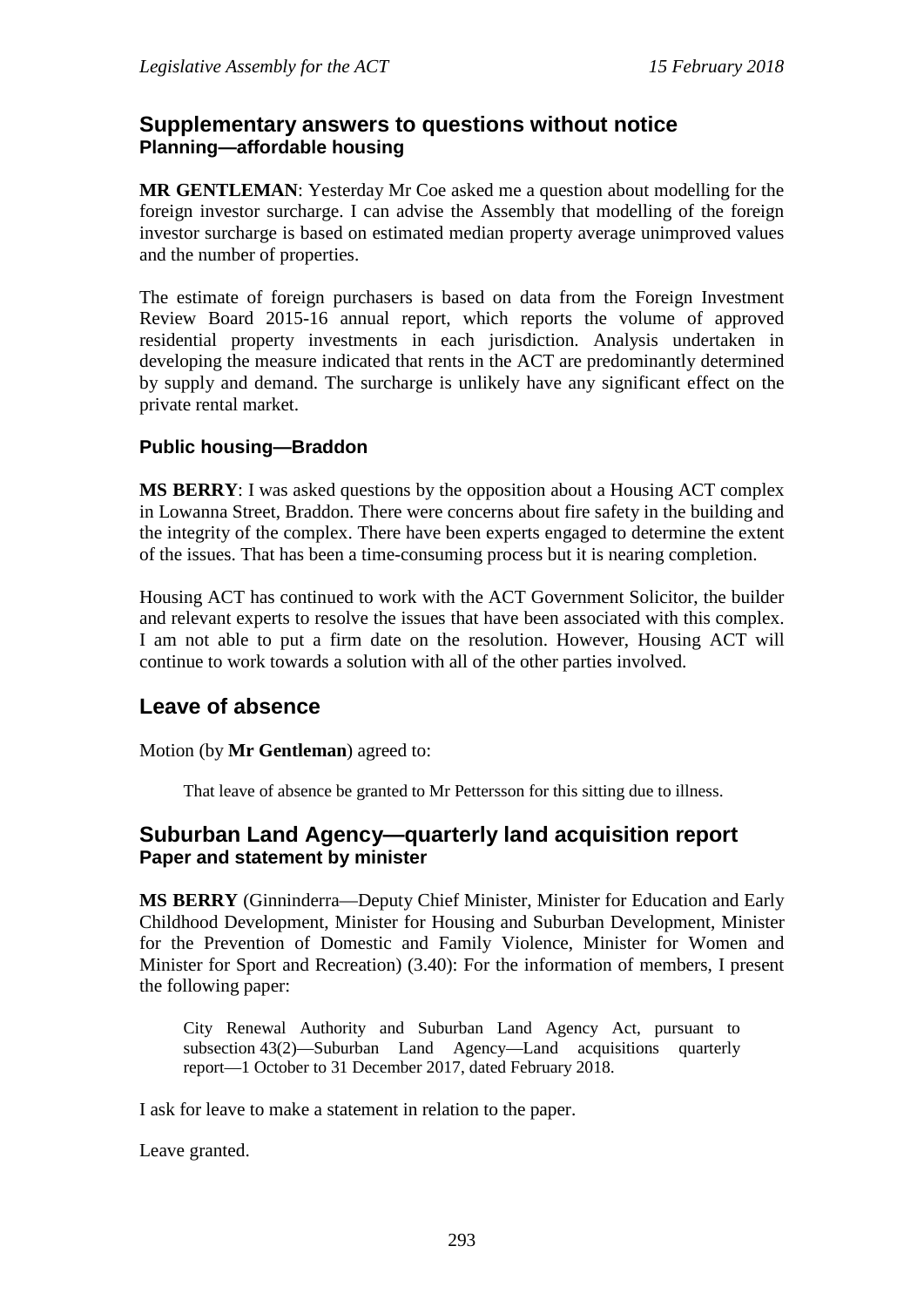**MS BERRY**: The ACT government established the Suburban Land Agency under the City Renewal Authority and Suburban Land Agency Act 2017. The Suburban Land Agency was established to deliver greenfield development and to encourage and promote urban renewal outside the defined precinct of the City Renewal Authority. To ensure that the ACT government has land available for development, strategic acquisition of privately held leases of land is required to provide for future development.

As I have stated previously, this government is committed to providing certainty, transparency and consistency in the information that is required to inform acquisition decisions and to ensure that these decisions are aligned with the government's strategic plan for land management and development across the territory.

In order to meet its responsibilities, the agency provides me with a report after the end of each quarter on any land acquired by the agency during that quarter, providing any valuations and other information prescribed by the regulation.

The Suburban Land Agency has provided me with its acquisitions report for the period October to December 2017. During the reporting period the agency did not make any acquisitions. Madam Speaker, I commend the report to the Assembly.

# **Papers**

**Mr Ramsay** presented the following paper:

Coroners Act, pursuant to subsection 102(8)—ACT Coroner's Court—Annual report 2016-17, dated December 2017.

**Mr Gentleman** presented the following papers:

Loose Fill Asbestos Insulation Eradication Scheme—Implementation— Quarterly report—1 October to 31 December 2017.

Cycling Tourism in Kowen Forest and Other Commercial Forest Areas of the ACT—Progress report on the implementation—Response, pursuant to the resolution of the Assembly of 2 November 2017, concerning recreational cycling tourism, dated February 2018.

## **Freedom from religious discrimination Discussion of matter of public importance**

**MADAM SPEAKER**: I have received letters from Ms Cheyne, Ms Cody, Mrs Dunne, Ms Le Couteur, Ms Orr, Mr Pettersson, Mr Steel and Mr Wall proposing that matters of public importance be submitted to the Assembly for discussion. In accordance with standing order 79, I have determined that the matter proposed by Ms Cody be submitted to the Assembly, namely:

Freedom from discrimination in relation to religion in the ACT.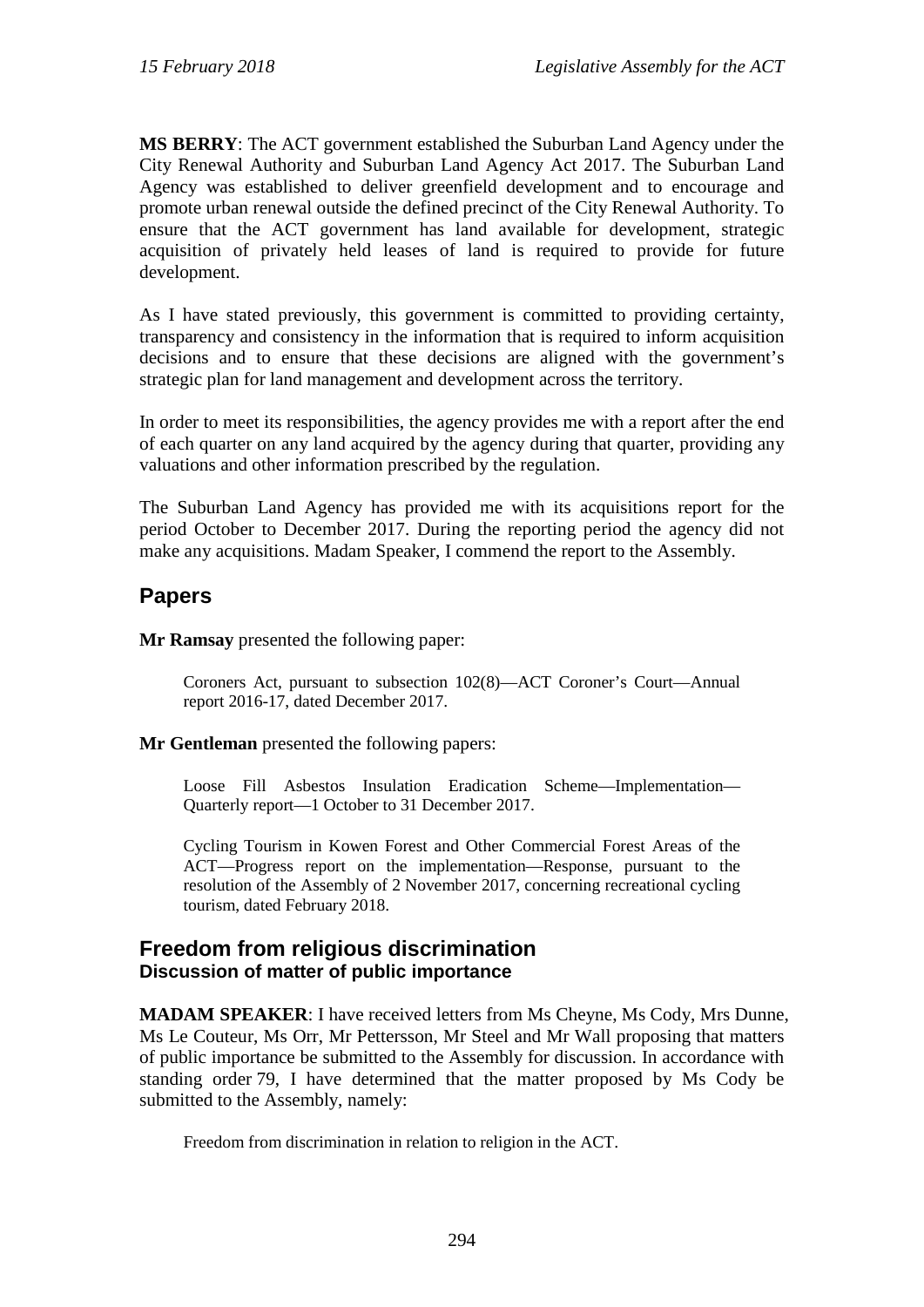**MS CODY** (Murrumbidgee) (3.43): I was born godless to godless parents and have never had the slightest religious inclination in my life. I have, however, seen a rising tide of angst in our community about the role religion plays in our society. This, of course, especially came to a head in last year's unnecessary equal marriage survey. Being neither gay nor religious, but perfectly accepting of both, I found the level of hurt involved awful.

Whilst I do not share their view, I have met with and respect many religious people for whom religion informs their morality and ethics. Whilst not wishing to name names, I can assure the chamber that many of Australia's greatest campaigners for workers' rights, women's right, Indigenous rights, and the causes of equality and socialism are, and have been, religiously motivated. That another group claimed the same religious inspiration for the opposite baffles me.

In saying that, I do not doubt the honesty of those who opposed equal marriage and believed they were representative of the majority of Australians in doing so. I understand that for those whose personal networks are embedded in a community as religious as it was 20, 30 or 40 years ago, these changes have come as a shock.

For those who found themselves so out of step with changing community expectations, it can be a difficult and traumatic experience. And as leaders of the Canberra community, we must be kind and gentle with those who have found themselves out of step. The best approach to doing that is maintaining our secular government, drafting our laws based on human rights and where we fund non-government organisations, doing so on the basis of the outcomes they achieve, not the religions they believe in.

The ACT is Australia's leading human rights jurisdiction. Having legislated the country's first Human Rights Act, we should be proud of that. It is a lead we should maintain. The freedom of religion is an important part of our human rights. This was recognised by the Assembly when we voted to expand the definition of religious conviction and include religious vilification as part of amendments to the Discrimination Act in 2016.

While freedom of religion is part of our human rights framework, that does not mean religious organisations operate outside the law. The ACT has a wide range of regulations which religious organisations must follow. This includes some old laws which benefit numerous religious orders through the establishment of property trusts as well as acts which ensure that people have access to religious services in circumstances where they may be in the care of the territory.

We must take a balanced approach to keeping those laws up to date with fast-changing community expectations. In this context, the ACT's human rights framework provides an effective platform to balance rights and freedoms. The ACT government has made it clear in its submission to the Australian government's Religious Freedom Review that it does not believe that further exceptions or exemptions for those who may have a religious objection in relation to the provision of goods and services to certain people or groups is appropriate.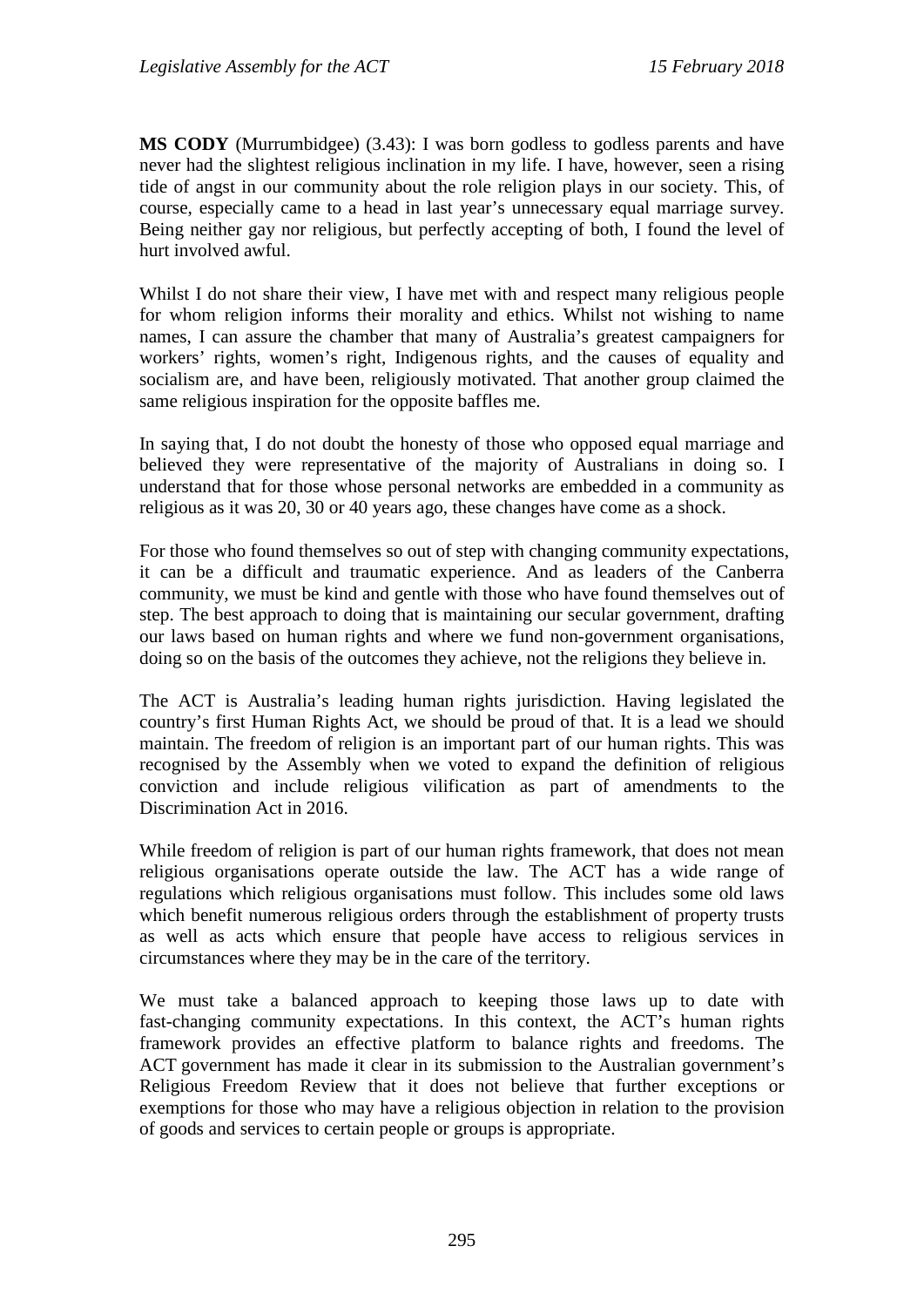It is no more acceptable for the mythical cake baker to discriminate against a gay or lesbian couple than it would be for them to discriminate against a single mother or an unwed man in a sexual relationship. I do not even think there is such a cake baker here in the ACT, but that diminishes the importance of this message.

Providing an avenue through the provision of goods and services for people to discriminate does not make it acceptable. Such moves would entrench discrimination, not remove it. That such an approach has even been suggested in 2018 shocks and disturbs me. If someone suggested a law targeting Christians, Jews or Muslims in that way, that person would be shunned by every serious political party in this country.

Time and time again Canberrans have shown that they support a strong human rights and anti-discrimination agenda. Unfortunately, the commonwealth parliament and the Australian government have blocked us from doing that on same sex marriage, when our laws were overturned, and on voluntary euthanasia with the Andrews bill remaining a stain on Australian democracy.

That brings me to an interesting point about the nature of the territory's democracy. It is very disappointing that the hopes and desires of the Canberra community can still so easily be overridden by the commonwealth parliament. That is why this place passed a number of motions last year calling on the Commonwealth of Australia and the Australia government to respect the democratically constituted ACT Legislative Assembly and, through it, the self-determination of the people of the ACT.

With this in mind, the ACT government has made it clear that it does not want this Religious Freedom Review to result in a backward step for the ACT's human rights framework. We do not want our elected representatives disempowered or our constituents disenfranchised from their own democracy.

The ACT's model for protecting human rights, balancing freedoms and building an inclusive and harmonious community is one that has served our city well over the decades. I reject any suggestion that legislating for further discrimination would be a positive step for our community, city or country.

**MR COE** (Yerrabi—Leader of the Opposition) (3.50): We on this side firmly believe in the principle of freedom. We believe in freedom of thought, freedom of association and, of course, freedom of religion. It is fitting that this coming weekend we have the National Multicultural Festival in Canberra, a celebration of the contributions of so many people from around the world.

Of course, one of the pillars of most cultures, if not all cultures, historically has been faith and, with that, quite often religious institutions as well. We firmly believe that the faiths and religions that are expressed in Canberra make our society a better place. It seems that those opposite would rather a society, and in particular a city, without these religious organisations, without these faith communities. That is, in effect, what Ms Cody was just saying; that faith and religion are not a force for good. I strongly disagree with that. I firmly believe that the migrant communities we have in Canberra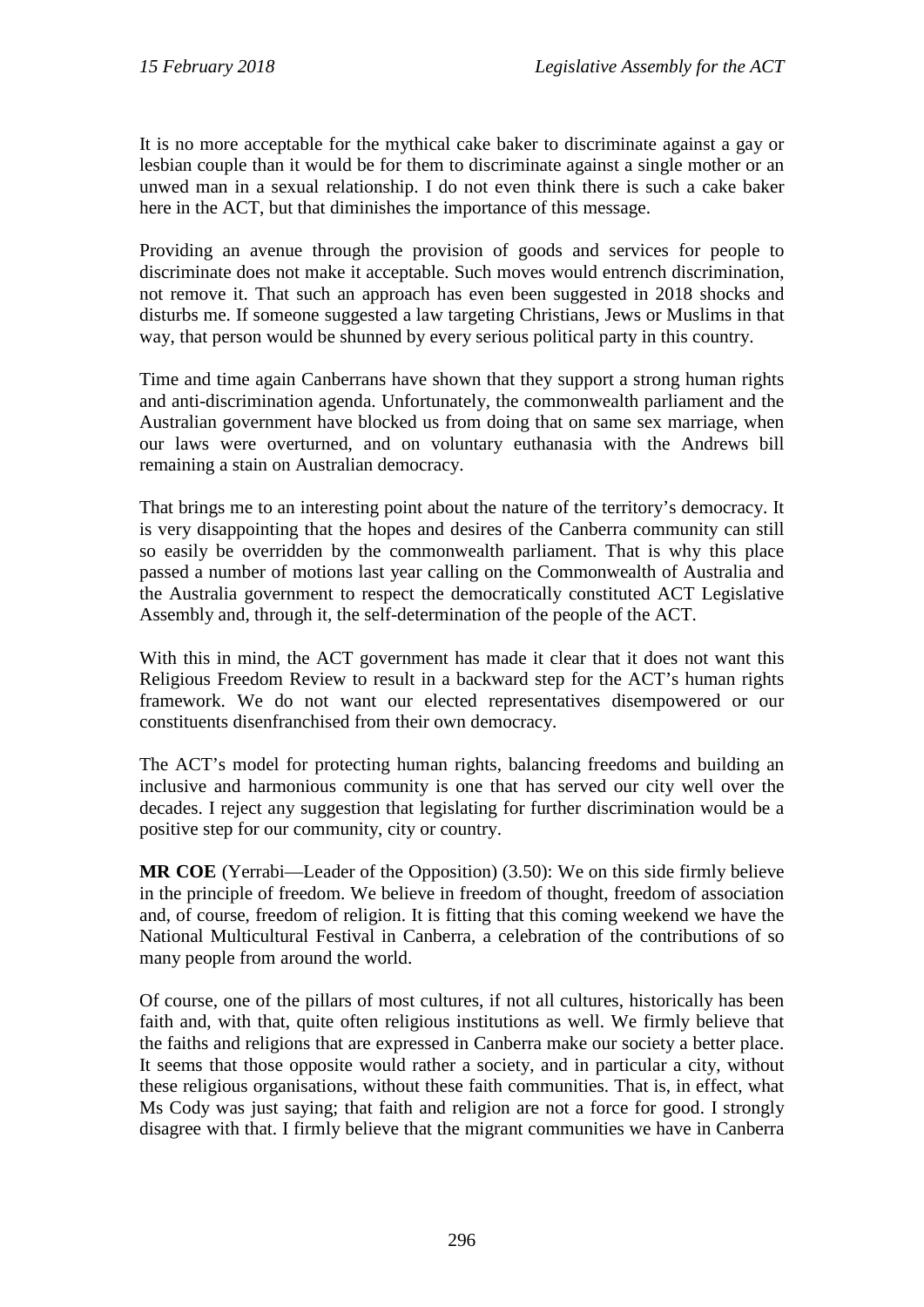and the multi-faith communities we have in Canberra add to our city enormously. We should be doing everything possible to help them flourish in our city.

When you look at where this debate might go and what really is the end game for those on the other side with regard to this matter of public importance, as I said, of course, they do not want to see religious organisations in Canberra. They do not want to see people expressing faith in Canberra. It is a fierce secularism that so many opposite hold. I wonder how this is going to play out. Are we actually going to see concessional leases across the ACT that so many religious organisations enjoy be threatened? Is that a stick that those opposite are going to be willing to use if they do not get their way?

If you say that you believe in partial freedom, that is not freedom at all. I think it is a very slippery slope that we are on here. I think it is up to the government to outline what it is that they are really trying to achieve here. What is actually the end game?

Whilst I imagine that Mr Ramsay will get up and give a spirited defence of religious institutions, we all know that there are some on his side of the chamber who would not agree. We all know that there are some on that side of the chamber who would happily withdraw concessional leases across Canberra to faith institutions.

We know that there are people on that side who do not believe that the faith communities of Canberra and the religious organisations are a force for good. When you look at the heavy lifting that so many of these organisations provide, if you look at what a church, a mosque, a synagogue, a temple or the numerous other faith communities provide to their communities, the government could not do it even if they tried.

Whilst you might be able to procure services, it is very hard to procure commitment. It is very hard to procure compassion. These are the sorts of things that are delivered in spades at Canberra's faith communities.

We are concerned about the ramifications of what is being discussed here. We do believe, and proudly so, in freedom of thought, association and religion and in so many other pillars of our society. We urge the government to approach this with extreme caution.

**MR RAMSAY** (Ginninderra—Attorney-General, Minister for Regulatory Services, Minister for the Arts and Community Events and Minister for Veterans and Seniors) (3.56): We have heard an amazing allegation from the Leader of the Opposition today: that we on this side of the chamber do not want to have religious organisations. It would be a strange thing, and a strange allegation to be made. I certainly value the place of religious organisations. It demonstrates on the part of the Leader of the Opposition, and potentially the opposition, the Canberra Liberals, a fundamental misunderstanding of what is important around the basis of the balance of the freedom from discrimination in relation to religion in the ACT.

Let me outline what the government is trying to achieve, as the Leader of the Opposition has invited. In November last year this government joined Canberra and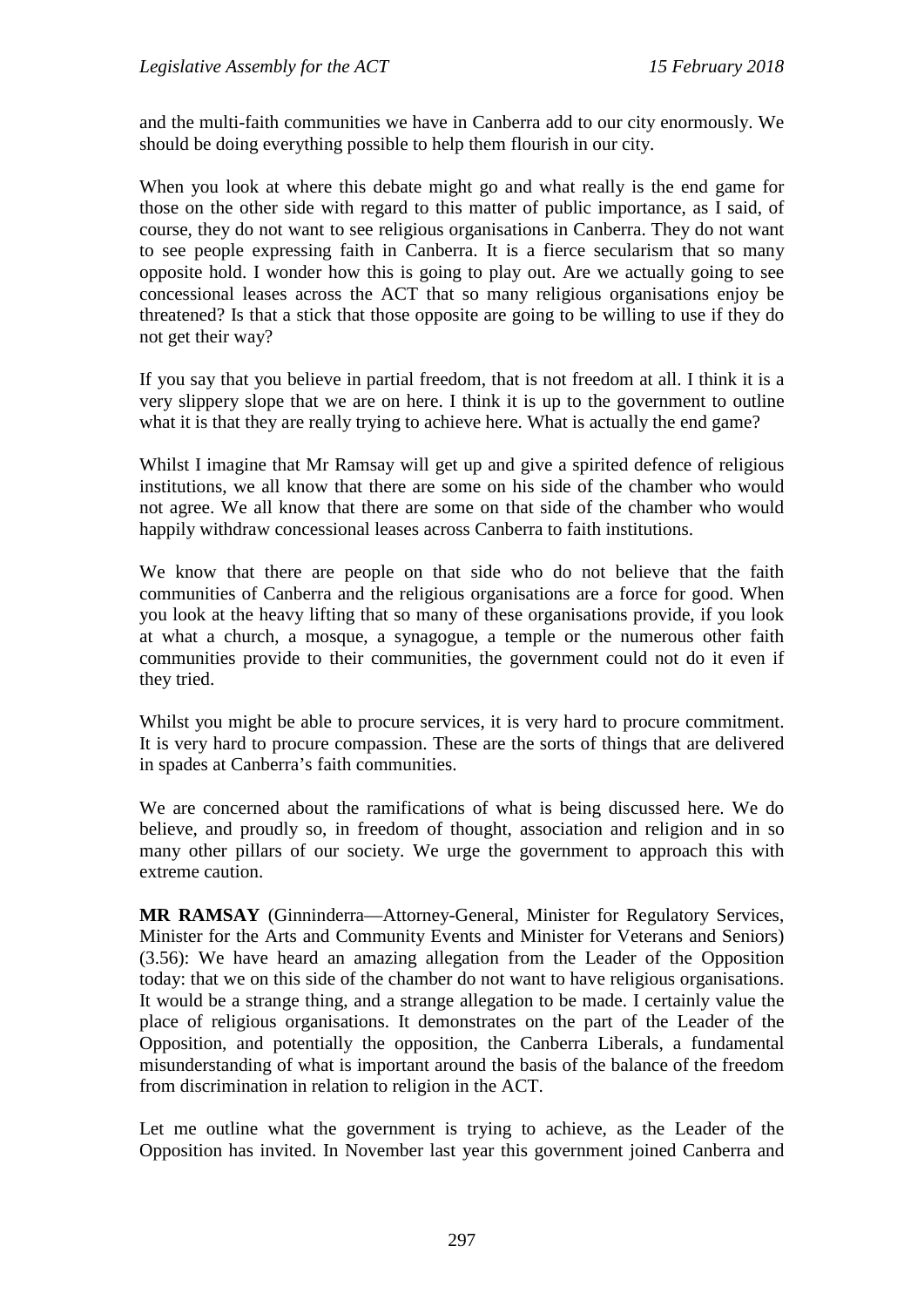the overwhelming majority of Australians in a vocal and joyous celebration of marriage equality. The road to marriage equality was one of ending discrimination and promoting social inclusion. The government's August 2017 submission on marriage equality legislation, which was signed by the Chief Minister, the minister for justice and me, made that very clear. Our joint submission this week to the commonwealth's expert panel on religious freedom is a firm and vocal restatement of this government's commitment to inclusion.

Marriage equality was not a barter. Neither the ACT nor Australia voted "yes" on the basis that in exchange for equal marriages, broad anti-discrimination protections for the LGBTIQ community would be rolled back. But that is precisely what some opponents of marriage equality are now suggesting: that, under the guise of religious freedom, we should repeal longstanding anti-discrimination measures.

Religious freedom is important, and it is enshrined in both the ACT Human Rights Act and the Discrimination Act. As I stated in the Assembly last year in support of maintaining the ACT's existing protections, it is important to recognise that our private religious practices operate in a social context.

There are some expressions of faith which maintain that it is inappropriate for females to have positions of authority over males in their institutions. We have not legislated, and we will not legislate, that this cannot occur within those congregations or denominations; nor do we have any intention of allowing caterers to refuse to supply goods to an organisation on the basis that their CEO or potentially their CPO is a woman.

There are some expressions of faith which maintain that it is inappropriate for previously divorced people to marry. We have not legislated, and we will not legislate, that this cannot occur within those denominations, and I am fully aware that religious celebrants regularly exercise their rights under the Marriage Act to refuse to conduct these ceremonies. But we do not have any intention of allowing people to refuse to supply goods to couples who are celebrating a second marriage following a divorce.

Canberra is a community that values human rights, including religious freedom. We reject a vision of religious freedom that endorses discrimination and exclusion. There is no room for discrimination against people on the grounds of their religious conviction. There is also no place for discrimination on the ground of a person's sexuality in the public provision of goods and services to same-sex couples getting married or to anyone else. The right to freedom of religion is neither greater nor lesser than the rights to equality and protection from discrimination.

The government's position in the submission to the expert panel reviewing religious freedoms is strong in its message: the federal government must not simply replace inequality in marriage with inequality in the provision of goods and services. Any federal legislation that would lock in discriminatory practices, like denying goods and services to anyone based on their sexuality, their race, their gender or indeed their religion, would contravene the ACT's Human Rights Act; and, more than that, would contravene the values of the Canberra community.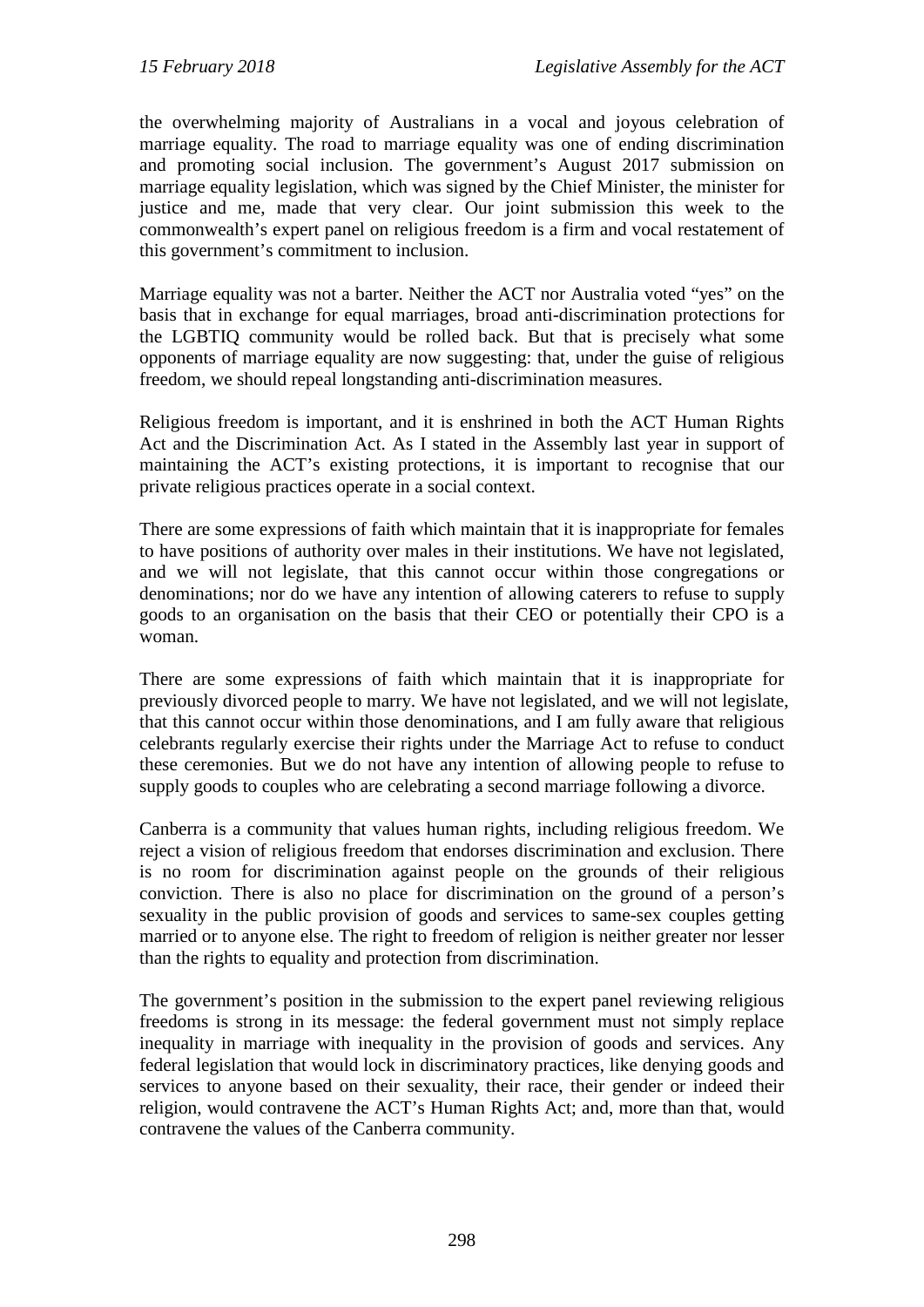Self-government allows the voters of Canberra to decide that this will continue to be the most inclusive, fair city in Australia. It is never acceptable for commonwealth politicians to try to undermine our core values in Canberra in order to appease people who believe that discrimination is okay in their electorates. Harmonious and inclusive communities are the product of effective balance and compromise in the consideration and application of laws, not the pitting of the rights of one group against another.

The ACT's Human Rights Act provides a framework for analysing questions about rights, and resolving them in a way that is consultative and that takes account of competing rights and conflicting viewpoints. My predecessor as Attorney-General, Simon Corbell MLA, spoke at a conference organised by the Human Rights Commission in 2014 that marked the 10th anniversary of the Human Rights Act. He spoke of the importance of our human rights legislation, saying:

Human rights protection is not a finalised end result at which point we can say we have fully protected human rights. It is a dynamic process which will succeed not just because we protect human rights in the statute book.

It is about continually examining and reviewing the practical effect of government policies and processes.

Mr Corbell was speaking from the perspective of a government that made human rights a priority. The ACT is proud to be Australia's first jurisdiction to enshrine human rights in legislation. The ACT Human Rights Act is model legislation that the federal government should adopt, not override. A national human rights framework would provide a valuable and effective underpinning for a robust community debate on the balancing of rights, particularly in circumstances where legislators face challenging decisions of conscience.

Our Legislative Assembly enacted a Human Rights Act with the full support of the community. Our anti-discrimination framework represents a clear statement of this community's support for equality and inclusion. The government has continued and will continue to proudly represent Canberra's progressive values in this national conversation about religious freedom.

Eighty-two per cent of Canberrans participated in the postal survey. Seventy-four per cent of the people who responded endorsed marriage equality. Anyone who joined the Braddon Street party that day in November was left in no doubt that Canberra voted to show its support for equality and to promote inclusion. This government will continue to stand up for equality, and to stand up for self-government. As members we owe it to our constituents to be firm and unwavering in support of our values. Today's matter of public importance is a call for each and every one of us to reaffirm our commitment to those values, and to keep working as members to make sure that Canberra's progressive values are heard and maintained.

**MRS KIKKERT** (Ginninderra) (4.04): I am grateful for the opportunity to speak on this matter of public importance for a few moments. Freedom from discrimination is an essential element of a free and just society, as was made clear in the Universal Declaration of Human Rights—and I quote: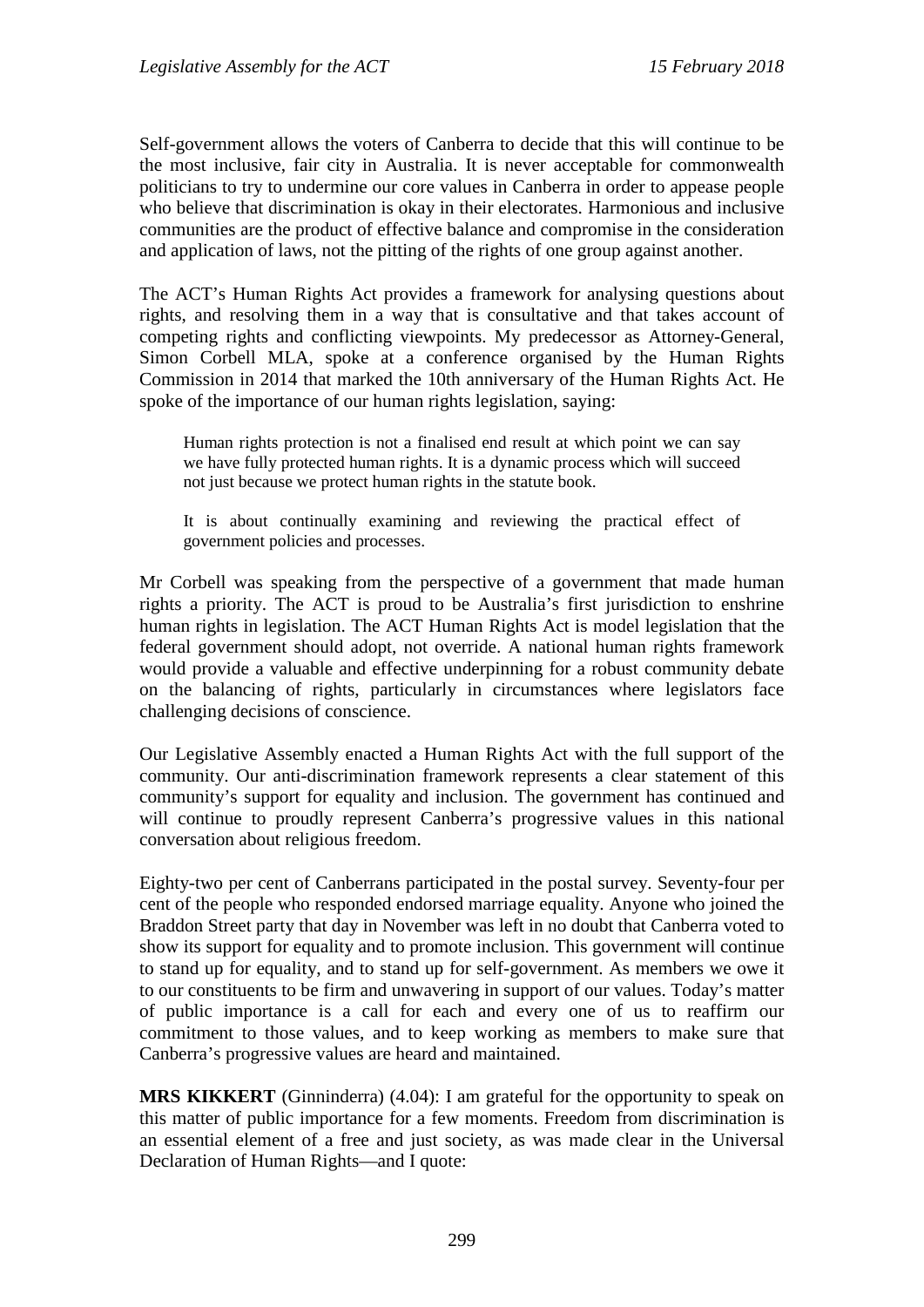All are equal before the law and are entitled without any discrimination to equal protection of the law.

In addition it states:

All are entitled to equal protection against any discrimination in violation of this Declaration and against any incitement to such discrimination.

The universal declaration then clearly enumerates the various rights in regard to which all people must be protected against discrimination, including the following:

Everyone has the right to freedom of thought, conscience and religion; this right includes freedom to change his religion or belief, and freedom, either alone or in community with others and in public or private, to manifest his religion or belief in teaching, practice, worship and observance.

This freedom of conscience is one of the fundamental human rights because if a person is not allowed to sincerely hold genuine thoughts, beliefs and values, that person lacks access to an authentic life. It is, of course, equally essential that a person be allowed to act with authenticity on those beliefs and values as long as doing so does not impact on the health or safety of another.

But the freedom of belief is more than just an issue of conscience. For many people, what they believe deeply is an essential part of their cultural identity. This is why, in the anthropological literature, religion is always classed as part of culture.

As shadow minister for multicultural affairs, I am particularly sensitive to making sure that this aspect of cultural identity is protected. Migrants, refugees and those who belong to ethnic minority groups must be kept safe in their right to believe whatever they choose—including nothing at all—and to speak and act in accordance with those beliefs.

As a land that has experienced many waves of migration, Australia has often struggled with these basic protections. For example, the first priest who was allowed to say mass for Irish Catholic convicts in colonial New South Wales was James Dixon, a convict himself, in 1803. This lasted for only one year. When the Castle Hill rebellion broke out, Governor King withdrew Dixon's privileges, and it was another 16 years before mass was legally celebrated again in the colony. Irish Catholics in colonial Australia no doubt understood that an essential part of their cultural identity was being suppressed.

Our modern nation has, of course, come far in its ability and willingness to protect basic human rights, but multicultural Australians still sometimes face significant obstacles. When the UN's Special Rapporteur on Religious Intolerance visited Australia in 1996, he raised concerns about impediments to the establishment of places of worship for Muslims. These obstacles "included planning zone requirements that make it difficult to establish new places of worship, even in areas where there are concentrations of followers". Recent news reports contain examples of Muslim Australians also facing frustration in getting schools and renovations approved by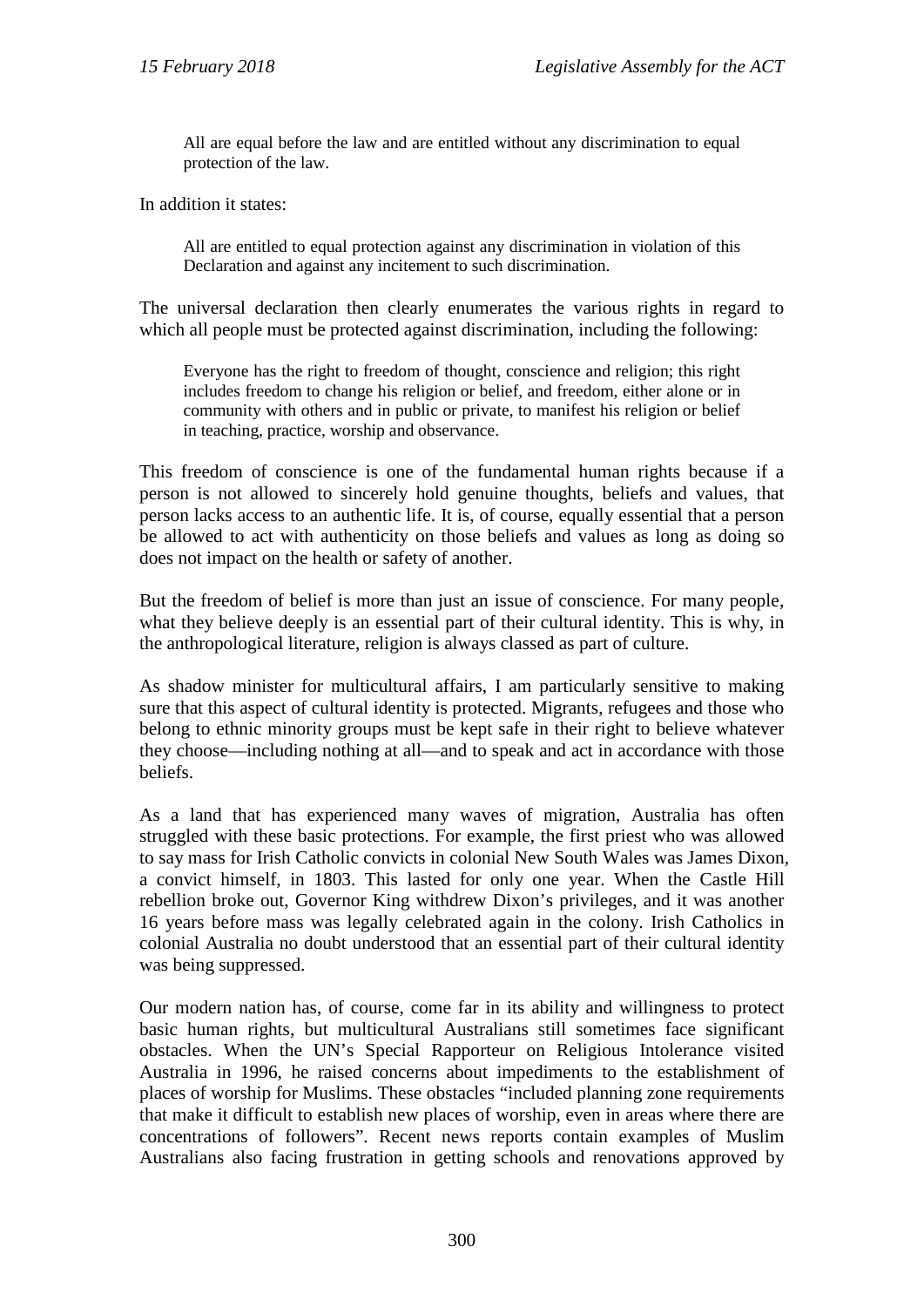local councils. Those wishing to construct Christian schools, Hindu temple complexes and other places of essential cultural identity have faced similar frustrations. This must not be so.

Living in a land that says, essentially, that you can hold deeply cherished cultural values but that you should not talk about them, act on them or make them too obvious by getting together in purpose-built places to fulfil them is unacceptable. So is having to live with the fear and uncertainty that comes from having places of worship vandalised with threatening messages, as has happened in recent months near a Jewish synagogue here in Canberra.

Migration to Australia is increasing our religious diversity, and this is a good thing, in my opinion. Islam is the second largest religious group in the nation, whilst Buddhism is third, and Sikhism is now fifth. In fact the number of Sikhs living in Australia has risen 500 per cent just in the past 10 years.

In a truly multicultural society, it is essential that these new Australians enjoy freedom from discrimination for any reason, whether it be because of their language, the way they look, the way they do things, or whatever they believe and hold most dear. It is my wish that all Canberra residents, regardless of their beliefs, are free from discrimination in relation to religion. This is an essential aspect of what it means to be truly multicultural.

**MR RATTENBURY** (Kurrajong) (4.10): I was pleased to work with the Attorney-General and the Chief Minister this week in putting together a submission to the federal government's inquiry that has been commissioned and is being undertaken by Philip Ruddock on the issue of religious freedoms in Australia. I think the ACT had some very good thoughts to offer in that space.

In my view, government has a responsibility to balance the competing rights of members of our community. There are competing rights, and at times those rights clash. I think the ACT has been very successful in striking that balance both through enunciating those rights in the Human Rights Act and also by articulating the dialogue model that is the core of the Human Rights Act.

That dialogue model seeks to ban various rights. As members know from the various bills we have considered in this place, one of the key elements of that dialogue is trying to find a proportionate response when rights must be constrained or when they are impinged on in some way. The strength of that model is that it gets a robust discussion going about how you can best bring those things together. I think that is what we need to bring to the broader rights discussion: we need to be able to balance these rights out and find ways for them to coexist.

The Chief Minister summed it up quite well in a comment I heard him make on radio. He talked about the essence of the ACT's government's submission being that there should be both freedom of religion and freedom from religion. That summed it up quite well. Those who seek to follow a faith should be able to do so without fear of vilification, without discrimination and with freedom to pursue that religion as they see fit. Equally, those who choose not to be religious should have that freedom to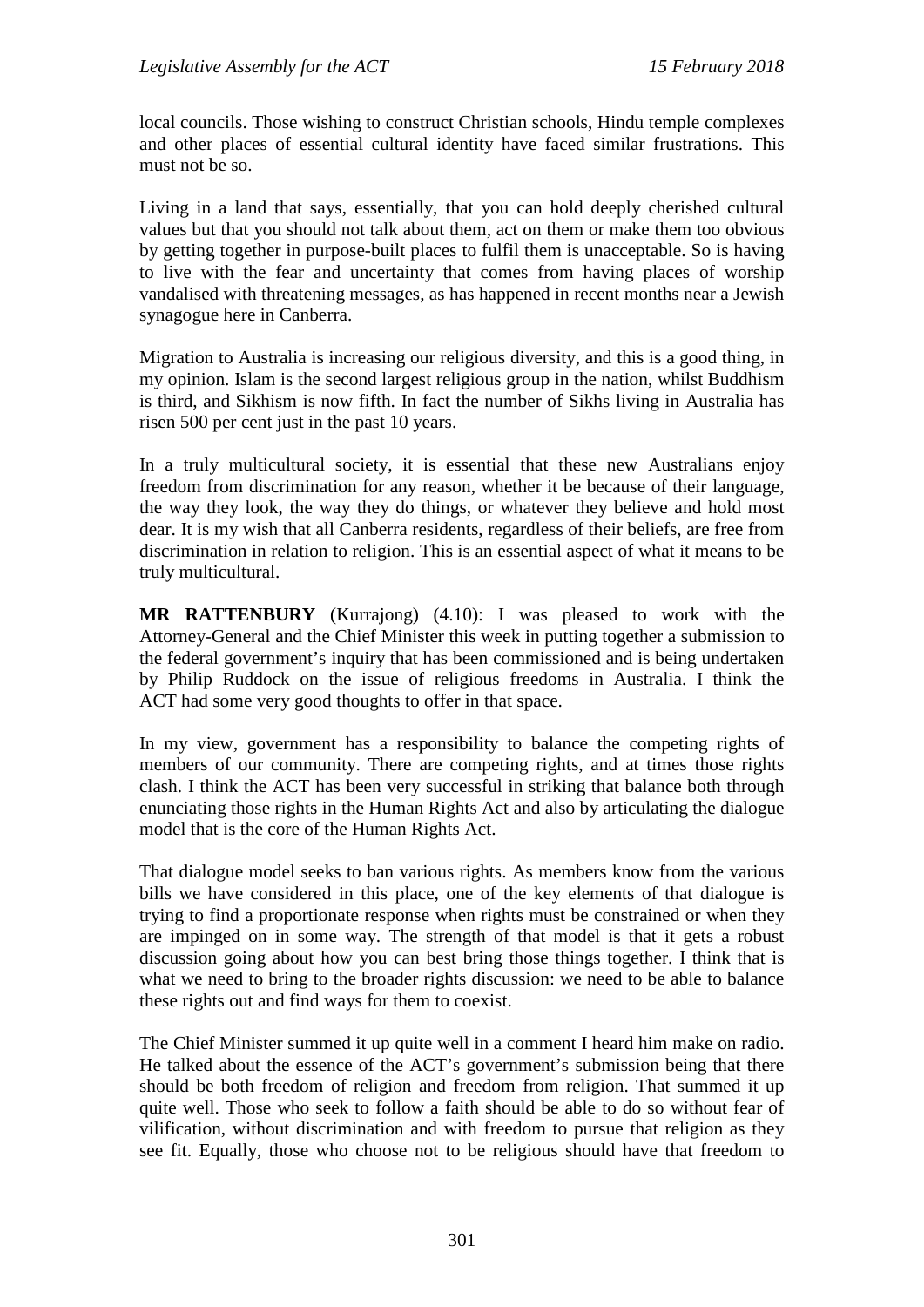pursue their view of the world and not be impinged on unduly by those who pursue religion as their pathway. This is the community we should seek to live in, where people are free to pursue their view on life without being vilified by others. I think that that is the balance we have imagined to achieve in the ACT. This is the point that the government is trying to make in our submission.

A good example of this is the way we dealt with the issue of privacy zones around the Marie Stopes clinic or the abortion facility in the ACT during the last term. We received reports that women who were accessing that facility felt that they were being targeted by protesters who were opposed to that facility. My view is that people have a right to protest; I think that is quite well known in this place. But I also felt that it was unfair that those individual women were being made to feel uncomfortable, being made to feel lesser citizens of this city, because of their accessing that medical facility.

I think we were able to draw up a good response to that. We created an exclusion zone around that facility of 100 metres. That means that people can access that facility without being identified and have a right to privacy in their medical choices. At the same time, those who are opposed to that facility are free to protest right throughout the rest of the city. That is quite appropriate as well. As I have said a number of times before, they are more than welcome to set up in Garema Place, City Walk or right out the front door of the Assembly, if they wish. That is the appropriate way to have that freedom to continue to protest and express those particular views.

Unfortunately, we see religious vilification and discrimination alive and well in our society. Unfortunately, it is experienced by people of many faiths. In particular, in this modern age, where we have a perpetual war on terror and an abundance of fake news, some people have decided to tarnish an entire religion because of the atrocious behaviour of terrorists who claim to be Muslims. It is a disturbingly regular occurrence for people or groups to attack or abuse people of Muslim faith simply because of their faith.

The level and extent of vilification occurring is simply appalling. It is not limited to online and social media; it happens in public. Sometimes these things overlap. For example, there is the self-proclaimed Patriot group filming and abusing Sam Dastyari in a pub; the group called the Australian Defence League following and photographing Muslim women on public transport and posting videos of them online with abusive comments; and the far right group Party for Freedom storming a church in Gosford dressed as Muslims and shouting, "Terrorists not wanted here." These things are not welcome in Australia. They are simply not welcome. That is simply uncalled for behaviour, and it fails to respect the right to freedom of religion and the right to practise one's faith.

If anyone here wants to see the tip of the iceberg, they should try defending religious vilification laws on social media. As members who were here last term will recall, and perhaps others who noticed it in the press, I introduced an amendment to the Assembly last year during debate about our anti-discrimination laws to add religious vilification laws to the ACT statute book to make sure that there was a provision there, because there had been some lack of clarity in the previous interpretation of the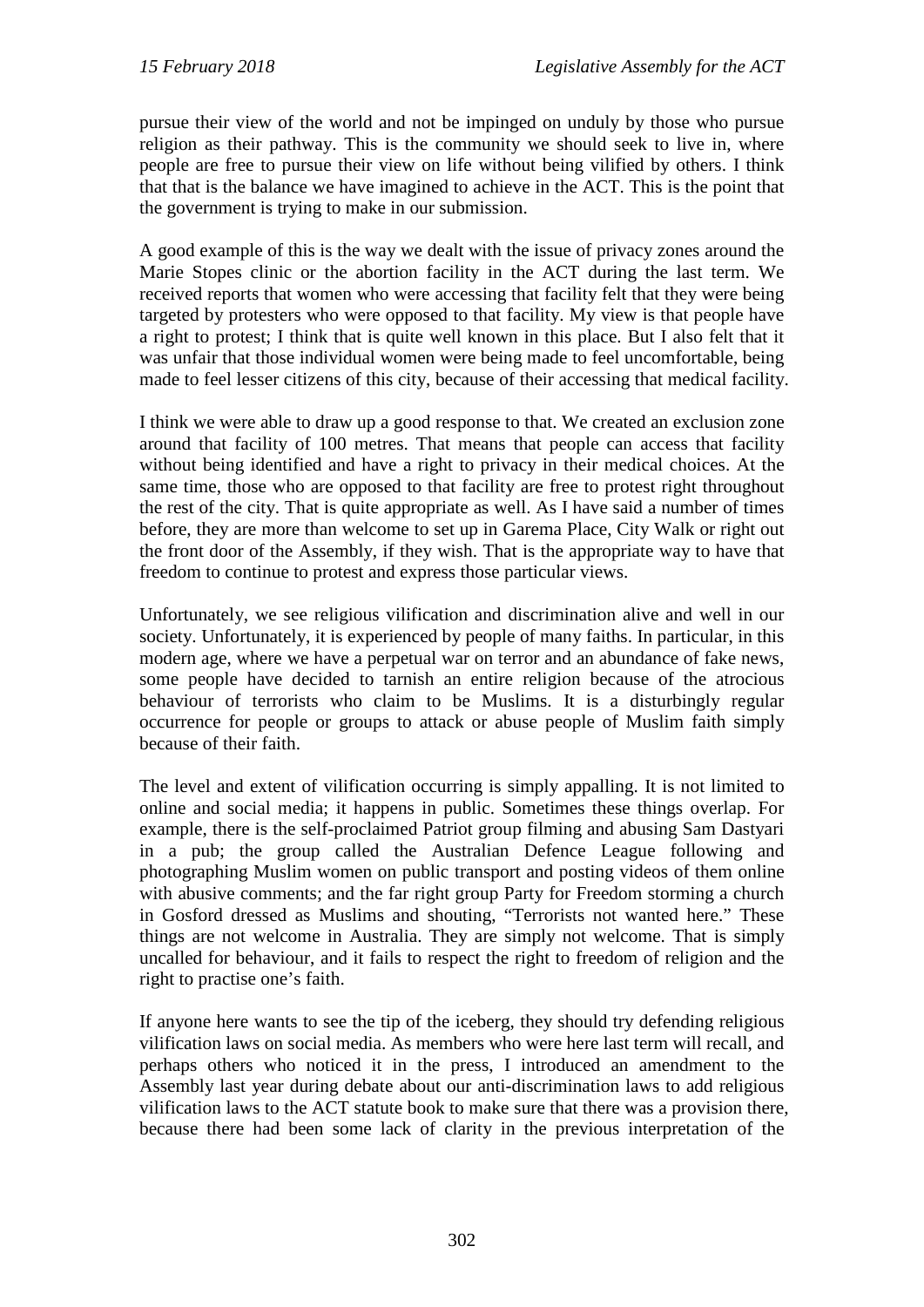anti-discrimination laws around those particular forms of behaviour. That was unanimously supported in this place. It was one of those very welcome moments; unfortunately those things are often not celebrated. So much of political reporting is about differences. It was a great moment where everybody in this place recognised that this was a positive thing to do, and I was very pleased about that. There was a good discussion in the Assembly.

Since then, I have been subjected to a torrent of online abuse from people who want to be able to attack Islam and Muslim people. A lot of the material is extremely offensive and constantly contains abuse and worse. I am fortunate that I am an elected member and I am in a privileged position where I am able to turn off some of those media comments and social media comments and mute them, ignore them. I start off by trying to have some discussion with people and it quickly descends into a lot of quite offensive material.

It was illustrative of the willingness of some people in our society to use the anonymity of social media in particular to be extremely hateful, hurtful, divisive and discriminatory. There is a series of terms that can be used to describe some of the content. As I say, I feel quite fortunate that I do not have to live that every day in the way that some people do. You can only imagine what it must be like for people of Muslim faith who openly express their religion through the way they dress and other elements of their religious beliefs to be subjected to that sort of offensive conduct on multiple occasions.

I feel very fortunate that here in the ACT we have been able to strike the right balance. I urge Mr Ruddock, in conducting his inquiry, to reflect on the fact that here in the territory we believe we have provided a good model of how one can balance these sometimes competing rights. I would be disappointed if this inquiry, which was started in the context of the immediate aftermath of the successful marriage equality vote, were to be seen as a way to unpick some of that equality that has been hard fought for and won through that postal survey process. I hope that the inquiry reflects very carefully on the model that the ACT has been able to achieve and perhaps promote it as something that the federal government might look at more closely.

#### *Discussion concluded.*

# **Standing committees—membership**

Motion (by **Mr Wall**) agreed to:

That:

- (1) Mr Parton be discharged from the Standing Committee on Environment and Transport and City Services and Miss C. Burch and Ms Lawder be appointed; and.
- (2) Ms Lawder be discharged from the Standing Committee on Planning and Urban Renewal and Mr Parton be appointed.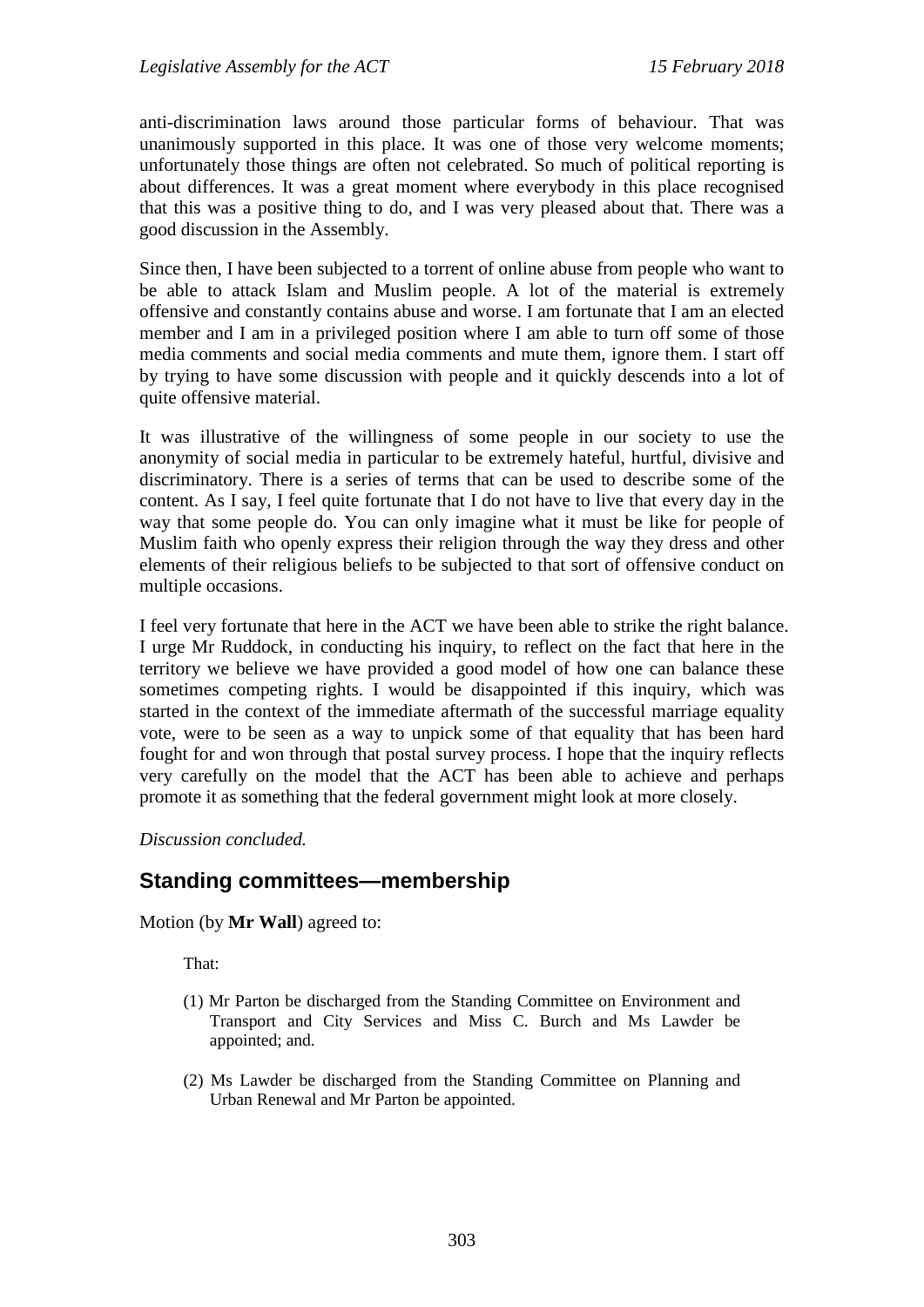# **Adjournment**

Motion (by **Mr Gentleman**) proposed:

That the Assembly do now adjourn.

# **Tourism—cycling**

**MR RATTENBURY** (Kurrajong) (4.19): Earlier today Minister Gentleman tabled a response to a discussion we had had in the Assembly previously about mountain biking trails in the ACT. I thank Mr Gentleman for that response. I think that the material contained in it speaks to some positive developments in this space.

I welcome the efforts made to address some of the short-term issues where we have unfortunately seen forestry operations in our pine forest areas destroying mountain bike trails that have not only been built with considerable volunteer effort but also are enjoyed by many people in our community and that are a terrific recreational resource. The better communications and cooperation that have been put in place to help preserve trails and better manage the harvesting process are a welcome development and will be positively received by those in the mountain biking community who have been dismayed to see the destruction of those terrific facilities through the harvesting process.

I look forward to working further with the minister and my other colleagues on longer term solutions. I am concerned that the goodwill that has been built up here could be short lived. The simple moving on of somebody to a new job, when they leave a position and suddenly some of that corporate knowledge is lost, has afflicted this area before. New people, new contractors come into the game and some of that built-up goodwill is lost, not through any deliberate effort but simply through the passage of time. I would like to think that we might be able to formalise some of that good work into an operating protocol, some sort of MOU or something like that, a policy position that can ensure that over time we do not undermine the good work that has been done to get to this point.

We also need to develop a better understanding of the economic benefits of mountain biking and other recreational activities like it, and of the benefits that can come from our forests standing rather than felled. I am not suggesting here that these are unique ecological landscapes; they are pine forests after all. But I think the evidence is changing that the value achieved from harvesting is not necessarily as great as the value that can be achieved from recreation. I will quote from some comments that I have made earlier in this place.

Numerous other jurisdictions have done work to determine the broader value of their planted forests. Just one example is a study of the recreational value of a planted forest on the fringe of Rotorua in New Zealand, which estimated its value at about \$5.2 million annually from walking and \$10.2 million annually from mountain biking. The value of the mountain biking alone is actually five times the annual timber revenue from that forest. We need to do that same work here in the ACT, because if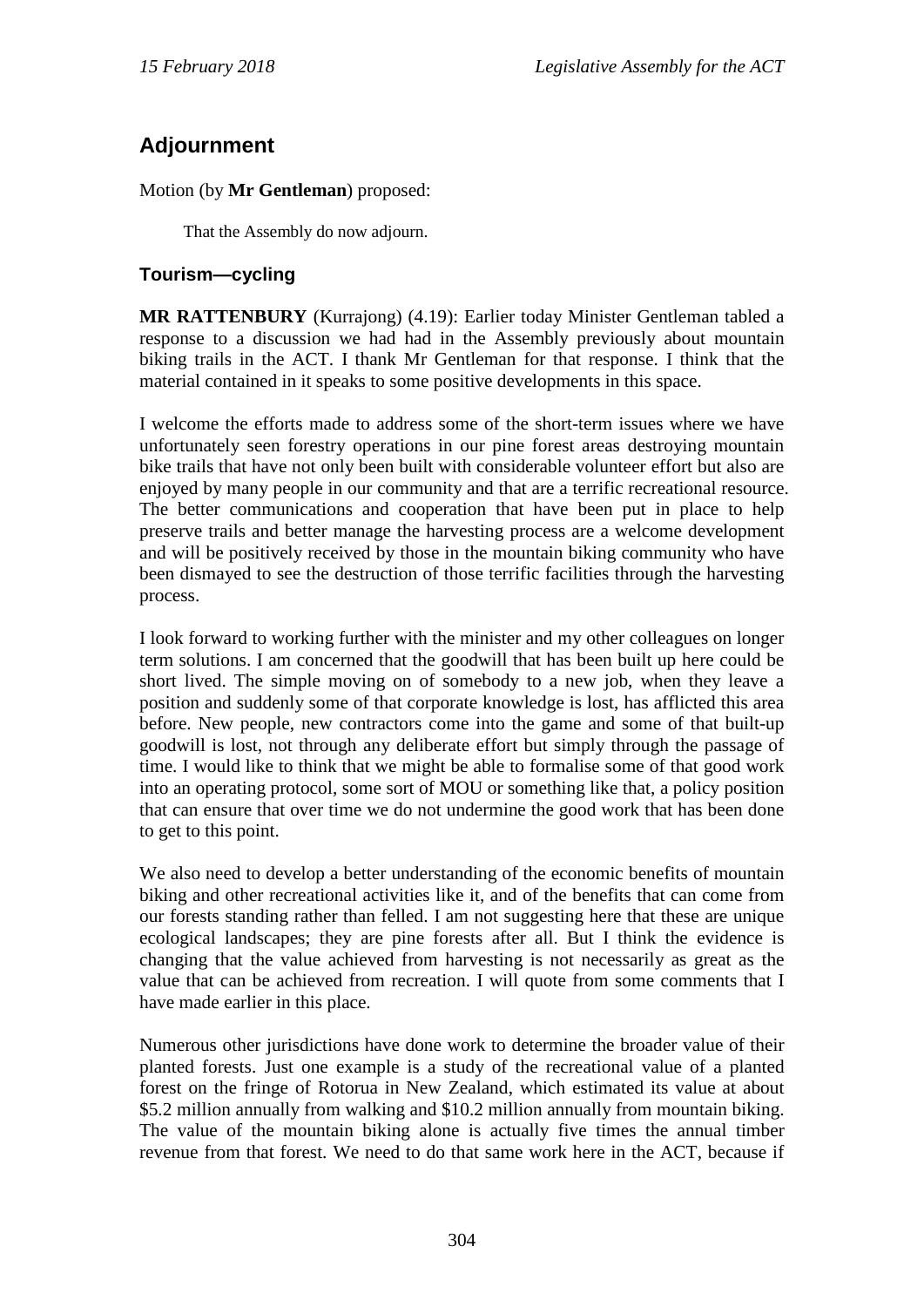Rotorua has identified those economic benefits then that is something that is likely to be replicated here in the ACT. The authors of the Rotorua study summed it up very well. They said:

Recreation is an important environmental service provided by many planted forests. The value of this service, however, is not well known. For policy makers and land managers to make informed decisions on planted forest management for multiple benefits, they need to recognise the value of the environmental services provided.

Similarly there was a terrific story on the ABC in late December last year about the town of Derby in Tasmania. The story goes that a few years ago Derby was a typical Tasmanian town: few job opportunities, a falling head count and bargain basement real estate. But then the Blue Derby mountain bike trails were built in the hinterland. Almost everything in Derby changed. The article goes on to talk about the impact it has had on the town. It says that, since 2015, 30 kilometres of trail have been built, the first stage of a planned 80-kilometre network that is scheduled to cost \$3.1 million. In the article they talk to the mayor of the town. The article says:

Talking about the figures being driven by the mountain biking gets the Mayor sitting up straight in his chair; 30,000 visitors on the trails every year, tourists are staying four to five nights in Derby then another five days elsewhere in Tasmania.

It adds up to an estimated \$30 million-a-year return on that \$3.1 million investment.

It is an extraordinary outcome for this town in Tasmania where, as the article talks about, they were struggling prior to that, and I think it demonstrates the strength of the opportunities. This is what we want to see replicated here in Canberra. It talks about the owner of the local mountain bike shop which has sprung up now who is so busy his eyes are circled in red. He talks about how it is not just about getting the mountain bike shop running and it is not just about the money; he hires a few teenagers who have come in to work in his shop and he sees their pride and confidence in witnessing the transformation of their home town.

These are the sorts of economic opportunities we must be pursuing for this city in making sure that we provide the necessary infrastructure and that the ACT, which has a great reputation already, is able to compete with other towns that are making these sorts of investments.

# **Planning—urban environment**

**MS ORR** (Yerrabi) (4.24): Those of you who know me know that I usually talk about one of two things when I rise for an adjournment. I can see the collective winks of those still assembled here, thinking, "Not Giralang again." Do not worry; I will save that for next week. Today I would like to talk about my other great passion: urban planning.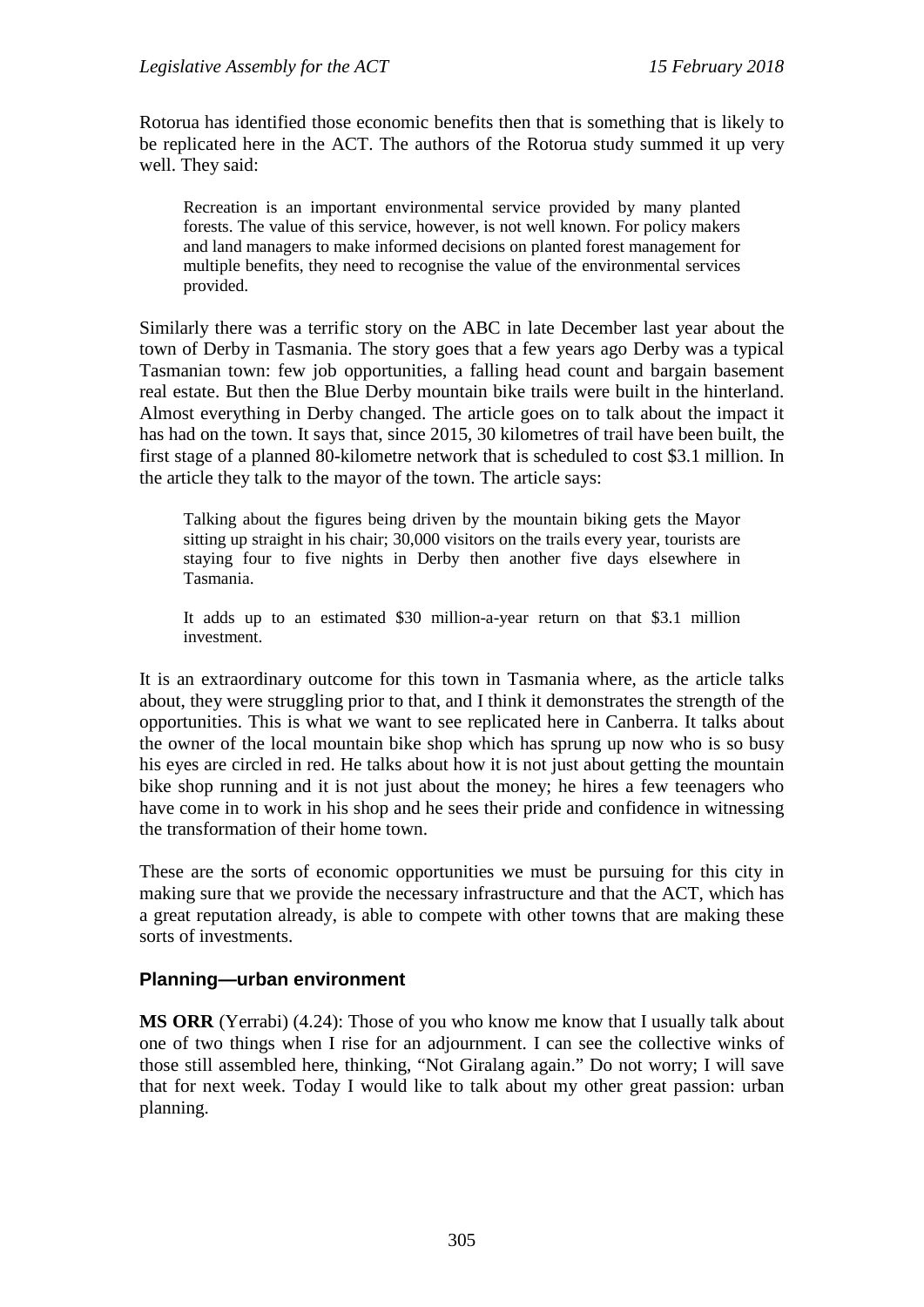In October last year my office hosted an event called the making space initiative here in the Assembly. The making space initiative brings together built environment professionals to discuss how city design can respond to the needs of the people who live in and experience our city. The initiative brought together students, academics, planners, architects, landscape architects, engineers and designers, as well as members of the community and elected representatives from the ACT Legislative Assembly. In discussing making space I must take the opportunity to thank the steering committee, made up of representatives from the built environment professions, who helped conceptualise, organise and realise the imitative.

The theme of the first event, back in October, was home. We heard from five members of the ACT community. Each of our speakers spoke for five minutes on what their home meant to them. One of our speakers was Douglas. Douglas and his wife bought their home through the ACT government's land rent scheme in Moncrieff in my electorate. However, he and his wife work in Sydney and use IT to "commute". It is not uncommon to hear of one partner working from home, but we were fortunate to hear how a married couple remained sane whilst not only living together but also working together in the same house.

Another community member was Deb. Deb has lived her entire adult life in Curtin, a suburb that she loves very much, moving houses three times as she has transitioned through the different phases of her family life. We heard from Lachlan, a university student, who lives in a German master-built wooden cabin that serves as a granny flat in his landlord's backyard. Penny spoke about her specific living needs while living with a disability in inclusive social housing. We also heard from Sunjaan, a seven-year-old boy who enjoys drinking babycinos on Lonsdale Street and one day would like to live in the hotel in Cairns his family once stayed in that has five swimming pools and, to quote Sunjaan, "The best breakfast ever." It was clearly a very diverse group.

You might ask what that all has to do with planning. The key message the evening highlighted was that a one-size-fits-all approach to planning might not be appropriate. The variety of needs and requirements demonstrated by the making space initiative indicates that our approach to housing of any shape must be flexible and adaptable to the people it will accommodate. This was very clear on the night, when the audience asked question after question of our presenters. It was an opportunity for the built environment professionals in the room to speak to the people they design cities for, to ask how our presenters perceive, how they use and what they wish they could improve about their homes, their suburbs and their city. Ultimately this is what making space is intended to do: to get the built professions in one room, talking to members of the community to improve the understanding each one has of each other.

Following the positive feedback we received about the event, we have decided to hold it again. This year the initiative will be presented in two parts. The first evening, on Wednesday, 18 April, will again see five Canberrans present, this time on the theme of "socialise". Our speakers will tell us how they socialise, where they socialise and what they do when they socialise. We have asked them to tell us what they would like to do that they cannot do already and how socialising has changed for them over the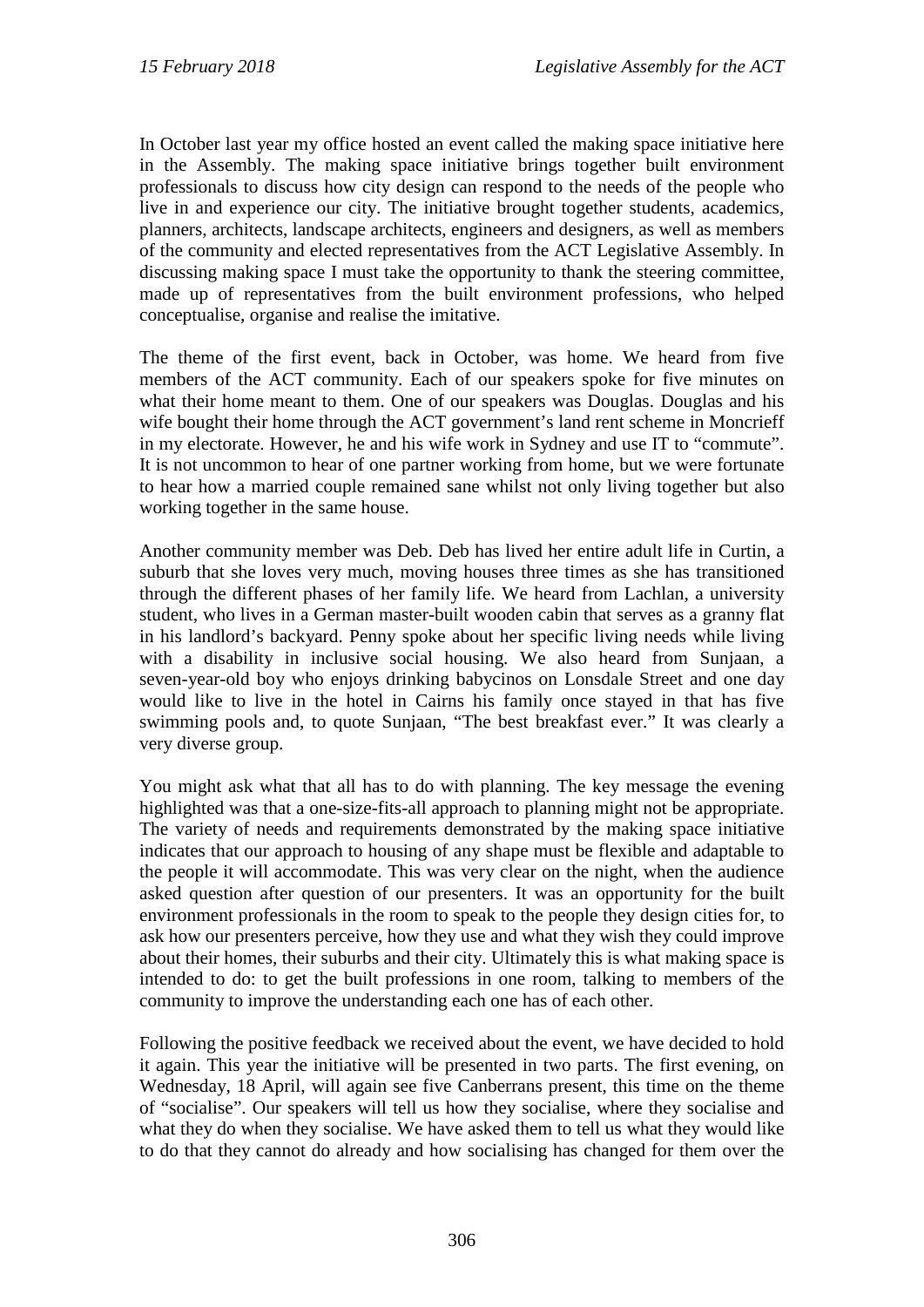years. This will again be followed by a question and answer session where all audience members will have the opportunity to further their understanding or to question the presenters on certain aspects they may be mulling over. The second event will take place in October. The format for this evening will be a panel discussion involving representatives from the built professions and community groups. The discussion will attempt to draw out the key concepts raised on the first evening and see whether the various groups can find agreement on how best to approach some of the challenges brought up.

Through this engaged discussion we might start to discover a new way to talk about planning matters here in the ACT. Take this as a save the date for the first Assembly event on Wednesday, 18 April at 5.30 here in the Legislative Assembly. I look forward to seeing everyone there to have a listen and a chat.

# **Catholic Church—response to slavery**

**MRS DUNNE** (Ginninderra) (4.28): Last Thursday I had the pleasure and privilege of attending the launch in Sydney of the Catholic Archdiocesan response to modern slavery. This was done by His Grace Archbishop Anthony Fisher OP, the Archbishop of Sydney, on 8 February which is, as everyone in this place knows, the feast of St Josephine Bakhita who is the patron saint of Sudan and of slaves. There was a very spectacular and well-attended mass. Part of the liturgy was presented by the Sudanese Catholic community of Sydney and was officiated at by Anthony Fisher OP and the other bishops of the Sydney Archdiocese.

In his homily Archbishop Fisher spoke about the impact of slavery and reminded us that this is not an issue that has gone away with the abolition of the slave trade between Africa and the American continents, as many of us would think. And he impressed upon those in the audience, Catholic and non-Catholic alike, the importance of our making a stand today in this world and reminded us of some of the recent statements of His Holiness Pope Francis who has dedicated his pontificate to the eradication of modern slavery. He concluded his homily by reminding us, as leaders in the church and the community, of the words of William Wilberforce, slavery abolitionist, who said, "You may do nothing about it but you cannot say that you know nothing about it." And we do all know of instances of modern slavery in our lives and we need to be attuned to them.

After mass at a reception nearby the archbishop launched the report of the archdiocesan task force on anti-slavery. I pay tribute especially to John McCarthy QC and Katherine Maloney who were the principal movers and shakers in the archdiocesan task force. There were other members involved as well. Mr McCarthy and Ms Maloney have been working essentially full time on this for the past year or so.

The task force made a series of recommendations to the archbishop which he has accepted, which I will touch on here because it shows what can be done if people are willing to do so. The recommendations of the task force which have been accepted by Archbishop Fisher are to seek to slavery-proof all procurement by the Archdiocese of Sydney through implementing the Australian model of supply chain regulation. When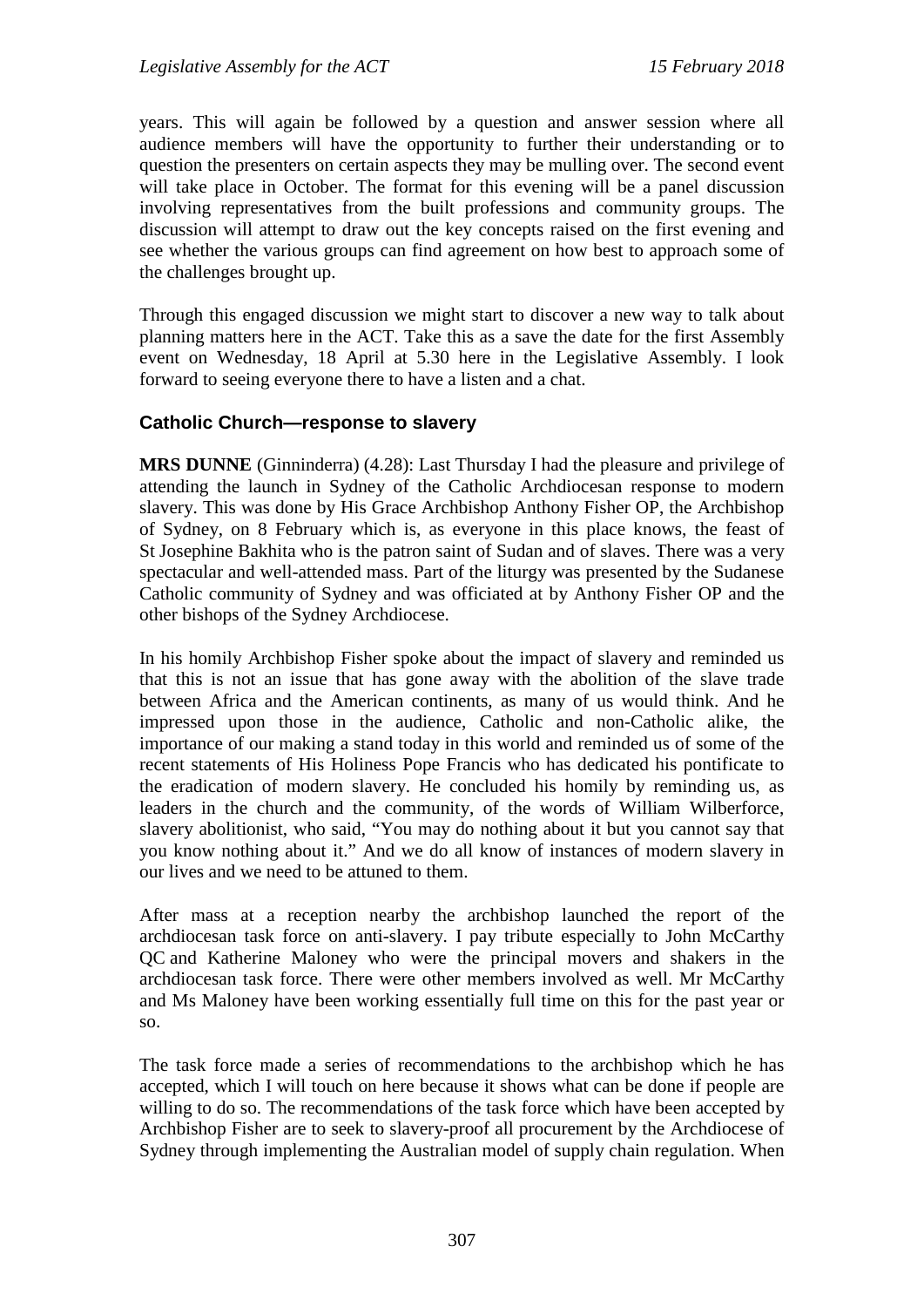you consider that, through such organisations as the Sydney Catholic schools, Catholic Care Sydney, the Australian Catholic University, St Vincent's Health, there is a lot of money spent in relation to purchasing of goods in the Sydney area and the Catholic Church can have significant impacts on supply chains.

The recommendations also include to develop guidelines for purchasing goods and services for parishes and church agencies; to equip the lay faithful to make ethical purchasing decisions consistent with the archdiocese's anti-slavery chain regime; to conduct anti-slavery education initiatives in schools, parishes, universities and through church agencies; to develop an anti-slavery media and communications strategy; to investigate the provision of needs-based services for survivors of modern slavery in Australia; to seek to influence decision-makers in Catholic dioceses and religious institutions, education, health and aged care, welfare and finance to adopt the same principles—remembering that Sydney is an archdiocese unto itself and has no influence anywhere else—and to lobby civic leaders, leaders of other churches and faiths, leaders in business and other wider community groups to join the campaign.

These are the main recommendations. I would like to congratulate Archbishop Anthony Fisher OP for his leadership and commitment in this matter and the great work that has been done by the task force. The task force is very willing to share its experiences with anyone who is willing to listen to them and speak to them. I would recommend their report to anyone who is interested in this space.

# **Youth employment—workplace obligations**

**MS STEPHEN-SMITH** (Kurrajong—Minister for Community Services and Social Inclusion, Minister for Disability, Children and Youth, Minister for Aboriginal and Torres Strait Islander Affairs, Minister for Multicultural Affairs and Minister for Workplace Safety and Industrial Relations) (4.33): I rise to speak against the ongoing exploitation and mistreatment of young people in the workplace, which is sadly all too common. I was nothing short of appalled to read the outcomes of the Fair Work Ombudsman's recent blitz on Canberra businesses which was prompted by complaints from young workers. In its south Canberra and region blitz the ombudsman audited 52 businesses in Phillip, Weston, Woden, Holder and Queanbeyan after it had received a high number of requests for help from young workers in these areas.

As a result of this blitz the Fair Work Ombudsman recovered almost \$30,000 for employees who had been ripped off. We know that young workers can be vulnerable to unscrupulous employers who prey on their lack of awareness of workplace rights and limited work experience. Shockingly, one-third of the businesses audited were not meeting their workplace obligations—maybe not so shocking in an environment where the federal government actually facilitates the exploitation of vulnerable young workers.

The sad fact is that the federal Liberal government's youth-focused employment initiatives reinforce bad employment practices and fail to provide any pathway to secure employment for young workers. These programs undermine the social security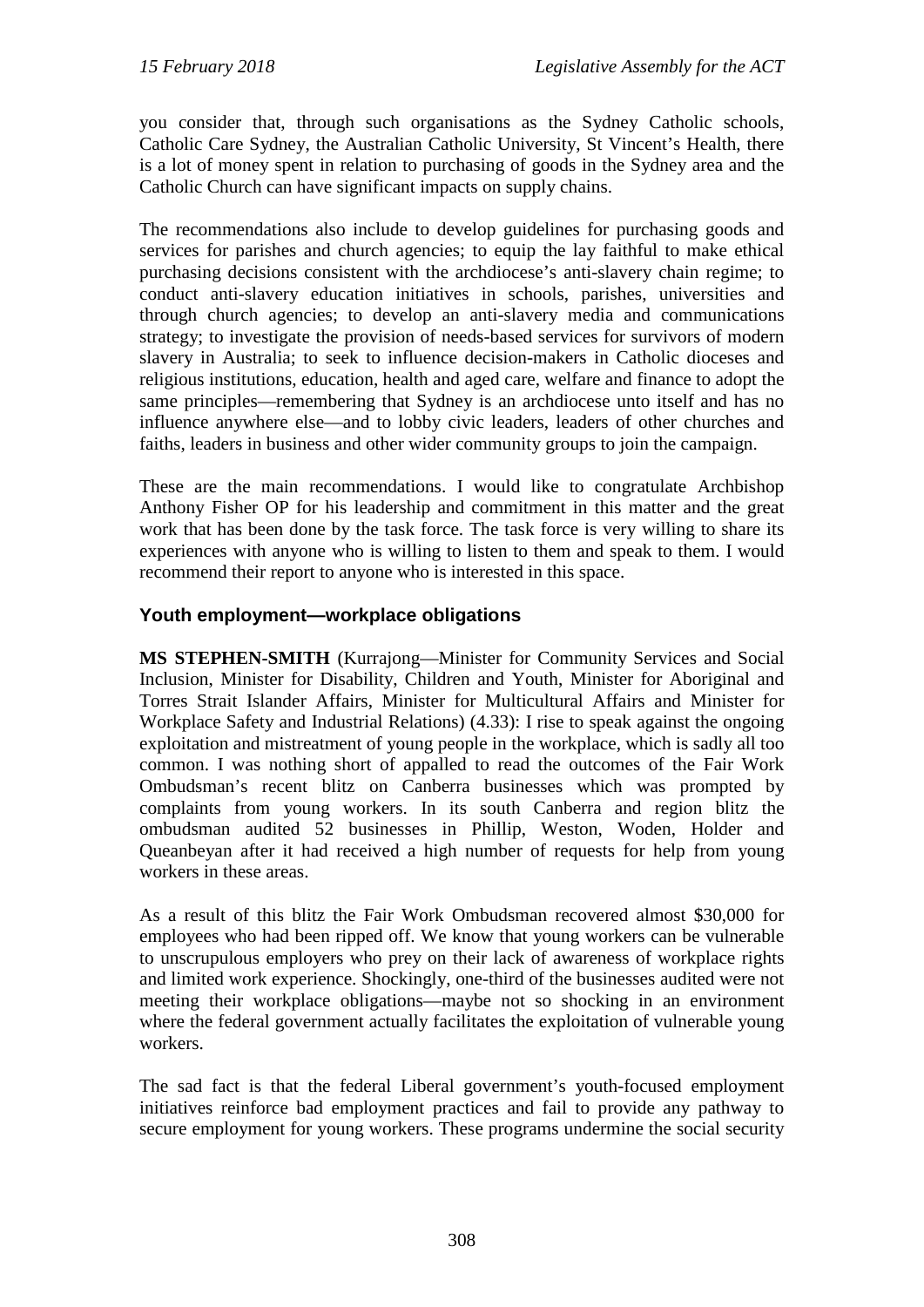system, undermine genuine employment opportunities and add unnecessary barriers between young people and income support.

Some might say we should be grateful that young people receive any support after the proposals that were put forward for the 2014 budget which, fortunately, were seen off before they saw the light of day but which would have seen young people removed from all forms of income support, in fact, people under the age of 30. As Ms Candice Burch said, it depends on your definition of "young".

The PaTH program I will draw on as the first example. It pairs young welfare recipients with employers through unpaid, so-called internships. These interns receive \$200 a week from the government for between 15 and 25 hours of work. This amounts to as little as \$4 per hour paid by the government for young people who are working to generate profits for commercial businesses, including cafes and fast food franchises. Meanwhile the government gives a \$1,000 cheque to the business on top of the free labour.

Likewise, the Liberal's Y4Y youth force is a \$1.4 million trial program that aims to "connect unemployed former students with short-term employment opportunities in the task-based, or gig, economy". At a cost of \$17,500 per participant, the program aims to connect young people with short-term gigs like "gardening, driving and delivery, catering, and child minding" Madam Assistant Speaker, as you know, these are valuable services that can be delivered by businesses that employ permanent staff who have full access to the pay and conditions and protections that other Australian workers receive and enjoy.

But it does not stop there. The Liberals' my maintenance crew program will create a "social enterprise" that provides event clean-up and maintenance services. This enterprise will hire young people as independent contractors, not as true employees. This initiative will cost \$18,700 per participant, or roughly \$7,000 more than a year's worth of youth allowance, which might be okay if it provided any real training or skill development. But the fact is that it does not increase opportunity or skills for young people, it just uses them as an excuse to give taxpayer money to private businesses.

Company profits are soaring while wages stagnate. Insecure employment is preventing the next generation of workers establishing a stable position from which to negotiate better compensation from employers. Insecure employment is leaving workers exposed to greater exploitation. The most vulnerable workers in our society are being robbed of their hard-won rights and protections for the benefit of higher and higher company profits.

Meanwhile the Liberals are throwing money at rebranded work for the dole programs that are more focused on reinforcing bad employment practices than actually supporting unemployed young people to secure stable employment. Of course the Liberals shirking their responsibility in this regard is nothing new. Young people are not in the workforce for pocket money; they are there to support themselves through study, support their young families, support their parents or other relatives or try to build a stable life either as full-time employees or while they participate in education. The Liberals may think young people who want a fair go from their employer are job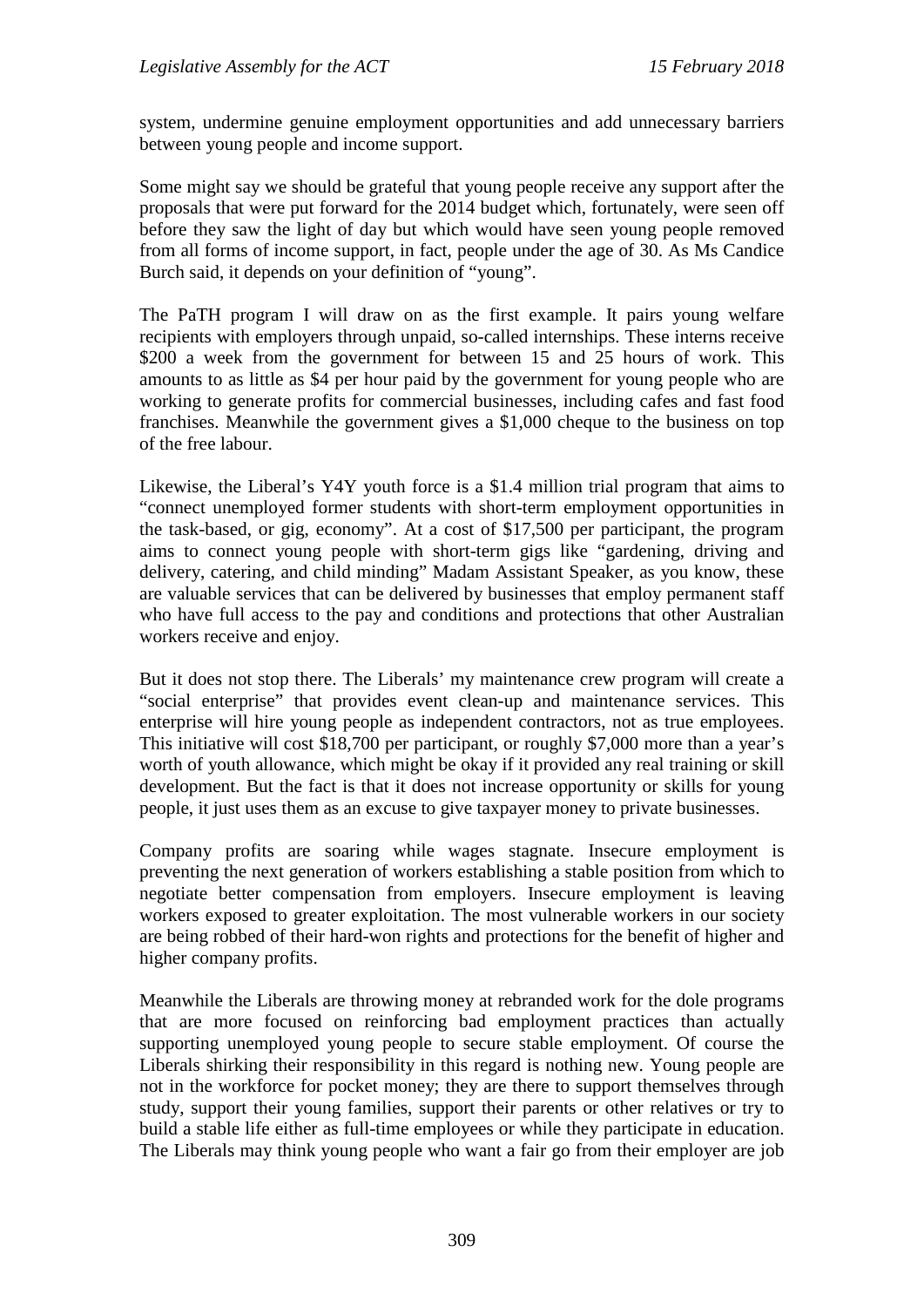snobs but the real job snobs are those who think low-skilled and unskilled workers do not count. *(Time expired.)*

Question resolved in the affirmative.

# **The Assembly adjourned at 4.39 pm until Tuesday, 20 February, at 10 am.**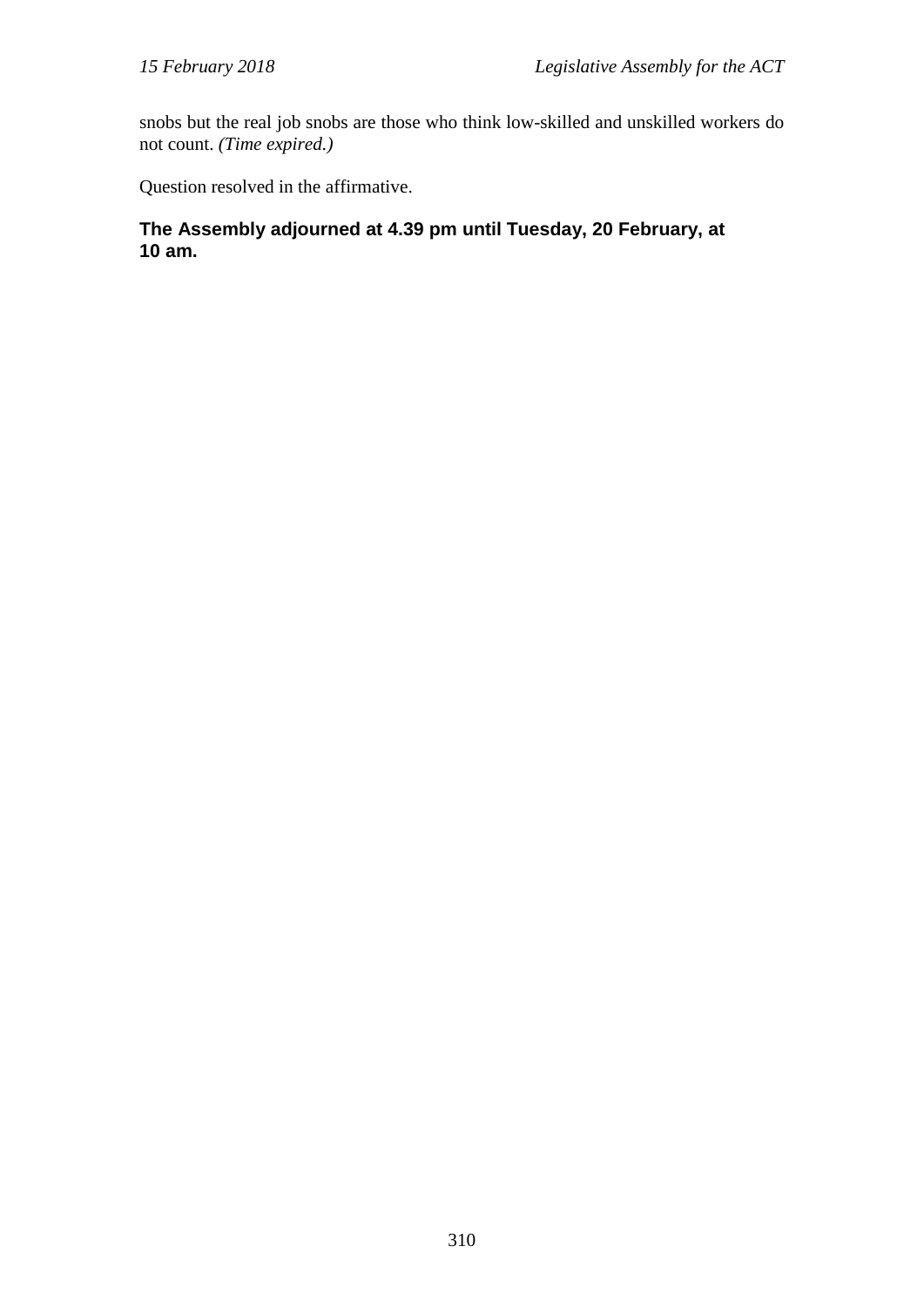# **Answers to questions**

## **ACT Ambulance Service—staffing (Question No 662)**

**Mrs Jones** asked the Minister for Police and Emergency Services, upon notice, on 22 September 2017:

- (1) What is the working minimum amount of crews the ACT Ambulance Service (ACTAS) provides at any given time.
- (2) How many times have ACTAS been below this level of minimum crewing during (a) 2017, (b) 2016-17 and (c) 2015-16.
- (3) Has there been a drop in the ACTAS emergency response times this year.
- (4) How many qualified ambulance officers are/were employed on a full-time contract with flexible working arrangements in (a)  $2017$ , (b)  $2016-17$  and (c) in  $2015-16$ .
- (5) Of those qualified ambulance officers employed on flexible working arrangements, what are the average hours they actually clock-on for per week.

**Mr Gentleman**: The answer to the member's question is as follows:

(1) ACTAS aims for a minimum of 10 emergency ambulance crews during each shift and provides for two additional demand crews each 24 hour period. These crews assist in the management of peak periods of community demand.

The minimum crewing level for emergency ambulances is informed by historical and predictive data analysis and reporting.

To further assist in response times and community safety, ACTAS utilises a deployment matrix to guide and inform the best placement of its available resources at any given time.

(2) There are two shifts per day (day shift / night shift), which equates to approximately 730 shifts per year. The table below represents the number of times where fewer than 10 emergency ambulances were available during a shift:

| <b>Financial Year</b>        | Shifts with less than minimum crewing |
|------------------------------|---------------------------------------|
| $2015 - 16$                  |                                       |
| 2016-17                      | 303                                   |
| 2017-18 (to 6 December 2017) |                                       |

During known periods of low demand, ACTAS may operate with fewer than 10 emergency ambulance crews in the knowledge that the high standard of care for the community is maintained. The figures in the table above include these instances.

(3) ACTAS emergency response times are publically available in the Report on Government Services (ROGS) at http://www.pc.gov.au/research/ongoing/report-ongovernment-services and in Justice and Community Safety Annual Reports at http://www.justice.act.gov.au/page/view/197/title/annual-reports.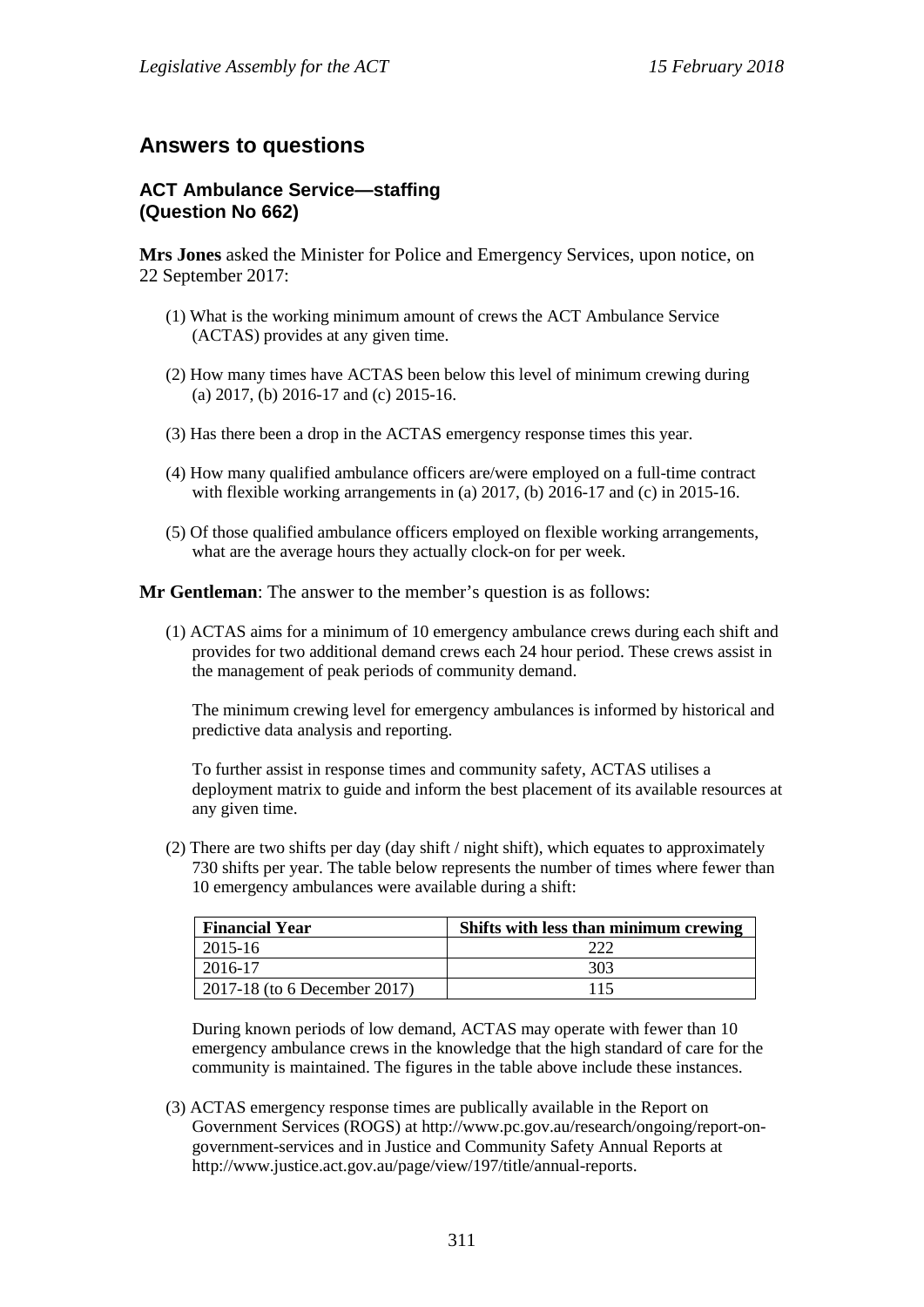(4) Staff numbers on flexible workplace arrangements fluctuate significantly over the course of a year. The table below represents the number of individual staff members employed on flexible working arrangements as at June each year:

| Date        | Number of individual staff members<br>employed on flexible working arrangements |
|-------------|---------------------------------------------------------------------------------|
| June $2015$ |                                                                                 |
| June $2016$ | 25                                                                              |
| June 2017   |                                                                                 |

All officers are permanent public servants working a variety of part-time hours.

(5) Providing a response to this question would require a considerable amount of staff time and resources to answer, and unreasonably redirect ESA personnel away from important functions. As such, I have determined it is not appropriate to provide a response to this question.

# **Canberra Hospital—patient flow management (Question No 774)**

**Mrs Dunne** asked the Minister for Health and Wellbeing, upon notice, on 27 October 2017:

- (1) In relation to the question taken on notice on 16 August 2017 about patient flow management, how many code yellow incidents occurred at The Canberra Hospital in (a) July 2016, (b) August 2016 and (c) September 2016.
- (2) Under the capacity escalation procedure, issued on 5 December 2016, for (a) July 2017, (b) August 2017 and (c) September 2017, how many (i) level 1, (ii) level 2 and (iii) level 3, escalations were recorded;
- (3) What are the criteria that determine each escalation level.

**Ms Fitzharris**: The answer to the member's question is as follows:

1. A Code Yellow is an emergency response code to deal with any internal incident that threatens to overwhelm or disrupt services.

Canberra Hospital and Health Services no longer refers to Code Yellow for patient flow pressures. Instead, a numerical escalation that is represented as Level 1 to Level 3 is outlined in the Capacity Escalation Procedure.

Number of equivalent code yellows recorded at the Canberra Hospital by month:

- a. July 2016 One
- b. August 2016 One
- c. September 2016 Three
- 2. Canberra Hospital and Health Services was at Alert Level 3 throughout July, August and September 2017. The following measures were put in place in order to safely manage capacity: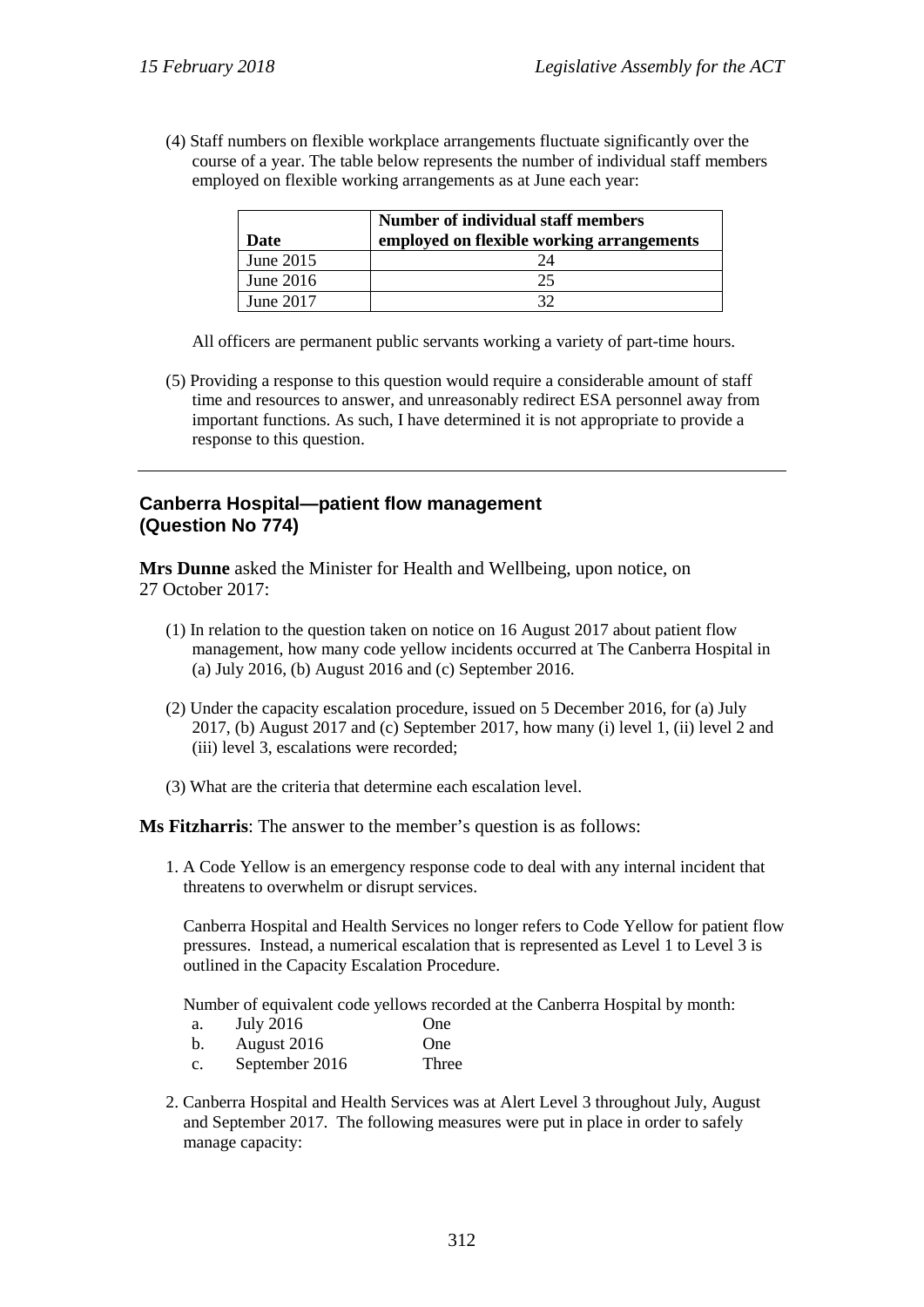- Winter inpatient bed management strategies.
- Nine more Emergency Department (ED) beds opened as the final stage of ED expansion in July.
- Additional nurses recruited in paediatrics, as well as permanent and casual positions in the nurse/midwifery relief pool.
- Adjusted wards person rosters to meet afternoon/evening demand through ED and Medical Imaging.
- More Hospital Assistants to clean beds and maintain medical stock levels.
- Increased afternoon and evening availability of the central equipment courier for transporting items including medication to and from pharmacy and pathology.
- Winter testing regime in Pathology, increasing instrument capacity, staff availability over the weekend, and prioritising ED and inpatient samples.
- Daily operational focus on managing patient movement through the hospital.
- Organisational targets focusing on discharging patients who are safe to go home earlier in the day; ensuring continued safe discharges across the weekend and reducing length of stay where clinically appropriate.
- Aim to keep long length of stay patients below 250 (days).
- Communications strategies throughout Canberra Hospital to ensure staff were cognisant of demand pressures.
- 3. As outlined in the Capacity Escalation Procedure, there are three levels of alert and the criteria that determine each escalation level are:

**Alert Level 1** - beds available for new admissions and patient flow being achieved. Trigger: two or more of the following:

- Hospital 90-94 per cent occupancy across all Divisions
- Five or below bed booked patients in the Emergency Department (ED)
- Intensive Care Unit (ICU) at capacity (funded beds)

**Alert Level 2** - limited availability of beds, patient flow is compromised Trigger: two or more of the following:

- Hospital 95-99 per cent occupancy across all Divisions
- Between six or 10 bed booked patients in the ED
- ED resuscitation room full
- ICU over capacity (funded beds)
- Isolation beds unavailable
- Ambulance off loads in ED corridor

**Alert Level 3** - bed availability critical services disrupted

Trigger: two or more of the following:

- Hospital  $> 100$  per cent occupancy
- More than 11 bed booked patients in ED
- All surge beds open
- Unable to decant resuscitation room
- Unable to admit patients from other hospitals
- Isolation beds unavailable and cohorting unable to be implemented
- ICU over capacity (funded beds)
- Considering cancellation of surgery.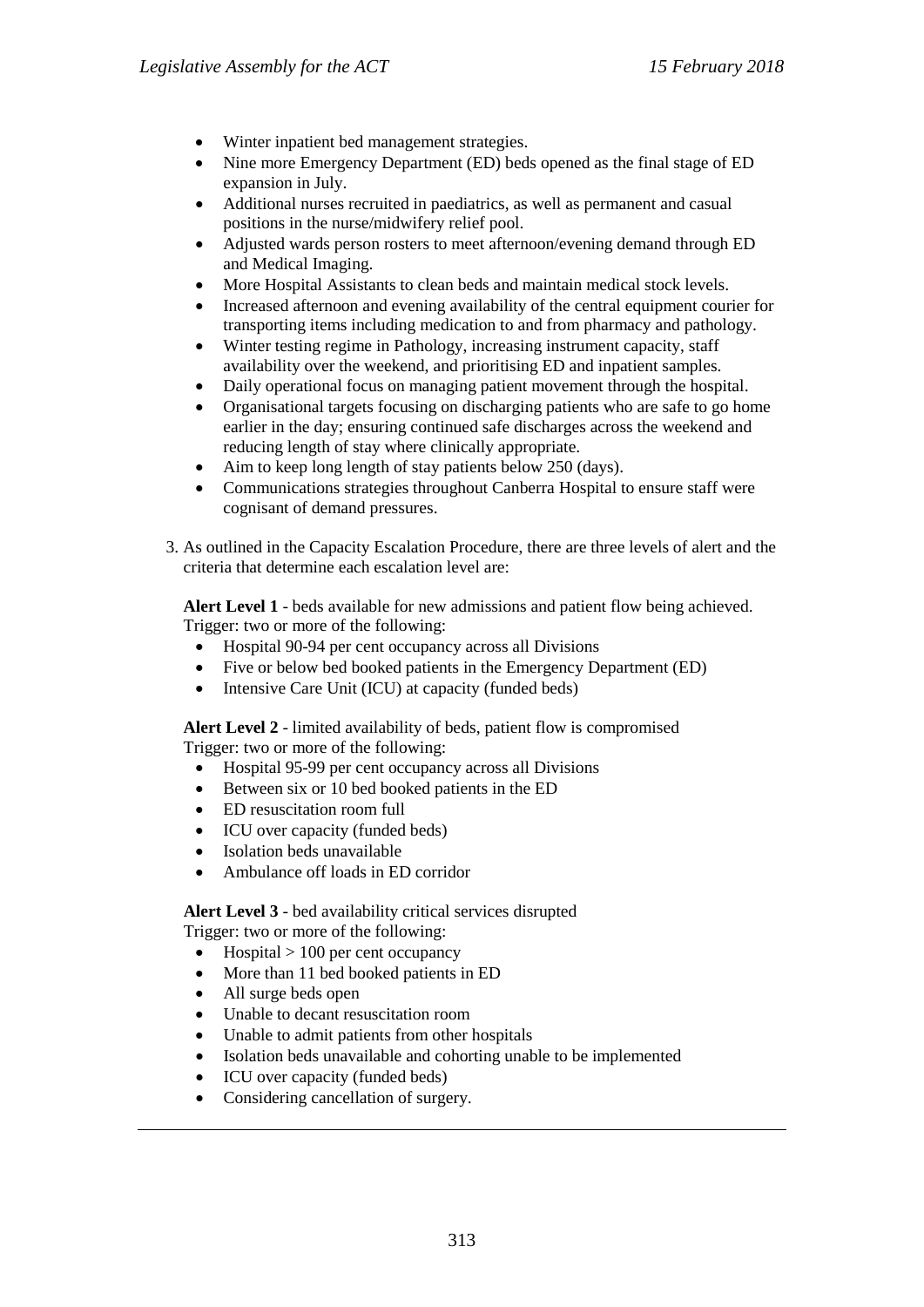# **Health—waiting times (Question No 775)**

**Mrs Dunne** asked the Minister for Health and Wellbeing, upon notice, on 27 October 2017:

In relation to the answer to question on notice No 524, how many (a) category 1 patients were on a wait list and of those, how many were on a wait list for longer than 30 days, (b) category 2 patients were on a wait list and of those, how many were on a wait list for longer than 90 days and (c) category 3 patients were on a wait list and of those, how many were on a wait list for longer than 365 days on (i) 30 June 2016, (ii) 31 December 2016 and (iii) 30 June 2017.

**Ms Fitzharris**: The answer to the member's question is as follows:

1. The following table shows:

- the number of patients Ready for Care and
- the number of Patients waiting longer than clinically recommended time frames on the Gastroenterology Waiting list for the requested time periods.

| period           | <b>Clinical</b><br><b>Urgency</b> | <b>Clinically</b><br>recommended<br>time frames | <b>Ready for care</b><br><b>Patients on Wait</b><br>list | <b>Patients waiting longer</b><br>than clinically<br>recommended time |
|------------------|-----------------------------------|-------------------------------------------------|----------------------------------------------------------|-----------------------------------------------------------------------|
|                  |                                   | (days)                                          |                                                          | frames                                                                |
| 30 June 2016     |                                   | 30                                              | 785                                                      | 684                                                                   |
|                  | $\mathfrak{D}$                    | 90                                              | 1535                                                     | 1108                                                                  |
|                  | 3                                 | 365                                             | 1536                                                     | 586                                                                   |
| 31 December 2016 |                                   | 30                                              | 364                                                      | 261                                                                   |
|                  | $\mathfrak{D}$                    | 90                                              | 1843                                                     | 1613                                                                  |
|                  | 3                                 | 365                                             | 1779                                                     | 871                                                                   |
| 30 June 2017     |                                   | 30                                              | 430                                                      | 223                                                                   |
|                  | $\mathfrak{D}$                    | 90                                              | 1614                                                     | 1340                                                                  |
|                  | 3                                 | 365                                             | 1741                                                     | 1061                                                                  |

# **Rural fire services—radio network (Question No 828)**

**Mrs Jones** asked the Minister for Police and Emergency Services, upon notice, on 1 December 2017:

- (1) What fireground radio communications devices and software do ACT Rural Fire Service (RFS) units use.
- (2) How does this compare with the NSW RFS counterparts.
- (3) Is fireground radio communication between ACT and NSW RFS units direct and secure; if not, what actions are being undertaken to resolve this.
- (4) Are there any plans to upgrade the ACT RFS fireground radio communication devices and software.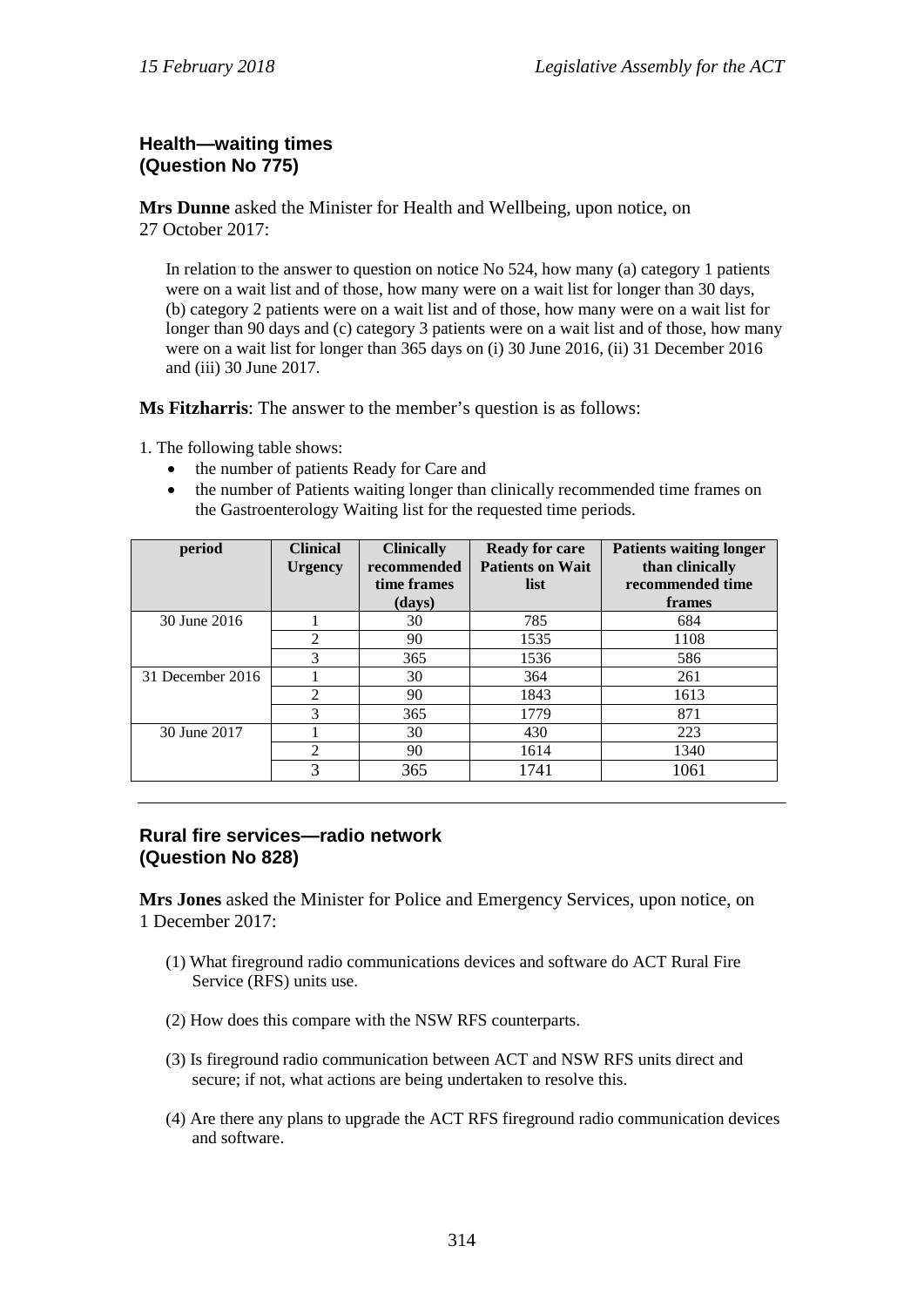**Mr Gentleman**: The answer to the member's question is as follows:

- (1) The ACT Rural Fire Service (ACTRFS) units use handheld and vehicle mounted radios using either the Territory Radio Network or Very High Frequency (VHF).
- (2) The NSW Rural Fire Service (NSWRFS) units use handheld and vehicle mounted radios using either the Government Radio Network, VHF, Ultra High Frequency (UHF) or Private Mobile Radio (PMR). The radio in use is dependent on the area of NSW you are in.
- (3) Currently there are no ACTRFS radio channels that are secured and there are no plans to secure them as the ACTRFS re-broadcasts some operational channels on a local open VHF channel for situational awareness for ACT landholders. There is full interoperability between ACTRFS and NSWRFS on the Government Radio Network and Territory Radio Network (GRN/TRN).
- (4) The ACT Government (including the ACT Emergency Services Agency) is in the process of procuring new radios under the Computer Aided Network and Territory Radio Network (CAD/TRN) technology upgrade. The tender evaluation is in process and commercial in confidence.

### **National disability insurance scheme—transition (Question No 829)**

**Ms Lee** asked the Minister for Disability, Children and Youth, upon notice, on 1 December 2017:

- (1) Does the latest ACT Public Dashboard on the National Disability Insurance Scheme (NDIS) state that as at 30 September 2017 (a) 6 309 participants have been determined eligible and active and 6 021 of them have a plan and (b) 1088 are ineligible and 355 are inactive; if so, what is the current status of the 288 that, as at 30 September, did not have a plan.
- (2) Of the 1088 that were found to be ineligible (a) how many were previously recipients of support packages from the ACT Government and (b) what were the reasons for ineligibility.
- (3) How long can a person with an NDIS plan that is categorised as inactive continue to have that plan.

**Ms Stephen-Smith**: The answer to the member's question is as follows:

- (1) (a) The figures quoted from the ACT Public Dashboard on the National. Disability Insurance Scheme (NDIS) as at 30 September 2017 are correct.
	- (b) The National Disability Insurance Agency (NDIA) is responsible for the approval of participant plans. The current status of 288 identified active eligible participants who do not have approved plans is a matter for the NDIA. The ACT Government, through the Office for Disability, is able to advocate on behalf of individuals who may have concerns regarding their planning process. However, only the NDIA can advise on the current status of the 288 active eligible participants who did not have approved plans as of 30 September 2017.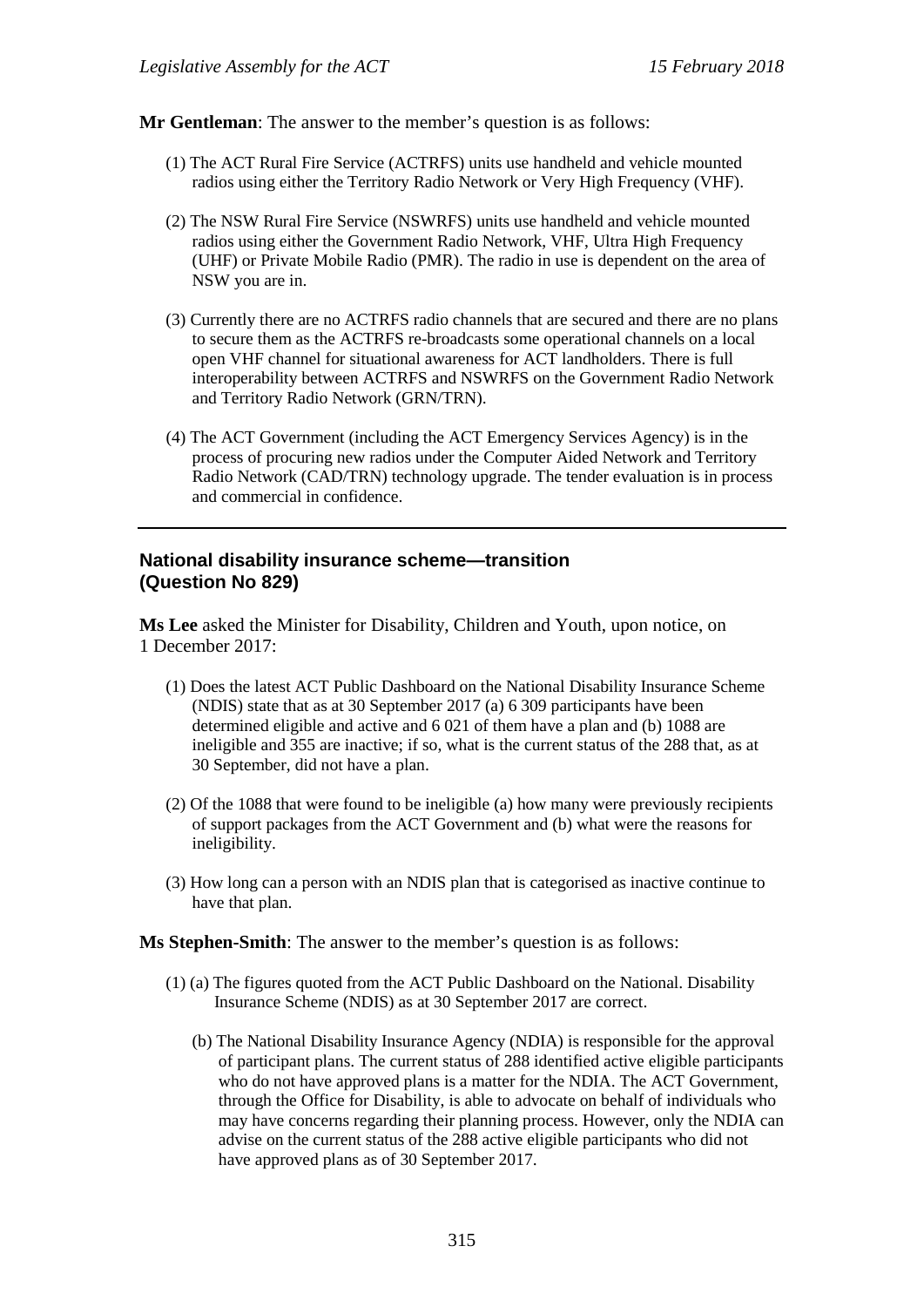(2) (a) The ACT has fully transitioned all eligible participants to the NDIS. The ACT Government is not aware of any people found ineligible by the NDIS that were previous recipients of ACT Government services and/or supports.

There may be instances where the NDIA has subsequently determined that an individual no longer meets the NDIS eligibility requirements, or proposes a significant reduction in the individual's package. Should such instances be drawn to the ACT Government's attention, the Office for Disability would contact the individual and advocate on their behalf, as appropriate.

- (b) Confidential NDIS participant information is not made publicly available and is not generally provided to the ACT Government.
- (3) An NDIS participant's plan is reviewed every 12 months, including consideration of the participant's ongoing eligibility.

# **Sport—ovals (Question No 830)**

**Mr Milligan** asked the Minister for Sport and Recreation, upon notice, on 1 December 2017:

- (1) In relation to the provision of additional facilities for groups using Amaroo Playing Fields and maintenance of off-oval event areas, can at least two additional throw circles be provided on the lower oval at Amaroo Playing Fields.
- (2) Can Gungahlin Little Athletics Centre be assisted with a reduced hiring fee for the usage of the main (football) oval.

**Ms Berry**: The answer to the member's question is as follows:

- (1) The Amaroo Playing Fields are currently serviced by five throwing circles. While there is no capacity to provide additional throwing circles at this time, this request will be considered among other competing priorities for future upgrades of sportsground facilities.
- (2) Hire fee rates have been established through consultation with the sporting community and already provide for reduced rates for junior sport use. The government applies a fair and consistent approach to providing public subsidies to all user groups.

#### **Transport—light rail (Question No 836)**

**Ms Lawder** asked the Minister for Transport and City Services, upon notice, on 1 December 2017:

(1) In relation to the answer to question on notice No 668, what requirements are Canberra Metro required to comply with in accordance with the local industry project agreement.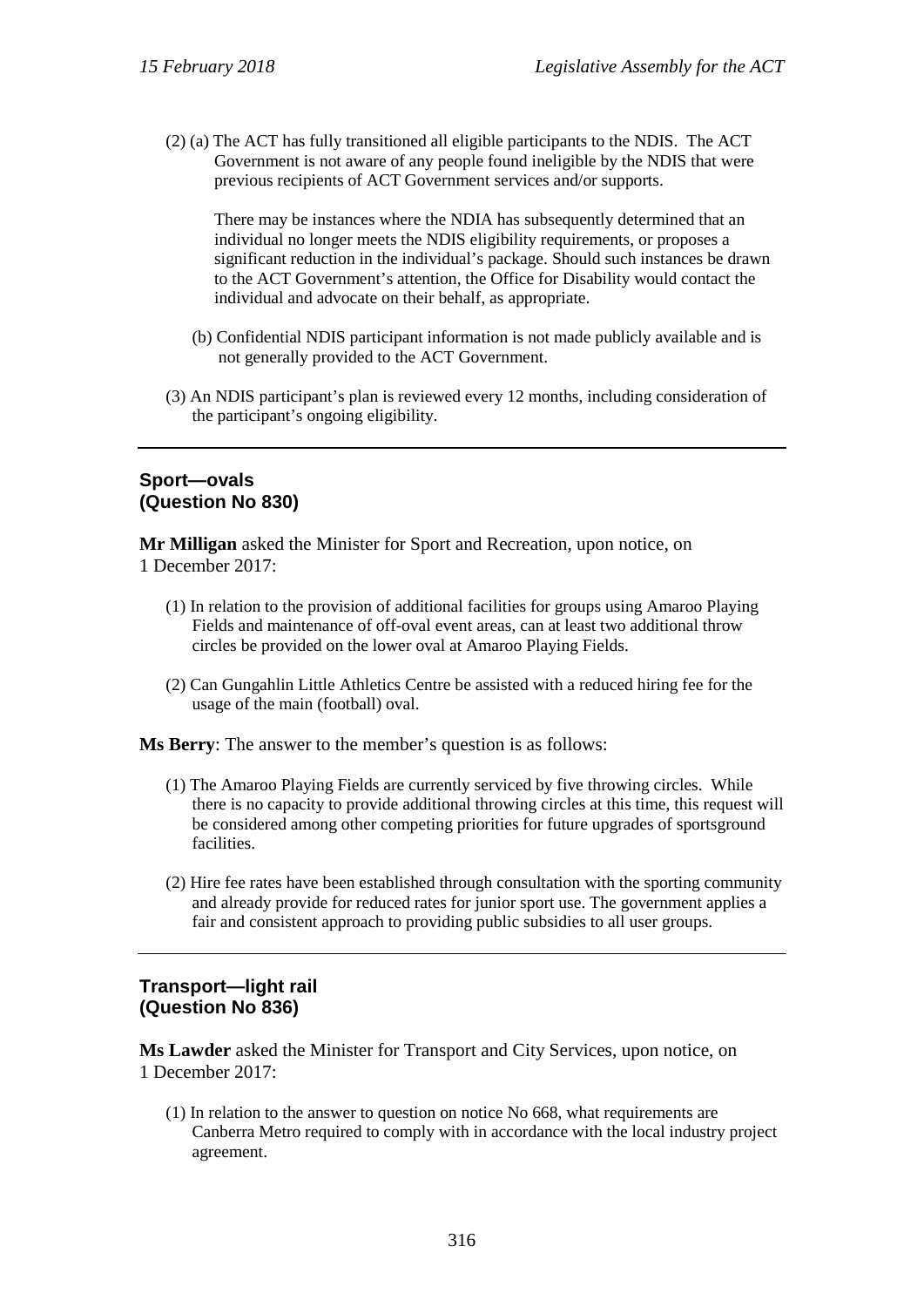(2) What targets does this agreement apply in regards to contracts awarded to local entities.

**Ms Fitzharris**: The answer to the member's question is as follows:

- (1) The Canberra Metro Consortium has a contractual obligation to recognise the ACT Government's requirements for local industry participation.
- (2) In accordance with its contractual obligations, Canberra Metro has prepared its Local Industry Participation Plan (LIPP), which contains the commitment to a percentage of locally resourced products and services during delivery phase of 50%.

### **Energy—concessions (Question No 839)**

**Ms Le Couteur** asked the Treasurer, upon notice, on 1 December 2017:

- (1) Given that from 1 July 2017 the energy and utility concession and the water and sewerage rebate were combined into a single Utilities Concession at a maximum rebate of \$604 per household and prior to this renters received up to \$426 and home owners \$850, how many renters are able to access the concession.
- (2) What was the additional cost to government per year of the changes in concession.
- (3) Is the Treasurer able to say what would the cost to government have been for providing renters with the same total level of concessions that home owners received.
- (4) Given that rates rebates used to be 50 percent of rates for eligible home owners and is now capped at \$700 per annum except for pre-existing eligible homeowners where the rebate has been rebate capped at the 2015–16 level if it exceeded \$700 in that year, what would the total cost to government have been if the 50 percent rates rebate was continued for eligible home owners.
- (5) How many homeowners receive the 50 percent rebate.

**Mr Barr**: The answer to the member's question is as follows:

(1) Data specific to renters is not available for the new scheme as this is not collected.

However, while eligible home owners had access to the former water and sewerage rebate, there were around 18,900 energy and utility concession recipients, out of a total of 33,400, who did not receive the water and sewerage rebate in 2016-17 prior to these changes. The numbers used are approximate as these can change monthly.

This included a combination of renters, unit owners, and any other cases where a person who was eligible for the energy and utility concession did not have a water and sewerage account in their name or was not listed on the title of the property as owner or part owner.

There is no equivalent data for 2017-18.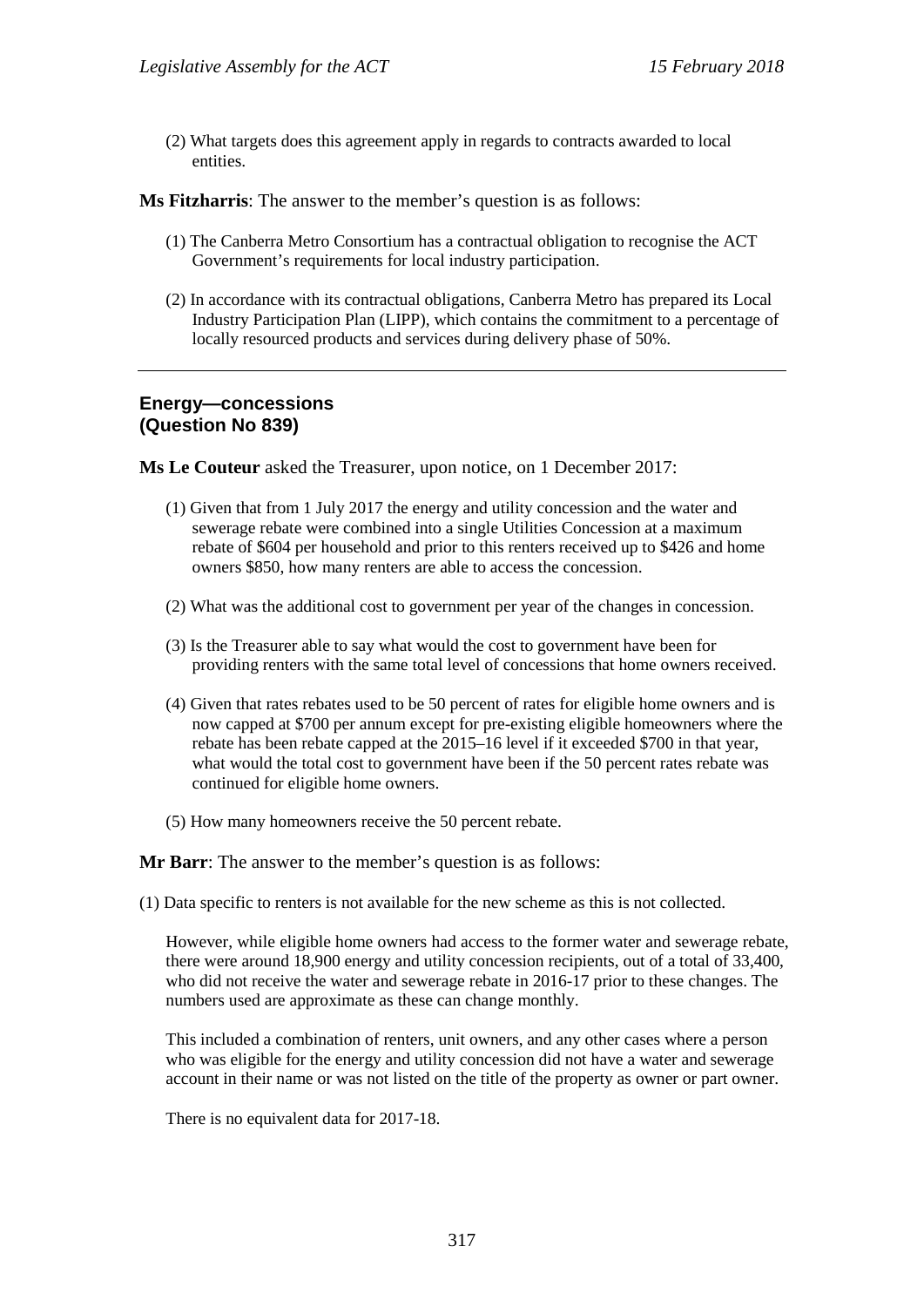- (2) The changes introduced from 1 July 2017 are a redistribution of the concession and there is no additional cost per year.
- (3) The additional cost in 2017-18 to provide the same value of assistance that home owners received in 2016-17 to all concession recipients would have been around \$8 million.
- (4) Analysis undertaken prior to the 2016-17 Budget estimated the cost of the uncapped 50 per cent general rates rebate would reduce by around \$100,000 in 2016 17. The revenue savings associated with freezing the uncapped rebate increase over time as general rates increase in line with the government's tax reform program to abolish conveyance duty.

Eligibility to receive the uncapped concession was based on year of entry, with all other eligibility criteria the same as the uncapped concession. This meant the gap between the two schemes was increasing. The freezing of the uncapped rebate was introduced to make the scheme fairer by reducing the gap between the uncapped and capped schemes over time.

(5) 2,643 properties received the uncapped 50 per cent rebate in 2016-17 (up to the value of the concession received in 2015-16). On average, the uncapped rebate is around \$910 compared to the capped rebate of \$700. Around 16,000 properties received the capped rebate in 2016-17.

# **Schools—advertising and sponsorship (Question No 842)**

**Ms Le Couteur** asked the Minister for Education and Early Childhood Development, upon notice, on 1 December 2017:

- (1) In relation to alcohol advertising restrictions at Education Directorate facilities, what is the ACT schools' policy for types of advertising and sponsorship.
- (2) Are schools restricted in their options for sponsorship.
- (3) Can alcohol companies sponsor activities run by ACT schools.

**Ms Berry**: The answer to the member's question is as follows:

1. As stated in Part 3.2 of the Directorate's Corporate Sponsorship Procedure, which can be found at:

https://www.education.act.gov.au/publications and policies/policy-

search?result\_791371\_result\_page=S&queries\_name\_query=sponsorship&search\_page \_752597\_submit\_button=Submit&current\_result\_page=1&results\_per\_page=10&subm itted\_search\_category=&mode=

*Direct sponsorship agreements will only be negotiated with organisations whose public image, products and services are consistent with the values, corporate purpose and specific policies of schools, the Directorate and the ACT Government. Any company or organisation whose name is associated with the manufacture, distribution or sale of tobacco products, alcoholic beverages, pornography or armaments is not regarded as an appropriate sponsor.*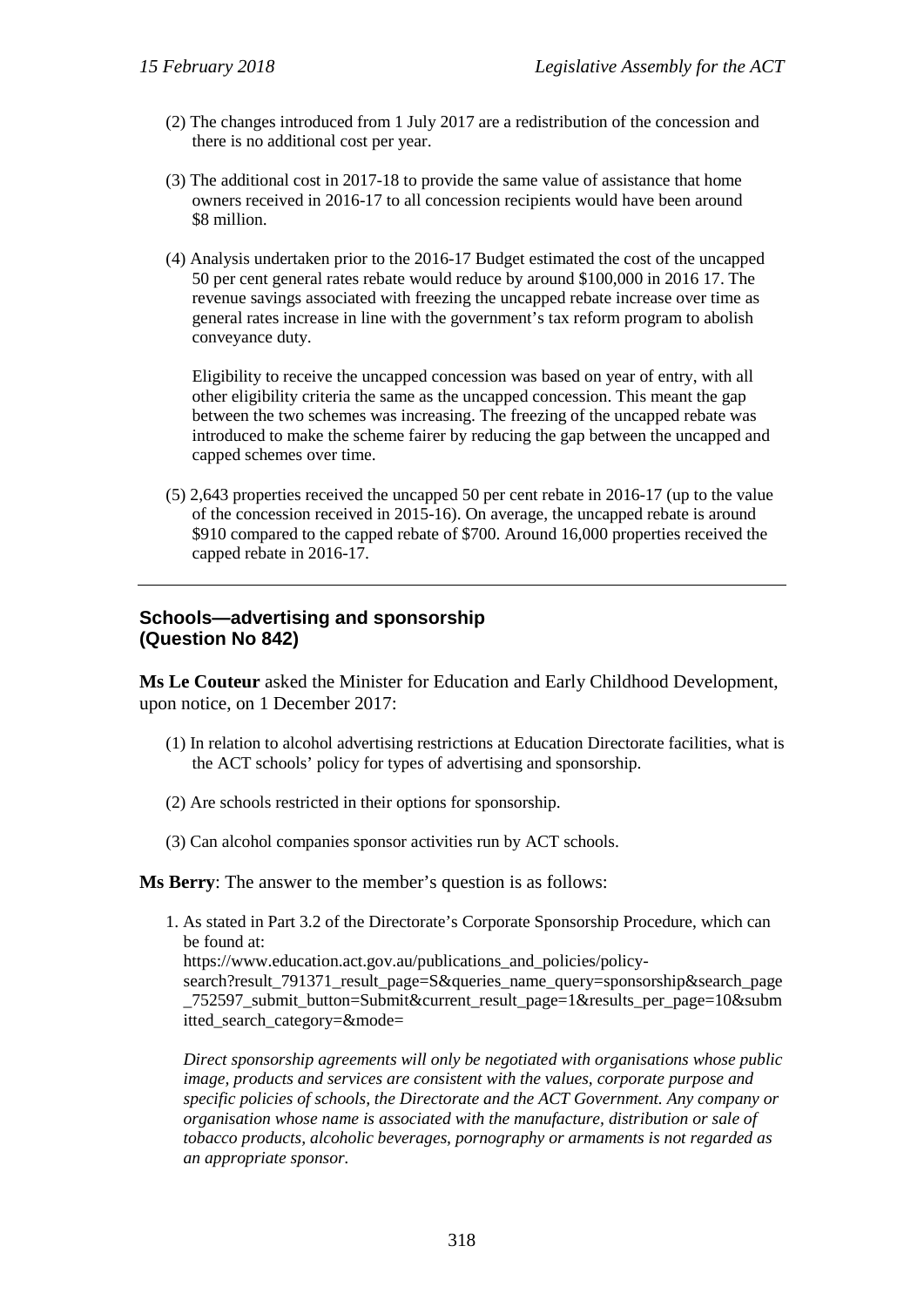- 2. Yes schools are restricted in their options for sponsorship.
- 3. No, alcohol companies are not able to sponsor activities run by ACT schools.

#### **Housing—rental bond scheme (Question No 843)**

**Ms Le Couteur** asked the Minister for Housing and Suburban Development, upon notice, on 1 December 2017:

- (1) Further to the answer to question on notice No 653 in relation to the Rental Bonds Scheme, are people who are on government welfare benefits eligible to apply for a bond loan.
- (2) How quickly are bond loans processed.
- (3) How long does a person have to pay off the loan and what is the average repayment schedule.
- (4) How is the bond loan scheme being promoted.

**Ms Berry**: The answer to the member's question is as follows:

- (1) People on statutory incomes may apply for the rental bond loans scheme providing they are within the income test thresholds applicable for their circumstances and meet the eligibility criteria of the scheme.
- (2) For the period 1 July 2017 to 30 November 2017, the average time between receipt of application and approval of the bond loan was 10 calendar days.
- (3) Rental Bond Loans are repaid over 20 months from the start of the repayment schedule. The repayment schedule begins no later than 3 months from the date the loan is granted. For the period from 1 July 2017 to 30 November 2017, the average amount paid per instalment was \$26.98.
- (4) Information about the rental bond loan scheme is available on the Community Services Directorate website. I have also taken the opportunity to write to key external stakeholders to highlight the scheme and encourage those who are eligible to apply.

## **ACTION bus service—bus shelters (Question No 847)**

**Ms Le Couteur** asked the Minister for Transport and City Services, upon notice, on 1 December 2017:

- (1) Is advertising for alcohol allowed on Adshel private bus shelters.
- (2) What are the terms of their contract.
- (3) Are there any other restrictions in their contract.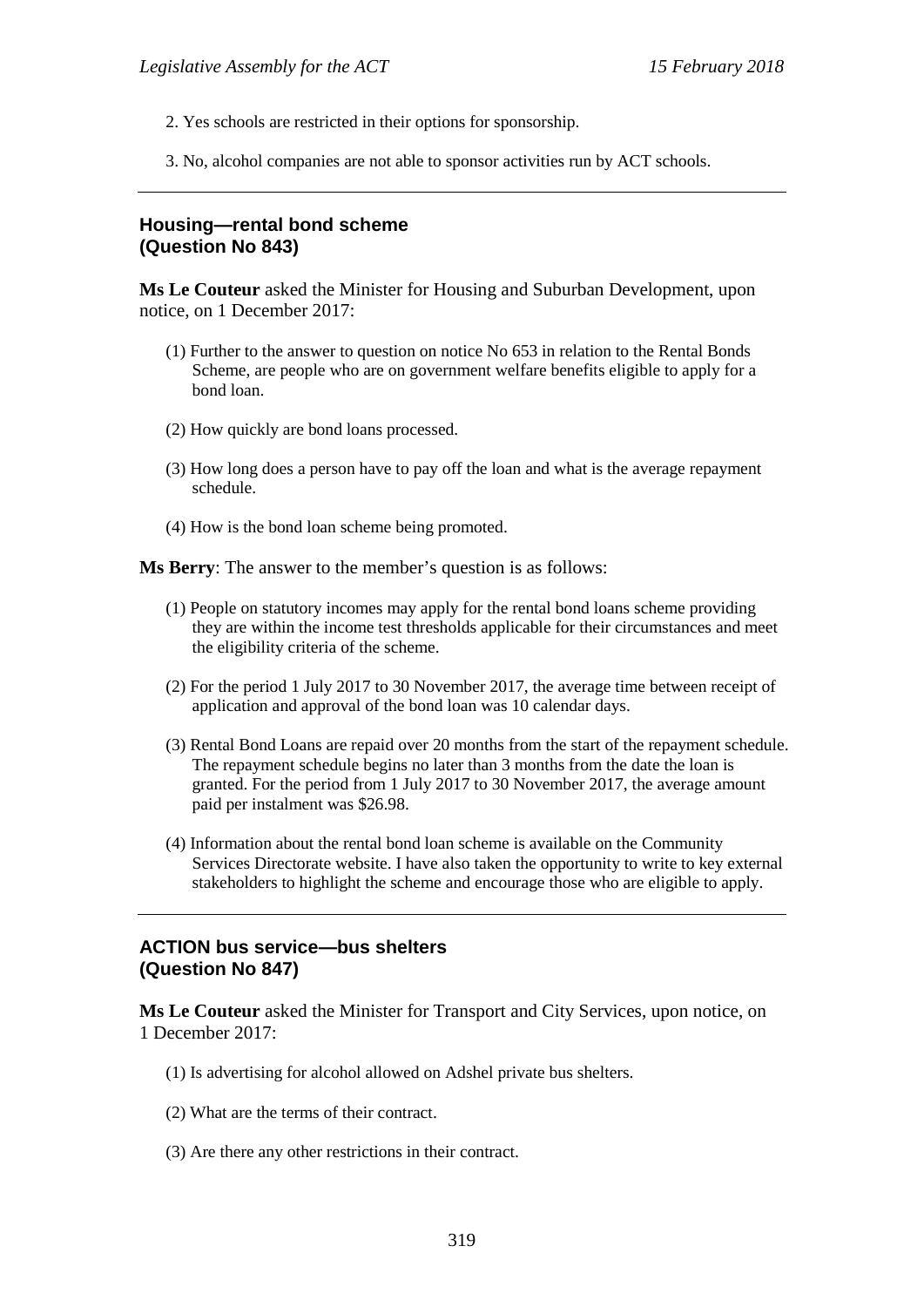**Ms Fitzharris**: The answer to the member's question is as follows:

- (1) Yes, alcohol advertising is permitted in the ACT. However, all advertising has to meet the guidelines set by the Outdoor Media Association (OMA), the Australian Association of National Advertisers (AANA) Code of Ethics, the AANA Code for Advertising and Marketing Communications to Children and the ABAC Responsible Alcohol Marketing Code.
- (2) Under the contract, prohibited advertisements include those that:
	- (a) are political, religious, pornographic, false or misleading;
	- (b) depicts smoking or tobacco products or products or activities contrary to public health;
	- (c) resembles any traffic signs, or has the appearance of giving any instructions or other directions to traffic, or constitutes a traffic hazard;
	- (d) promotes unlawful or illegal goods, services or activities;
	- (e) are determined by the Territory acting reasonably to be offensive; or
	- (f) are determined by the Territory acting reasonably to have negative impact on the Territory's promotion of public transport.
- (3) There are no other restrictions other than all advertising content meeting the Outdoor Advertising Standards which is set by the Advertising Standards Bureau.

## **Housing—residential tenancy legislation reviews (Question No 853)**

**Ms Le Couteur** asked the Attorney-General, upon notice, on 1 December 2017:

- (1) In relation to previous and ongoing reviews of residential tenancies legislation in the ACT, what reviews, either internal or via an external agency or consultant, have been undertaken into residential tenancies legislation or process in the last five years.
- (2) What were the recommendations, resolutions or outcomes of those reviews, broken down into (a) completed (with date), (b) in progress (with tentative completion date), (c) ongoing, (d) rejected and (e) lapsed.

**Mr Ramsay**: The answer to the member's question is as follows:

(1) The Residential Tenancies Act 1997 (RTA) was formally reviewed once in the last five years. The review of the RTA took place from 2014 to 2016. The Justice and Community Safety Directorate (JACS) undertook public consultation between 24 July 2014 and 12 September 2014. Public consultation was advertised on the JACS website and the ACT Government's 'Time to Talk' page. JACS officers also notified community organisations about the review.

Two discussion papers were developed about the RTA to assist with consultation. One focused on general RTA issues, while the other focused on social housing issues. Feedback on the review was provided through written submissions, telephone submissions, an online survey and attendance at one of two public forums held during the consultation period. The public forums were facilitated by an external facilitator, Ms Cathi Moore.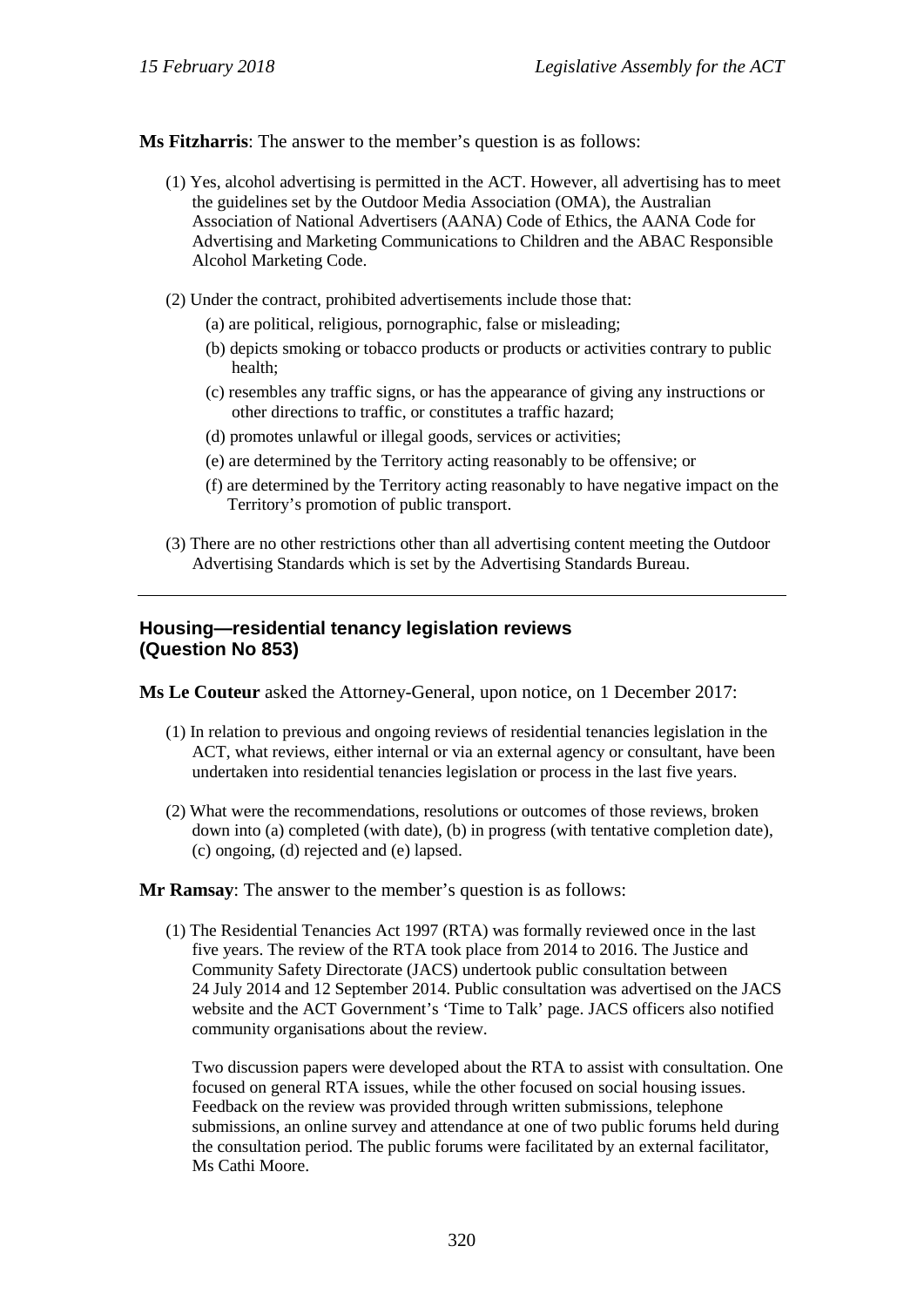The online survey received 94 responses. JACS received four submissions through the JACS website, 23 by email and eight by post. Approximately 40 people attended the two public forums.

(2) The report on the review of the RTA was tabled in the ACT Legislative Assembly during the June 2016 sittings. The report included first and second tranche recommendations.

#### First tranche recommendations

The RTA and *Uncollected Goods Act 1996* were amended in 2016 to give effect to the first tranche recommendations in the report. The *Residential Tenancies Legislation Amendment Act 2016* made the following amendments:

1. The RTA contains an optional 'fair clause for posted people', which the parties to the agreement can terminate the agreement if posted elsewhere in the course of their employment (e.g. military deployments in the defence force). The RTA was amended to provide:

(i) in order to be valid, a notice exercising the posting clause must be accompanied by evidence, such as a letter from the employer confirming the details of the deployment and confirming that the timing is non-negotiable; and

(ii) the notice period for exercising the posting clause that has the effect of terminating a fixed term lease be increased from four weeks to eight weeks.

- 2. The RTA was amended to provide that, where a protection order has been granted with an exclusion clause, a protected person can apply to ACAT for an order to terminate the tenancy and to require the lessor to enter into a tenancy agreement with that person.
- 3. Section 44 of the RTA was amended to include a note stating that where an interim domestic violence or personal protection order with an exclusion clause is in place and the protected person is a tenant who wishes to leave the property, this may constitute grounds for termination of a fixed term agreement due to significant hardship.
- 4. The Standard Terms of the RTA were amended to expressly permit a protected person under an interim or final order (whether a tenant or person residing at the residence) to change the locks. A copy of the key to the changed lock must be provided to the lessor or their agent as soon as possible unless doing so would compromise the safety of the protected person.
- 5. The RTA was amended to include a requirement for end-of-tenancy inspections in the presence of both the lessor and the tenant. The amendment also requires a condition report based on the final inspection and signed by both parties where possible.
- 6. The RTA was amended to require the lessor to notify the tenant if they will be making a claim on the bond and the reason for the claim.
- 7. The Uncollected Goods Act was amended to clarify the application of the Act for lessors dealing with goods, including abandoned vehicles, left on leased premises and in common areas of complexes by an outgoing tenant
- 8. The RTA was amended to allow the inclusion of an optional additional 'break-lease' term similar to those available in NSW.
- 9. The RTA was amended to provide a right of access to a lessor or their agent where they reasonably believe that premises have been abandoned. The amendments include safeguards to prevent any potential misuse of this provision.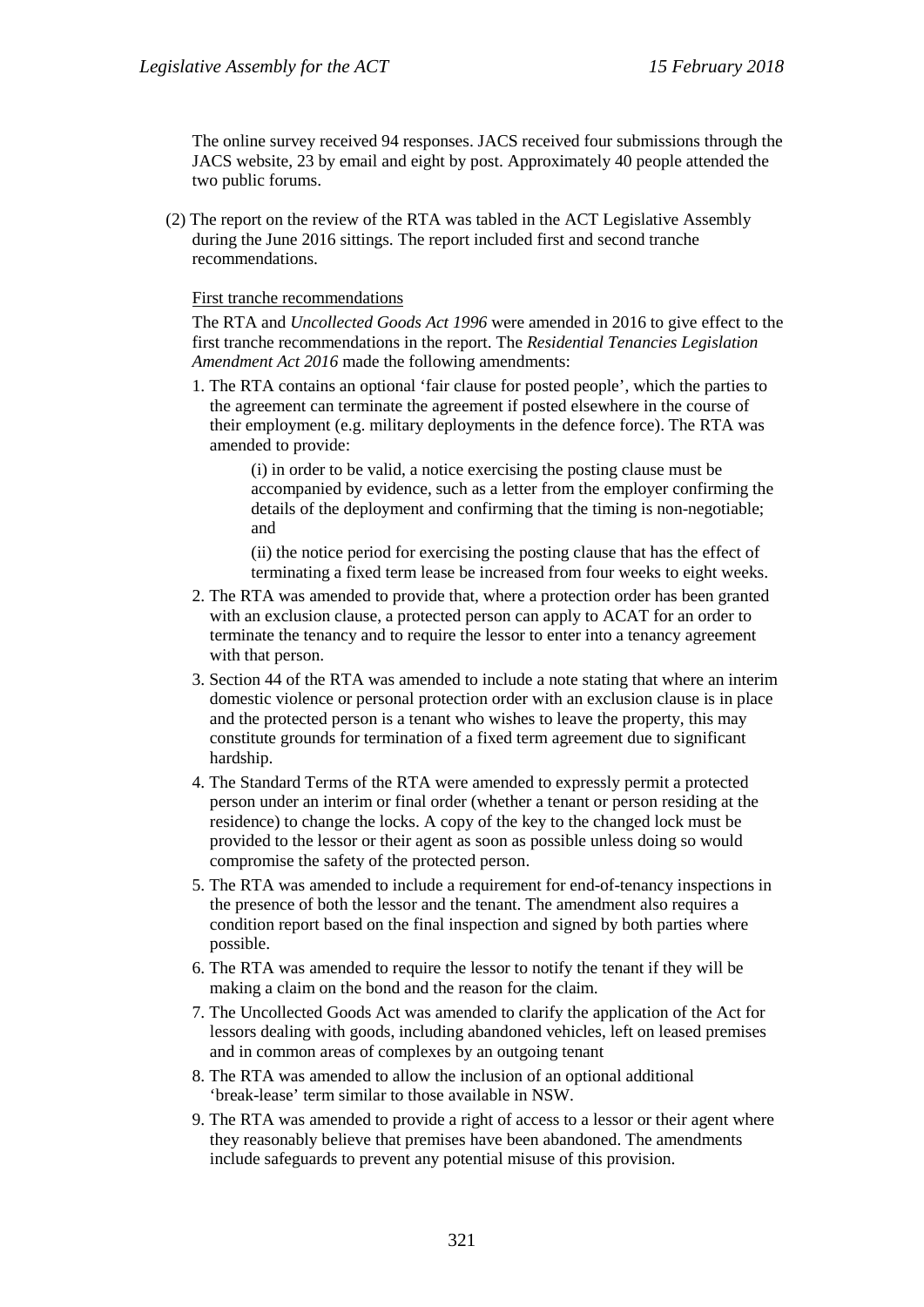- 10. The RTA was amended to require properties without an Energy Efficiency Rating (EER) to be identified as such when advertised for rent.
- 11. The RTA was amended to mandate smoke alarms in all rental properties in the ACT, with tenants responsible for replacing batteries and reporting when the smoke alarm is not working, and lessors responsible for installation and maintenance.
- 12. The RTA was amended to recognise the reasonable costs of re-securing a property in response to a failure by a tenant to return keys to the lessor as a legitimate matter for a bond deduction.

#### Second tranche recommendations

The second tranche recommendations cover issues that were identified as significant during the review but required further legislative development. The report made the following second tranche recommendations:

- 1. Consider amending the RTA to include provisions similar to those in the NSW Act that a tenant may terminate a fixed term lease with 14 days notice if they can demonstrate they have accepted accommodation in social housing premises or an aged care facility or the lessor intends to sell the premises and did not disclose this before entering into the fixed term agreement.
- 2. Consider amending the Standard Terms to reduce the notice required for a lessor to terminate a periodic tenancy from 26 weeks to 12 weeks.
- 3. Consider amending clause 28 of the Standard Terms to reduce the maximum rent payable in advance to two weeks, instead of the current four weeks.
- 4. Consider amending the RTA to include a power for ACAT to issue notices about additional inconsistent terms that may be included in a lease without seeking ACAT endorsement. Notices issued by ACAT would be notifiable instruments. Criteria for inconsistent terms would be developed under s 10 (6) of the RTA.
- 5. Consider amending the RTA to provide that the unlawful inclusion of terms that are inconsistent with the RTA, or additional terms that have not been endorsed by ACAT, constitutes grounds for a tenant to terminate a lease.
- 6. Consider amending clause 70(a) of the Standard Terms (Tenant must not use the premises for illegal purposes and must not disturb the neighbours) to remove or modify the requirement for a 'detriment to the lessor's interest in the premises'.
- 7. Consider amending the RTA to remove the self-executing component of the conditional termination and possession order (CTPO) provisions, so that a breach of a CTPO does not automatically end the tenancy.

Where a breach occurs, the lessor would have the right to apply for a termination and possession order and a warrant for eviction within 60 days of the breach initially occurring. If a lessor chooses not to pursue a breach of a CTPO, the tenancy and order would continue unaffected, with the debt remaining with the tenancy. Further breaches may be actioned within 60 days of occurring.

- 8. Consider establishing a working group to consider the issues relating to occupancy agreements and develop recommendations. The working group would be asked to consider the development of standard occupancy terms, with particular emphasis on providing occupants with protections similar to those enjoyed by tenants as far as possible while retaining flexibility.
- 9. Consider amending the RTA to provide that a lessor cannot unreasonably refuse a subletting arrangement for part of the property, or a request to join a party to the lease, similar to the NSW provision. This amendment would not apply to social housing tenancy agreements.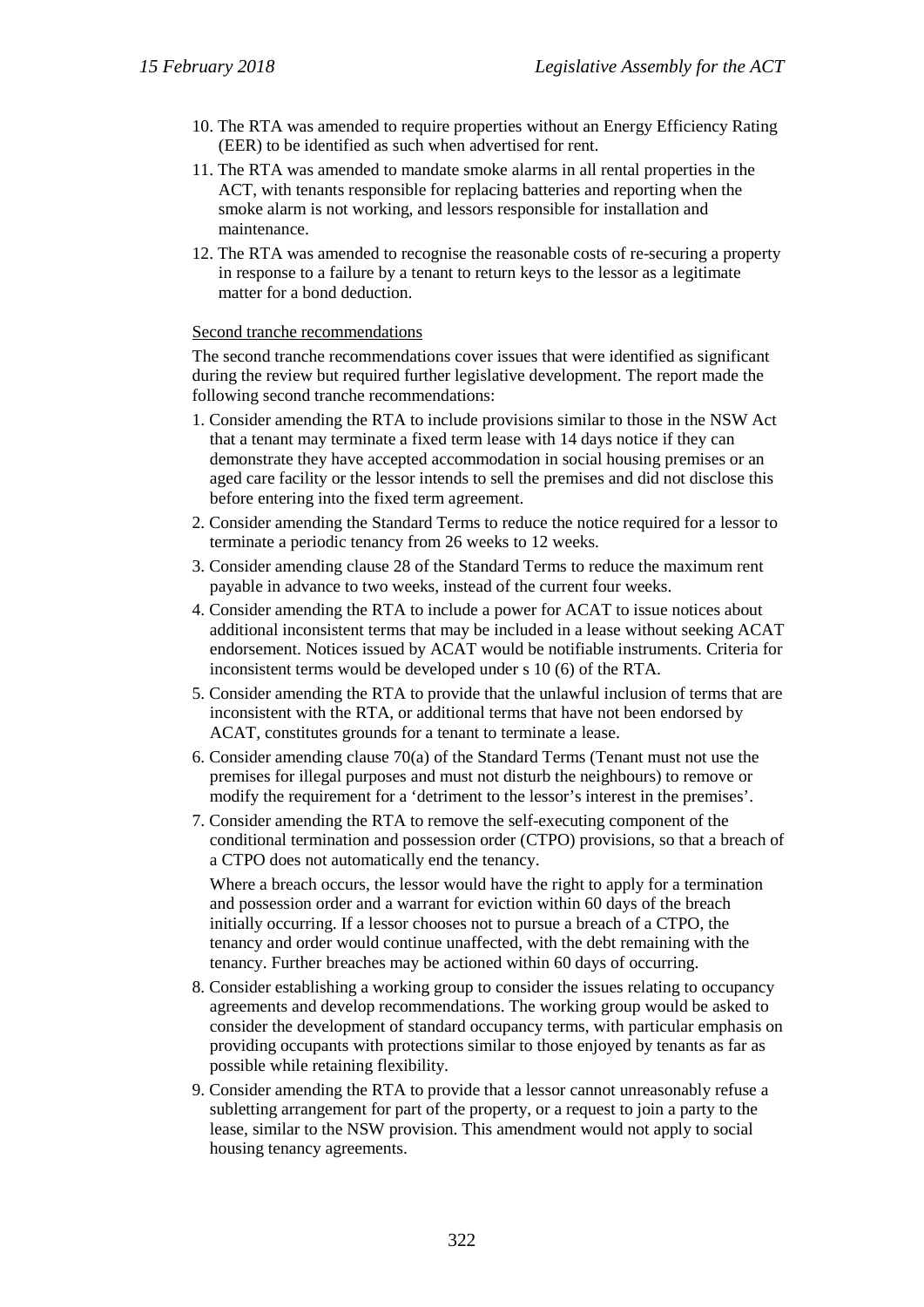10. Consider amending the RTA to:

(i) preserve a periodic tenancy notwithstanding termination by a co-tenant, broadly consistent with s 101 of the NSW Act; and

(ii) permit remaining co-tenants to apply to ACAT to terminate the tenancy as a whole.

- 11. Consider amending the RTA to allow a single co-tenant to terminate a fixed term tenancy while preserving the tenancy for the remaining co-tenants, provided that it is appropriate to do so in the circumstances of the case, similar to s 102 of the NSW Act.
- 12. Consider developing minimum standards for reasonable security in ACT rental properties, similar to Western Australian requirements, with guidelines to be developed in consultation with stakeholders, and standards to initially apply only to new properties in the rental market.

Since the passage of the Residential Tenancies Legislation Amendment Act, JACS officers have been considering the second tranche recommendations. All of the second tranche recommendations are under consideration and none of the recommendations have been rejected. Three working groups of key stakeholders have been formed to examine issues relating to occupancy agreements for different types of accommodation: short term crisis accommodation, student accommodation and caravan and mobile housing. These groups have met in 2017 and will continue to meet in 2018 with a view to developing recommendations for Government.

JACS officers have also been consulting with key stakeholders on the conditional termination and possession order (CTPO) provisions of the RTA. This engagement will continue in 2018.

## **Domestic and family violence—government initiatives (Question No 854)**

**Ms Le Couteur** asked the Attorney-General, upon notice, on 1 December 2017:

- (1) In relation to the 2010 Australian Law Reform Commission (ALRC) Report into *Family Violence – A National Legal Response* (Report 114) and Parliamentary Agreement item 11.2 regarding the implementation of any outstanding ALRC recommendations on sexual assault, can the Attorney-General provide an update on what the Sexual Assault Reform Program has achieved or worked on over the past twelve months
- (2) What were the recommendations, resolutions or outcomes of the ALRC Report's 187 recommendations' implementation in the ACT, broken down into (a) completed (with date), (b) in progress (with tentative completion date), (c) ongoing, (d) rejected and (e) lapsed.

**Mr Ramsay**: The answer to the member's question is as follows:

(1) The last meeting of the Sexual Assault Reform Program met in March 2016. However, the Government intends to consult the Sexual Assault Reform Program on future work on sexual assault legislation reform. This forum will continue to provide assistance relating to sexual assault reform which falls outside the remit of Royal Commission reforms.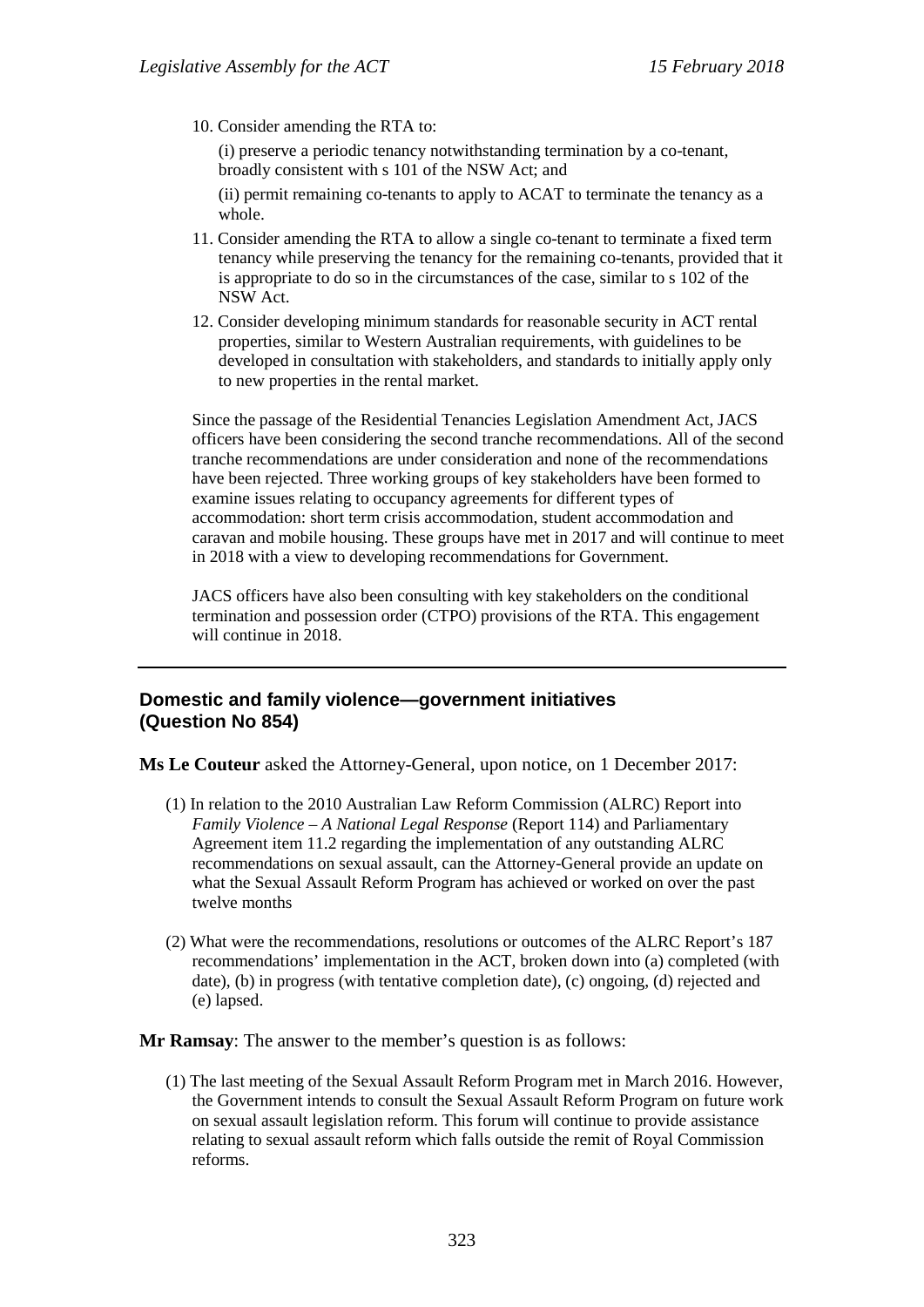- (2) Part of the unified Australian response to the report included arranging a national working group; the Standing Council on Law and Justice working group on national response to ALRC/NSWLRC report into family violence which assessed each recommendation and categorised the recommendations into four categories:
	- 131 States and Territories only recommendations;
	- 22 Commonwealth only recommendations;
	- 24 joint Commonwealth and State recommendations;
	- the remainder as National collaboration project recommendations.

The ACT Government systematically reviewed the recommendations in the report to assess those that impacted on the ACT. As part of this review, the ACT received written submissions and hosted six roundtable consultations with government and non-government agencies from 2012 to 2016.

Of the 131 State and Territory recommendations, over 60 percent have been actioned. Some had already been implemented or required no action in the ACT (for example the recommendations which applied to specific provisions in other jurisdictions), around 20 percent were implemented through legislation in the *Family Violence Act 2016*, with a number requiring non-legislative, cultural or administrative changes (for example police operating guidelines or codes of practice for family violence).

A comprehensive review of the implementation program will be revisited in line with possible future amendments for the *Family Violence Act 2016* to be advanced in 2018.

The remaining recommendations fall into the following categories:

- the recommendations interact with Federal reviews, and need national consensus on jurisdictional-specific amendments that align with federal laws (for example, the intersection between the child care and protection and family law systems)
- the recommendations were likely to be covered in more specific detail through the Royal Commission into Institutional Responses to Child Sexual Abuse and should be considered in that context (for example, amendments to tendency and coincidence laws); or
- the recommendations involve particularly complex human rights, legal or technical changes that require significant further planning and consultation (for example creating homicide defences).

Implementation on the remaining recommendations will be progressed in accordance with other family and sexual violence commitments that the ACT Government has made.

# **Fyshwick—waste to energy plant (Question No 857)**

**Ms Lee** asked the Minister for Climate Change and Sustainability, upon notice, on 1 December 2017:

(1) In relation to the Waste to Fuel incinerator planned for Fyshwick, what assessment has been done of the similarities between the proposed incinerator at Fyshwick and the incinerators used in countries like Sweden that have burnt waste to convert to energy since 1904.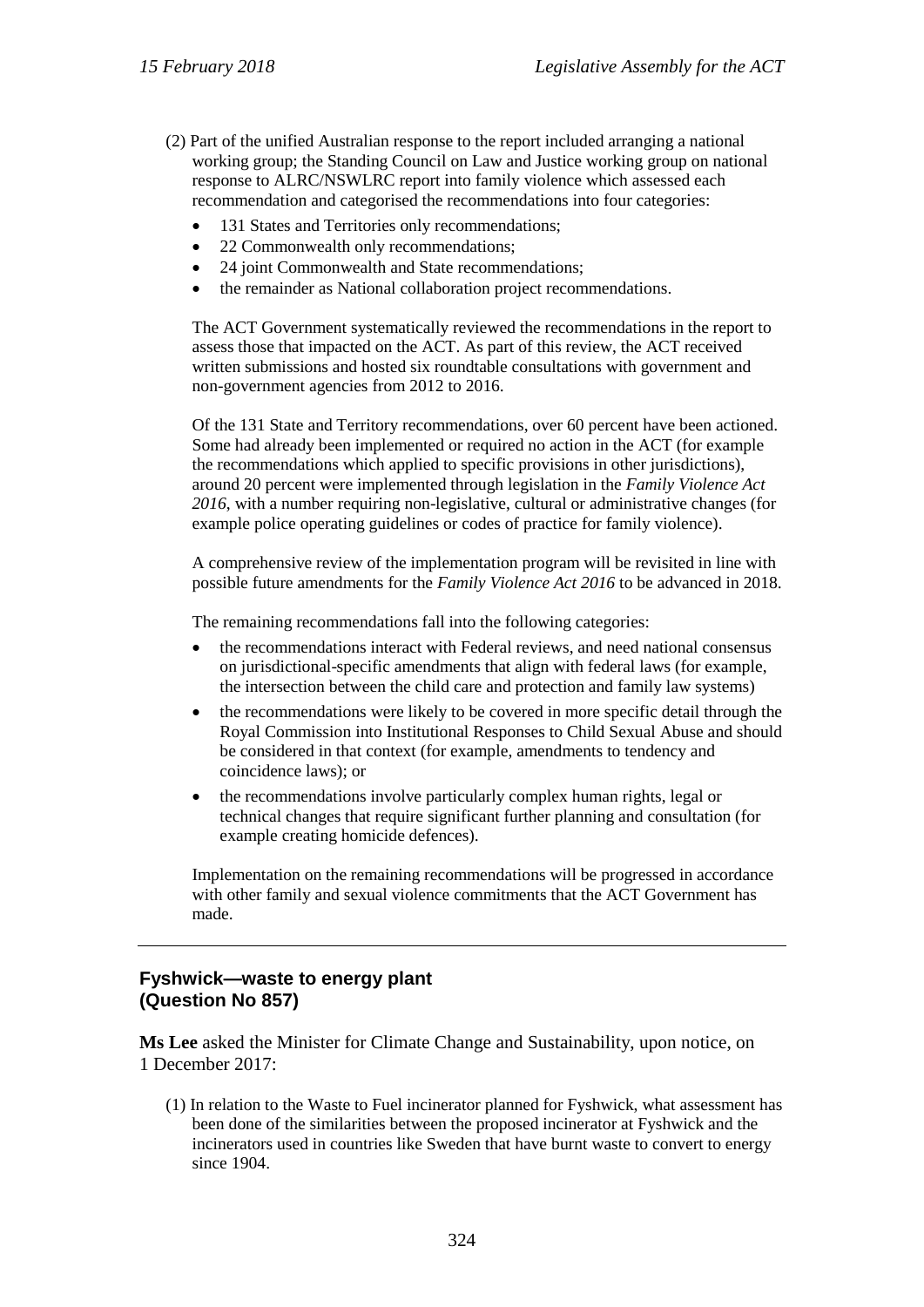- (2) Given Sweden recycles nearly 100 percent of their household waste and heavy metal emissions have been reduced by 99 percent since 1985 even though they burn three times more waste today than in 1985, why has the Minister ruled out any consideration of such technology.
- (3) What other overseas countries use incineration of waste to generate energy.

#### **Mr Rattenbury**: The answer to the member's question is as follows:

- (1) The planning and land authority has advised me that an application was previously submitted for a materials recovery facility and waste to energy facility in Fyshwick. The proponent has now submitted a new application for a materials recovery facility only. The planning and land authority is currently preparing a scoping document for the proposal, hence, assessment of the application has not yet commenced. If a subsequent application for a waste to energy facility is lodged, consideration will be given to how similar proposals operate as part of the assessment process.
- (2) The ACT Government operates according to the principles of the waste hierarchy, where the highest value use of materials is prioritised. Incineration of materials for energy generation does not necessarily constitute the highest value use of materials. Material recycling is a higher value use, as is biological processing of organic materials. Both of these options present a more favourable environmental outcome than incineration of waste for energy capture.

This is particularly true in the ACT where the use of electricity from the incineration of non-biomass materials (e.g. plastics) would increase the emissions intensity of our electricity supply. The emissions intensity of electricity from the incineration of non-biomass materials is roughly equivalent to that of electricity from coal-fired power stations.

Achieving a high resource recovery rate is not the only consideration in making decisions on waste management. We need to take a holistic approach to waste management which considers broader economic, social and environmental impacts of treatment options, including greenhouse gas emissions. It is important that resource recovery outcomes are balanced with emission reduction outcomes and consider whole of life impacts.

(3) The recovery of energy from waste by way of incineration is used in a range of countries across the world. There is a concentration of waste incineration plants in the countries of the European Union and Asia.

## **Roads—Barton Highway roundabout (Question No 861)**

**Mr Coe** asked the Minister for Transport and City Services, upon notice, on 1 December 2017:

(1) How many traffic incidents (crashes) have been recorded at the Barton Highway/ Gundaroo Drive/ William Slim Drive roundabout in (a) the period from 20 December 2016, when the traffic signals at this intersection became operational, to 30 June 2017, (b) the full financial year of 2016-17 and (c) 2017-18 to date.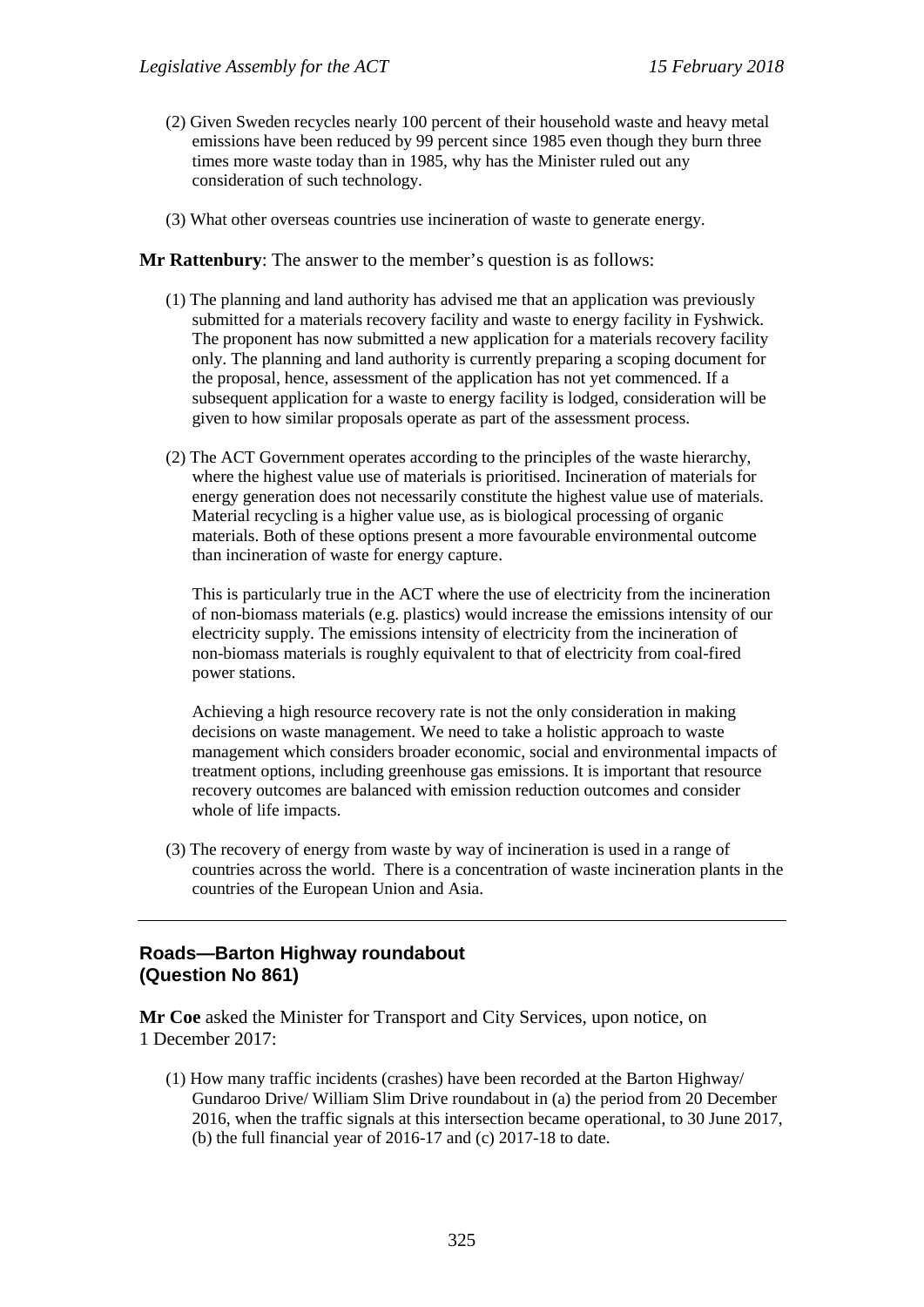- (2) Has any analysis been conducted of the traffic incidents which have been recorded at the Barton Highway/ Gundaroo Drive/ William Slim Drive roundabout since the intersection was signalised to assess if further upgrades to the intersection are required; if so, what were the findings of that analysis.
- (3) Has any analysis been conducted of the traffic flows on surrounding roads since the Barton Highway roundabout was signalised; if so, what were the findings of that analysis.
- (4) What conclusions have been reached regarding the effectiveness of the project to signalise the Barton Highway/ Gundaroo Drive/ William Slim Drive roundabout.

**Ms Fitzharris**: The answer to the member's question is as follows:

| ×<br>۳ |  |  |  |  |
|--------|--|--|--|--|
|--------|--|--|--|--|

| - 1 |                   |               |          |         |                                    |
|-----|-------------------|---------------|----------|---------|------------------------------------|
|     |                   | Injury        | Property | Total   |                                    |
|     | Time frame        | crashes       | Damage   | number  | Comments                           |
|     |                   |               | Only     | οf      |                                    |
|     |                   |               | crashes  | crashes |                                    |
|     | $01/01/2016$ -    | $\mathcal{D}$ | 62       | 64      | <b>Barton Highway Intersection</b> |
|     | 31/12/2016        |               |          |         | Signalisation construction         |
|     |                   |               |          |         | continues disrupting flows.        |
|     |                   |               |          |         | Intersection signalisation in      |
|     |                   |               |          |         | operation December 2016            |
|     | $01/01/2017 -$    | 4             | 43       | 47      | <b>Barton Highway Intersection</b> |
|     | to date $(12/17)$ |               |          |         | Signalisation construction         |
|     | (Preliminary)     |               |          |         | completed (William Slim Drive      |
|     |                   |               |          |         | approach) February 2017            |

Please note 2017 data is only preliminary.

- (2) The available reported crash data set is currently not sufficient to carry out an appropriate analysis to see if further upgrades to this intersection are required.
- (3) No, for evaluation purposes, travel data is collected over a year to compare to prior travel patterns to measure the success and impacts of the intersection improvements. The range of roadworks across the Gungahlin district impact the travel patterns of drivers through the network, full appreciation of the impact and effectiveness of the intersection improvements will not be clear until these works are completed.
- (4) Taking an average traffic volume of 43,705 vehicles per day (max 46,806 vehicles per day) as assessed November 2017, there have been no complaints regarding delays or queueing at the intersection since the intersection signalisation has been in operation and the initial acceptance period elapsed.

Signalisation of the intersection has resulted in reduced delays in the morning peak, and in the evening peak; with significantly less queuing during these periods. The signals operate to balance the green time for each phase and the volume of traffic on each leg of the intersection.

Similar reductions are evident in the reverse evenings flows out of the city along the Barton Highway and William Slim Drive.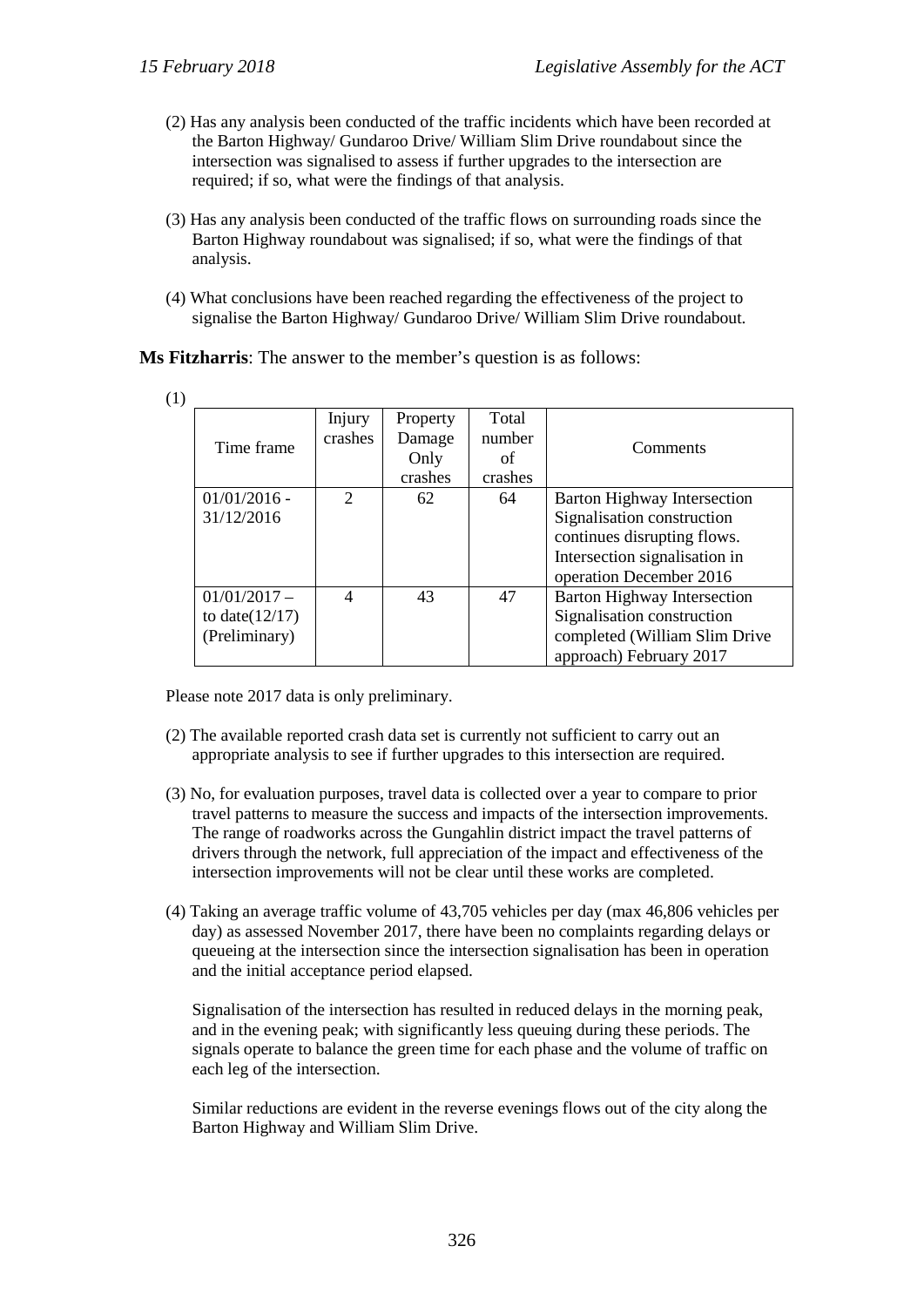Egress from Crace is markedly improved with no complaints from the residents of this estate received following completion of the intersection improvements.

# **Transport—light rail (Question No 862)**

**Mr Coe** asked the Minister for Transport and City Services, upon notice, on 1 December 2017:

- (1) Could the Minister advise, since the beginning of the 2017-18 financial year, the total number of employees dedicated to public relations, communications or media related functions for Stage One of the light rail project.
- (2) What has been the total number of employees dedicated to public relations, communications or media related functions for Stage Two of the light rail project since the beginning of the 2017-18 financial year.
- (3) What has been the total salary expenditure for employees dedicated to public relations functions, communications or media related functions for Stage One of the light rail project since the beginning of the 2017-18 financial year.
- (4) What has been the total salary expenditure for employees dedicated to public relations functions, communications or media related functions for Stage Two of the light rail project since the beginning of the 2017-18 financial year.
- (5) Can the Minister list any external organisations contracted to advise on or undertake public relations functions, communications, design or media related functions for either Stage One or Stage Two of the light rail project from 1 July 2017, including those organisations with an ongoing contract as at 1 July 2017.
- (6) In relation to part (5), can the Minister provide (a) value and duration of the contract, (b) costs paid to date and (c) purpose of the contract.

**Ms Fitzharris**: The answer to the member's question is as follows:

- (1) There are seven employee roles for performance of duties across Stages 1 and 2 of the Light Rail project in public relations, communications and media related functions. One of the roles is not dedicated solely to light rail, that is, it spends time on other TCCS communications.
- (2) See above.
- (3) The total salary expenditure for employees in public relations functions, communications or media related functions for Stages 1 and 2 of the light rail project since the beginning of the 2017-18 financial year is \$363,480. Note that these roles have not been filled for this whole period.
- (4) See above.
- (5) There have been two external organisation contracted to advise on or undertake public relations functions, communications, design or media related functions for either Stage 1 or Stage 2 of the light rail project, either "from 1 July 2017" or with "an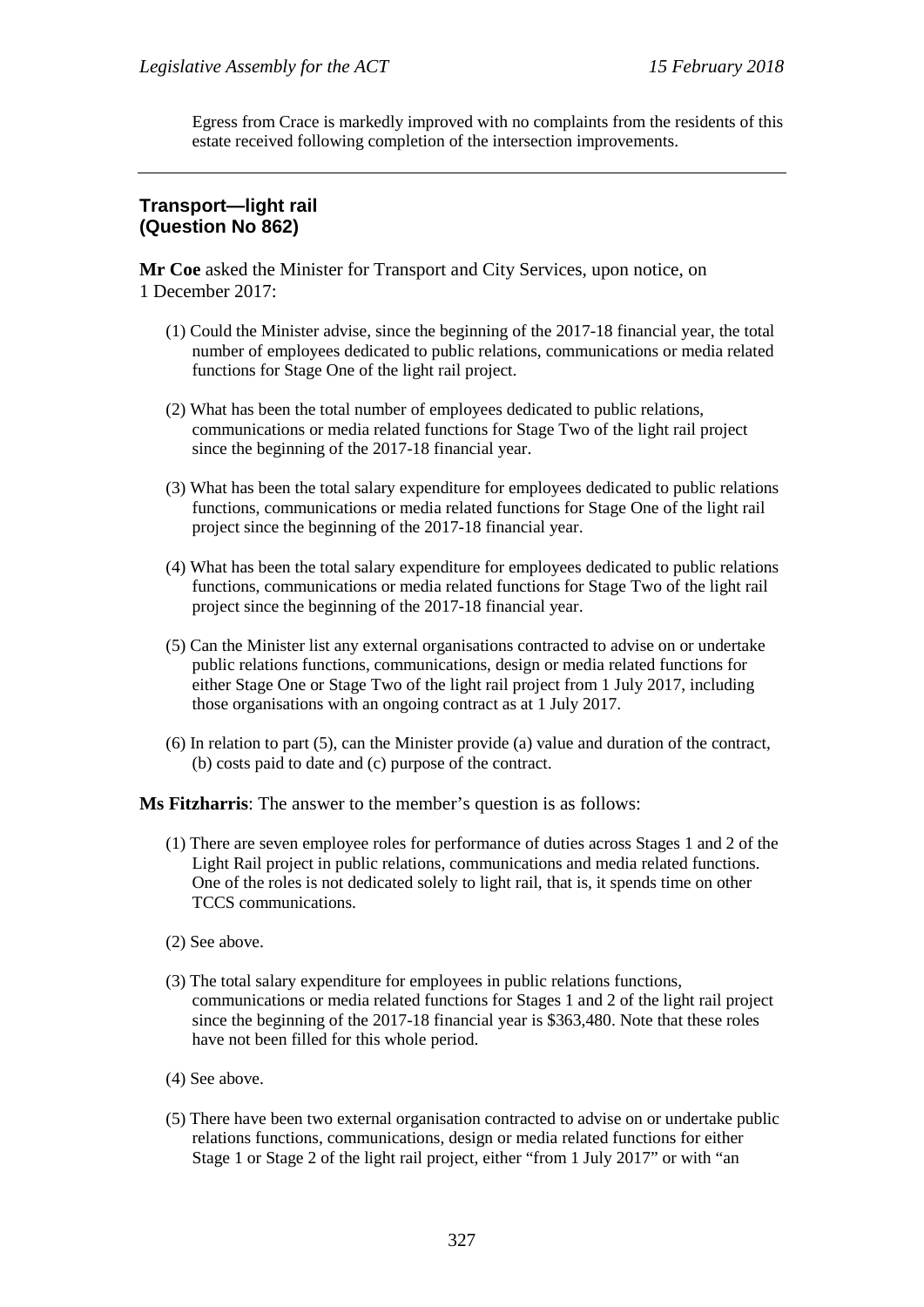ongoing contract as at 1 July 2017"; they are Elton Consulting Group Pty Ltd and Struber Pty Ltd.

(6) (a) The value of the contract with Elton is \$214,724.00 (Excl. GST), and the duration of that contract is 12 months. The value of the contract with Struber Pty Ltd is \$120,448 (upper limit) and the duration of that contract is approximately 2 months.

(b) The cost paid to Elton from 1 July 2017 to date is \$15,030. The cost paid to Struber from 1 July 2017 to date is \$44,485.

(c) The purpose of the contract with Elton was to produce and implement a Communications and Stakeholder Management Program for LRS2 that was implemented in May-June 2017. Following that process, Elton have provided ongoing advice that informed the development of the LRS2 Business Case. The purpose of the contract with Struber awarded in November 2017 has been to produce a Stakeholder Management Program for LRS2 to be implemented throughout 2018.

# **Same-sex marriage—public artworks (Question No 864)**

**Mr Coe** asked the Minister for Transport and City Services, upon notice, on 1 December 2017:

- (1) Can the Minister provide the total number of roundabouts and garden displays that were decorated in response to or as part of an event, including events recreational or political in nature, for each financial year since 2014-15 to date, and including the (a) nature of the event, (b) nature of the roundabout or garden display, (c) location of the roundabout or garden display, (d) cost of the project and (e) length of time the roundabout or garden display was decorated for.
- (2) Does the ACT Government receive any revenue from the decoration of roundabouts or garden displays decorated for events; if so, can the Minister provide for each financial year since 2014-15 the (a) event, (b) total value paid to the ACT Government by the event or associated entity, (c) total cost of the display, (d) location of the roundabout or garden display and (e) length of times the roundabout or garden display were decorated for.
- (3) Does the ACT Government have a policy or guidelines on the decoration of roundabouts or garden displays; if so, can the Minister provide a copy; if not, why not.
- (4) When was the rainbow roundabout at the intersection of Lonsdale and Elouera Streets in Braddon commissioned.
- (5) Did any Minister give directions to install the rainbow roundabout at the intersection of Lonsdale and Elouera Streets in Braddon; if so, what (a) Minister, (b) was the date the decision was made and (c) was the date of the directions.
- (6) How many public servants were involved in the procurement and installation process of the rainbow roundabout at the intersection of Lonsdale and Elouera Streets in Braddon and in what capacity?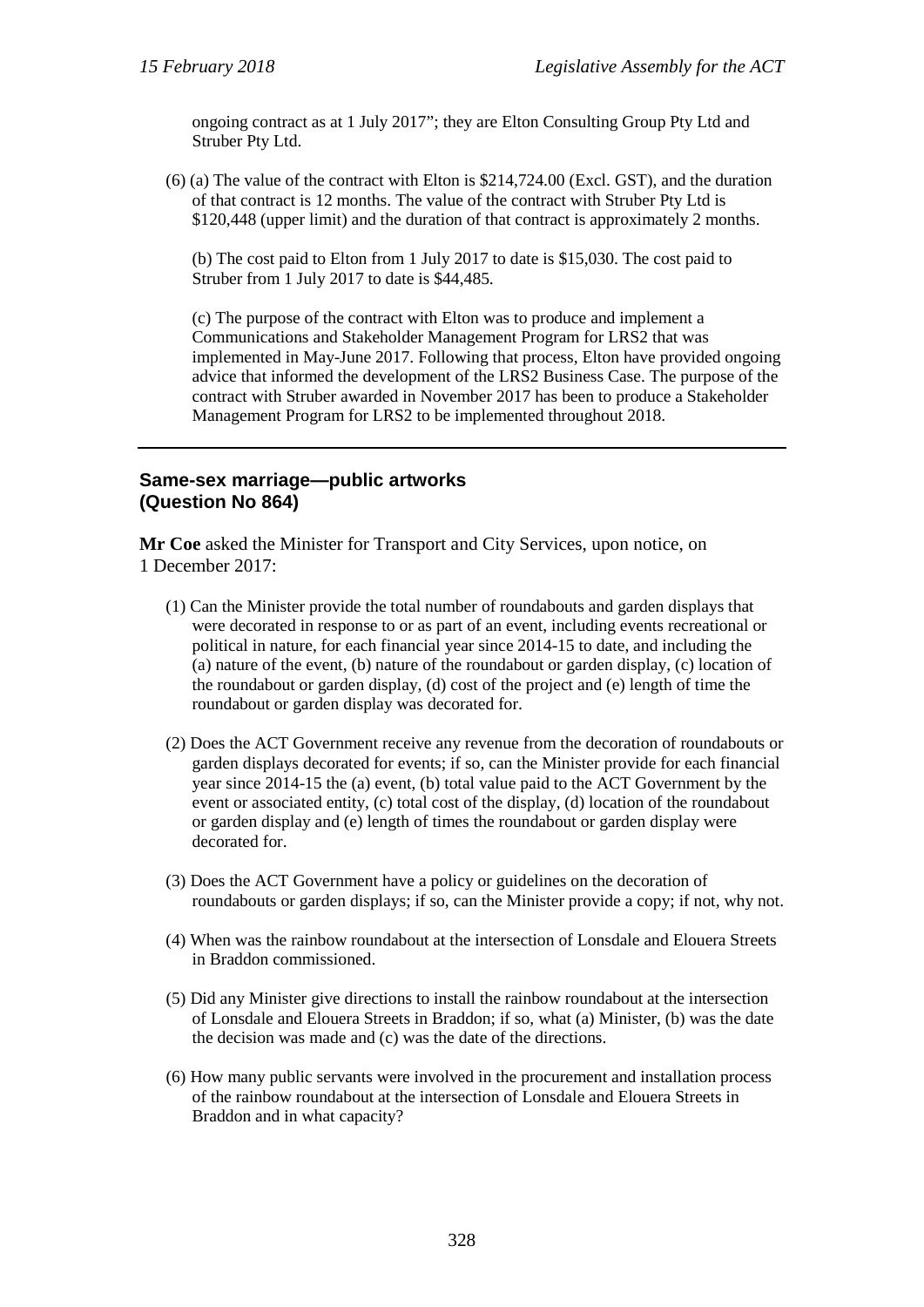- (7) How many volunteers assisted in painting the roundabout at the intersection of Lonsdale and Elouera Streets in Braddon and how were they selected.
- (8) If volunteers were selected from an organisation or Government entity, can the Minister provide the name of the organisation or entity and the number of volunteers.
- (9) Will Transport Canberra and City Services (TCCS) alter further roundabouts or garden displays in response to the "Yes" vote in the Australian Marriage Law Postal Survey or to otherwise display a rainbow or lesbian, gay, bisexual, transgender, intersex and questioning (LGBTIQ) design during the remainder of 2017-18; if so, can the Minister provide (a) the locations of roundabouts or garden displays which have been identified for inclusion, (b) what work will be undertaken and (c) the budget of the project, or a breakdown of the cost of the project.
- (10) Can the Minister provide a breakdown of the budget of each roundabout or garden display supporting the "Yes" vote in the Australian Marriage Law Postal Survey or otherwise displaying a rainbow or LGBTIQ design, including (a) design, (b) procurement, (c) materials, (d) installation and (e) maintenance.

**Ms Fitzharris**: The answer to the member's question is as follows:

(1) (a) (b) (c) (e) Three floral displays planted regularly since 2014-15 as detailed in the tables below.

| Organisation                  | <b>Dates</b>                  |
|-------------------------------|-------------------------------|
| Diabetes Australia            | September 2014- January 2015  |
| Department of Immigration and | January - April 2015          |
| Citizenship-Harmony Day       |                               |
| Capital Football- Kanga Cup   | April - June 2015             |
| Cancer Council ACT            | September 2015 - January 2016 |
| <b>ACT Seniors Week</b>       | March - June 2016             |
| Vietnam Veterans              | July - October 2016           |
| Lifeline                      | November - March 2017         |
| Australian Rescue and Foster  | May 2017                      |

#### **Floral Bed located on Northbourne Avenue, City Hill.**

**Floral bed located at the intersection of Northbourne Avenue and Antill Street, Dickson** 

| Organisation                             | <b>Dates</b>              |
|------------------------------------------|---------------------------|
| World Alliance for Breastfeeding Action- | April - September 2014    |
| World Breast Feeding Week                |                           |
| Diabetes Australia                       | September - December 2014 |
| Events ACT-Asian Cup                     | January - March 2015      |
| Autism Asperger ACT                      | April - October 2015      |
| <b>PANDSI</b>                            | August - December 2016    |

#### **Floral bed located at the intersection of Drakeford Drive and Marconi Crescent, Kambah**

| Organisation          | <b>Dates</b>          |
|-----------------------|-----------------------|
| MS Australia          | April - October 2014  |
| L'ARCHE Genesaret Inc | November - March 2015 |
| Autism-Asperger ACT   | May - August 2016     |
| Corroboree Frog       | October 2016          |
| Lions Club            | April 2017            |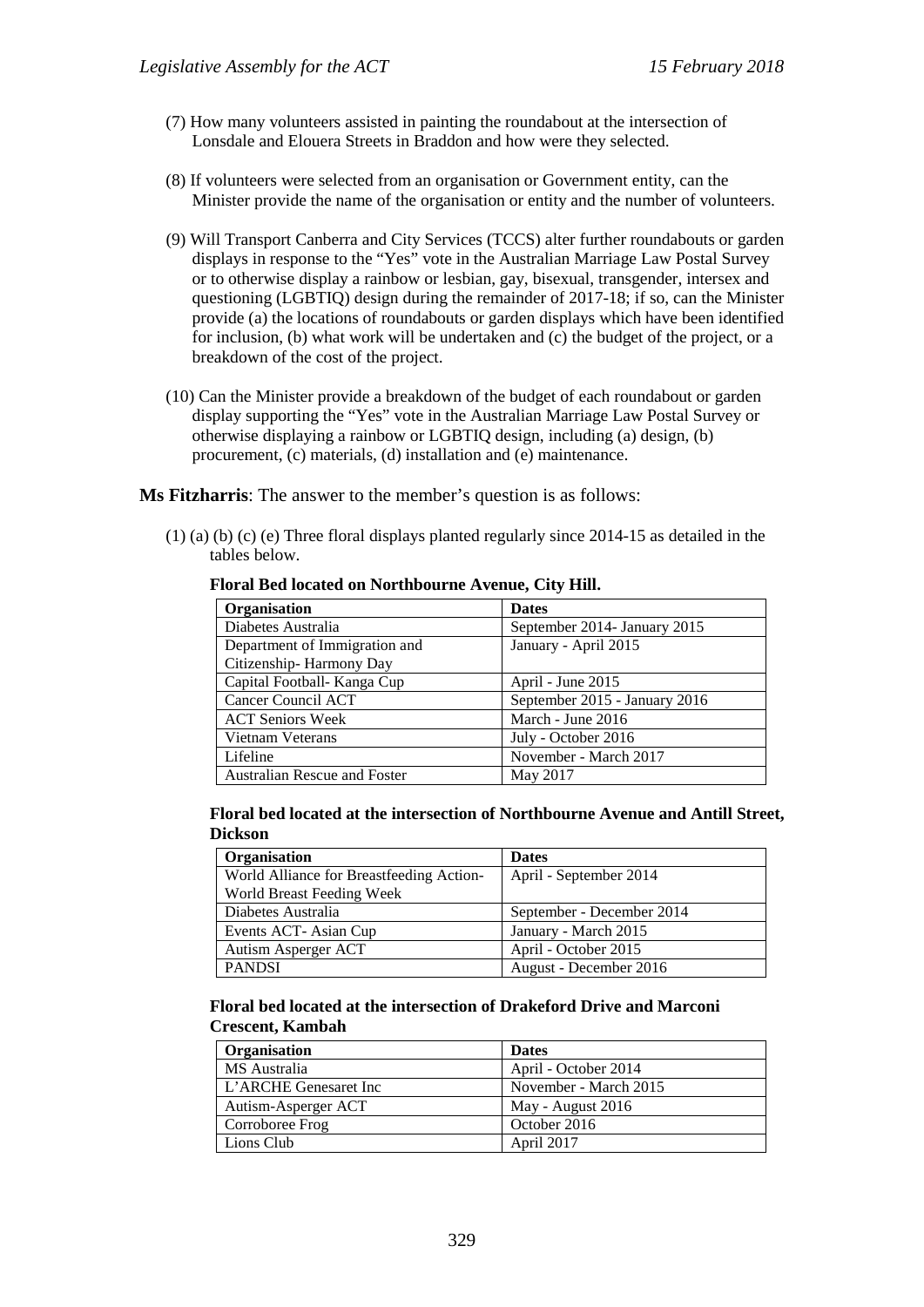- (d) The estimated cost for Transport Canberra and City Services to install each City Hill floral display is \$7,000 and \$4,000 per display at Dickson and Kambah.
- (2) No revenue is received by the ACT Government for floral displays.
- (3) Yes, the ACT Government has guidelines for floral bed displays. Please see policy attached.
- (4) October 2017.
- (5) The City Renewal Authority briefed the Chief Minister to seek agreement to the installation of rainbow artworks in October 2017. On 5 October 2017 the Chief Minister agreed to the recommendations of the brief – noting that the Elouera and Lonsdale Street Roundabout should commence as a recognition of a 'yes' vote after the resolution was known.

| I<br>۰<br>٦<br>v<br>×<br>×<br>× | ٦<br>I<br>۳ |
|---------------------------------|-------------|
|---------------------------------|-------------|

| WHO                  | <b>NUMBER</b> | <b>CAPACITY</b>                             |
|----------------------|---------------|---------------------------------------------|
| <b>LGBTIQ Office</b> |               | Coordination of volunteers                  |
| <b>TCCS</b>          |               | Procured artist and coordinated delivery of |
|                      |               | artwork                                     |
| CR A                 |               | Coordination of CRA activities              |
| CRA                  |               | Coordination of and volunteers on day of    |
|                      |               | painting.                                   |

(7) 21 volunteers assisted in the painting of the roundabout at the intersection of Londsdale Street and Elouera. The Office for LGBTIQ Affairs sought expressions of interest from community groups to assist in painting the roundabout.

<sup>(8)</sup>

| <b>Organisation</b>                      | <b>Number of Volunteers</b> |
|------------------------------------------|-----------------------------|
| Canberra Gay and Lesbian Qwire           |                             |
| <b>YWCA Youth Programs</b>               |                             |
| <b>Australians for Marriage Equality</b> |                             |
| <b>ANU Ally Network</b>                  |                             |

(9) There are no plans to alter other roundabouts in response to the 'Yes' vote in Canberra at this stage.

#### (10)

#### **Roundabout – Lonsdale Street (final costs)**

| Procurement                       | \$0                  |
|-----------------------------------|----------------------|
| Artists costs                     | \$0                  |
| <b>Materials</b>                  | $$3,961.50$ (ex GST) |
| Installation (traffic Management) | $$1,400$ (ex GST)    |
| Maintenance                       | \$0                  |
| Promotion                         | \$0                  |

*(A copy of the attachment is available at the Chamber Support Office).*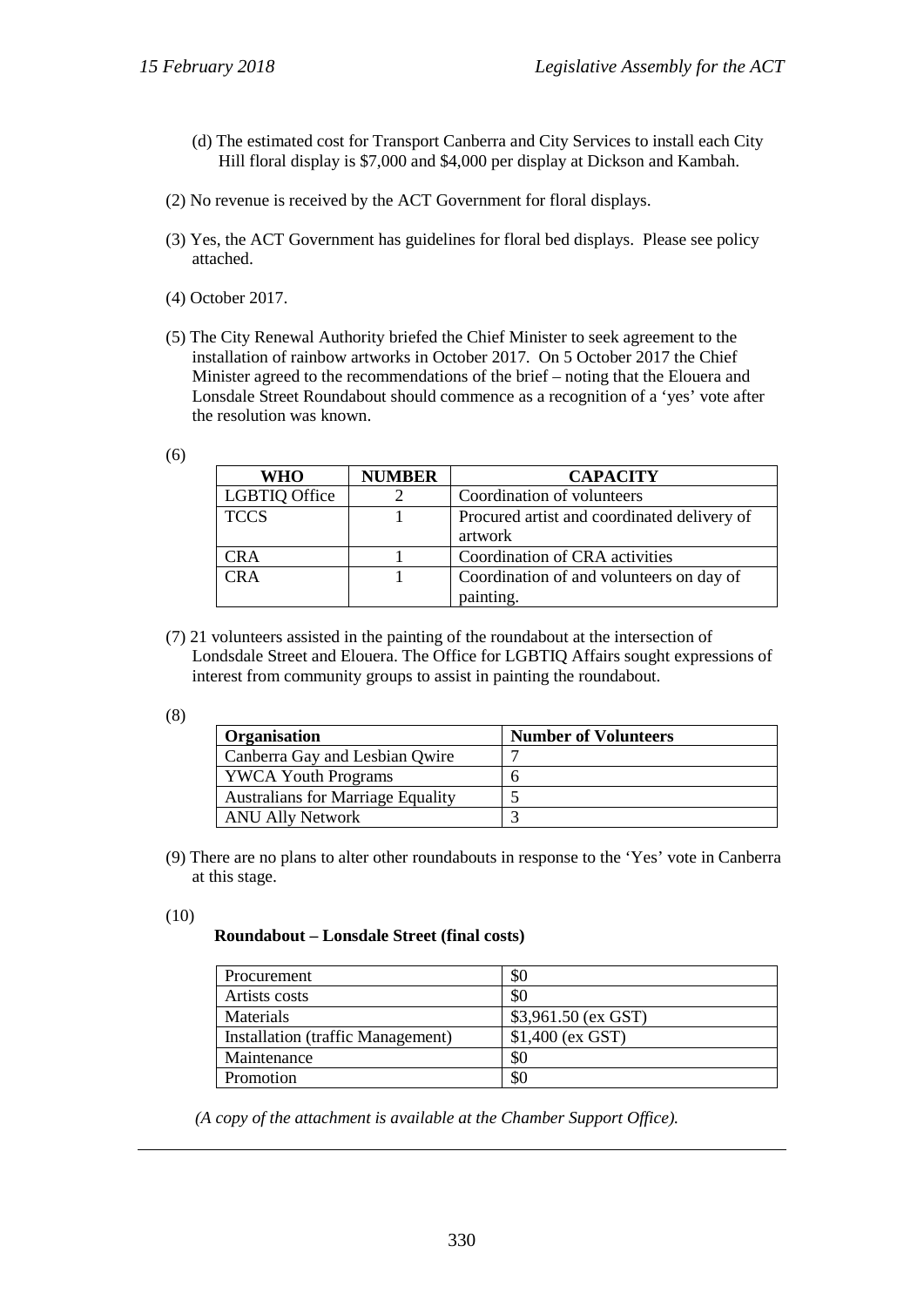# **Roads—planning (Question No 865)**

**Mr Coe** asked the Minister for Transport and City Services, upon notice, on 1 December 2017:

- (1) How many requests have been made to the ACT Government regarding proposals or development of new or connecting roads each financial year since 2014-15.
- (2) How are requests from the public regarding the development of new or connected roads assessed by the ACT Government.
- (3) Can the Minister provide an outline of how the ACT Government determines whether new or connecting roads are necessary.
- (4) Can the Minister provide a breakdown of the cost components of developing new or connecting roads, including (a) planning costs, (b) materials, (c) contractor costs and (d) any other relevant categories of cost.

**Ms Fitzharris**: The answer to the member's question is as follows:

- (1) TCCS does not currently record a register of independent requests from the public for the development of new or connecting roads.
- (2) Specific requests for the development of new or connecting roads submitted by the public are considered by Roads ACT when annual review of road network capacity is assessed.
- (3) TCCS maintain an extensive record of road network data and analysis processes. Transport planning and the provision of new road infrastructure responds to a range of variable factors such as traffic growth, urban development, public transport changes and safety factors. Each of these considerations and many more will determine the priority of road infrastructure upgrades.
- (4) Road infrastructure project delivery costs can vary significantly depending on the nature of the proposal. For example the retrofitting of infrastructure into an existing operating environment versus a Greenfield development area. TCCS refer to the national guidelines for Road Construction costs prepared by the Federal Government Department of Infrastructure and Regional Development for advice.

# **Transport—light rail (Question No 866)**

**Mr Coe** asked the Minister for Transport and City Services, upon notice, on 1 December 2017:

(1) What is the projected date for the \$375 million capital contribution for Light Rail Stage 1.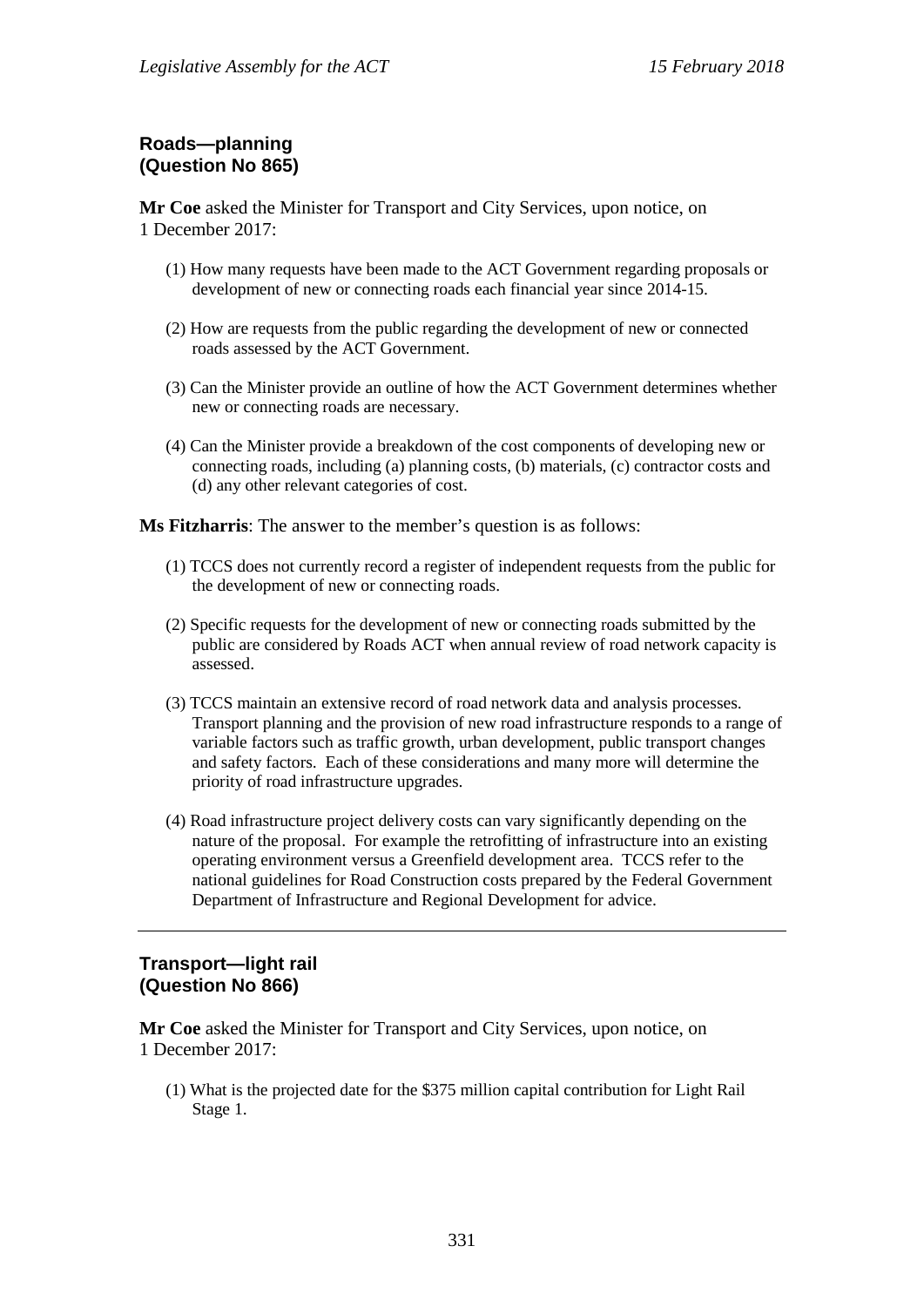- (2) What contract variations have taken place for Light Rail Stage 1 and can the Minister outline for each variation (a) the effect of the variation, (b) why the variation was necessary and (c) the date the variation came into effect.
- (3) What is the projection for the availability payment for each year of the Light Rail Stage 1 contract.
- (4) What is the projected date for Light Rail Stage 1 to be open to the public or passengers.
- (5) Has the cost of the Light Rail Stage 1 project increased; if so, can the Minister provide (a) the amount it has increased by, (b) the reason it has increased and (c) when the Government was made aware of the increase.
- (6) What will be the total cost of the Dickson bus station interchange.
- (7) If this is an increase from initial estimates, can the Minister outline why the cost has increased and by how much.
- (8) What will be the total cost of the Gungahlin bus station interchange.
- (9) If this is an increase from initial estimates, can the Minister outline why the cost has increased and by how much.
- (10) Has the Light Rail consortium or members of the consortium been commissioned to do additional work outside of the Light Rail Stage 1 contract; if so, what projects have been commissioned and at what cost.
- (11) What other works relating to Light Rail Stage 1 have been commissioned by nonconsortium members that do not form part of the Light Rail contract.
- (12) How much has been spent to date on Light Rail Stage 2 contracts.
- (13) How much is expected to be spent before a decision is made by cabinet on whether to proceed with Light Rail Stage 2.
- (14) When is cabinet likely to make a decision about whether to proceed with Stage 2.

**Ms Fitzharris**: The answer to the member's question is as follows:

- (1) Late 2018.
- (2) Various contract modifications have been made as opportunities for more efficient project delivery or better user outcomes have arisen, and as design development has continued. The effect of the variations has been to enhance the delivery of, or user outcomes from, the project. Those variations have been adjudged to be necessary or desirable by the ACT Government. They have occurred at various times.
- (3) Please refer to the project's contract summary, pages 14 and 15.
- (4) Late 2018.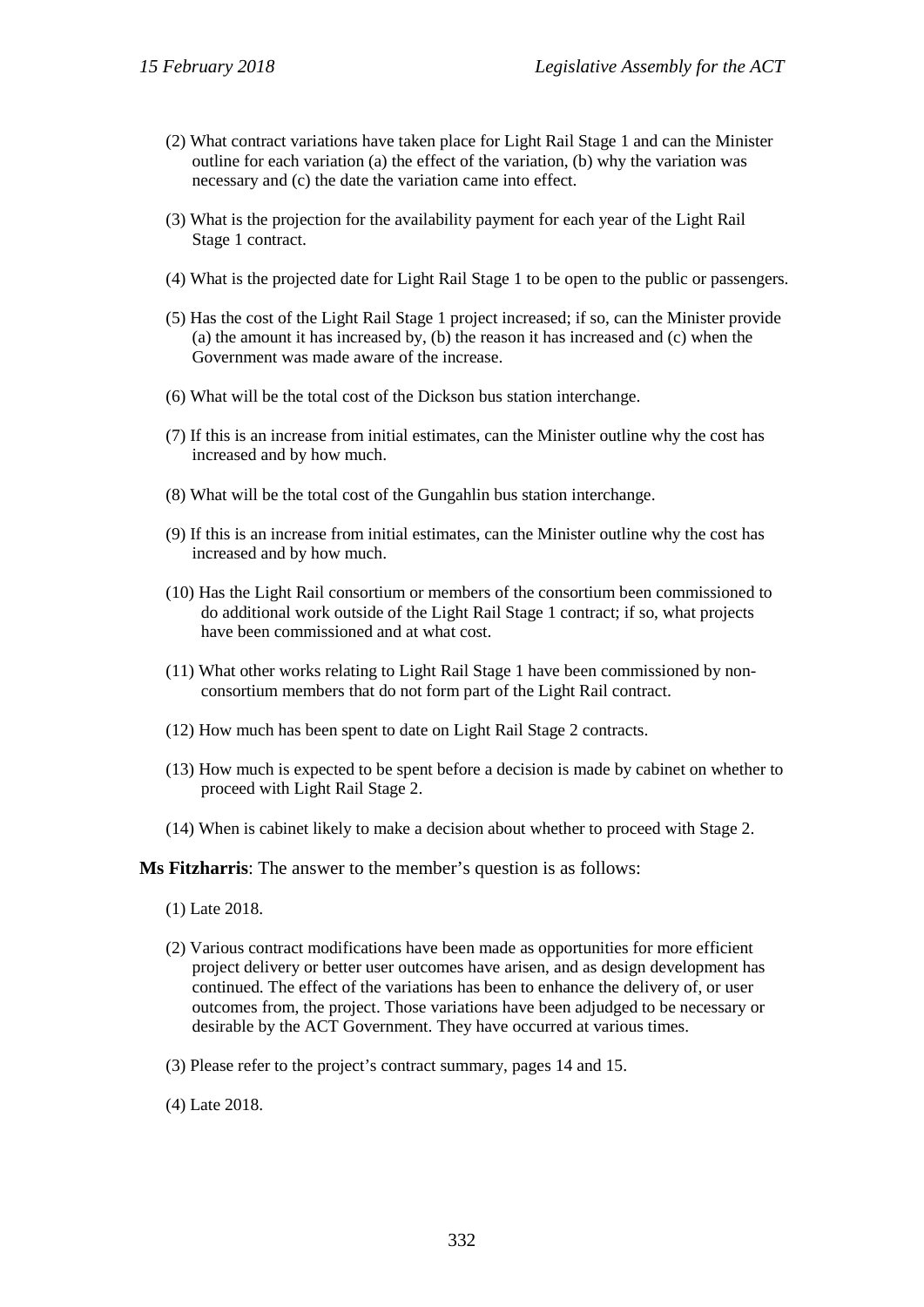- (5) No. The Territory's project cost remains within the total D&C cost described in the project's Contract Summary.
- (6) \$4 million.
- (7) No, in line with initial estimates.
- (8) The budget for the Gungahlin Bus Station is \$4 million.
- (9) No, in line with initial estimates.
- (10) The Light Rail Consortium or members of the consortium have not been commissioned by TCCS to do additional Light Rail Stage 1 work outside of the Light Rail Stage 1 contract. However, TCCS understands the D&C Contractor from the Light Rail Consortium has recently finalised contract negotiations with the Suburban Land Agency to undertake work (unrelated to light rail) along the Light Rail corridor. Contract details are a matter for the Suburban Land Agency.
- (11) There has been the commissioning of an artwork by Indigenous artist "Uncle Jimmy" as a result of a competition run by Canberra Metro.
- (12) Expected expenditure to November 2017 including accruals is \$13,915,386.
- (13) The timing of a decision being made is a matter for Government. An estimate cannot therefore be provided.
- (14) The timing of a decision being made is a matter for Government.

### **Education—homestay program (Question No 868)**

**Mrs Kikkert** asked the Minister for Education and Early Childhood Development, upon notice, on 1 December 2017:

- (1) How often do homestay providers/coordinators conduct inspections of homestay premises for the purposes of checking compliance to the Australian Government School International Homestay Standards.
- (2) Where a breach of standards has been found, what is the subsequent process in addressing breaches and enforcing standards.
- (3) As part of checking up and providing support, how often do homestay providers/coordinators contact (a) host families, (b) students and (c) school staff.
- (4) How often do host families and students undertake training or education sessions.
- (5) Have there been any requests by host families, students or school staff for particular topics to be addressed as part of a training or education session; if so, what are the topics.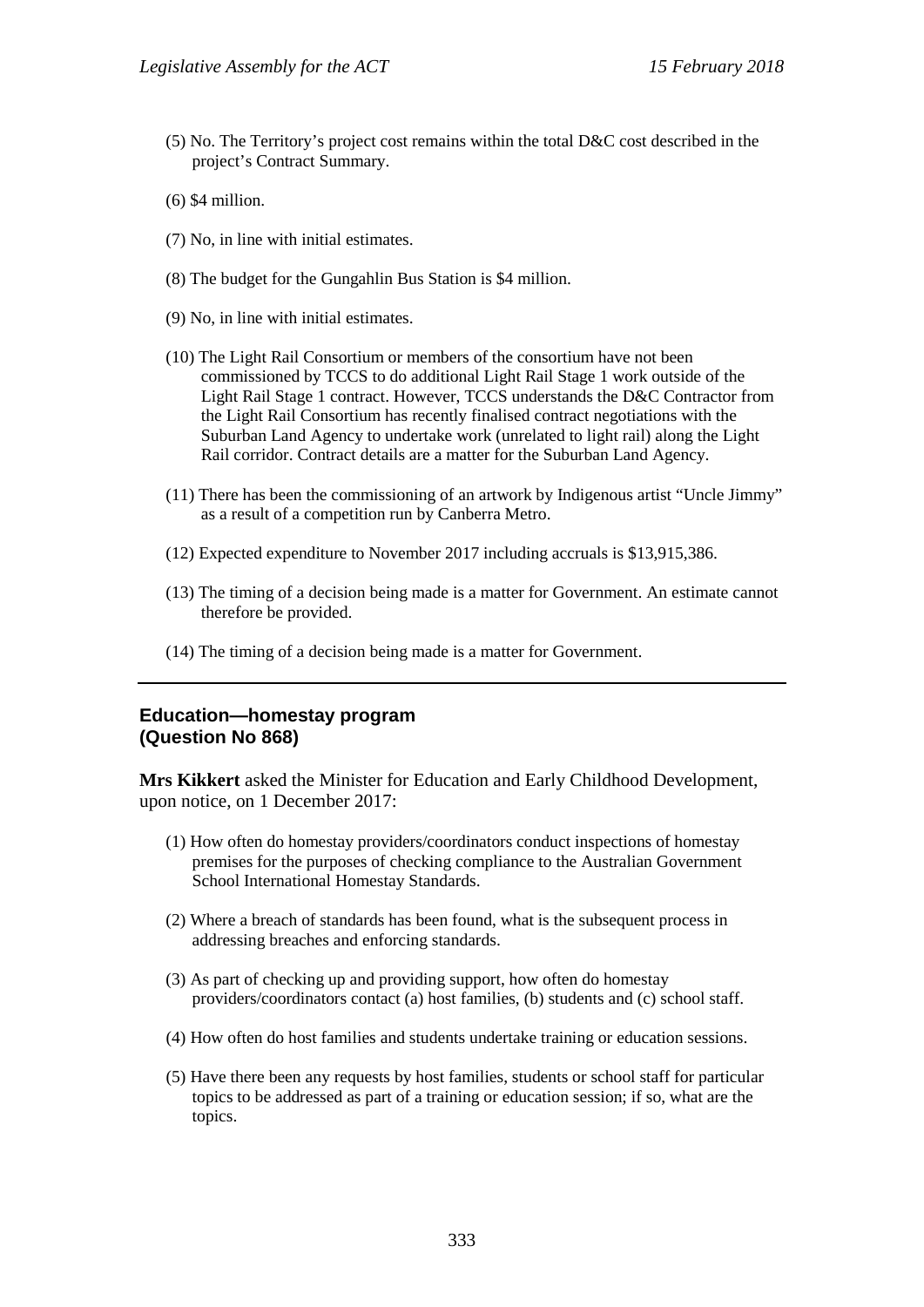- (6) What guidelines, procedures and standards are in place to ensure that homestay providers/coordinators are consistent in their practice of conducting assessments and inspections, as well as ensuring regular training and education sessions.
- (7) What mechanisms for review or redress are available should a host family, student or school staff member wish to make a complaint about the homestay program.
- **Ms Berry**: The answer to the member's question is as follows:
	- (1) The International Education Homestay Program is managed by the Directorate's International Education Unit (IEU). The Homestay Coordinator undertakes an initial inspection and meeting with prospective homestay hosts and ensures that all members of the homestay aged 18 or over have current Working with Vulnerable People (WWVP) checks in place before approving an international student placement. Within the first ten weeks of each international student's arrival, an orientation visit by IEU staff occurs to support the student and homestay family to achieve a successful transition into study and life in Canberra. In addition, the IEU Homestay Coordinator completes a physical inspection of the suitability of every homestay residence at least every 12 months. As of 1 January 2018, the IEU will be undertaking more frequent accommodation suitability checks every six months, to align with the Commonwealth Department of Education and Training's new *National Code of Practice for Providers of Education and Training to Overseas Students, 2018*.
	- (2) If there is a breach of standards found around the suitability of the residence, the homestay is provided with the opportunity to rectify the issue. Contact is made by the Homestay Coordinator with the homestay hosts to discuss and rectify any concerns raised in order to achieve a satisfactory resolution. If the issue is not remedied to a satisfactory standard, arrangements are made to transfer the student into another homestay deemed appropriate.
	- (3) Homestay host families and students are contacted at least once a term by IEU staff and more regularly if required. Liaison between school staff and IEU staff occurs regularly and as required and more formal meetings are conducted once per school term. The IEU is available to homestay families and international students during business hours for assistance. For all urgent issues outside of business hours, an emergency help line is available at 1800 682 175.
	- (4) Homestay host families undertake the following training:
		- initial training and information session before hosting a student,
		- training and an in home visit within ten weeks of each new student arriving, and
		- an annual mandatory training session which outlines homestay host rights, responsibilities and best practice.

All international students are provided with an initial orientation session upon arrival, a follow up orientation session within the first month after their arrival and subsequent compulsory information sessions each semester. In addition, all schools hosting international students provide an orientation session in the first week of the academic semester.

(5) There are regular requests from all parties to address specific topics, such as advice about providing assistance to integrate students into both their new families and the broader community, part time work, dietary and food expectations, expectations around household chores, curfews and meeting the expectations of offshore parents.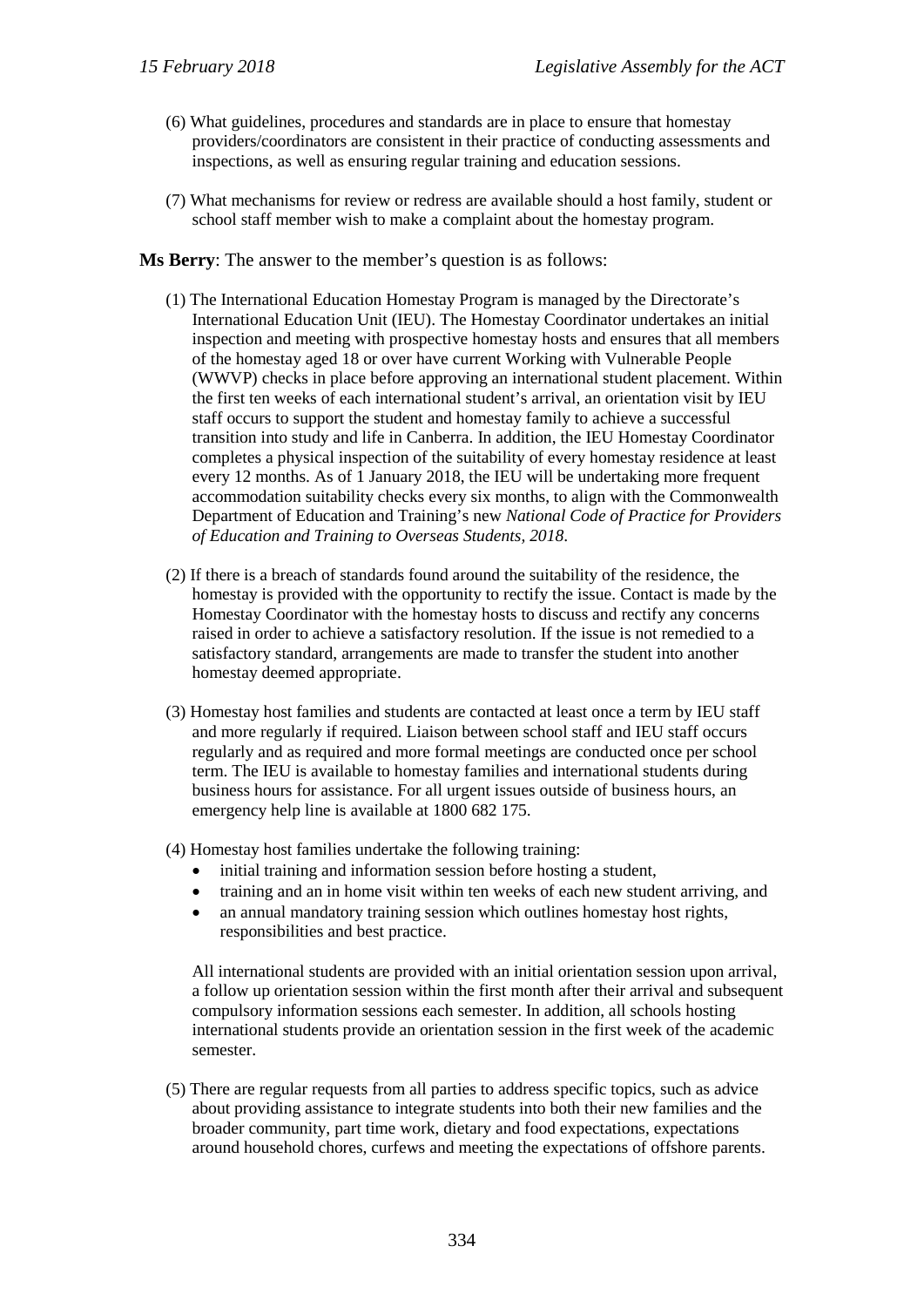- (6) The Directorate's Homestay Coordinator conducts all assessments and inspections and coordinates all training and education sessions. The standards and procedures for assessing and inspecting homestay host residences and the requirements for ongoing training sessions are articulated in the ACT Government Education Directorate's *Guidelines for participants in the Homestay Program for International Fee Paying Students* which are available on the Directorate's website. These guidelines are informed by the Australian Government Schools International (AGSI) Homestay Standards, which were compiled in recognition of the importance of ensuring the safety and welfare of under 18 year old international students and their requirements under the ESOS legislation.
- (7) All international students are able to raise any concerns with the homestay program through a number of channels. These include the following:
	- School based International Private Student Coordinators
	- Manager, International Education Unit or
	- the Directorate's Liaison unit on (02) 6205 5429 at http://www.det.act.gov.au/contact\_us

### **Schools—cybersafety (Question No 869)**

**Mrs Kikkert** asked the Minister for Education and Early Childhood Development, upon notice, on 1 December 2017:

- (1) Did, from October 2014 to November 2017, 38 government primary schools and 9 995 students participate in cyber-safety programs via webinar sessions guided by their classroom teachers; if so, which primary schools delivered the webinar sessions each year for the years 2014–2017.
- (2) How many students participated in the webinar sessions in each primary school and each year for the years 2014–2017.
- (3) How often were webinar sessions delivered in each primary school and each year for the years 2014–2017.
- (4) Are the webinar sessions also being delivered to government high schools and colleges in the ACT; if not, why not; if so, (a) which (i) high schools and (ii) colleges delivered the webinar sessions each year for the years 2014–2017, (b) how many students participated in the webinar sessions in each high school or college and each year for the years 2014–2017 and (c) how often were webinar sessions delivered in each high school or college and each year for the years 2014–2017.
- (5) Are there any other forms of cyber-safety education being delivered to government schools in the ACT; if not, why not; if so, (a) what is the nature, duration and frequency, and delivery mode of these initiatives and (b) which schools have undertaken these initiatives each year for the years 2014–2017.

**Ms Berry**: The answer to the member's question is as follows:

(1) The webinars were created and presented by the Office of the E-Safety Commissioner and co-ordinated by the Education Directorate. Details of participating schools are at Attachment A.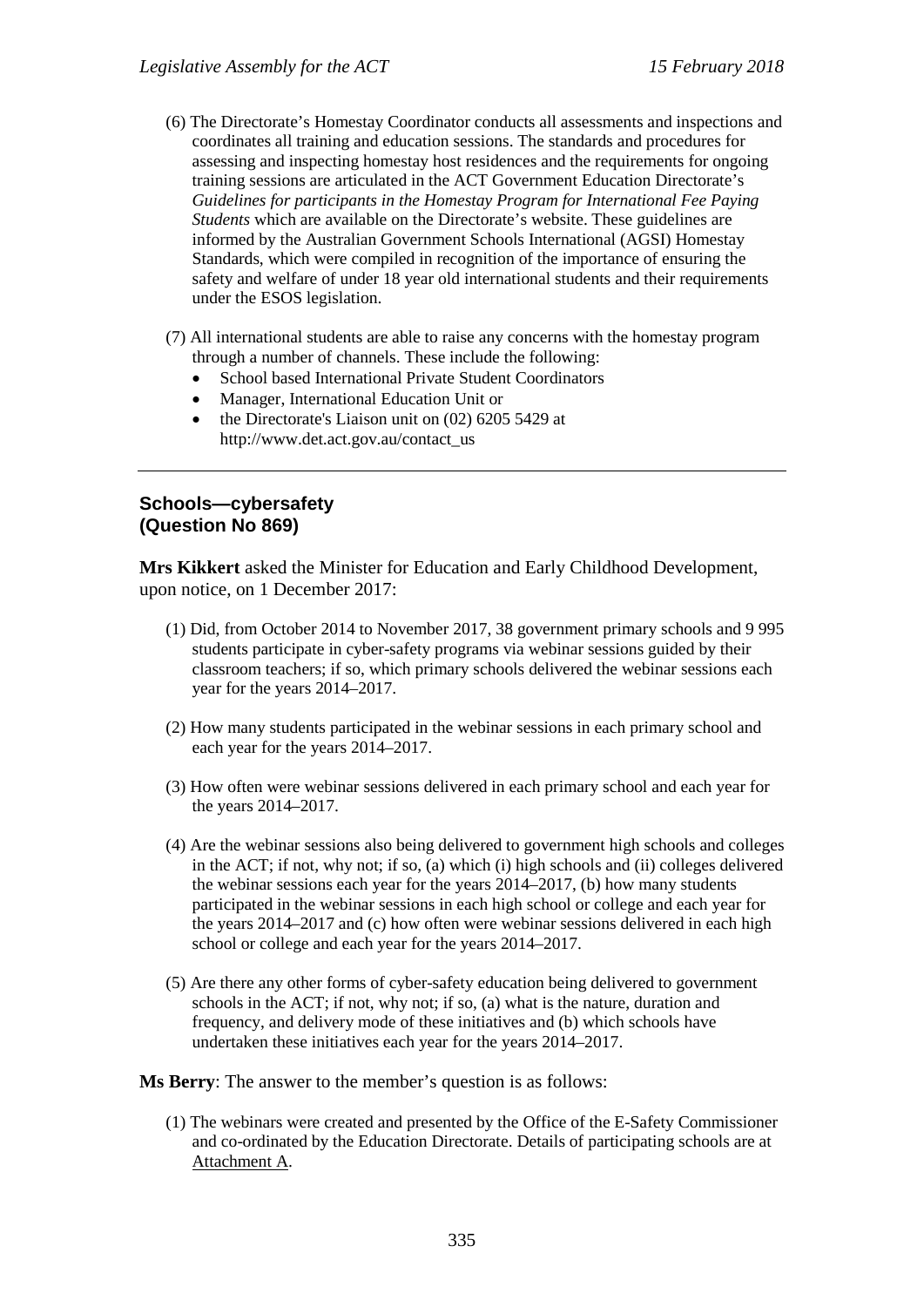**Attachment A**

(2) The webinar sessions are designed for years 4, 5 and 6 primary level students. The total number of participating students for each year from 2014-17is as at Attachment A. Data for the number of participating students by school is not available.

| Year  | <b>Number of Session offered</b> |
|-------|----------------------------------|
| 2014  |                                  |
| 2015  |                                  |
| 2016  |                                  |
| 2017  |                                  |
| Total |                                  |

(3) The number of sessions offered to the schools is as below

- (4) Due to the complexity of timetabling secondary schools directly contact the Office of the E-Safety Commissioner to organise specific sessions and times.
- (5) As part of the election commitment to deliver devices to secondary students, the Government also undertook to work with experts and develop e-safety tools, parent factsheets and policy guidelines to ensure students are safe online.

The ACT Education Directorate has partnered with the Office of the E-Safety Commissioner to deliver cybersafety programs to ACT schools and there are complementary resources on their website available for follow-up classroom activities. This site is also a good resource for parents looking to extend these skills and strategies into the home environment.

Cyber-safety is included explicitly in the Australian Curriculum in learning areas of Health and Physical Education, and Humanities and Social Sciences, but is predominantly dealt with in the information and Communications Technology (ICT) Capability, one of the seven general capabilities of the Australian Curriculum that is addressed through the content of learning areas. Students' ICT Capability is developed systematically across learning areas in ACT public schools, in ways similar to Literacy and Numeracy capability development.

In developing and acting with ICT capability, students:

- − Apply social and ethical protocols and practices when using ICT
- − Use ICT tools safely to communicate, collaborate, share and exchange information

|            |                 |                                           | $\mathbf{r}$ . The contract of $\mathbf{r}$ |
|------------|-----------------|-------------------------------------------|---------------------------------------------|
| Date       | $#$ of          | Participated School                       | # of Schools                                |
|            | participated    |                                           | after delete                                |
|            | <b>Students</b> |                                           | duplication                                 |
| 16/10/2014 | 726             | Calwell PS, Campbell PS, Chapman PS,      |                                             |
|            |                 | Macgregor PS, Wanniassa School            |                                             |
| 2014 Total | 726             | $\theta$                                  |                                             |
| 11/02/2015 | 160             | Fraser PS, Gilmore PS, Gordon Monash PS,  |                                             |
|            |                 | Namadgi PS, Wanniassa Hill PS             |                                             |
| 13/05/2015 | 164             | Arawang, Gold Creek, Lyneham PS, Namadgi, |                                             |
|            |                 | Turner PS                                 |                                             |

− Understand computer mediated communication.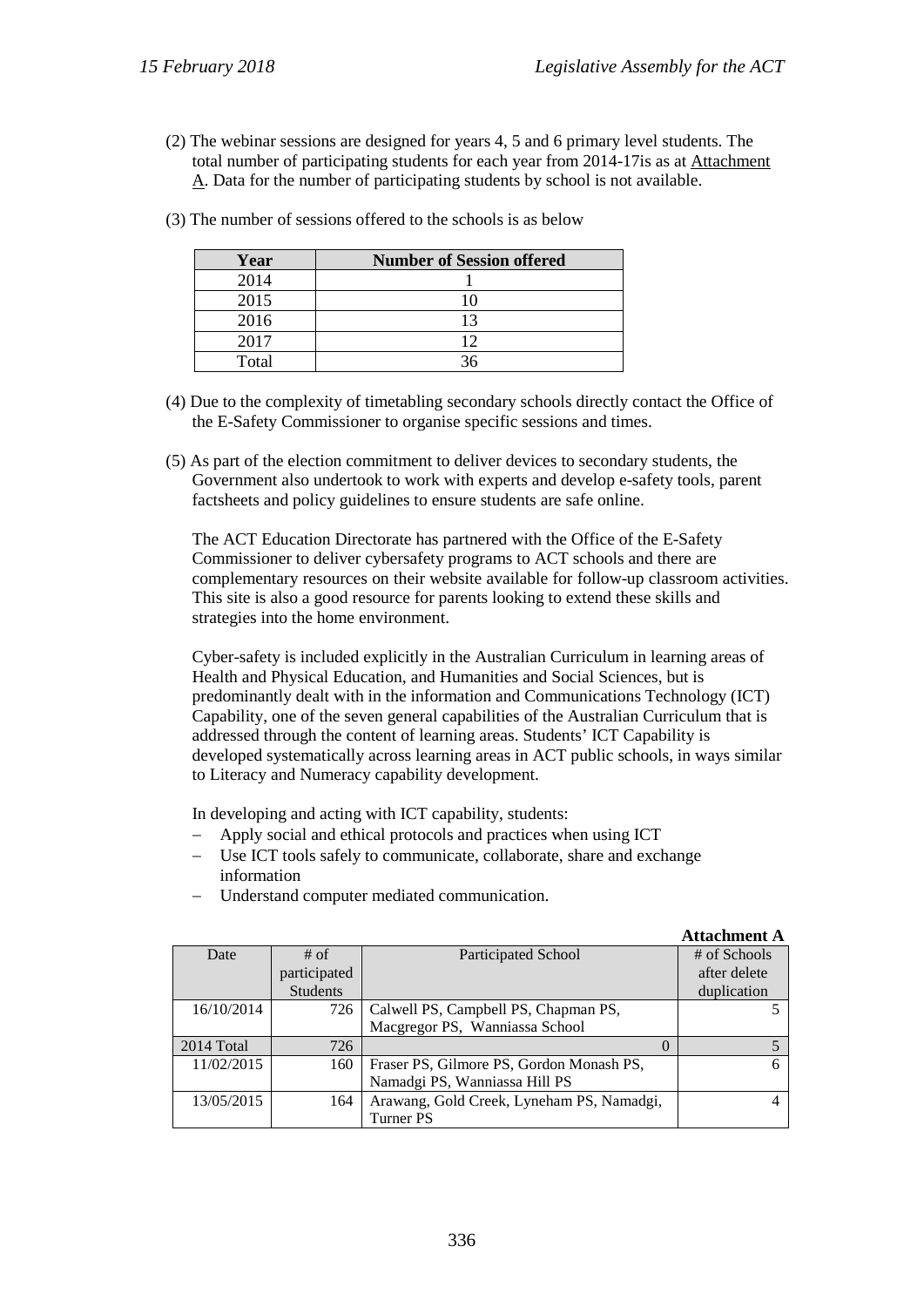| 20/05/2015 | 388   | Campbell PS, Gold Creek, Gowrie PS,,                  | $\mathbf{1}$     |
|------------|-------|-------------------------------------------------------|------------------|
|            |       | Lyneham PS, Monash PS, Turner PS                      |                  |
| 05/08/2015 | 273   | Chapman PS, Hawker PS, Torrens PS                     | 2                |
| 12/08/2015 | 172   | Chapman PS, Torrens PS                                | $\overline{0}$   |
| 26/08/2015 | 185   | Chapman PS, Torrens PS                                | 0                |
| 09/09/2015 | 334   | Gold Creek, Gordon PS, Hughes PS, Monash              | 1                |
|            |       | PS, Torrens PS                                        |                  |
| 14/10/2015 | 318   | Farrer PS, Gilmore PS, Torrens PS, Wanniassa          | 1                |
|            |       | Hill PS                                               |                  |
| 21/10/2015 | 199   | Farrer PS, Gilmore PS, Taylor PS, Torrens PS,         | 1                |
|            |       | Waniassa Hill PS                                      |                  |
| 28/10/2015 | 242   | Farrer PS, Gilmore PS, Torrens PS, Wanniassa          | $\Omega$         |
|            |       | Hill PS                                               |                  |
| 2015 Total | 2,435 | $\theta$                                              | 16               |
| 16/02/2016 | 527   | Arawang PS, Campbell PS, Gold Creek,                  | $\overline{2}$   |
|            |       | Hughes PS, Majura PS, Mount Rogers PS                 |                  |
| 17/02/2016 | 165   | Arawang PS, Red Hill PS, Taylor PS                    | $\mathbf{1}$     |
| 18/02/2016 | 229   | Arawang PS, Red Hill PS, Taylor PS                    | $\boldsymbol{0}$ |
| 24/02/2016 | 257   | Arawang PS, Evatt PS, Majura PS, Red Hill PS,         | 1                |
|            |       | <b>Taylor PS</b>                                      |                  |
| 25/02/2016 | 130   | Arawang PS, Red Hill PS                               | 0                |
| 18/03/2016 | 214   | Farrer PS, Garran PS, Maribyrnong PS                  | 2                |
| 04/05/2016 | 230   | Caroline Chisholm, Gilmore PS, Maribyrnong            | $\overline{c}$   |
|            |       | PS, Namadgi, Wanniassa                                |                  |
| 25/05/2016 | 353   | Gilmore PS, Lyneham PS, Macgregor PS,                 | $\mathbf{1}$     |
|            |       | Maribyrnong PS, Torrens PS, Wanniassa,                |                  |
|            |       | Yarralumla PS                                         |                  |
| 07/06/2016 | 431   | Curtin PS, Gilmore PS, Gold Creek, Lyneham            | $\mathbf{1}$     |
|            |       | PS, Maribyrnong PS, Namadge, Torrens PS               |                  |
| 02/08/2016 | 277   | Gold Creek, Harrison, Hughes PS, Kingsford            | $\overline{2}$   |
|            |       | Smith, Maribyrnong PS                                 | 0                |
| 09/08/2016 | 206   | Campbell PS, Gold Creek, Hughes PS,<br>Maribyrnong PS |                  |
| 25/10/2016 | 220   | Gold Creek, Hughes PS, Namadgi, Turner PS,            | 0                |
|            |       | Yarralumla PS                                         |                  |
| 02/11/2016 | 173   | Calwell PS, Curtin PS, Hughes PS, Turner PS           | 0                |
| 2016 Total | 3,412 | $\theta$                                              | 12               |
| 06/02/2017 | 1,350 | Bonython PS, Calwell PS, Duffy PS, Evatt PS,          | $\overline{2}$   |
|            |       | Hawker PS, Hughes PS, Garran PS, Gold                 |                  |
|            |       | Creek, Lyneham PS, Maribyrnong PS, Monash             |                  |
|            |       | PS, Namadgi, Taylor PS, Yarralumla PS                 |                  |
| 28/03/2017 | 459   | Curtin PS, Gold Creek, Gowrie PS, Hughes PS,          | 1                |
|            |       | Namadgi, Neville Bonner PS                            |                  |
| 29/03/2017 | 262   | Curtin PS, Gold Creek, Gowrie PS, Hughes,             | 0                |
|            |       | Torrens PS                                            |                  |
| 16/05/2017 | 166   | Curtin PS, Duffy PS, Evatt PS, Maribyrnong PS         | 0                |
| 06/06/2017 |       |                                                       |                  |
| 20/06/2017 | 306   | Yarralumla PS, Calwell PS, Namadgi, Amaroo,           | $\mathbf{1}$     |
|            |       | Evatt, Curtin, Maribyrnong PS                         |                  |
| 27/06/2017 | 222   | Yarralumla PS, Harrison School, Namadgi               | 0                |
|            |       | School, Curtin PS, Evatt PS                           |                  |
| 07/09/2017 | 248   | Calwell PS, Florey PS, Maribyrnong PS,                | $\mathbf{1}$     |
|            |       | Gordon PS                                             |                  |
| 13/09/2017 | 85    | Torrens PS, Hughes PS                                 | $\overline{0}$   |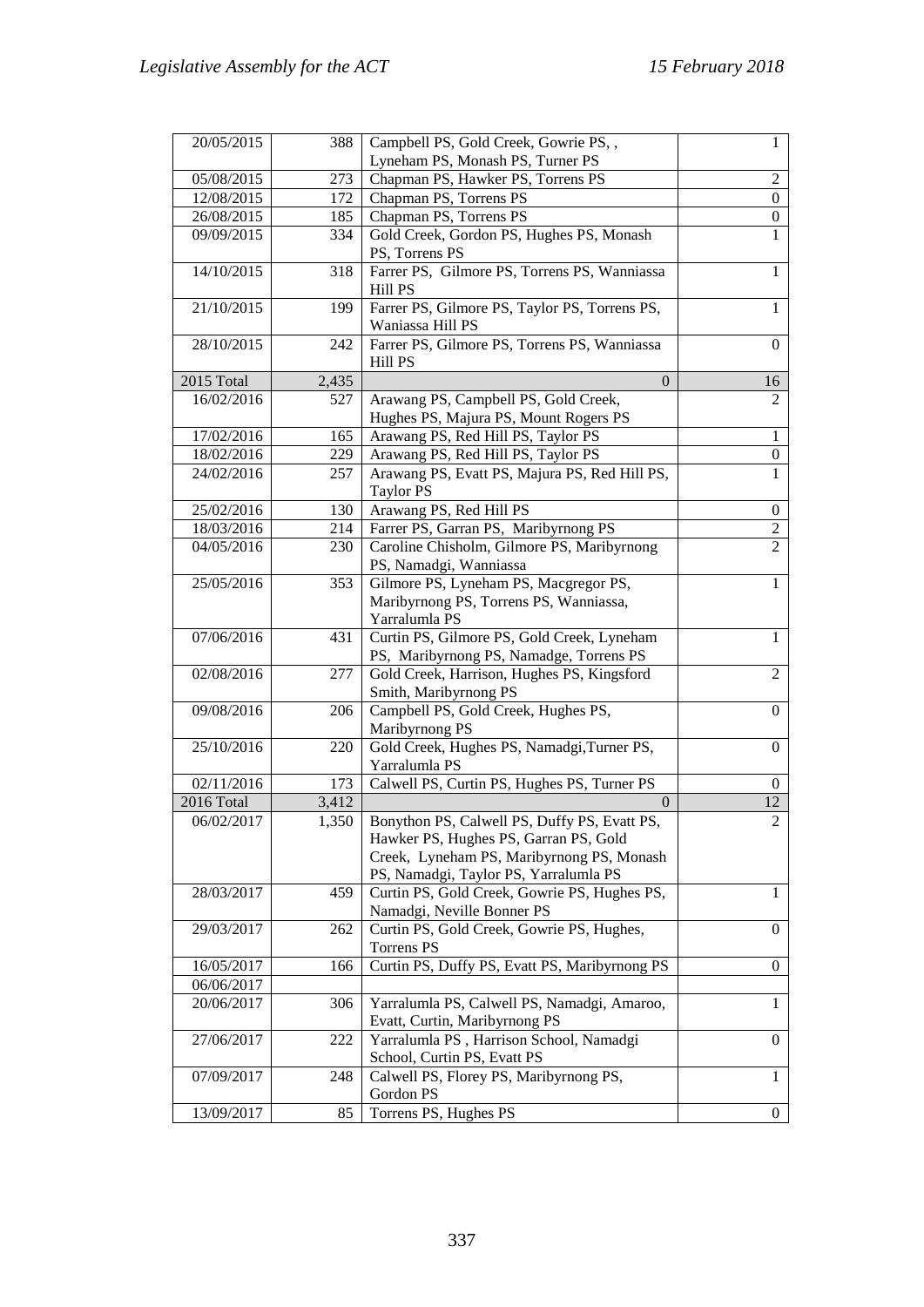| 19/09/2017         | 324    | Florey PS, Torrens PS, Turner PS, Hughes PS, |    |
|--------------------|--------|----------------------------------------------|----|
|                    |        | Gold Creek School                            |    |
| 24/10/2017         | 87     | Waniassa, Harrison                           |    |
| 07/11/2017         | 48     | Waniassa, Harrison                           |    |
| 2017 Total         | 3,557  |                                              |    |
| <b>Grand</b>       | 10,130 | $\bf{0}$                                     | 38 |
| <b>Total as of</b> |        |                                              |    |
| 7/11/2017          |        |                                              |    |

#### **Roads—planning (Question No 870)**

**Mrs Kikkert** asked the Minister for Transport and City Services, upon notice, on 1 December 2017:

Are there any plans to duplicate Ginninderra Drive in anticipation of the Ginninderry land development; if so, what is the recommended traffic safety management solution for the Tillyard and Ginninderra Drives intersection in light of the development, for example, installation of traffic lights, construction of a roundabout etc; if not, in what ways will the projected increase in traffic be managed as a result of the development, and what plans are there to ensure traffic safety for all road users in the area.

**Ms Fitzharris**: The answer to the member's question is as follows:

At this stage there are no immediate plans to duplicate Ginninderra Drive in response to the Ginninderry land development however TCCS will monitor traffic flows in the area as the development progresses. TCCS continues to be involved with the planning works associated with the future development by the Ginninderry Development Group.

### **Environment—weed management (Question No 874)**

**Ms Lee** asked the Minister for the Environment and Heritage, upon notice, on 1 December 2017:

- (1) What work has been scheduled for the current late spring/ early summer season to address the spread of African love grass which is currently growing profusely on median strips along several ACT major roads including Barry Drive.
- (2) What assessment is made to ensure that spraying is done at optimal time of seed set to effect a higher success rate.
- (3) What work is being done to address the spread of (a) Paterson's Curse and (b) St Johns Wort in nature parks and on public lands throughout the Territory.
- (4) What criteria are used to determine which invasive weeds are placed on the biosecurity alert list on the ACT Government's website.
- (5) What funds have been directed in the first six months of the current financial year to the eradication of invasive weeds in ACT public areas.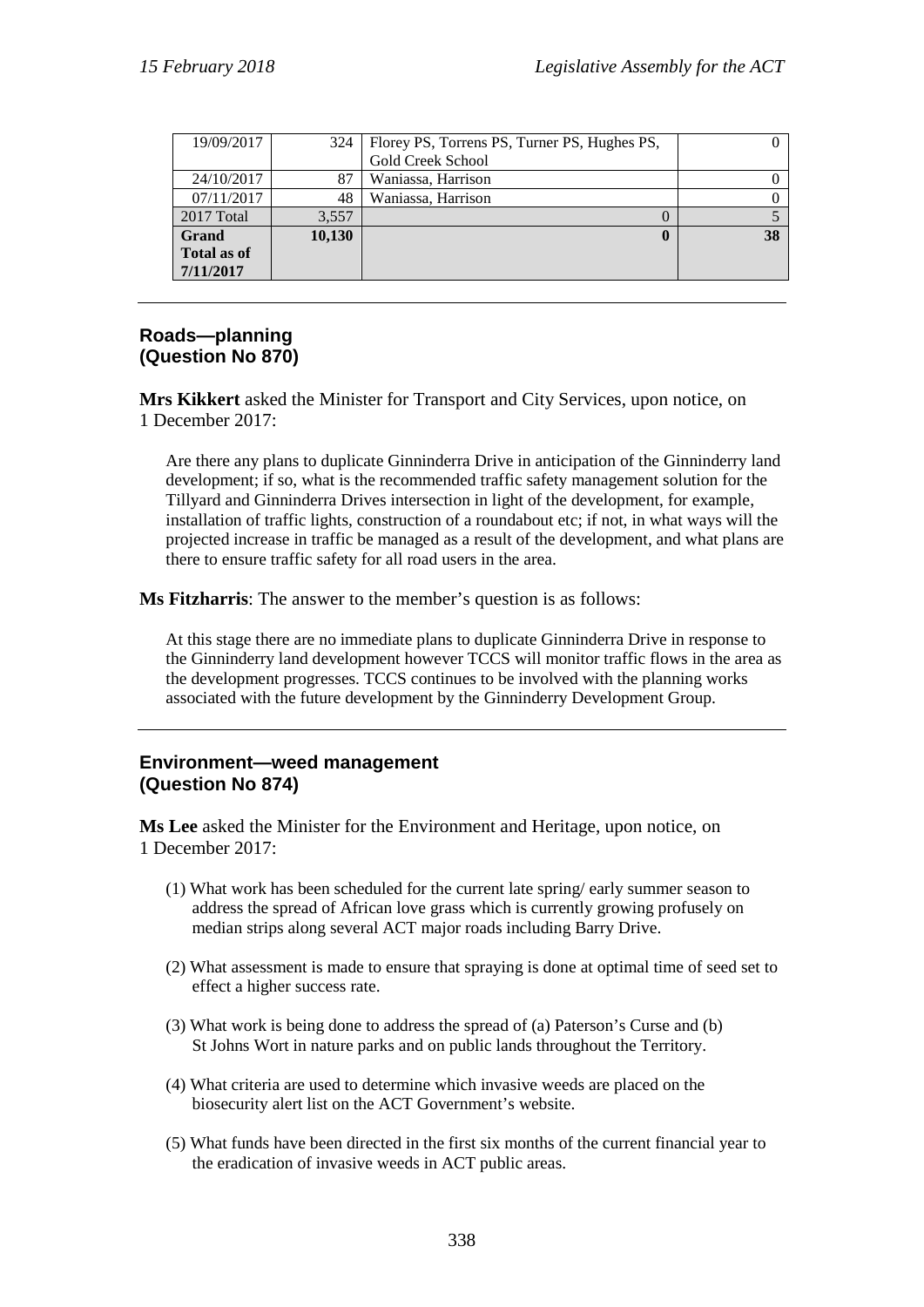(6) How frequently is the NSW Weed Risk Management System for ACT Conservation and Natural Environments reviewed to ensure it reflects changes to weeds entering the ACT and remains proactive.

**Mr Gentleman**: The answer to the member's question is as follows:

- (1) African lovegrass is a highly invasive weed and is widespread throughout arterial roads and suburban parkland areas across Canberra and NSW. It is spread by wind and water, mowing activities and movement of soil, animals, pedestrians and vehicles. Due to the extensive occurrence of this weed, the ACT Government implements the following strategies with the aim of minimising its spread in the ACT, with the primary focus on protecting high value conservation areas, such as nature reserves:
	- Mowing strategies currently in place to minimise the spread of African lovegrass include:
		- − Directional mowing mow from low infested areas to high infested areas;
		- − Designated clean down areas specified sites where mowers are blown down/washed to limit spread of the weed;
		- − Cleaning of mowers prior to moving to another region; and
		- − Raising the height of the mowing cut to give other, desirable species the opportunity to flourish and become a competitor to the African lovegrass.
	- Protection of high value conservation areas:
		- Trialling of various methods to manipulate the grass/groundcover species in an attempt to outcompete the African lovegrass and/or reduce seed load adjacent to high conservation areas;
		- − Herbicide spraying of African lovegrass in and adjacent to high value conservation areas; and

Creation of buffer zones (no mow areas) adjoining conservation sites to provide competition from tall vegetation and prevent the spread of the weed. In 2017-18, \$416,000 is budgeted to be spent on African Lovegrass control across Canberra Nature Park nature reserves, urban native grasslands, Murrumbidgee River Corridor nature reserves, Namadgi National Park, Tidbinbilla Nature Reserve and Googong Foreshores and rural roadsides. This represents approximately 30% of the entire invasive plants control budgets for these areas.

- (2) There are two registered herbicides for African lovegrass control: glyphosate and fluproponate. These herbicides are used according to the directions of herbicide labels and related permits. Glyphosate is applied when the plants are actively growing, which means from spring to autumn, as African lovegrass is a warm season grass. The optimal time for use of fluproponate on African lovegrass is also when the plants are actively growing. Spraying African lovegrass at seed set does not kill the seed. Spraying before seed set helps reduce volume of seed that is added to the seed bank and helps to slow spread. This is the approach that is taken when controlling this invasive grass in reserves and along rural roadsides.
- (3) a) In 2017-18, there will be approximately 95ha of Paterson's curse control across 20 sites as part of rehabilitation work in some reserves. Paterson's curse is a weed of disturbed areas so it is a lower priority than the highly invasive plants, e.g. African lovegrass and St John's wort. New reserves that are being rehabilitated, e.g. offsets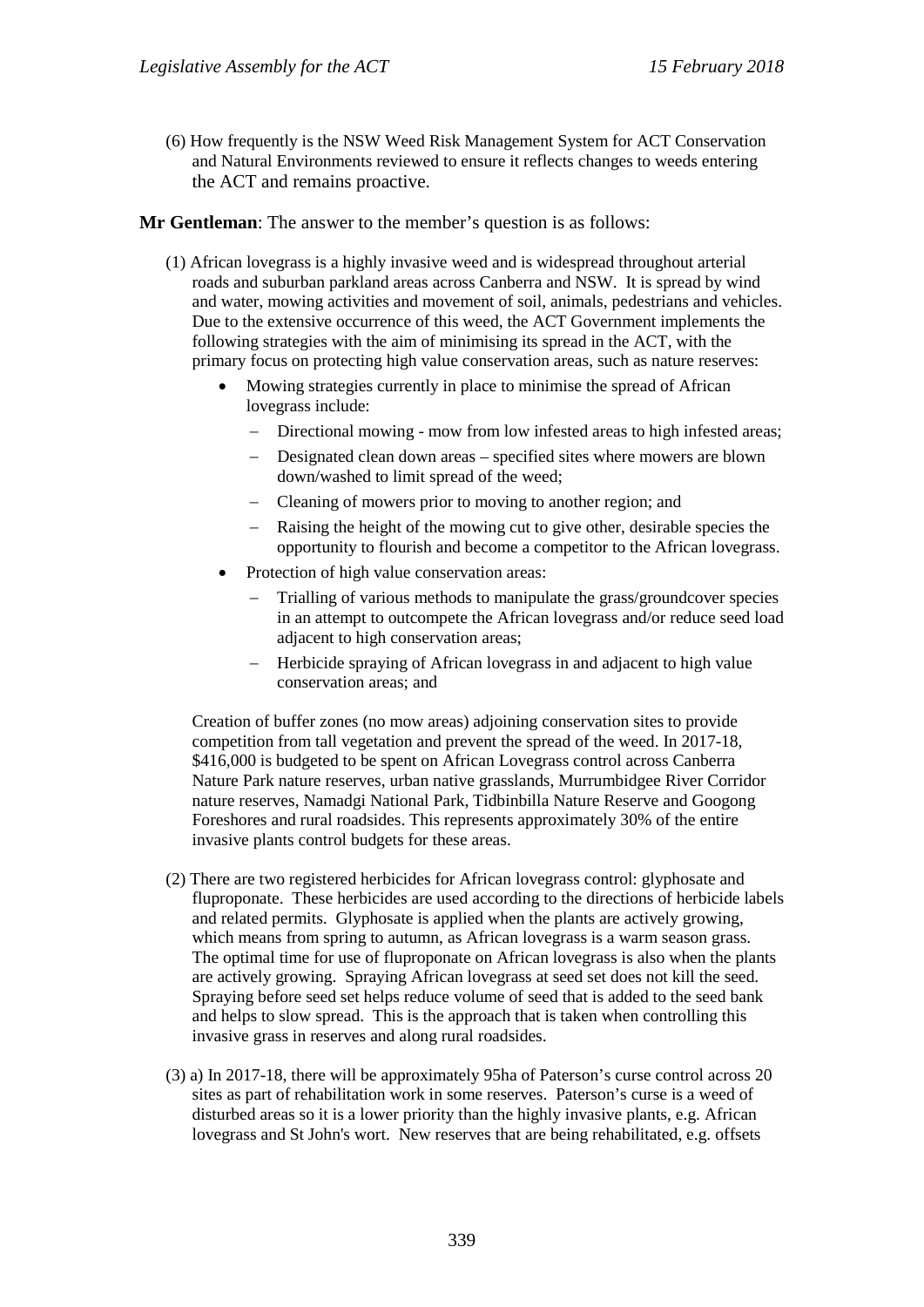reserves, have more resources allocated to this species. Biological control has been very effective in reducing the extent of Paterson's curse, which use to blanket Canberra hill sides.

b) In 2017-18, there will be approximately 2,100 ha of St John's wort control across 46 sites, focusing on where it is encroaching on wildflower areas and to protect neighbouring grazing properties.

(4) The Biosecurity alert list on the EPSDD website is for high risk new and emerging weeds, not for established high risk weeds. The Invasive Weeds (Invasive Plants) Operations Plan which can be accessed from the Biosecurity-Invasive Plants section of the web site lists the methodology for determining weed risks and feasibility of coordinated control. This methodology and the prioritised list of projects for 2017-18 are listed in the plan at:

https://www.environment.act.gov.au/\_\_data/assets/pdf\_file/0003/1076385/2017-18- Invasive-Weeds-Operations-Plan.pdf

(5) Complete figures for expenditure directed in the first six months of the current financial year to the control of invasive weeds in ACT public areas are not yet available. However an estimate is available based on completed work and projects in progress:

a) Canberra Nature Park nature reserves, urban native grasslands, Murrumbidgee River Corridor nature reserves, Namadgi National Park, Tidbinbilla Nature Reserve and Googong Foreshore: Invasive weeds expenditure \$474,000.

b) Offset reserves, Lower Cotter and Molonglo River Reserve: Invasive weeds expenditure \$142,000.

Note that expenditure on weed control is highly seasonal and depends on a number of climatic variables.

(6) The NSW Weed Risk Management System is used to help set priorities in the Invasive Weeds (Invasive Plants) Operations Plan. The plan is produced annually but the weed risk management system is only updated on an ad-hoc basis by NSW.

# **Questions without notice taken on notice**

#### **Environment—nature strip guidelines**

**Ms Fitzharris** *(in reply to a question by Ms Le Couteur on Wednesday, 25 October 2017)*:

The guidelines will be finalised and made publicly available after the ACAT decision is made and any implications for the content of the guidelines have been considered.

### **Planning—lease variations**

**Mr Gentleman** *(in reply to a question and a supplementary question by Mr Coe on Wednesday, 1 November 2017)*: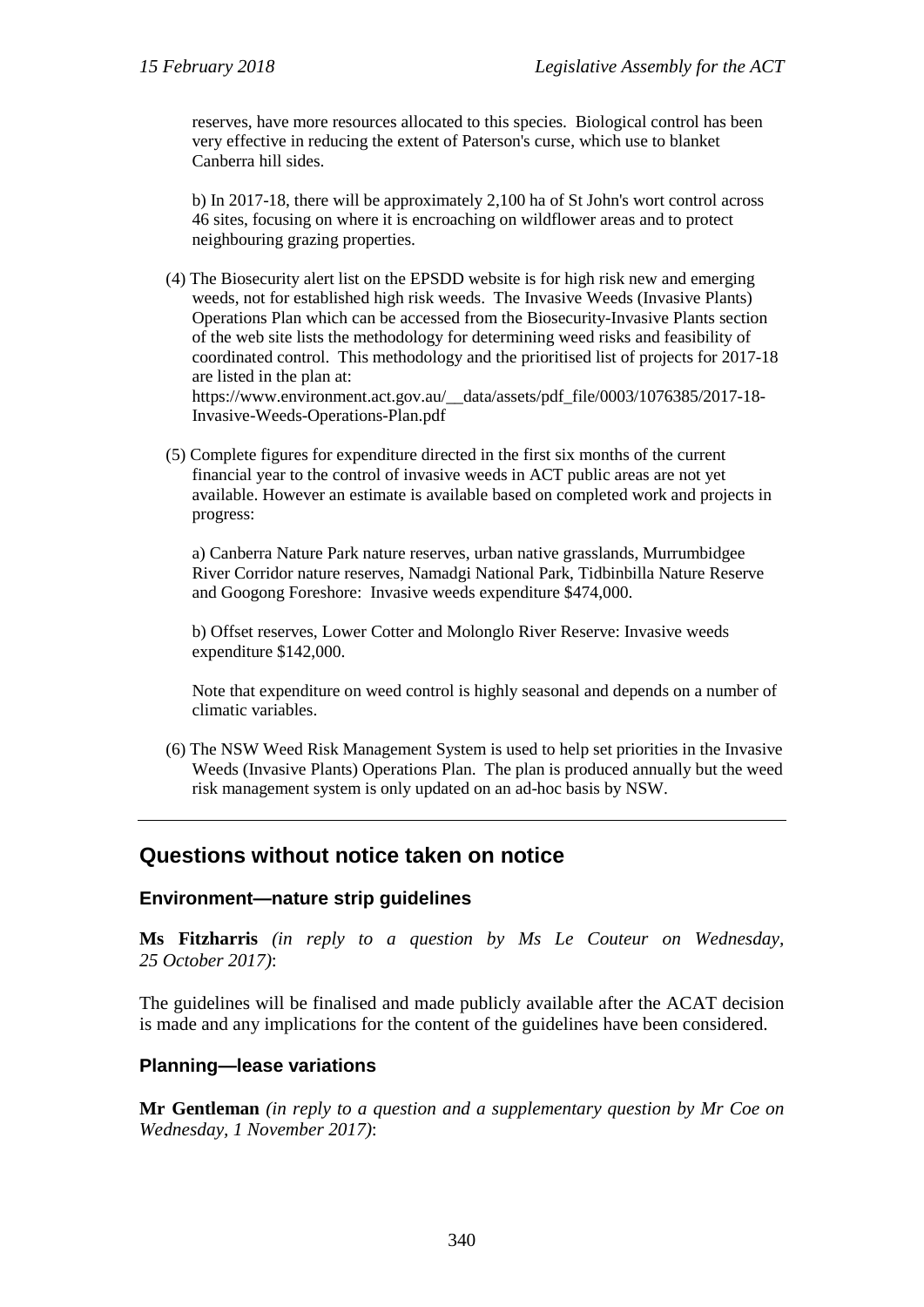Depending on the nature of a concessional lease a lessee may part-pay for some of the land upfront, over a period of time and/or may also choose to pay lump sum amounts over time. In the case of the Woden and Dickson Tradies, Block 28 Section 34 Dickson paid a combined total of \$3,445,375.00 and Block 13 Section 3 Phillip paid a combined total of \$511,000 before the leases were deconcessionalised.

# **Planning—lease variations**

**Mr Gentleman** *(in reply to a supplementary question by Mr Parton on Wednesday, 1 November 2017)*:

The development application for Block 28 Section 34 Dickson to remove the concessional status of the Crown lease was lodged on 19 April 2016. \$554,625.00 was paid on 13 September 2016 which was the outstanding market value amount to be paid to remove the concessional status of the Crown lease. A market value lease, that had the concessional status removed, was registered at Land Titles on 24 February 2017.

No Waivers or Remissions were applied to the concessional Payout amount for Block 28 Section 34 Dickson. The amount was calculated using the legislated formula and was the remaining amount that was required to be paid for a full market value lease.

A development application for Block 13 Section 3 Phillip to remove the concessional status of the Crown lease was lodged on 7 June 2011. \$1,271,288 was paid on 31 January 2016 which was the outstanding market value amount to be paid to remove the concessional status of the Crown lease. A market value lease, that had the concessional status removed, was registered at Land Titles on 12 May 2014.

# **Environment—Mugga, Isaacs and Tralee**

**Mr Gentleman** *(in reply to a question and a supplementary question by Ms Lee on Tuesday, 28 November 2017)*:

I am unaware of any works currently being undertaken in the area the member cites as a wildlife corridor linking Mugga, Isaacs and Tralee.

The Suburban Land Agency is currently undertaking sub-division works in Section 22 Hume. The works are to service 20,000m2 of industrial land which was released to the market in June 2017.

The works commenced in November 2017 and are expected to run for twelve months. The works were subject to a development application which observed a public notification period from 9 March 2017 to 30 March 2017 and was approved on 24 May 2017. An Environmental Impact Statement was not required for these works.

The works are to the west of Tralee on the other side of the existing railway line. It should be noted, however, that these works do not impact on Tralee, and are well removed from Mugga and Isaacs.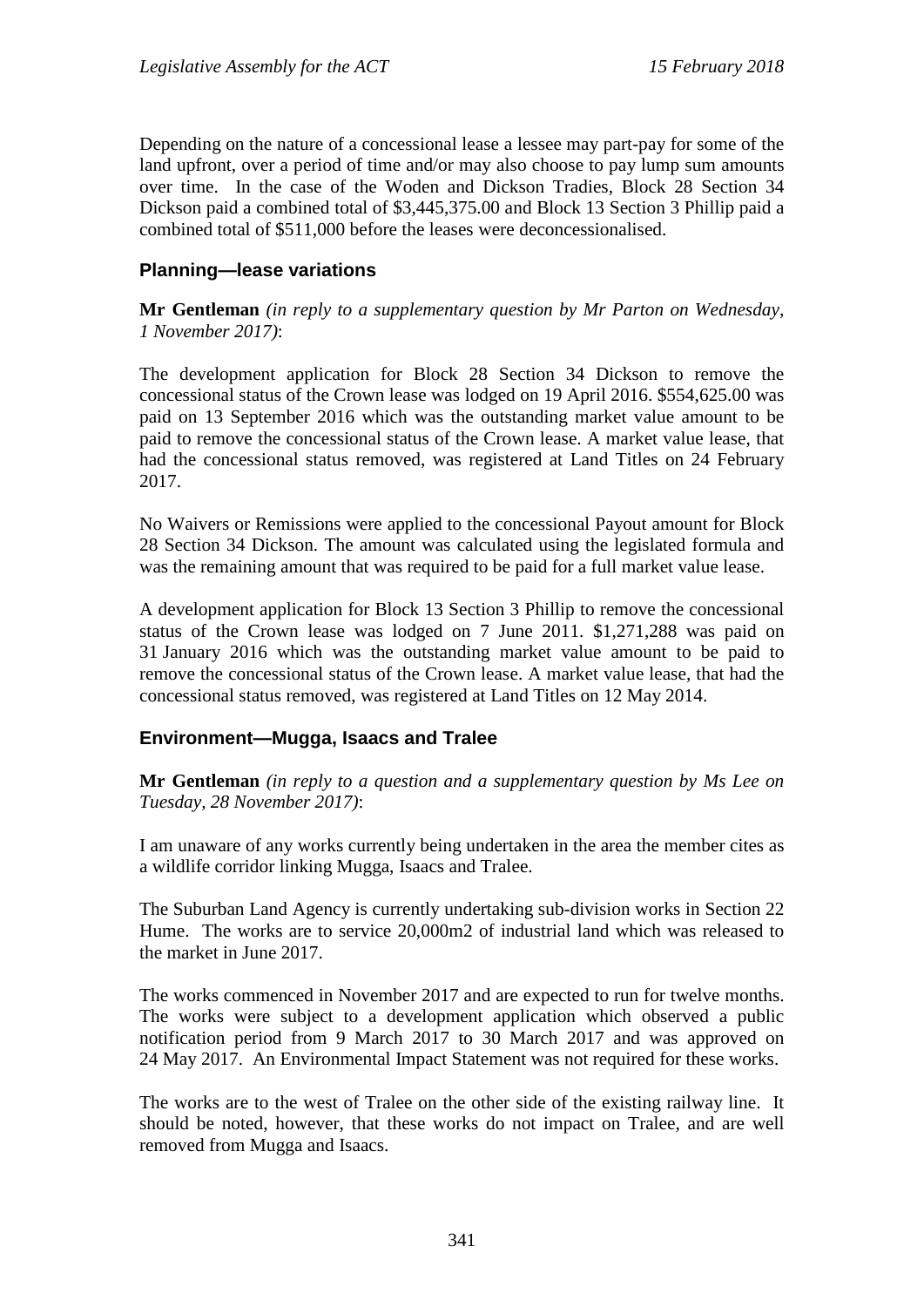# **Aboriginals and Torres Strait Islanders—police apprehensions**

**Mr Gentleman** *(in reply to a supplementary question by Mr Milligan on Wednesday, 29 November 2017)*:

(1) Approximately 150 ACT Policing members have attended the cultural awareness training package.

The training package was delivered between 1 August 2017 and 5 September 2017 in six sessions, with an approximate attendance of 25 members at each session.

(2) At this point in time this particular training package has not been made compulsory for all ACT Policing members. The target audience to attend this training are police members who require it to perform their frontline duties.

This training includes the importance of:

- Culture
- Respect/Trust
- Local History
- Positive Police Interaction

With the Chief Police Officer's increased focus on building better relationships across the Aboriginal and Torres Strait Islander Community, ACT Policing is reviewing cultural awareness training in order to build capability to engage more effectively with the community

However, the Federal Police Development Program incorporates cultural awareness training as part of the ongoing recruit courses, and is mandatory.

The training package currently includes:

- Culture and identity
- History timeline to current
- Contemporary issues
- Police interaction

As mentioned the ACT Policing Community Safety team will review the package in early 2018 in consultation with the ACT Policing Aboriginal Liaison Officers. The package will incorporate an increase in practical information specifically relating to engagement and interaction with the Aboriginal and Torres Strait Islander community within the ACT.

### **Government—land acquisition arrangements**

**Mr Barr** *(in reply to a supplementary question by Mr Coe on Wednesday, 29 November 2017)*:

There was no new lease issued, the existing lease for Winslade was purchased by the Land Development Agency.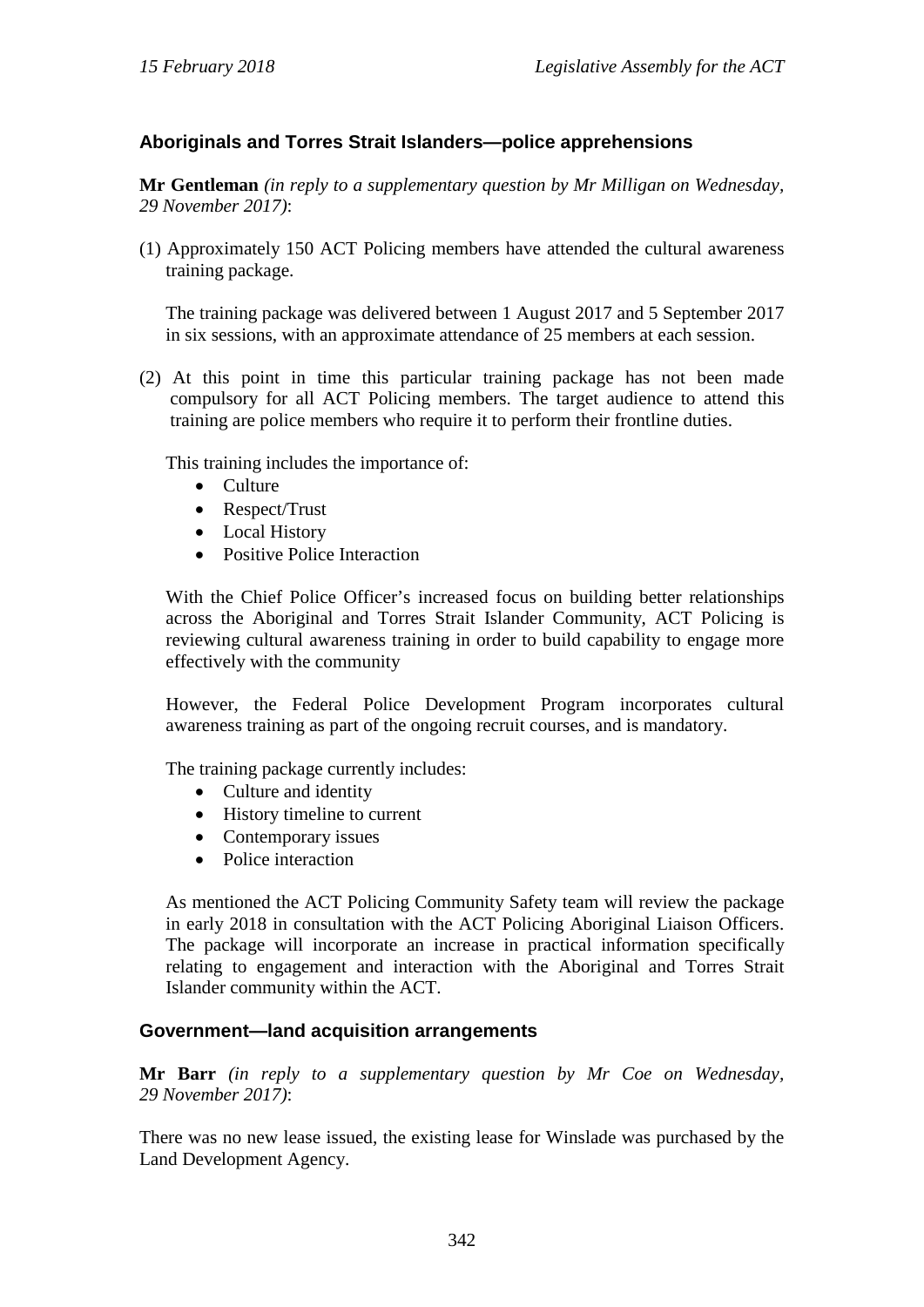The business case considered the purchase for future urban growth of Canberra taking into consideration an initial assessment of constraints including preliminary environmental matters on the site.

### **Roads—traffic management**

**Ms Fitzharris** *(in reply to a question and a supplementary question by Mrs Kikkert on Wednesday, 29 November 2017)*:

The community has been informed of the outcomes of the study, including the final scheme for improvements in the study area and the priorities for implementation. The outcomes were distributed via Newsletters to residents in the study area. Information is also available on the Transport Canberra and City Services website.

#### **Justice—suspended sentences**

**Mr Ramsay** *(in reply to a supplementary question by Mr Hanson on Wednesday, 29 November 2017)*:

The Government is examining the issues raised by the former Victims of Crime Commissioner in his 22 November 2017 issues paper, Suspended Sentences, and as noted in that paper precise data on the outcomes of breaches of suspended sentences are not available.

It is important to recognise that decisions on suspended sentence orders are a matter for the judiciary. Judicial independence in considering appropriate sentences for offenders is an important tenet of the rule of law and separation of powers.

The Government will consider the VOCC's information and issues raised in that paper as part of its ongoing program of reviewing, and seeking to improve, the criminal justice system including our legislation for sentencing.

#### **Municipal services—Dickson**

**Ms Fitzharris** *(in reply to a supplementary question by Ms Lawder on Thursday, 30 November 2017)*:

No. However, I am advised by TCCS that not all streets with raised paving are classified as a shared zone including those within Local Group and Town Centres. Raised paving is used as a form of traffic calming to slow vehicle speeds.

Examples of where raised pavements are used that are not shared zones include:

- Wombat crossings with a marked zebra or pedestrian crossing with appropriate signage to indicate motorists are required to give way to pedestrians or cyclists; and
- Threshold treatments which are provided to slow vehicle speeds and give motorists visual cues that they are entering a slower speed environment however, there is no requirement for motorists to give way to pedestrians. For example a 40Km/h speed limit area.